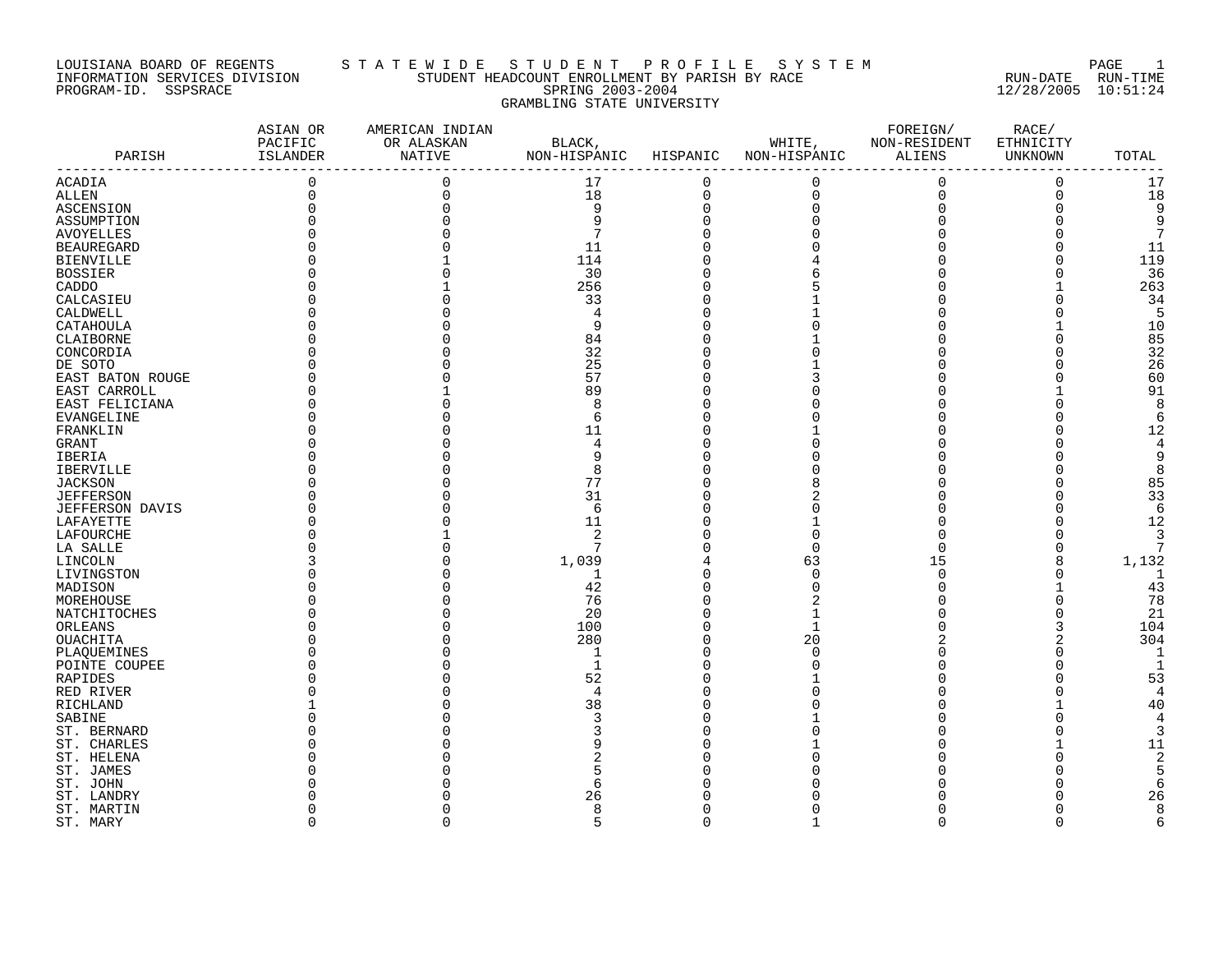## LOUISIANA BOARD OF REGENTS S T A T E W I D E S T U D E N T P R O F I L E S Y S T E M PAGE 2 INFORMATION SERVICES DIVISION STUDENT HEADCOUNT ENROLLMENT BY PARISH BY RACE RUN-DATE RUN-TIME PROGRAM-ID. SSPSRACE SPRING 2003-2004 12/28/2005 10:51:24 GRAMBLING STATE UNIVERSITY

| PARISH             | ASIAN OR<br>PACIFIC<br>ISLANDER | AMERICAN INDIAN<br>OR ALASKAN<br>NATIVE | BLACK,<br>NON-HISPANIC | HISPANIC | WHITE,<br>NON-HISPANIC | FOREIGN/<br>NON-RESIDENT<br>ALIENS | RACE/<br>ETHNICITY<br>UNKNOWN | TOTAL |
|--------------------|---------------------------------|-----------------------------------------|------------------------|----------|------------------------|------------------------------------|-------------------------------|-------|
| ST. TAMMANY        |                                 |                                         |                        |          |                        |                                    |                               |       |
| TANGIPAHOA         |                                 |                                         |                        |          |                        |                                    |                               |       |
| TENSAS             |                                 |                                         | 10                     |          |                        |                                    |                               | 10    |
| TERREBONNE         |                                 |                                         | 16                     |          |                        |                                    |                               | 17    |
| UNION              |                                 |                                         | 54                     |          |                        |                                    |                               | 57    |
| VERMILLION         |                                 |                                         |                        |          |                        |                                    |                               |       |
| <b>VERNON</b>      |                                 |                                         |                        |          |                        |                                    |                               |       |
| WASHINGTON         |                                 |                                         |                        |          |                        |                                    |                               |       |
| WEBSTER            |                                 |                                         |                        |          |                        |                                    |                               | 85    |
| WEST BATON ROUGE   |                                 |                                         |                        |          |                        |                                    |                               |       |
| WEST CARROLL       |                                 |                                         |                        |          |                        |                                    |                               | 12    |
| WEST FELICIANA     |                                 |                                         |                        |          |                        |                                    |                               |       |
| WINN               |                                 |                                         | 29                     |          |                        |                                    |                               | 30    |
| LOUISIANA TOTAL    |                                 |                                         | 2,951                  |          | 134                    |                                    | 20                            | 3,135 |
| OUT-OF-STATE TOTAL |                                 |                                         | 1,317                  |          | 20                     |                                    | 10                            | 1,362 |
| FOREIGN TOTAL      |                                 |                                         | 12                     |          |                        | 45                                 |                               | 63    |
| TOTAL STUDENTS     |                                 |                                         | 4,280                  | 12       | 155                    | 65                                 | 33                            | 4,560 |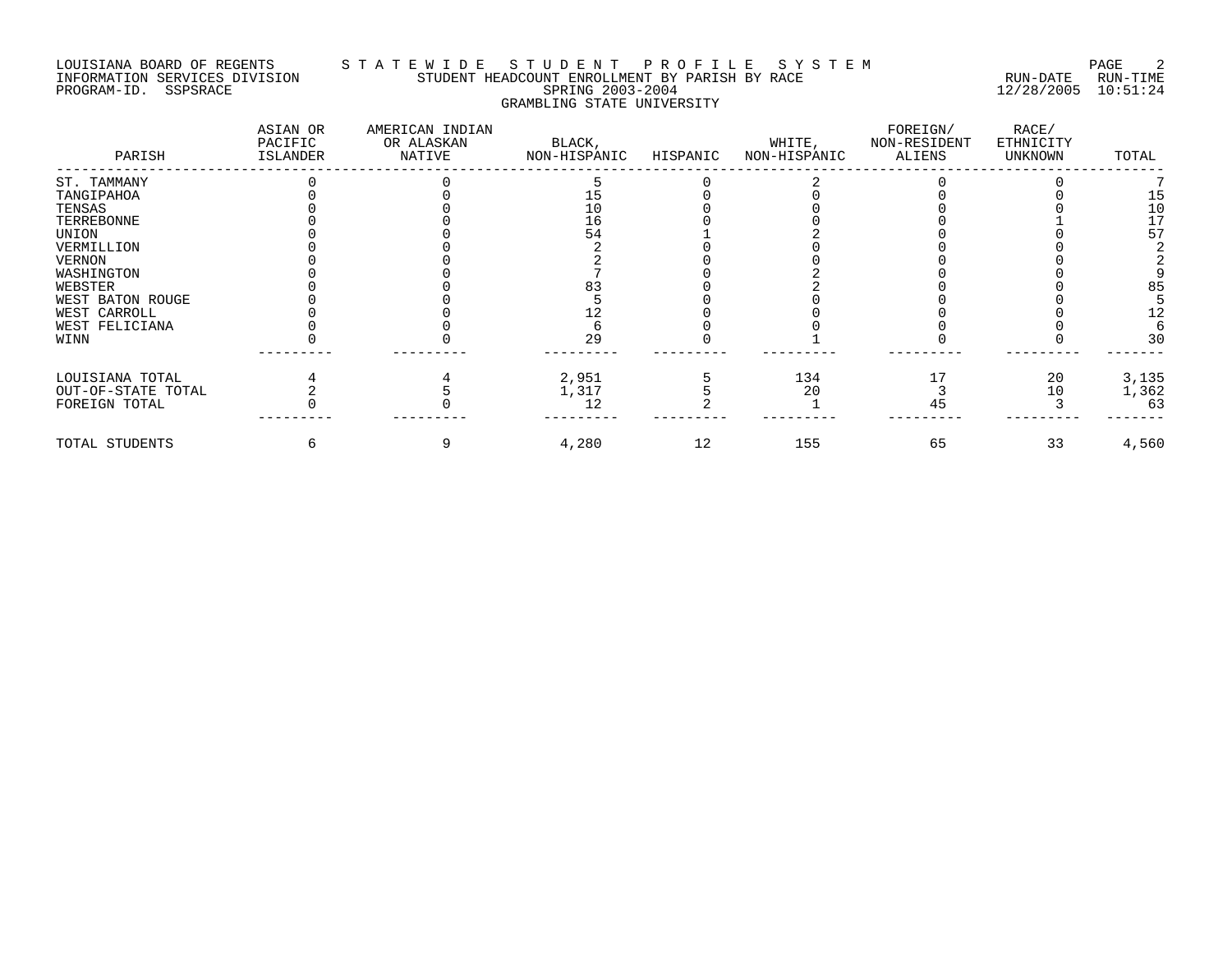#### LOUISIANA BOARD OF REGENTS S T A T E W I D E S T U D E N T P R O F I L E S Y S T E M PAGE 3 INFORMATION SERVICES DIVISION STUDENT HEADCOUNT ENROLLMENT BY PARISH BY RACE RUN-DATE RUN-TIME PROGRAM-ID. SSPSRACE SPRING 2003-2004 12/28/2005 10:51:24 LOUISIANA TECH UNIVERSITY

|                        | ASIAN OR<br>PACIFIC | AMERICAN INDIAN<br>OR ALASKAN | BLACK,       |                | WHITE,         | FOREIGN/<br>NON-RESIDENT | RACE/<br>ETHNICITY |                |
|------------------------|---------------------|-------------------------------|--------------|----------------|----------------|--------------------------|--------------------|----------------|
| PARISH                 | ISLANDER            | NATIVE                        | NON-HISPANIC | HISPANIC       | NON-HISPANIC   | ALIENS                   | UNKNOWN            | TOTAL          |
| ACADIA                 | $\mathbf 0$         | $\Omega$                      | 3            | $\mathbf 0$    | 14             | $\mathbf 0$              | 1                  | 18             |
| <b>ALLEN</b>           | 0                   | $\Omega$                      | 4            | $\mathbf 0$    | 21             | $\mathsf 0$              | $\mathbf 0$        | 25             |
| ASCENSION              |                     |                               | 4            | $\mathbf 0$    | 26             | $\mathbf 0$              | 2                  | 32             |
| ASSUMPTION             |                     |                               |              | $\Omega$       | 10             | $\Omega$                 | $\Omega$           | 15             |
| <b>AVOYELLES</b>       |                     |                               |              |                | 30             |                          | $\mathbf{1}$       | 37             |
| <b>BEAUREGARD</b>      |                     |                               |              |                | 48             | 0                        | 3                  | 58             |
| <b>BIENVILLE</b>       |                     |                               | 27           | $\Omega$       | 95             | $\Omega$                 | 12                 | 135            |
| <b>BOSSIER</b>         | 10                  | 10                            | 100          | 33             | 602            |                          | 60                 | 816            |
|                        | 10                  |                               | 398          | 22             | 829            | 2                        | 67                 | 1,332          |
| CADDO                  |                     |                               |              |                |                |                          |                    |                |
| CALCASIEU              | $\Omega$            |                               | 20           | 2              | 94             |                          | 3                  | 121            |
| CALDWELL               |                     |                               | 6            | $\Omega$       | 33             | $\Omega$                 | $\mathbf{1}$       | 41             |
| CATAHOULA              |                     |                               | 10           | $\Omega$       | 27             | $\Omega$                 | 1                  | 38             |
| CLAIBORNE              |                     |                               | 42           | $\Omega$       | 118            |                          | 6                  | 167            |
| CONCORDIA              |                     |                               | 15           | $\Omega$       | 50             |                          | $\mathbf 0$        | 65             |
| DE SOTO                |                     |                               | 19           | $\Omega$       | 49             | $\Omega$                 | $\mathbf{1}$       | 69             |
| EAST BATON ROUGE       |                     |                               | 47           |                | 225            | $\cap$                   | 12                 | 285            |
| EAST CARROLL           |                     |                               | 8            | $\Omega$       | 9              | $\cap$                   | $\mathbf 1$        | 18             |
| EAST FELICIANA         |                     |                               |              |                | 6              |                          | 1                  | 10             |
| EVANGELINE             |                     |                               |              |                | 8              |                          | 0                  | 9              |
| FRANKLIN               |                     |                               |              |                | 43             |                          |                    | 52             |
| GRANT                  |                     |                               |              |                | 37             |                          | 3                  | 44             |
| IBERIA                 |                     |                               |              |                | 6              |                          | $\mathbf{1}$       | 13             |
| <b>IBERVILLE</b>       |                     |                               | 5            |                | $\overline{4}$ |                          | $\Omega$           | 9              |
| JACKSON                |                     |                               | 29           | 2              | 179            | 0                        | 10                 | 222            |
| <b>JEFFERSON</b>       |                     |                               | 26           | 6              | 95             |                          | 7                  | 137            |
| <b>JEFFERSON DAVIS</b> |                     |                               | $\Omega$     | $\Omega$       | 17             |                          | $\mathbf 0$        | 17             |
| LAFAYETTE              |                     |                               |              |                | 44             |                          |                    | 51             |
| LAFOURCHE              |                     |                               |              |                | 44             |                          | 1                  | 51             |
| LA SALLE               |                     |                               | 1            | $\mathbf{1}$   | 29             |                          | $\mathbf 1$        | 33             |
| LINCOLN                |                     |                               | 147          | 10             | 974            |                          | 79                 | 1,224          |
|                        |                     |                               | 1            | $\mathbf 0$    | 36             |                          | $\mathbf 0$        | 37             |
| LIVINGSTON             |                     |                               | 24           | $\Omega$       | 26             |                          | $\mathbf 0$        | 51             |
| MADISON                |                     |                               |              | $\Omega$       |                |                          | 3                  |                |
| MOREHOUSE              |                     |                               | 36           | $\Omega$       | 112            |                          |                    | 153            |
| NATCHITOCHES           |                     |                               | 7            |                | 51             |                          | $\mathbf{1}$       | 60             |
| ORLEANS                |                     |                               | 72           |                | 54             | $\Omega$                 | 5                  | 136            |
| OUACHITA               |                     |                               | 119          | 8              | 758            |                          | 34                 | 930            |
| PLAQUEMINES            |                     |                               | 8            | $\Omega$       | 26             | $\Omega$                 | $\mathbf 0$        | 35             |
| POINTE COUPEE          |                     |                               | 3            | $\Omega$       | 9              | $\cap$                   | $\Omega$           | 12             |
| RAPIDES                |                     |                               | 43           | $\overline{4}$ | 312            | $\cap$                   | 11                 | 374            |
| RED RIVER              |                     |                               | 10           | $\Omega$       | 10             |                          | $\mathbf 1$        | 21             |
| RICHLAND               |                     |                               | 18           | O              | 46             |                          | 2                  | 66             |
| SABINE                 |                     |                               | 4            | U              | 19             |                          | $\mathbf 0$        | 25             |
| ST. BERNARD            |                     |                               |              |                | 10             |                          | $\overline{a}$     | 14             |
| ST. CHARLES            |                     |                               |              |                | 37             |                          |                    | 44             |
| ST. HELENA             |                     |                               |              |                | $\mathbf{1}$   |                          | $\Omega$           | $\overline{2}$ |
| ST. JAMES              |                     |                               |              |                | 10             |                          |                    | 16             |
| ST. JOHN               |                     |                               |              |                | 23             |                          | O                  | 25             |
| ST. LANDRY             |                     |                               |              |                | 15             |                          | 1                  | 19             |
| ST. MARTIN             |                     |                               |              |                | 4              | O                        | $\Omega$           | 6              |
| ST. MARY               | $\Omega$            | $\cap$                        | $\mathbf{1}$ | $\Omega$       | 9              | $\Omega$                 | $\Omega$           | 10             |
|                        |                     |                               |              |                |                |                          |                    |                |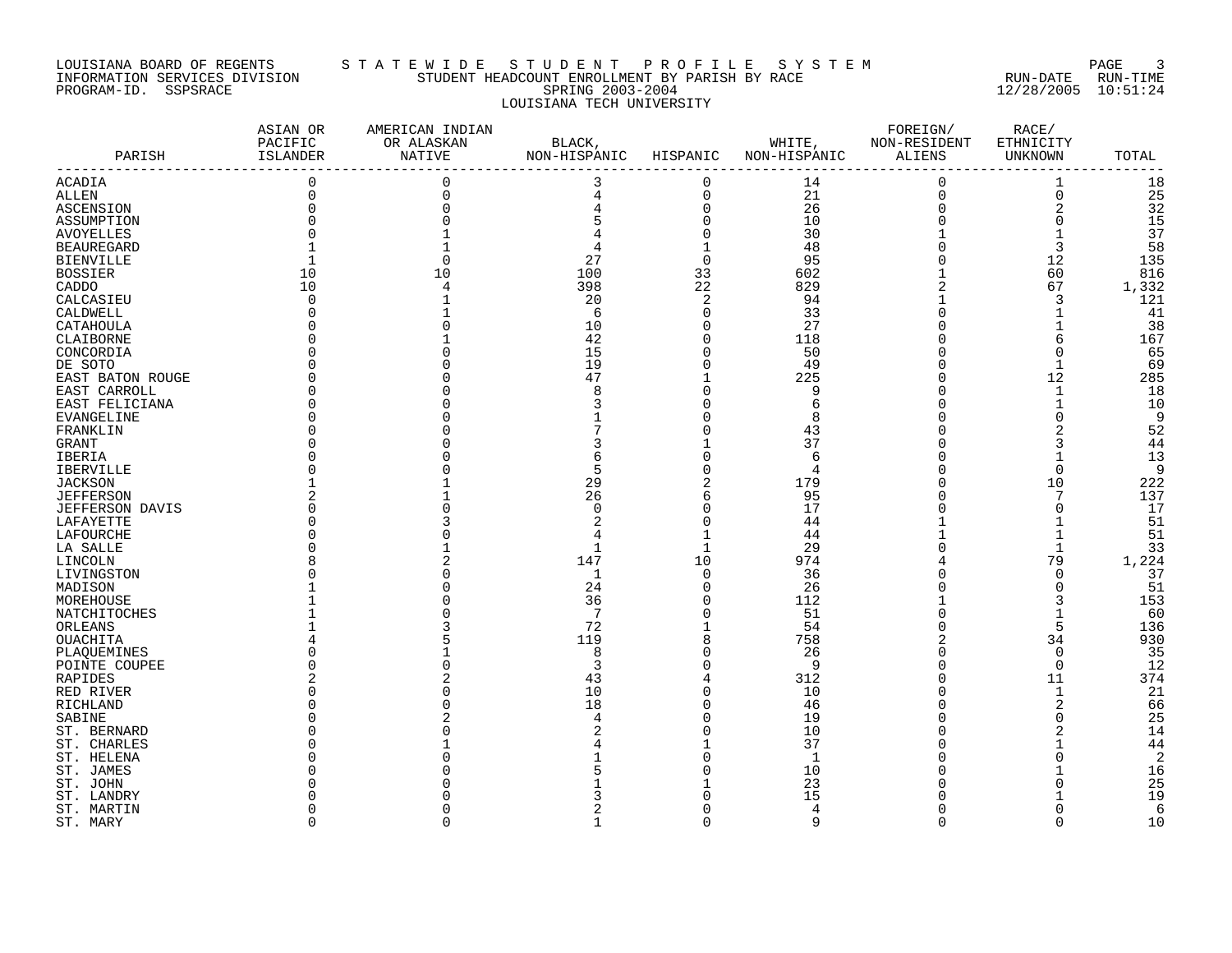### LOUISIANA BOARD OF REGENTS S T A T E W I D E S T U D E N T P R O F I L E S Y S T E M PAGE 4 INFORMATION SERVICES DIVISION STUDENT HEADCOUNT ENROLLMENT BY PARISH BY RACE RUN-DATE RUN-TIME PROGRAM-ID. SSPSRACE SPRING 2003-2004 12/28/2005 10:51:24 LOUISIANA TECH UNIVERSITY

| PARISH             | ASIAN OR<br>PACIFIC<br>ISLANDER | AMERICAN INDIAN<br>OR ALASKAN<br>NATIVE | BLACK,<br>NON-HISPANIC | HISPANIC | WHITE,<br>NON-HISPANIC | FOREIGN/<br>NON-RESIDENT<br>ALIENS | RACE/<br>ETHNICITY<br>UNKNOWN | TOTAL  |
|--------------------|---------------------------------|-----------------------------------------|------------------------|----------|------------------------|------------------------------------|-------------------------------|--------|
| ST. TAMMANY        |                                 |                                         | 13                     |          | 184                    |                                    |                               | 207    |
| TANGIPAHOA         |                                 |                                         |                        |          | 35                     |                                    |                               | 44     |
| TENSAS             |                                 |                                         |                        |          | 24                     |                                    |                               | 30     |
| TERREBONNE         |                                 |                                         |                        |          | 35                     |                                    |                               | 39     |
| UNION              |                                 |                                         |                        |          | 235                    |                                    |                               | 269    |
| VERMILLION         |                                 |                                         |                        |          |                        |                                    |                               |        |
| <b>VERNON</b>      |                                 |                                         |                        |          | 45                     |                                    |                               | 58     |
| WASHINGTON         |                                 |                                         |                        |          | 29                     |                                    |                               | 33     |
| WEBSTER            |                                 |                                         |                        |          | 274                    |                                    |                               | 345    |
| WEST BATON ROUGE   |                                 |                                         |                        |          |                        |                                    |                               | 10     |
| WEST CARROLL       |                                 |                                         |                        |          |                        |                                    |                               | 64     |
| WEST FELICIANA     |                                 |                                         |                        |          |                        |                                    |                               | 13     |
| WINN               |                                 |                                         |                        |          | 70                     |                                    |                               | 82     |
| LOUISIANA TOTAL    | 48                              | 49                                      | 1,438                  | 102      | 6,342                  | 14                                 | 388                           | 8,381  |
| OUT-OF-STATE TOTAL | 10                              |                                         | 255                    | 43       | 877                    |                                    | 101                           | 1,299  |
| FOREIGN TOTAL      |                                 |                                         |                        |          |                        | 681                                |                               | 708    |
| TOTAL STUDENTS     | 66                              | 60                                      | 1,696                  | 150      | 7,225                  | 697                                | 494                           | 10,388 |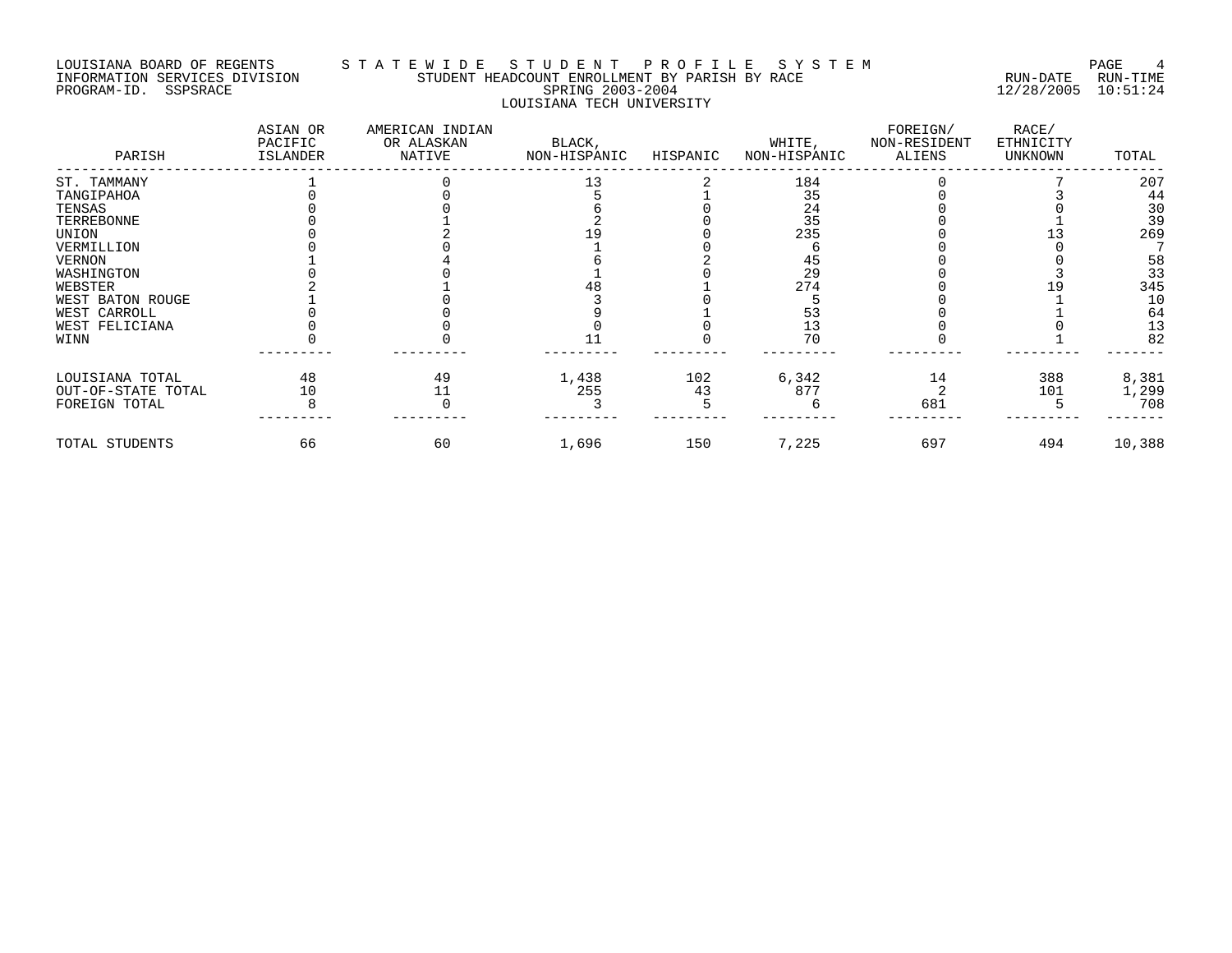#### LOUISIANA BOARD OF REGENTS S T A T E W I D E S T U D E N T P R O F I L E S Y S T E M PAGE 5 INFORMATION SERVICES DIVISION STUDENT HEADCOUNT ENROLLMENT BY PARISH BY RACE RUN-DATE RUN-TIME PROGRAM-ID. SSPSRACE SPRING 2003-2004 12/28/2005 10:51:24 MCNEESE STATE UNIVERSITY

| PARISH            | ASIAN OR<br>PACIFIC<br>ISLANDER | AMERICAN INDIAN<br>OR ALASKAN<br>NATIVE | $\operatorname{BLACK}$ ,<br>NON-HISPANIC HISPANIC |                | WHITE, NON-RESIDENT<br>NON-HISPANIC ALIENS | FOREIGN/    | RACE/<br>ETHNICITY<br>UNKNOWN | TOTAL          |
|-------------------|---------------------------------|-----------------------------------------|---------------------------------------------------|----------------|--------------------------------------------|-------------|-------------------------------|----------------|
| ACADIA            | 0                               | $\mathbf 0$                             | 46                                                | $\mathbf 0$    | 151                                        | $\mathbf 0$ | $\overline{0}$                | 197            |
| <b>ALLEN</b>      | 0                               | 12                                      | 30                                                |                | 211                                        | $\mathsf 0$ | 1                             | 255            |
| ASCENSION         |                                 | $\Omega$                                | 3                                                 | 0              | $\sqrt{6}$                                 | $\mathbf 0$ | $\mathsf 0$                   | 9              |
| ASSUMPTION        |                                 |                                         |                                                   | $\mathbf 0$    |                                            |             | $\Omega$                      | 3              |
| <b>AVOYELLES</b>  |                                 |                                         | 2                                                 | $\overline{0}$ | 3                                          |             | $\Omega$                      | 5              |
| <b>BEAUREGARD</b> |                                 |                                         | 49                                                | 11             | 416                                        |             | 2                             | 482            |
| <b>BOSSIER</b>    |                                 |                                         | 1                                                 | $\mathbf 0$    | 11                                         |             | 0                             | 12             |
| CADDO             | $\Omega$                        |                                         | 15                                                | $\overline{0}$ | 11                                         |             | $\Omega$                      | 26             |
| CALCASIEU         | 42                              | 18                                      | 838                                               | 48             | 3,380                                      |             | 12                            | 4,339          |
| CAMERON           | $\mathbf{1}$                    |                                         | 8                                                 | 4              | 195                                        |             | $\mathbf 0$                   | 208            |
| CLAIBORNE         |                                 |                                         | $\Omega$                                          | $\Omega$       | $\overline{2}$                             |             | $\overline{0}$                | 2              |
| CONCORDIA         |                                 |                                         |                                                   | O              | 4                                          |             | O                             | 5              |
| DE SOTO           |                                 |                                         | 5                                                 |                | 5                                          |             | U                             | 10             |
| EAST BATON ROUGE  |                                 |                                         | 27                                                |                | 34                                         |             | O                             | 64             |
| EAST FELICIANA    |                                 |                                         | 4                                                 |                | 4                                          |             | U                             | 8              |
| EVANGELINE        |                                 |                                         | 25                                                |                | 91                                         |             | $\Omega$                      | 117            |
| FRANKLIN          |                                 |                                         | 2                                                 |                | $\Omega$                                   |             |                               | 2              |
| GRANT             |                                 |                                         | $\Omega$                                          |                | 2                                          |             |                               | 2              |
| IBERIA            |                                 |                                         | 32                                                |                | 19                                         |             |                               | 51             |
| <b>IBERVILLE</b>  |                                 |                                         | 2                                                 |                | 3                                          |             |                               | 5              |
| <b>JEFFERSON</b>  |                                 |                                         | 7                                                 |                | 15                                         |             |                               | 25             |
| JEFFERSON DAVIS   |                                 |                                         | 80                                                |                | 442                                        |             | 1                             | 535            |
| LAFAYETTE         |                                 |                                         | 40                                                |                | 49                                         |             | $\Omega$                      | 92             |
|                   |                                 |                                         |                                                   |                | 5                                          |             | $\Omega$                      | 6              |
| LAFOURCHE         |                                 |                                         | U                                                 |                | q                                          |             |                               | q              |
| LA SALLE          |                                 |                                         |                                                   |                |                                            |             | $\Omega$                      |                |
| LINCOLN           |                                 |                                         |                                                   |                |                                            |             | O                             |                |
| LIVINGSTON        |                                 |                                         |                                                   |                |                                            |             |                               | 10<br>-1       |
| MADISON           |                                 |                                         |                                                   |                |                                            |             | O                             |                |
| MOREHOUSE         |                                 |                                         | 2                                                 |                |                                            |             |                               |                |
| NATCHITOCHES      |                                 |                                         |                                                   |                |                                            |             | $\Omega$                      | q              |
| ORLEANS           |                                 |                                         | 35<br>7                                           |                | 8                                          |             |                               | 44             |
| OUACHITA          |                                 |                                         |                                                   |                | 8                                          |             | O                             | 15             |
| PLAQUEMINES       |                                 |                                         |                                                   |                |                                            |             |                               |                |
| POINTE COUPEE     |                                 |                                         | 3                                                 |                | $\overline{2}$                             |             |                               |                |
| RAPIDES           |                                 |                                         | 17                                                |                | 52                                         |             |                               | 74             |
| RICHLAND          |                                 |                                         | $\mathbf 0$                                       | $\Omega$       | 1                                          |             |                               | $\mathbf{1}$   |
| SABINE            |                                 |                                         |                                                   |                | 6                                          |             |                               | 8              |
| ST. BERNARD       |                                 |                                         |                                                   |                | 3                                          |             |                               | 3              |
| ST. CHARLES       |                                 |                                         | 3                                                 |                | 10                                         |             | U                             | 14             |
| ST. JAMES         |                                 |                                         |                                                   |                | $\mathbf{1}$                               |             | $\Omega$                      | 2              |
| ST. JOHN          |                                 |                                         | $\overline{2}$                                    |                | $\overline{4}$                             |             | $\Omega$                      | 6              |
| ST. LANDRY        |                                 |                                         | 44                                                |                | 82                                         |             | 0                             | 128            |
| ST. MARTIN        |                                 |                                         | 36                                                | $\Omega$       | 3                                          |             | U                             | 40             |
| ST. MARY          |                                 |                                         | 6                                                 |                | 10                                         |             | U                             | 17             |
| ST. TAMMANY       |                                 |                                         | 12                                                |                | 17                                         |             | $\Omega$                      | 29             |
| TANGIPAHOA        |                                 |                                         | 8                                                 |                | 3                                          |             |                               | 11             |
| TERREBONNE        |                                 |                                         | 10                                                |                |                                            |             |                               | 14             |
| UNION             |                                 |                                         | 1                                                 |                | $\Omega$                                   |             |                               | $\overline{1}$ |
| VERMILLION        |                                 |                                         | 12                                                | <sup>0</sup>   | 106                                        |             |                               | 121            |
| <b>VERNON</b>     |                                 |                                         | 24                                                | २              | 103                                        | $\Omega$    | $\mathbf{1}$                  | 142            |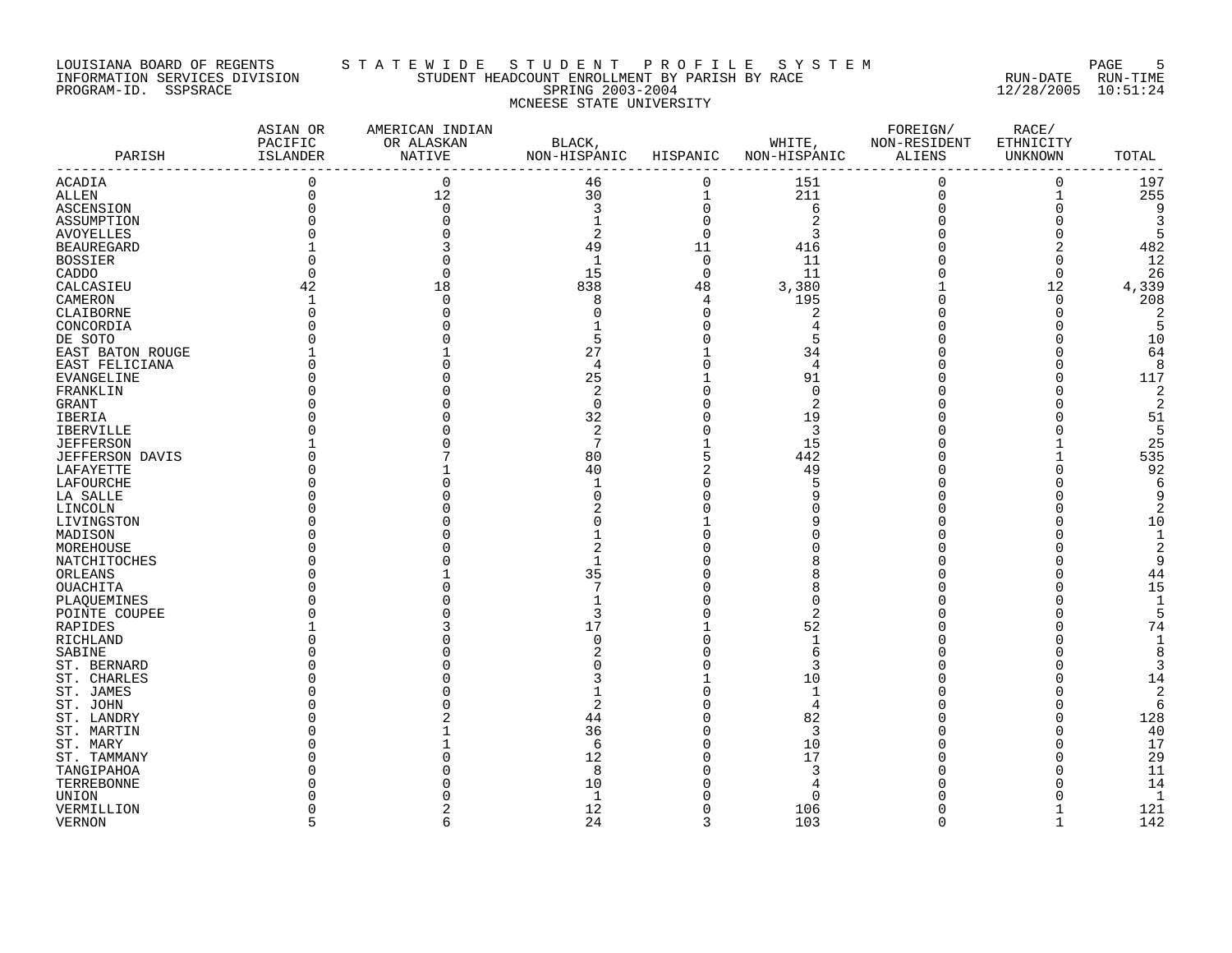# LOUISIANA BOARD OF REGENTS S T A T E W I D E S T U D E N T P R O F I L E S Y S T E M PAGE 6 INFORMATION SERVICES DIVISION STUDENT HEADCOUNT ENROLLMENT BY PARISH BY RACE RUN-DATE RUN-TIME PROGRAM-ID. SSPSRACE SPRING 2003-2004 12/28/2005 10:51:24 MCNEESE STATE UNIVERSITY

| PARISH             | ASIAN OR<br>PACIFIC<br>ISLANDER | AMERICAN INDIAN<br>OR ALASKAN<br>NATIVE | BLACK,<br>NON-HISPANIC | HISPANIC | WHITE,<br>NON-HISPANIC | FOREIGN/<br>NON-RESIDENT<br>ALIENS | RACE/<br>ETHNICITY<br>UNKNOWN | TOTAL |
|--------------------|---------------------------------|-----------------------------------------|------------------------|----------|------------------------|------------------------------------|-------------------------------|-------|
| WASHINGTON         |                                 |                                         |                        |          |                        |                                    |                               |       |
| WEBSTER            |                                 |                                         |                        |          |                        |                                    |                               |       |
| WEST BATON ROUGE   |                                 |                                         |                        |          |                        |                                    |                               |       |
| WEST FELICIANA     |                                 |                                         |                        |          |                        |                                    |                               |       |
| LOUISIANA TOTAL    | 52                              | 58                                      | 1,458                  | 80       | 5,518                  |                                    | 19                            | 7,186 |
| OUT-OF-STATE TOTAL |                                 |                                         | 96                     | 22       | 326                    |                                    |                               | 458   |
| FOREIGN TOTAL      |                                 |                                         |                        |          |                        | 229                                |                               | 236   |
| TOTAL STUDENTS     |                                 | 62                                      | 1,554                  | 106      | 5,846                  | 230                                | 25                            | 7,880 |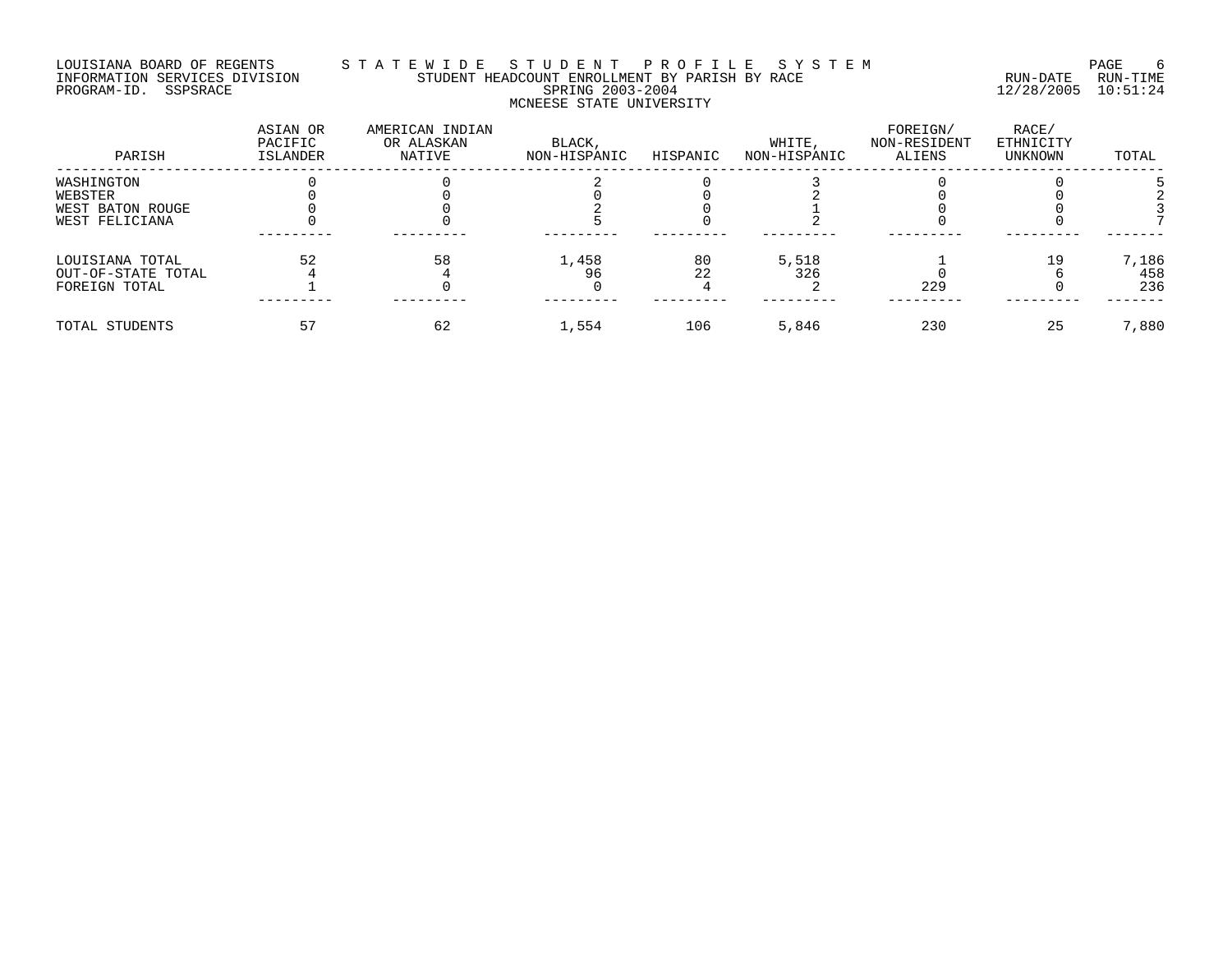#### LOUISIANA BOARD OF REGENTS S T A T E W I D E S T U D E N T P R O F I L E S Y S T E M PAGE 7 INFORMATION SERVICES DIVISION STUDENT HEADCOUNT ENROLLMENT BY PARISH BY RACE RUN-DATE RUN-TIME PROGRAM-ID. SSPSRACE SPRING 2003-2004 12/28/2005 10:51:24 NICHOLLS STATE UNIVERSITY

| PARISH                 | ASIAN OR<br>PACIFIC<br>ISLANDER | AMERICAN INDIAN<br>OR ALASKAN<br>NATIVE | BLACK,<br>NON-HISPANIC | HISPANIC       | WHITE,<br>NON-HISPANIC | FOREIGN/<br>NON-RESIDENT<br>ALIENS | RACE/<br>ETHNICITY<br>UNKNOWN | TOTAL          |
|------------------------|---------------------------------|-----------------------------------------|------------------------|----------------|------------------------|------------------------------------|-------------------------------|----------------|
| ACADIA                 | $\mathbf{0}$                    | $\Omega$                                | 1                      | 0              | 1                      | $\mathbf 0$                        | 1                             | 3              |
| ALLEN                  |                                 |                                         | $\mathbf{1}$           | 0              | $\overline{4}$         | $\mathbf 0$                        | $\mathsf 0$                   | 5              |
| ASCENSION              |                                 |                                         | 32                     | $\overline{0}$ | 66                     | $\mathbf 0$                        | $\overline{c}$                | 100            |
| ASSUMPTION             |                                 |                                         | 60                     | $\mathbf{1}$   | 194                    | 0                                  | 3                             | 260            |
| AVOYELLES              |                                 |                                         | $\Omega$               |                | 6                      | $\Omega$                           |                               | 6              |
| <b>BEAUREGARD</b>      |                                 |                                         |                        |                | 2                      | O                                  |                               | $\overline{2}$ |
| <b>BOSSIER</b>         |                                 |                                         |                        |                |                        |                                    |                               | 3              |
| CADDO                  |                                 |                                         |                        |                | 5                      |                                    |                               | 9              |
| CALCASIEU              |                                 |                                         |                        |                | 10                     |                                    |                               | 11             |
| CAMERON                |                                 |                                         |                        |                | $\overline{2}$         |                                    |                               | $\overline{c}$ |
| CATAHOULA              |                                 |                                         |                        |                | $\Omega$               |                                    |                               | $\mathbf{1}$   |
| CONCORDIA              |                                 |                                         |                        |                | 2                      |                                    |                               | 8              |
| DE SOTO                |                                 |                                         | Ω                      |                | 1                      |                                    | $\Omega$                      | $\mathbf{1}$   |
| EAST BATON ROUGE       |                                 |                                         | 19                     |                | 51                     |                                    |                               | 71             |
| EVANGELINE             |                                 |                                         | $\Omega$               |                | 5                      |                                    |                               | 5              |
| FRANKLIN               |                                 |                                         |                        |                | $\Omega$               | U                                  |                               | $\mathbf{1}$   |
| IBERIA                 |                                 |                                         | 38                     |                | 24                     | 0                                  | 2                             | 64             |
| IBERVILLE              |                                 |                                         | 9                      |                | 33                     | 0                                  | 2                             | 44             |
| <b>JEFFERSON</b>       |                                 |                                         | 96                     | 9              | 166                    | 0                                  |                               | 282            |
| <b>JEFFERSON DAVIS</b> |                                 |                                         | $\Omega$               | $\Omega$       | 2                      |                                    | C                             | $\overline{2}$ |
| LAFAYETTE              |                                 |                                         | 11                     | $\Omega$       | 9                      | O                                  | $\Omega$                      | 20             |
| LAFOURCHE              | 11                              | 28                                      | 209                    | 21             | 1,730                  | 0                                  | 37                            | 2,036          |
| LINCOLN                | ∩                               |                                         | $\mathbf{1}$           | $\Omega$       | 1                      | $\Omega$                           | $\Omega$                      | 2              |
| LIVINGSTON             |                                 |                                         | 2                      | $\Omega$       | 15                     | 0                                  | $\Omega$                      | 17             |
| MOREHOUSE              |                                 |                                         |                        |                | $\Omega$               |                                    | O                             | 1              |
| NATCHITOCHES           |                                 |                                         | 1                      |                | 4                      | O                                  | O                             | 5              |
| ORLEANS                |                                 |                                         | 145                    |                | 25                     |                                    | 2                             | 176            |
| <b>OUACHITA</b>        |                                 |                                         |                        |                | 6                      |                                    |                               | 7              |
| PLAQUEMINES            |                                 |                                         |                        |                | 16                     |                                    |                               | 26             |
| POINTE COUPEE          |                                 |                                         |                        |                | 3                      |                                    |                               | $\overline{4}$ |
| RAPIDES                |                                 |                                         |                        |                | 5                      |                                    |                               | 8              |
| SABINE                 |                                 |                                         |                        |                | 1                      |                                    |                               | $\mathbf{1}$   |
| ST. BERNARD            |                                 |                                         |                        |                | 13                     |                                    |                               | 18             |
| ST. CHARLES            |                                 |                                         | 36                     |                | 173                    | U                                  | 8                             | 222            |
| ST. JAMES              |                                 |                                         | 68                     | $\Omega$       | 122                    | $\Omega$                           |                               | 192            |
| ST. JOHN               |                                 |                                         | 41                     |                | 44                     | $\Omega$                           | 4                             | 93             |
| ST. LANDRY             |                                 |                                         | 2                      |                | 6                      | 0                                  | $\Omega$                      | 8              |
| ST. MARTIN             |                                 |                                         | 1                      | $\Omega$       | 5                      |                                    | $\mathbf 0$                   | 6              |
| ST. MARY               |                                 | 13                                      | 119                    | 10             | 433                    | O                                  | 13                            | 596            |
| ST. TAMMANY            |                                 |                                         | 5                      | 3              | 32                     | O                                  | $\mathbf 0$                   | 41             |
| TANGIPAHOA             |                                 |                                         | 4                      | $\Omega$       | 8                      | $\Omega$                           | $\Omega$                      | 12             |
| TENSAS                 |                                 |                                         | $\Omega$               | $\Omega$       | 2                      | 0                                  | $\mathbf 0$                   | $\overline{2}$ |
| TERREBONNE             | 11                              | 85                                      | 202                    | 26             | 1,698                  | $\Omega$                           | 38                            | 2,060          |
| VERMILLION             | $\Omega$                        |                                         |                        | $\Omega$       | 12                     | $\Omega$                           | 1                             | 14             |
| <b>VERNON</b>          |                                 |                                         |                        |                | 1                      | 0                                  | $\Omega$                      |                |
| WASHINGTON             |                                 |                                         |                        |                |                        |                                    |                               |                |
| WEBSTER                |                                 |                                         |                        |                |                        |                                    |                               |                |
| WEST BATON ROUGE       |                                 |                                         |                        |                |                        |                                    |                               |                |
| WEST FELICIANA         |                                 |                                         |                        |                | 6                      | O                                  |                               |                |
| WINN                   | $\cap$                          |                                         |                        | $\Omega$       | $\Omega$               | $\Omega$                           | $\Omega$                      |                |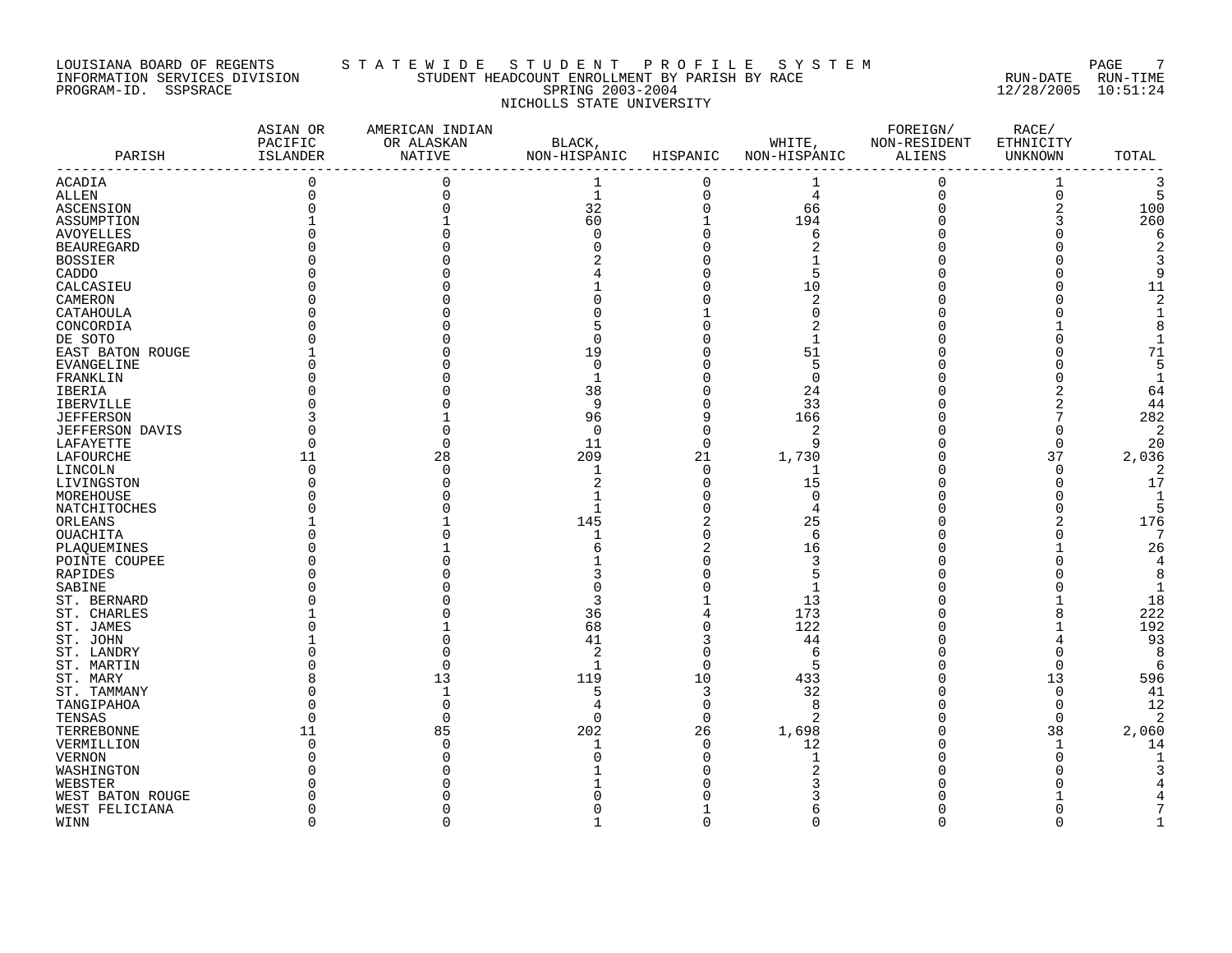### LOUISIANA BOARD OF REGENTS S T A T E W I D E S T U D E N T P R O F I L E S Y S T E M PAGE 8 INFORMATION SERVICES DIVISION STUDENT HEADCOUNT ENROLLMENT BY PARISH BY RACE RUN-DATE RUN-TIME PROGRAM-ID. SSPSRACE SPRING 2003-2004 12/28/2005 10:51:24 NICHOLLS STATE UNIVERSITY

| PARISH             | ASIAN OR<br>PACIFIC<br>ISLANDER | AMERICAN INDIAN<br>OR ALASKAN<br>NATIVE | BLACK,<br>NON-HISPANIC | HISPANIC | WHITE.<br>NON-HISPANIC | FOREIGN/<br>NON-RESIDENT<br>ALIENS | RACE/<br>ETHNICITY<br>UNKNOWN | TOTAL |
|--------------------|---------------------------------|-----------------------------------------|------------------------|----------|------------------------|------------------------------------|-------------------------------|-------|
|                    |                                 |                                         |                        |          |                        |                                    |                               |       |
| LOUISIANA TOTAL    | 38                              | 132                                     | 1,135                  | 84       | 4,953                  |                                    | 125                           | 6,467 |
| OUT-OF-STATE TOTAL |                                 |                                         | 44                     |          | 104                    |                                    | 10                            | 179   |
| FOREIGN TOTAL      |                                 |                                         |                        |          |                        | 65                                 |                               | 65    |
| TOTAL STUDENTS     | 43                              | 135                                     | 1,179                  | 97       | 5,057                  | 65                                 | 135                           | 6,711 |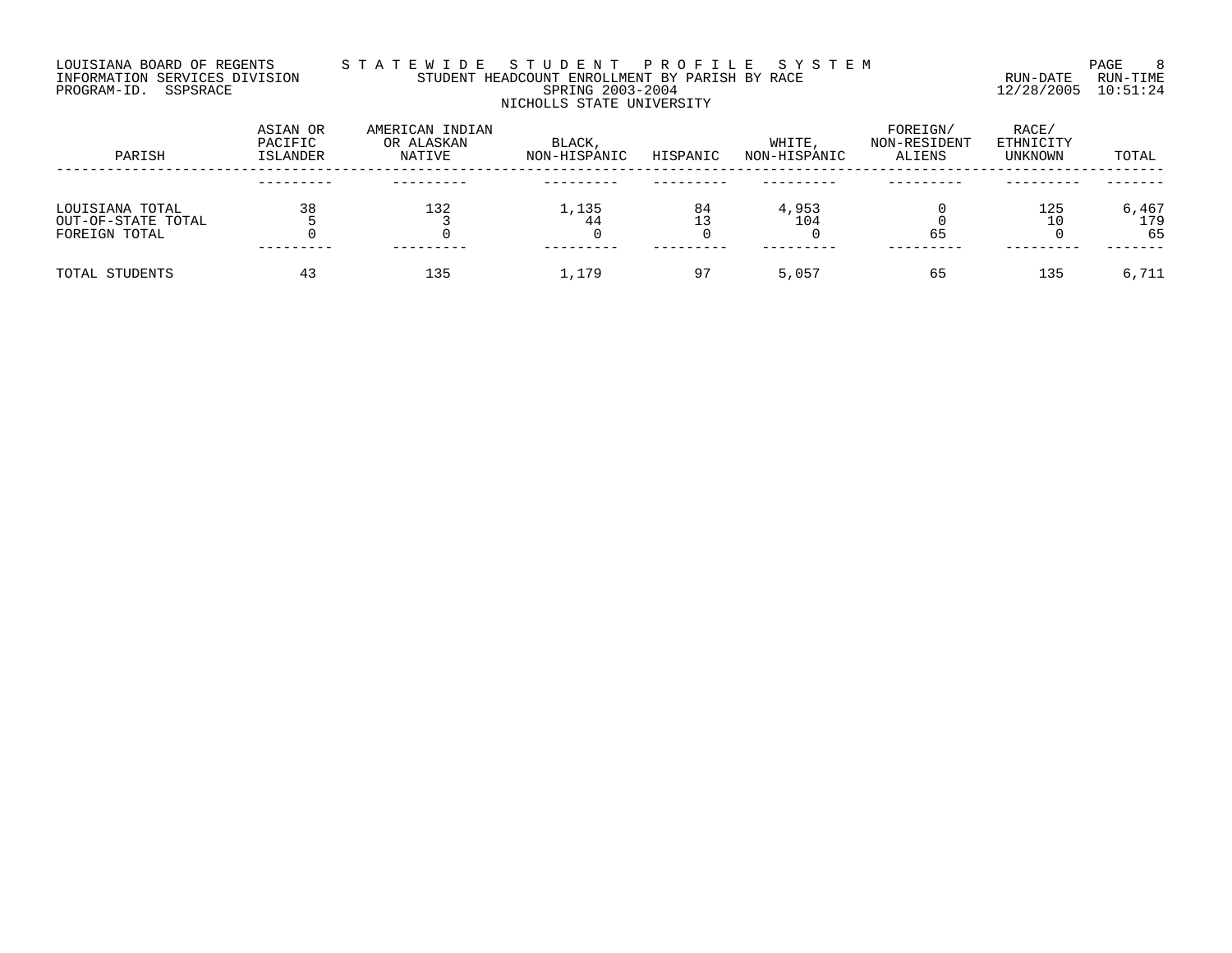### LOUISIANA BOARD OF REGENTS S T A T E W I D E S T U D E N T P R O F I L E S Y S T E M PAGE 9 INFORMATION SERVICES DIVISION STUDENT HEADCOUNT ENROLLMENT BY PARISH BY RACE RUN-DATE RUN-TIME PROGRAM-ID. SSPSRACE SPRING 2003-2004 12/28/2005 10:51:24 UNIVERSITY OF LA. AT MONROE

| PARISH                       | ASIAN OR<br>PACIFIC<br>ISLANDER | AMERICAN INDIAN<br>OR ALASKAN<br>NATIVE | BLACK,<br>NON-HISPANIC HISPANIC                   |                                | NON-HISPANIC ALIENS | FOREIGN/<br>WHITE, NON-RESIDENT | RACE/<br>ETHNICITY<br>UNKNOWN | TOTAL          |
|------------------------------|---------------------------------|-----------------------------------------|---------------------------------------------------|--------------------------------|---------------------|---------------------------------|-------------------------------|----------------|
| <b>ACADIA</b>                | $\overline{0}$                  | $\mathbf 0$                             | ---------------------------------<br>$\mathsf{3}$ | $\mathbf 0$                    | 13                  | $\mathbf 0$                     | $\mathbf 0$                   | 16             |
| <b>ALLEN</b>                 | $\mathbf 0$                     | $\overline{0}$                          | $\sqrt{2}$                                        | $\mathsf{O}\xspace$            | 10                  | $\mathsf 0$                     | $\mathbf 0$                   | 12             |
| ASCENSION                    | $\mathbf 1$                     |                                         | 1                                                 | $\pmb{0}$                      | $\,8\,$             | 0                               | $\Omega$                      | $10$           |
| ASSUMPTION                   |                                 |                                         |                                                   | $\mathbf 0$                    | $\overline{a}$      | $\mathbf 0$                     | $\Omega$                      | 5              |
| <b>AVOYELLES</b>             |                                 |                                         |                                                   | $\overline{0}$                 | 24                  | 0                               |                               | 30             |
| <b>BEAUREGARD</b>            |                                 |                                         | 6                                                 | $\mathbf 0$                    | 12                  | 0                               | $\Omega$                      | 18             |
| <b>BIENVILLE</b>             |                                 |                                         | 9                                                 | $\Omega$                       | 10                  | 0                               |                               | 19             |
| <b>BOSSIER</b>               |                                 |                                         | 39                                                | $\Omega$                       | 69                  | 0                               |                               | 114            |
| CADDO                        |                                 |                                         | 95                                                |                                | 61                  | 0                               | $\Omega$                      | 165            |
| CALCASIEU                    |                                 |                                         | 27                                                |                                | 52                  | 0                               |                               | 84             |
| CALDWELL                     |                                 |                                         | 15                                                |                                | 104                 | 0                               |                               | 121            |
| CAMERON                      |                                 |                                         | $\Omega$                                          | $\Omega$                       | 2                   | O                               |                               | 3              |
| CATAHOULA                    |                                 |                                         | 23                                                | $\Omega$                       | 40                  | 0                               |                               | 63             |
| CLAIBORNE                    |                                 |                                         | 5                                                 | $\Omega$                       | 10                  | $\Omega$                        |                               | 16             |
| CONCORDIA                    |                                 |                                         | 52                                                | $\Omega$                       | 60                  | 0                               |                               | 112            |
| DE SOTO                      | $\Omega$                        |                                         | 11                                                | 0                              | $7\phantom{.0}$     | 0                               |                               | 18             |
| EAST BATON ROUGE             | 29                              |                                         | 29                                                | $\Omega$                       | 65                  | O                               |                               | 123            |
| EAST CARROLL                 | $\Omega$                        |                                         | 47                                                | $\Omega$                       | 31                  | O                               |                               | 78             |
| EAST FELICIANA               |                                 |                                         | 2                                                 | $\Omega$                       | 1                   | 0                               |                               | 3              |
| <b>EVANGELINE</b>            |                                 |                                         | $\overline{4}$                                    | $\Omega$                       | 20                  | O                               |                               | 24             |
| FRANKLIN                     |                                 |                                         | 86                                                |                                | 256                 | O                               |                               | 348            |
| GRANT                        |                                 |                                         | 8                                                 | $\Omega$                       | 29                  | 0                               | O                             | 37             |
| IBERIA                       |                                 |                                         | 6                                                 |                                | 14                  | 0                               |                               | 28             |
| <b>IBERVILLE</b>             |                                 |                                         | $\Omega$                                          | $\Omega$                       | 7                   | 0                               |                               | 7              |
| <b>JACKSON</b>               | $\Omega$                        |                                         | 11                                                |                                | 70                  | $\Omega$                        |                               | 82             |
| <b>JEFFERSON</b>             | 25                              |                                         | 27                                                |                                | 32                  | O                               |                               | 85             |
| JEFFERSON DAVIS              |                                 |                                         | 11                                                | $\Omega$                       | 14                  | 0                               |                               | 25             |
| LAFAYETTE                    |                                 |                                         |                                                   |                                | 33                  | 0                               |                               | 42             |
| LAFOURCHE                    |                                 |                                         |                                                   | 0                              | 21                  | 0                               | $\Omega$                      | 21             |
| LA SALLE                     |                                 |                                         | 9                                                 | $\Omega$                       | 80                  | $\Omega$                        |                               | 90             |
| LINCOLN                      |                                 |                                         | 22                                                | $\Omega$                       | 86                  | 0                               |                               | 110            |
| LIVINGSTON                   |                                 |                                         | 1                                                 | 0                              | 22                  | 0                               |                               | 24             |
| MADISON                      |                                 |                                         | 66                                                | 3                              | 61                  | 0                               |                               | 130            |
| MOREHOUSE                    |                                 |                                         | 151                                               | $\mathbf{1}$                   | 284                 | 0                               |                               | 439            |
| NATCHITOCHES                 | 9                               |                                         | 19                                                | $\overline{0}$<br>$\mathbf{1}$ | 27                  | O<br>0                          | $\Omega$                      | 46             |
| ORLEANS                      | 37                              |                                         | 30<br>867                                         | 27                             | 19<br>2,295         |                                 | $\Omega$                      | 60<br>3,236    |
| OUACHITA                     | $\Omega$                        |                                         |                                                   | $\mathbf 0$                    | 10                  | 0                               |                               | 11             |
| PLAOUEMINES<br>POINTE COUPEE |                                 |                                         | $\Omega$                                          | $\mathbf 0$                    | 4                   | 0                               |                               | $\overline{4}$ |
| RAPIDES                      |                                 |                                         | 46                                                | $\mathbf 0$                    | 113                 | 0                               |                               | 169            |
| RED RIVER                    |                                 |                                         | $\Omega$                                          | $\mathbf 0$                    | $7\phantom{.0}$     | 0                               |                               | $\overline{7}$ |
| RICHLAND                     |                                 |                                         | 88                                                | 3                              | 263                 | 0                               |                               | 357            |
| SABINE                       |                                 |                                         |                                                   | $\Omega$                       | 11                  | $\Omega$                        |                               | 14             |
| ST. BERNARD                  |                                 |                                         |                                                   | $\Omega$                       | 11                  | O                               |                               | 15             |
| ST. CHARLES                  |                                 |                                         |                                                   |                                | 11                  | 0                               |                               | 20             |
| ST. HELENA                   |                                 |                                         |                                                   |                                | $1\,$               |                                 |                               | $\overline{2}$ |
| ST. JAMES                    |                                 |                                         |                                                   |                                | 6                   |                                 |                               | 8              |
| ST. JOHN                     |                                 |                                         |                                                   |                                | 22                  |                                 |                               | 24             |
| ST. LANDRY                   |                                 |                                         | 11                                                | $\Omega$                       | 35                  | O                               | $\Omega$                      | 49             |
| ST. MARTIN                   | $\mathbf{1}$                    | $\Omega$                                | 3                                                 | $\Omega$                       | $\overline{3}$      | $\Omega$                        | $\Omega$                      | 7              |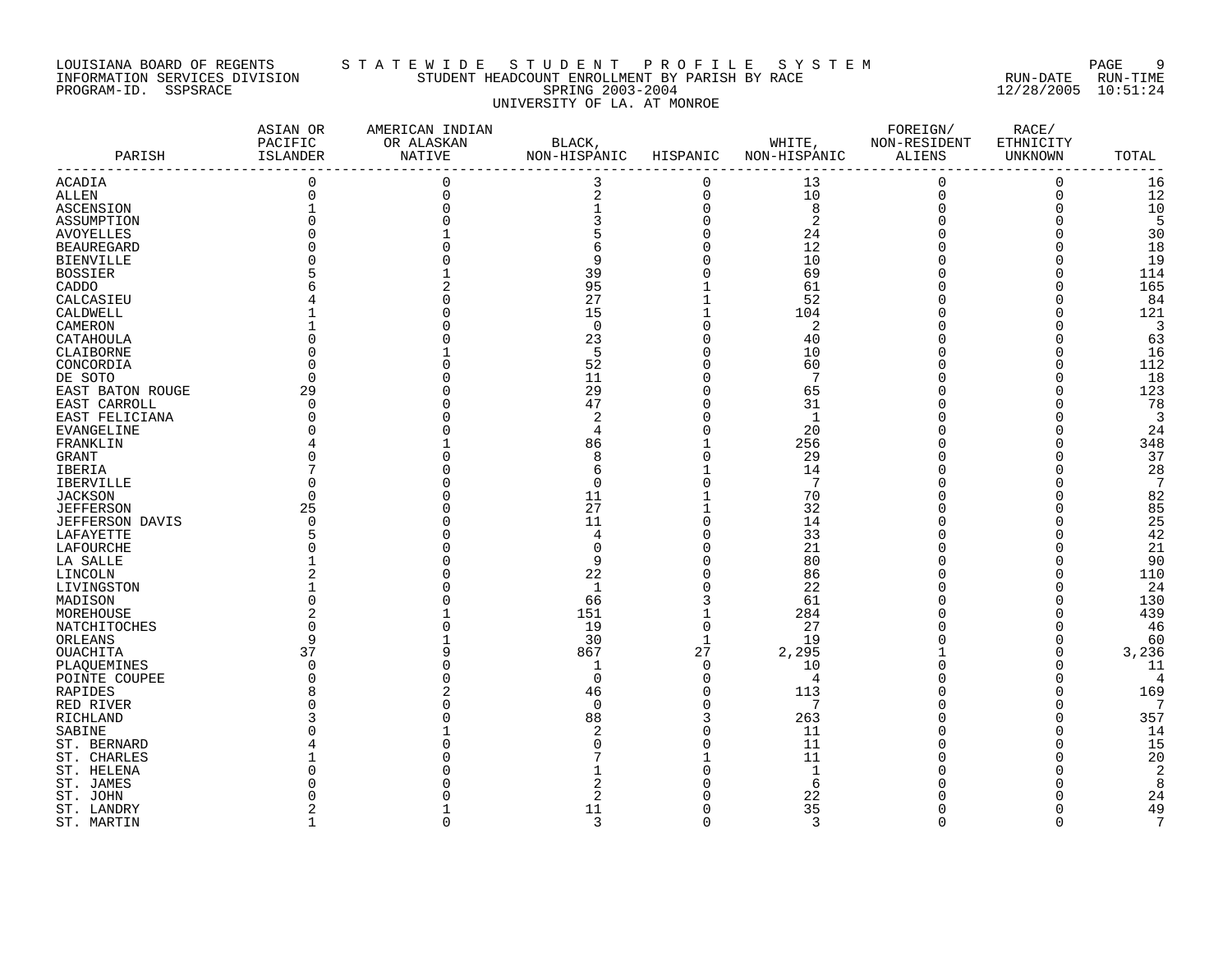# LOUISIANA BOARD OF REGENTS S T A T E W I D E S T U D E N T P R O F I L E S Y S T E M PAGE 10 INFORMATION SERVICES DIVISION STUDENT HEADCOUNT ENROLLMENT BY PARISH BY RACE RUN-DATE RUN-TIME PROGRAM-ID. SSPSRACE SERING 2003-2004 12/28/2005 10:51:24 UNIVERSITY OF LA. AT MONROE

| PARISH             | ASIAN OR<br>PACIFIC<br>ISLANDER | AMERICAN INDIAN<br>OR ALASKAN<br>NATIVE | BLACK,<br>NON-HISPANIC | HISPANIC | WHITE,<br>NON-HISPANIC | FOREIGN/<br>NON-RESIDENT<br>ALIENS | RACE/<br>ETHNICITY<br>UNKNOWN | TOTAL |
|--------------------|---------------------------------|-----------------------------------------|------------------------|----------|------------------------|------------------------------------|-------------------------------|-------|
| ST. MARY           |                                 |                                         |                        |          |                        |                                    |                               | 14    |
| ST. TAMMANY        |                                 |                                         |                        |          | 36                     |                                    |                               | 44    |
| TANGIPAHOA         |                                 |                                         |                        |          | 26                     |                                    |                               | 43    |
| TENSAS             |                                 |                                         |                        |          | 23                     |                                    |                               | 36    |
| TERREBONNE         |                                 |                                         |                        |          | 14                     |                                    |                               | 16    |
| UNION              |                                 |                                         |                        |          | 111                    |                                    |                               | 125   |
| VERMILLION         |                                 |                                         |                        |          | 23                     |                                    |                               | 30    |
| <b>VERNON</b>      |                                 |                                         |                        |          | 24                     |                                    |                               | 39    |
| WASHINGTON         |                                 |                                         |                        |          | 14                     |                                    |                               | 15    |
| WEBSTER            |                                 |                                         |                        |          | 38                     |                                    |                               | 52    |
| WEST BATON ROUGE   |                                 |                                         |                        |          |                        |                                    |                               |       |
| WEST CARROLL       |                                 |                                         | 24                     |          | 200                    |                                    |                               | 224   |
| WEST FELICIANA     |                                 |                                         |                        |          |                        |                                    |                               |       |
| WINN               |                                 |                                         |                        |          | 26                     |                                    |                               | 35    |
| LOUISIANA TOTAL    | 175                             | 21                                      | 1,974                  | 44       | 4,997                  |                                    |                               | 7,213 |
| OUT-OF-STATE TOTAL | 24                              |                                         | 129                    | 12       | 435                    |                                    |                               | 602   |
| FOREIGN TOTAL      |                                 |                                         |                        |          |                        | 180                                |                               | 180   |
| TOTAL STUDENTS     | 199                             | 23                                      | 2,103                  | 56       | 5,432                  | 182                                |                               | 7,995 |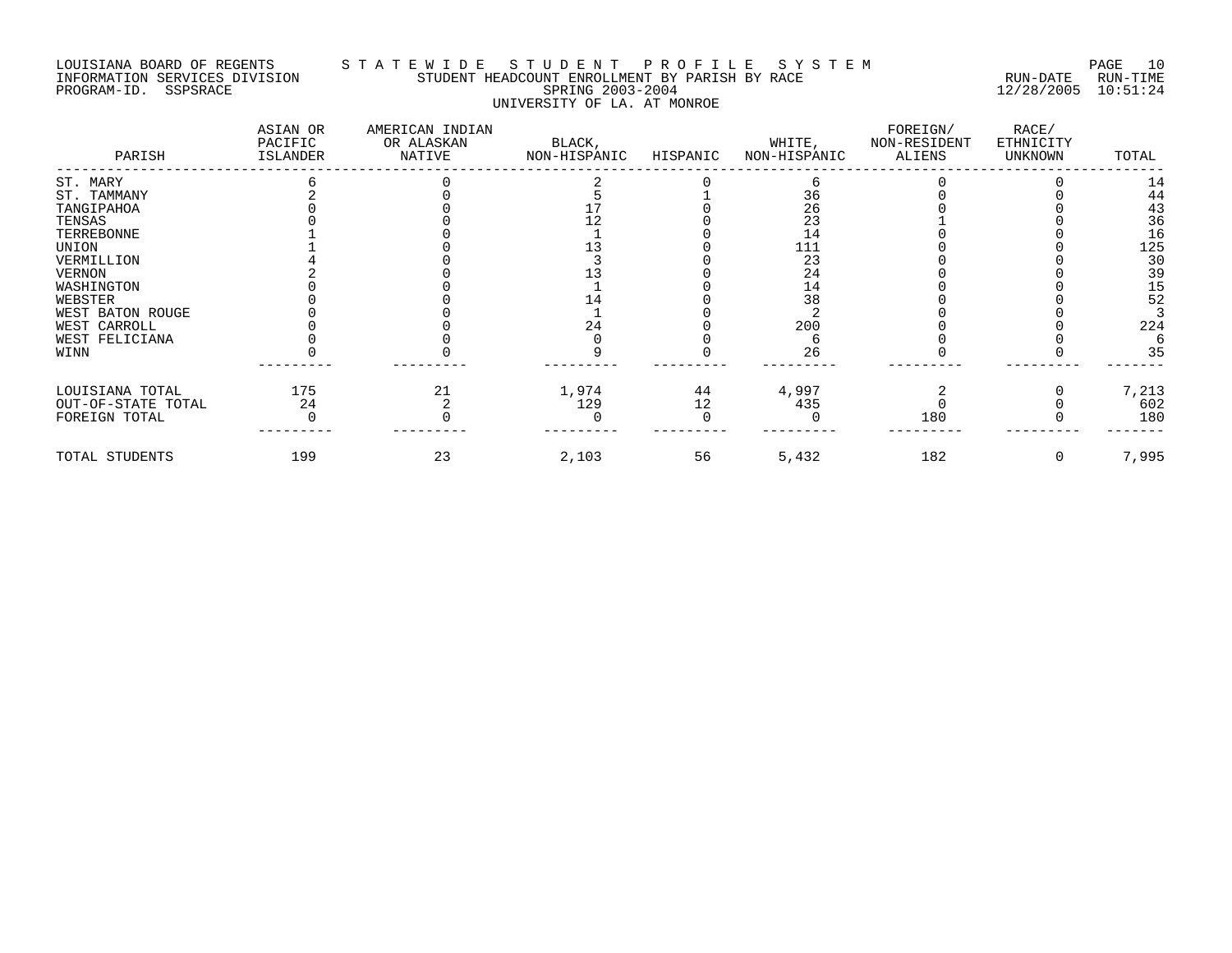### LOUISIANA BOARD OF REGENTS S T A T E W I D E S T U D E N T P R O F I L E S Y S T E M PAGE 11 INFORMATION SERVICES DIVISION STUDENT HEADCOUNT ENROLLMENT BY PARISH BY RACE RUN-DATE RUN-TIME PROGRAM-ID. SSPSRACE SPRING 2003-2004 12/28/2005 10:51:24 NORTHWESTERN STATE UNIVERSITY

|                        | ASIAN OR<br>PACIFIC | AMERICAN INDIAN<br>OR ALASKAN | BLACK,       |                | WHITE,       | FOREIGN/<br>NON-RESIDENT | RACE/<br>ETHNICITY |        |
|------------------------|---------------------|-------------------------------|--------------|----------------|--------------|--------------------------|--------------------|--------|
| PARISH                 | ISLANDER            | NATIVE                        | NON-HISPANIC | HISPANIC       | NON-HISPANIC | ALIENS                   | UNKNOWN            | TOTAL  |
|                        |                     |                               |              |                |              |                          |                    |        |
| ACADIA                 | $\mathbf 0$         | 0                             | 12           | 1              | 23           | $\mathbf 0$              | $\mathbf 0$        | 36     |
| <b>ALLEN</b>           | $\Omega$            | $\Omega$                      | 11           | $\mathbf{1}$   | 41           | $\Omega$                 | $\mathbf{1}$       | 54     |
| <b>ASCENSION</b>       |                     |                               | 9            | $\mathbf 0$    | 20           | $\Omega$                 | $\Omega$           | 29     |
| ASSUMPTION             |                     |                               | $\mathbf{1}$ | $\Omega$       | 2            |                          |                    | 3      |
| <b>AVOYELLES</b>       |                     |                               | 29           |                | 62           |                          |                    | 96     |
| <b>BEAUREGARD</b>      |                     |                               | 28           | 7              | 143          |                          | 4                  | 187    |
| <b>BIENVILLE</b>       |                     |                               | 25           | $\Omega$       | 44           |                          | $\Omega$           | 69     |
| <b>BOSSIER</b>         |                     |                               | 92           | 6              | 416          |                          | 28                 | 553    |
| CADDO                  |                     | 13                            | 467          | 13             | 607          |                          | 41                 | 1,148  |
| CALCASIEU              |                     |                               | 49           | $\Omega$       | 91           |                          | 10                 | 153    |
| CALDWELL               |                     |                               | $\Omega$     | $\Omega$       | 14           |                          | $\Omega$           | 14     |
| CAMERON                |                     |                               | $\Omega$     | $\Omega$       | 5            |                          | $\overline{0}$     | -5     |
| CATAHOULA              |                     |                               | 29           |                | 84           |                          | $\mathbf{1}$       | 116    |
| CLAIBORNE              |                     |                               | 12           | $\Omega$       | 32           |                          | $\overline{2}$     | -46    |
| CONCORDIA              |                     |                               | 76           | $\Omega$       | 51           |                          | 2                  | 130    |
| DE SOTO                |                     |                               | 103          | $\mathbf 0$    | 118          |                          | 9                  | 233    |
|                        |                     |                               | 106          | $\Omega$       | 120          |                          |                    | 233    |
| EAST BATON ROUGE       |                     |                               | -1           | $\Omega$       |              |                          |                    |        |
| EAST CARROLL           |                     |                               | ς            | $\Omega$       | 2            |                          |                    | 4<br>9 |
| EAST FELICIANA         |                     |                               |              |                | 5            |                          |                    |        |
| <b>EVANGELINE</b>      |                     |                               |              | $\Omega$       | 35           |                          |                    | 42     |
| FRANKLIN               |                     |                               | 5            | $\Omega$       | 16           |                          |                    | 23     |
| <b>GRANT</b>           |                     |                               | 11           | $\overline{7}$ | 160          |                          |                    | 187    |
| <b>IBERIA</b>          |                     |                               | 27           | $\cap$         | 42           |                          |                    | 76     |
| <b>IBERVILLE</b>       |                     |                               | 5            | $\Omega$       | 12           |                          |                    | 18     |
| <b>JACKSON</b>         |                     |                               | 13           | $\Omega$       | 26           |                          | $\overline{2}$     | 41     |
| <b>JEFFERSON</b>       |                     |                               | 48           |                | 99           |                          |                    | 159    |
| <b>JEFFERSON DAVIS</b> |                     |                               | 4            | $\cap$         | 15           |                          |                    | 21     |
| LAFAYETTE              |                     |                               | 30           | $\mathbf{1}$   | 62           |                          | 8                  | 103    |
| LAFOURCHE              |                     |                               | 6            | $\Omega$       | 18           |                          |                    | 25     |
| LA SALLE               |                     |                               | 20           | $\Omega$       | 161          |                          |                    | 190    |
| LINCOLN                |                     |                               | 10           | $\Omega$       | 28           |                          |                    | 40     |
| LIVINGSTON             |                     |                               | $\Omega$     | $\mathbf{1}$   | 23           |                          |                    | 26     |
| MADISON                |                     |                               | 2            | $\Omega$       | 3            |                          | $\Omega$           | -5     |
| MOREHOUSE              |                     |                               | 16           | $\Omega$       | 5            |                          | $\mathbf 0$        | 21     |
| NATCHITOCHES           |                     | 19                            | 487          | 14             | 701          |                          | 57                 | 1,287  |
| ORLEANS                |                     |                               | 133          | $\Omega$       | 22           |                          | 7                  | 162    |
| OUACHITA               |                     |                               | 46           | $\Omega$       | 43           |                          | 2                  | 94     |
|                        |                     |                               | 7            |                | 6            |                          | $\Omega$           | 14     |
| PLAOUEMINES            |                     |                               |              | $\Omega$       |              |                          | 3                  |        |
| POINTE COUPEE          |                     |                               | 4            |                | 13           |                          |                    | 20     |
| RAPIDES                |                     | 10                            | 352          | 8              | 559          |                          | 37                 | 969    |
| RED RIVER              |                     |                               | 97           |                | 91           |                          | 9                  | 200    |
| RICHLAND               |                     | $\overline{2}$                | 8            | $\Omega$       | 12           |                          | $\mathbf{1}$       | 23     |
| SABINE                 |                     | 64                            | 72           | 6              | 281          |                          | 17                 | 441    |
| ST. BERNARD            |                     |                               | 4            | $\Omega$       | 7            |                          | $\mathbf 0$        | 11     |
| ST. CHARLES            |                     |                               | 11           | $\Omega$       | 12           |                          | -1                 | 24     |
| ST. HELENA             |                     |                               | $\Omega$     | $\Omega$       | 2            |                          | $\cap$             | 2      |
| ST. JAMES              |                     |                               | 14           | $\Omega$       | $\Omega$     |                          |                    | 15     |
| ST. JOHN               |                     |                               | 9            |                |              |                          |                    | 19     |
| ST. LANDRY             |                     |                               | 33           |                | 42           |                          |                    | 82     |
| ST. MARTIN             | $\Omega$            | $\Omega$                      | 16           | $\Omega$       | 10           | $\Omega$                 | $\Omega$           | 26     |
|                        |                     |                               |              |                |              |                          |                    |        |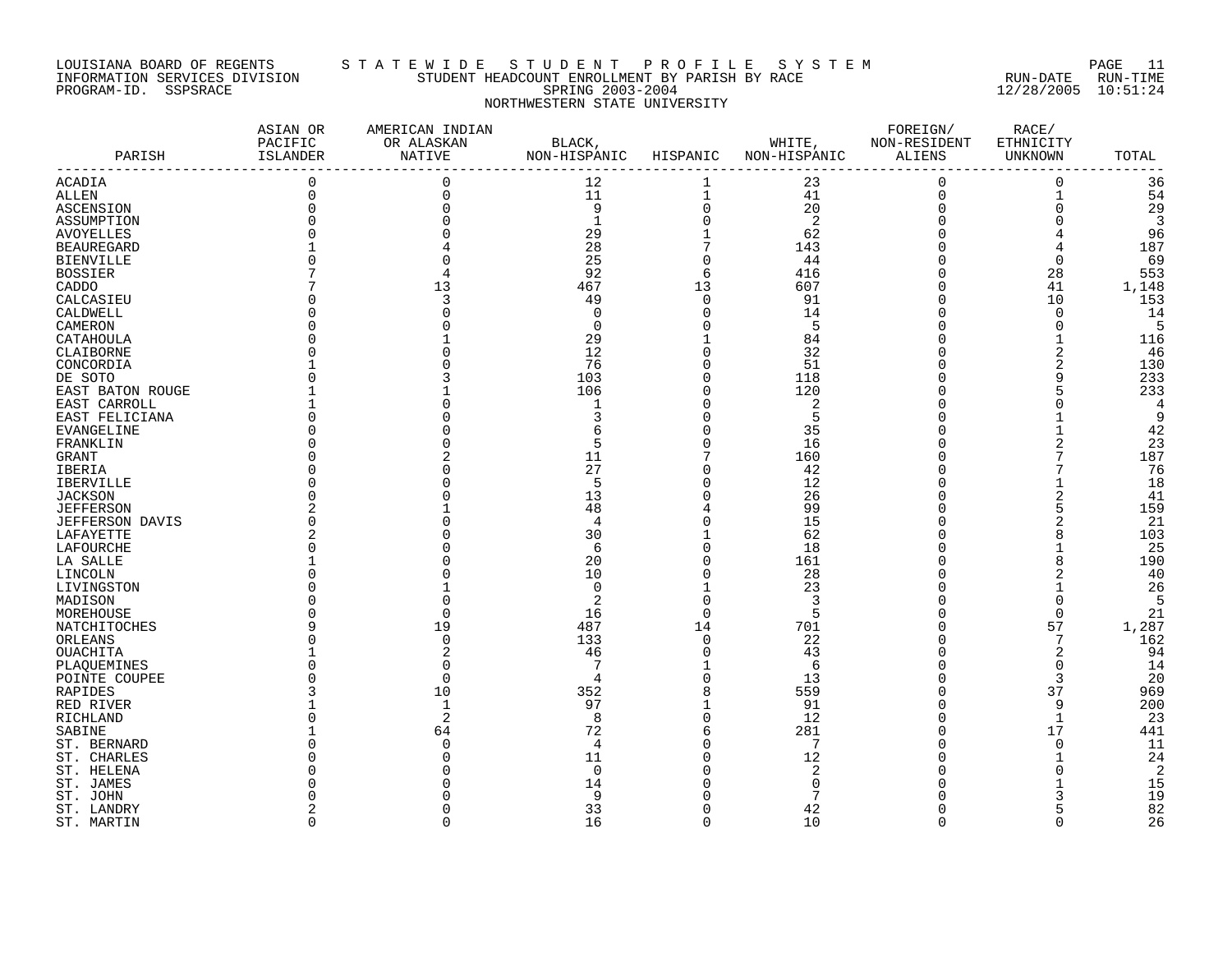## LOUISIANA BOARD OF REGENTS S T A T E W I D E S T U D E N T P R O F I L E S Y S T E M PAGE 12 INFORMATION SERVICES DIVISION STUDENT HEADCOUNT ENROLLMENT BY PARISH BY RACE RUN-DATE RUN-TIME PROGRAM-ID. SSPSRACE SERING 2003-2004 12/28/2005 10:51:24 NORTHWESTERN STATE UNIVERSITY

| PARISH             | ASIAN OR<br>PACIFIC<br>ISLANDER | AMERICAN INDIAN<br>OR ALASKAN<br>NATIVE | BLACK,<br>NON-HISPANIC | HISPANIC | WHITE,<br>NON-HISPANIC | FOREIGN/<br>NON-RESIDENT<br>ALIENS | RACE/<br>ETHNICITY<br>UNKNOWN | TOTAL |
|--------------------|---------------------------------|-----------------------------------------|------------------------|----------|------------------------|------------------------------------|-------------------------------|-------|
| ST. MARY           |                                 |                                         | 14                     |          | 25                     |                                    |                               | 43    |
| ST. TAMMANY        |                                 |                                         | 15                     |          | 83                     |                                    |                               | 107   |
| TANGIPAHOA         |                                 |                                         |                        |          | 10                     |                                    |                               | 14    |
| TENSAS             |                                 |                                         |                        |          |                        |                                    |                               |       |
| TERREBONNE         |                                 |                                         |                        |          |                        |                                    |                               | 53    |
| UNION              |                                 |                                         |                        |          |                        |                                    |                               | 10    |
| VERMILLION         |                                 |                                         |                        |          | 39                     |                                    |                               | 48    |
| VERNON             |                                 |                                         | 159                    |          | 707                    |                                    |                               | 1,029 |
| WASHINGTON         |                                 |                                         |                        |          | 20                     |                                    |                               | 29    |
| WEBSTER            |                                 |                                         | 42                     |          |                        |                                    |                               | 133   |
| WEST BATON ROUGE   |                                 |                                         |                        |          |                        |                                    |                               | 12    |
| WEST CARROLL       |                                 |                                         |                        |          |                        |                                    |                               |       |
| WEST FELICIANA     |                                 |                                         |                        |          |                        |                                    |                               | 10    |
| WINN               |                                 |                                         | 65                     |          | 202                    |                                    |                               | 282   |
| LOUISIANA TOTAL    | 73                              | 173                                     | 2,895                  | 118      | 5,630                  |                                    | 381                           | 9,270 |
| OUT-OF-STATE TOTAL |                                 |                                         | 122                    | 25       | 379                    |                                    | 28                            | 568   |
| FOREIGN TOTAL      |                                 |                                         |                        |          |                        | 40                                 |                               | 43    |
| TOTAL STUDENTS     | 83                              | 178                                     | 3,017                  | 144      | 6,010                  | 40                                 | 409                           | 9,881 |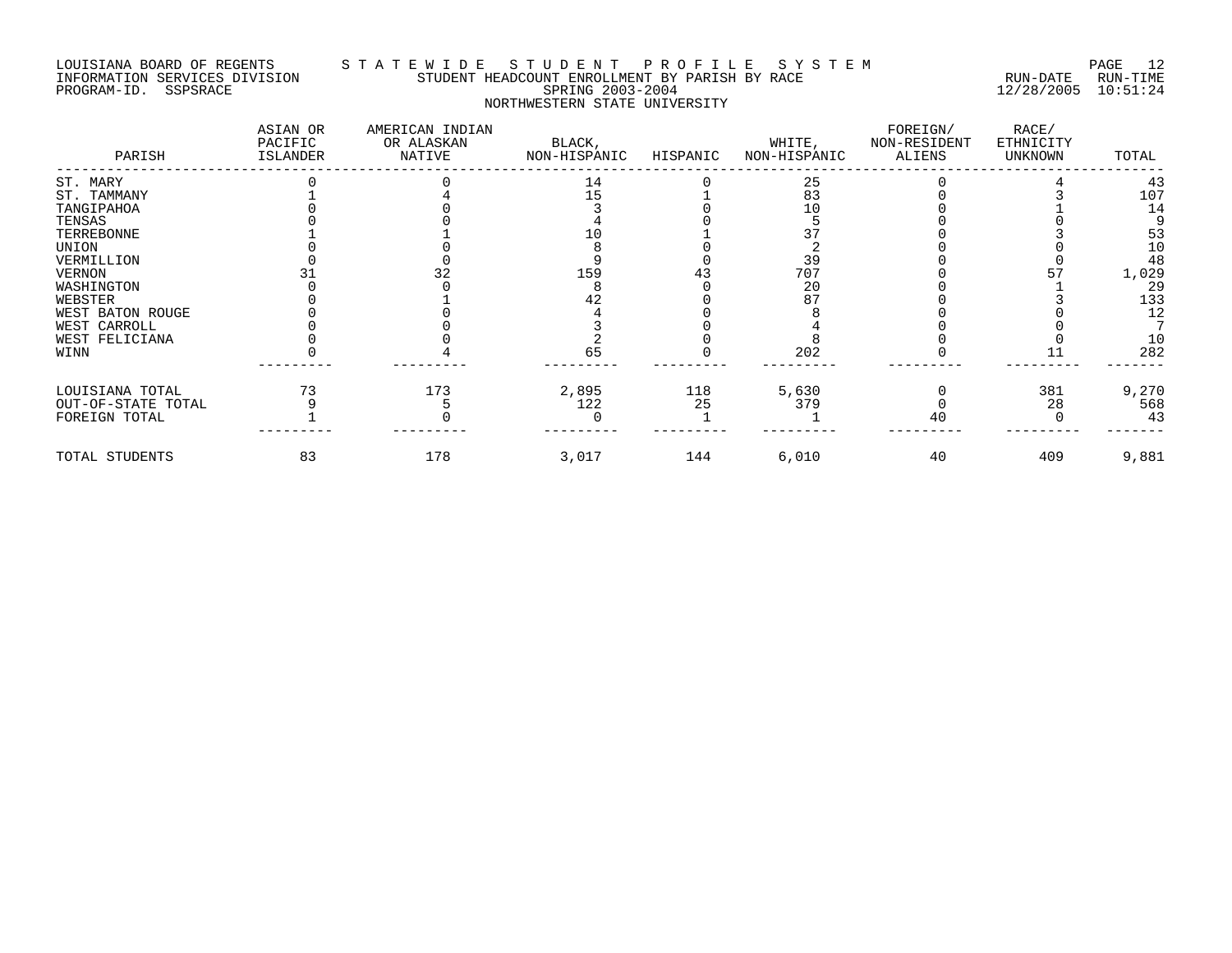### LOUISIANA BOARD OF REGENTS S T A T E W I D E S T U D E N T P R O F I L E S Y S T E M PAGE 13 INFORMATION SERVICES DIVISION STUDENT HEADCOUNT ENROLLMENT BY PARISH BY RACE RUN-DATE RUN-TIME PROGRAM-ID. SSPSRACE SPRING 2003-2004 12/28/2005 10:51:24 SOUTHEASTERN LA. UNIVERSITY

| PARISH            | ASIAN OR<br>PACIFIC<br>ISLANDER | AMERICAN INDIAN<br>OR ALASKAN<br>NATIVE | BLACK,<br>NON-HISPANIC | HISPANIC     | WHITE,<br>NON-HISPANIC | FOREIGN/<br>NON-RESIDENT<br>ALIENS | RACE/<br>ETHNICITY<br>UNKNOWN | TOTAL          |
|-------------------|---------------------------------|-----------------------------------------|------------------------|--------------|------------------------|------------------------------------|-------------------------------|----------------|
| <b>ACADIA</b>     | $\mathsf{O}\xspace$             | 0                                       | $\mathbf 0$            | 0            | 7                      | $\mathbf 0$                        | $\mathbf 0$                   | 7              |
| ALLEN             | $\mathbf 0$                     |                                         | $\mathbf 1$            | 0            | 2                      | $\mathbf 0$                        | 0                             | 3              |
| ASCENSION         |                                 |                                         | 46                     | 3            | 562                    | $\Omega$                           | 9                             | 628            |
| ASSUMPTION        |                                 |                                         | 4                      | $\Omega$     | 4                      | $\Omega$                           | $\Omega$                      | 8              |
| <b>AVOYELLES</b>  |                                 |                                         |                        |              | 6                      |                                    |                               | 6              |
| <b>BEAUREGARD</b> |                                 |                                         |                        |              |                        |                                    | ⋂                             |                |
| BIENVILLE         |                                 |                                         |                        |              |                        |                                    |                               |                |
| <b>BOSSIER</b>    |                                 |                                         |                        |              |                        |                                    |                               |                |
| CADDO             |                                 |                                         |                        |              |                        |                                    |                               |                |
| CALCASIEU         |                                 |                                         | 10                     |              |                        |                                    | Ω                             | 18             |
| CATAHOULA         |                                 |                                         |                        |              |                        |                                    | ⋂                             | 2              |
| CLAIBORNE         |                                 |                                         |                        |              |                        |                                    | Ω                             | 3              |
|                   |                                 |                                         |                        |              |                        |                                    | 0                             |                |
| CONCORDIA         | $\Omega$                        |                                         |                        | $\Omega$     | $\overline{4}$         |                                    |                               | 5              |
| DE SOTO           |                                 |                                         |                        |              |                        |                                    | 0                             |                |
| EAST BATON ROUGE  | 25                              |                                         | 383                    | 25           | 1,523                  |                                    | 36                            | 1,996          |
| EAST CARROLL      | $\Omega$                        |                                         | 1                      | $\Omega$     | $\Omega$               | ∩                                  | $\Omega$                      | -1             |
| EAST FELICIANA    |                                 |                                         | 36                     | $\mathbf 0$  | 79                     |                                    | 1                             | 118            |
| EVANGELINE        |                                 |                                         | 2                      |              | 3                      |                                    | 0                             | 5              |
| IBERIA            |                                 |                                         | $\Omega$               | 0            | 6                      |                                    | 0                             | 6              |
| <b>IBERVILLE</b>  |                                 |                                         | 16                     | $\Omega$     | 54                     |                                    | $\Omega$                      | 70             |
| <b>JEFFERSON</b>  |                                 |                                         | 148                    | 23           | 598                    | O                                  | 10                            | 787            |
| JEFFERSON DAVIS   |                                 |                                         | 2                      | $\mathbf{1}$ | 2                      | $\Omega$                           | 0                             | 5              |
| LAFAYETTE         |                                 |                                         | б                      | $\mathbf 0$  | 24                     |                                    | 0                             | 31             |
| LAFOURCHE         |                                 |                                         | 3                      | 1            | 34                     |                                    | 0                             | 38             |
| LINCOLN           |                                 |                                         | $\Omega$               | $\Omega$     | 3                      | $\Omega$                           | $\Omega$                      | 3              |
| LIVINGSTON        |                                 | 10                                      | 73                     | 13           | 1,641                  |                                    | 17                            | 1,756          |
| MADISON           |                                 |                                         | $\Omega$               | $\Omega$     | 1                      |                                    | 0                             | $\mathbf{1}$   |
| MOREHOUSE         |                                 |                                         | ∩                      | O            |                        |                                    | $\Omega$                      | 1              |
| NATCHITOCHES      |                                 |                                         | ∩                      |              | 7                      | O                                  | $\Omega$                      | 7              |
| ORLEANS           |                                 |                                         | 143                    |              | 88                     | $\Omega$                           | 13                            | 254            |
| OUACHITA          |                                 |                                         | 1                      |              | 11                     |                                    | 0                             | 13             |
| PLAQUEMINES       |                                 |                                         | 16                     |              | 58                     |                                    | 3                             | 79             |
| POINTE COUPEE     |                                 |                                         | 12                     |              | 38                     |                                    | O                             | 50             |
| RAPIDES           |                                 |                                         | $\Omega$               |              | 11                     | $\Omega$                           | 0                             | 12             |
| RED RIVER         |                                 |                                         |                        |              | $\mathbf 0$            |                                    | 0                             | 1              |
| RICHLAND          |                                 |                                         |                        |              | $\mathbf{1}$           |                                    | O                             | $\mathbf 1$    |
| SABINE            |                                 |                                         |                        |              | $\mathbf{1}$           |                                    | Λ                             | $\mathbf{1}$   |
|                   |                                 |                                         | 11                     | 6            |                        |                                    |                               | 189            |
| ST. BERNARD       |                                 |                                         |                        |              | 168                    |                                    | 7                             |                |
| ST. CHARLES       |                                 |                                         | 34                     |              | 171                    |                                    |                               | 214            |
| ST. HELENA        |                                 |                                         | 48                     |              | 54                     |                                    |                               | 102            |
| ST. JAMES         |                                 |                                         | 17                     | $\Omega$     | 61                     |                                    | O                             | 78             |
| ST. JOHN          |                                 |                                         | 96                     | 7            | 283                    | O                                  | 8                             | 397            |
| ST. LANDRY        |                                 |                                         |                        | O            | 6                      | $\Omega$                           |                               | 11             |
| ST. MARTIN        |                                 |                                         |                        |              | $\mathbf{1}$           |                                    | 0                             | 1              |
| ST. MARY          |                                 |                                         | 4                      | $\Omega$     | $\overline{4}$         |                                    | $\mathbf 0$                   | 9              |
| ST. TAMMANY       | 9                               | 9                                       | 176                    | 61           | 2,836                  | $\Omega$                           | 59                            | 3,150          |
| TANGIPAHOA        | 21                              | 10                                      | 731                    | 37           | 2,541                  | 0                                  | 49                            | 3,389          |
| TERREBONNE        | $\Omega$                        |                                         | 14                     | $\Omega$     | 27                     |                                    | $\mathbf 0$                   | 41             |
| VERMILLION        | $\Omega$                        |                                         | 0                      | $\Omega$     | 7                      | $\Omega$                           | 0                             | 7              |
| <b>VERNON</b>     | $\Omega$                        | 1                                       | $\Omega$               | $\Omega$     | $\mathbf{1}$           | $\Omega$                           | $\Omega$                      | $\overline{2}$ |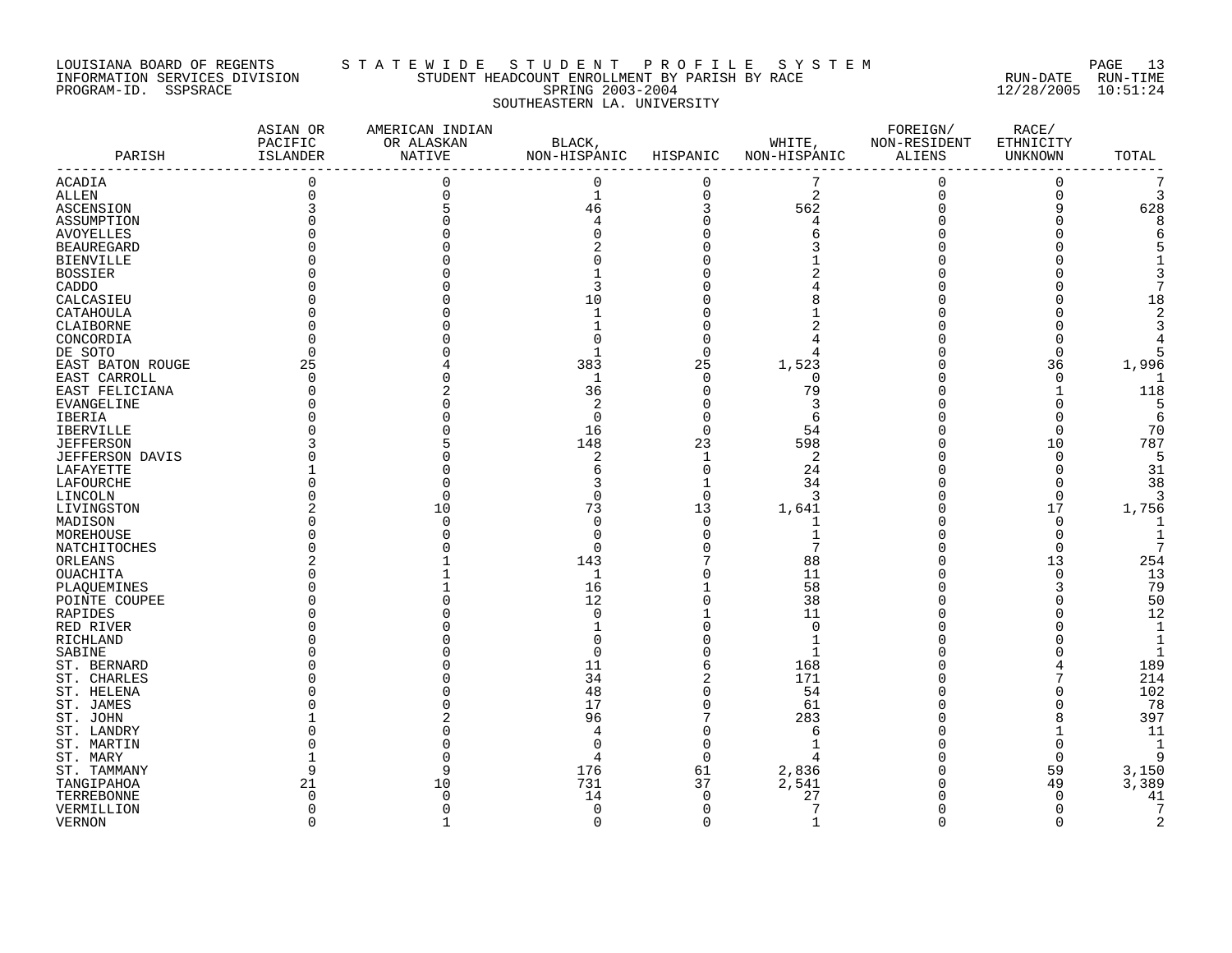# LOUISIANA BOARD OF REGENTS S T A T E W I D E S T U D E N T P R O F I L E S Y S T E M PAGE 14 INFORMATION SERVICES DIVISION STUDENT HEADCOUNT ENROLLMENT BY PARISH BY RACE RUN-DATE RUN-TIME PROGRAM-ID. SSPSRACE SPRING 2003-2004 12/28/2005 10:51:24 SOUTHEASTERN LA. UNIVERSITY

| PARISH             | ASIAN OR<br>PACIFIC<br>ISLANDER | AMERICAN INDIAN<br>OR ALASKAN<br>NATIVE | BLACK,<br>NON-HISPANIC | HISPANIC | WHITE,<br>NON-HISPANIC | FOREIGN/<br>NON-RESIDENT<br>ALIENS | RACE/<br>ETHNICITY<br>UNKNOWN | TOTAL  |
|--------------------|---------------------------------|-----------------------------------------|------------------------|----------|------------------------|------------------------------------|-------------------------------|--------|
| WASHINGTON         |                                 |                                         | 131                    |          | 452                    |                                    |                               | 593    |
| WEST BATON ROUGE   |                                 |                                         |                        |          | 66                     |                                    |                               | 74     |
| WEST FELICIANA     |                                 |                                         |                        |          |                        |                                    |                               | 25     |
| WINN               |                                 |                                         |                        |          |                        |                                    |                               |        |
| LOUISIANA TOTAL    | 69                              | 51                                      | 2,194                  | 193      | 11,491                 |                                    | 221                           | 14,219 |
| OUT-OF-STATE TOTAL |                                 |                                         | 86                     |          | 276                    |                                    |                               | 385    |
| FOREIGN TOTAL      |                                 |                                         |                        |          |                        | 155                                |                               | 157    |
| TOTAL STUDENTS     |                                 |                                         | 2,280                  | 206      | 11,767                 | 155                                | 227                           | 14,761 |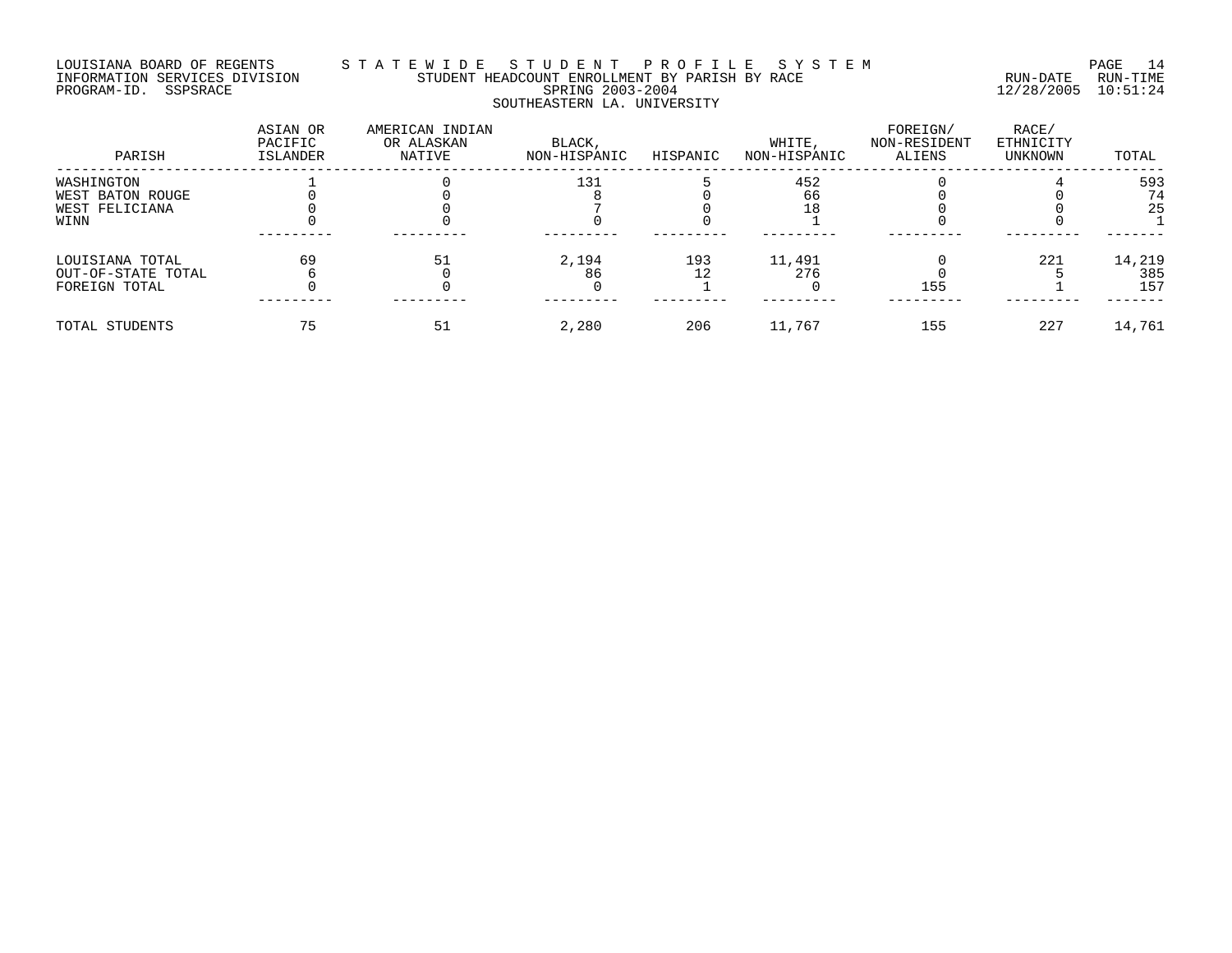### LOUISIANA BOARD OF REGENTS S T A T E W I D E S T U D E N T P R O F I L E S Y S T E M PAGE 15 INFORMATION SERVICES DIVISION STUDENT HEADCOUNT ENROLLMENT BY PARISH BY RACE RUN-DATE RUN-TIME PROGRAM-ID. SSPSRACE SPRING 2003-2004 12/28/2005 10:51:24 UNIVERSITY OF LA. IN LAFAYETTE

| PARISH                 | ASIAN OR<br>PACIFIC<br>ISLANDER | AMERICAN INDIAN<br>OR ALASKAN<br>NATIVE | BLACK,<br>NON-HISPANIC | HISPANIC       | WHITE,<br>NON-HISPANIC | FOREIGN/<br>NON-RESIDENT<br>ALIENS | RACE/<br>ETHNICITY<br>UNKNOWN | TOTAL          |
|------------------------|---------------------------------|-----------------------------------------|------------------------|----------------|------------------------|------------------------------------|-------------------------------|----------------|
| ACADIA                 | $\overline{2}$                  | $\overline{2}$                          | 62                     | 5              | 542                    | $\mathbf 0$                        | 9                             | 622            |
| ALLEN                  | $\Omega$                        |                                         | 3                      | $\mathbf 1$    | 14                     | $\overline{0}$                     | $\mathbf 0$                   | 18             |
| ASCENSION              |                                 |                                         | 22                     | $\mathbf 0$    | 54                     | $\Omega$                           | $\Omega$                      | 77             |
| ASSUMPTION             |                                 |                                         | 8                      | $\Omega$       | 12                     |                                    | $\Omega$                      | 20             |
| <b>AVOYELLES</b>       |                                 |                                         | 46                     | $\Omega$       | 133                    |                                    |                               | 183            |
| <b>BEAUREGARD</b>      |                                 |                                         | 3                      | $\Omega$       | 18                     |                                    | $\Omega$                      | 22             |
| <b>BIENVILLE</b>       |                                 |                                         | $\overline{2}$         | $\Omega$       | $\mathbf 0$            |                                    | $\Omega$                      | 2              |
| <b>BOSSIER</b>         |                                 |                                         | 3                      |                | 24                     |                                    |                               | 28             |
| CADDO                  |                                 |                                         | 32                     |                | 47                     |                                    |                               | 82             |
| CALCASIEU              |                                 |                                         | 58                     |                | 99                     |                                    |                               | 160            |
| CALDWELL               |                                 |                                         | 2                      |                | 2                      |                                    | U                             | 4              |
| CAMERON                |                                 |                                         |                        |                |                        |                                    |                               |                |
| CATAHOULA              |                                 |                                         |                        |                |                        |                                    |                               |                |
| CLAIBORNE              |                                 |                                         |                        |                |                        |                                    |                               | 3              |
|                        |                                 |                                         |                        |                |                        |                                    |                               |                |
| CONCORDIA              |                                 |                                         |                        |                |                        |                                    |                               | 10             |
| DE SOTO                |                                 |                                         | 6                      |                | 3                      |                                    | O                             | 9              |
| EAST BATON ROUGE       |                                 |                                         | 110                    |                | 183                    |                                    |                               | 306            |
| EAST FELICIANA         |                                 |                                         | 9                      |                | 8                      |                                    | $\Omega$                      | 17             |
| EVANGELINE             |                                 |                                         | 22                     | 2              | 183                    |                                    | 3                             | 211            |
| FRANKLIN               |                                 |                                         | $\Omega$               |                | 6                      |                                    | $\Omega$                      | 6              |
| GRANT                  | <sup>0</sup>                    |                                         | 2                      | $\Omega$       | 8                      |                                    | 0                             | 10             |
| IBERIA                 | 34                              | 11                                      | 281                    | 5              | 1,019                  |                                    | 19                            | 1,369          |
| <b>IBERVILLE</b>       | $\Omega$                        | $\cap$                                  | 12                     | $\Omega$       | 32                     |                                    | $\Omega$                      | 44             |
| <b>JACKSON</b>         |                                 |                                         | $\mathbf 0$            | $\Omega$       | 3                      |                                    | $\Omega$                      | 3              |
| <b>JEFFERSON</b>       |                                 |                                         | 47                     | 14             | 276                    |                                    | $\overline{2}$                | 343            |
| <b>JEFFERSON DAVIS</b> | $\Omega$                        |                                         | 16                     | $\Omega$       | 68                     |                                    | 1                             | 85             |
| LAFAYETTE              | 93                              | 23                                      | 748                    | 93             | 4,454                  | $\Omega$                           | 110                           | 5,521          |
| LAFOURCHE              |                                 |                                         |                        | $\Omega$       | 112                    |                                    | 0                             | 121            |
| LA SALLE               |                                 |                                         |                        | $\Omega$       | 5                      |                                    | $\Omega$                      | .5             |
| LINCOLN                |                                 |                                         |                        |                | 6                      |                                    |                               | 9              |
| LIVINGSTON             |                                 |                                         |                        |                | 24                     |                                    | $\Omega$                      | 30             |
| MOREHOUSE              |                                 |                                         |                        |                | 3                      |                                    | $\Omega$                      | $\overline{4}$ |
| NATCHITOCHES           |                                 |                                         | 9                      |                | 21                     |                                    |                               | 33             |
| ORLEANS                |                                 |                                         | 130                    |                | 85                     |                                    |                               | 232            |
| OUACHITA               |                                 |                                         | 9                      |                | 34                     |                                    |                               | 44             |
| PLAQUEMINES            |                                 |                                         | 9                      |                | 27                     |                                    |                               | 41             |
| POINTE COUPEE          |                                 |                                         | 18                     |                | 72                     |                                    |                               | 92             |
| RAPIDES                |                                 |                                         | 52                     |                | 175                    |                                    |                               | 239            |
| RED RIVER              |                                 |                                         | -1                     |                | $\overline{c}$         |                                    | O                             | 3              |
| RICHLAND               |                                 |                                         | U                      |                | 4                      |                                    |                               |                |
| SABINE                 |                                 |                                         |                        |                | 12                     |                                    |                               | 13             |
| ST. BERNARD            |                                 |                                         | 2                      |                | 31                     |                                    | U                             | 34             |
|                        |                                 |                                         |                        |                | 62                     |                                    |                               | 76             |
| ST. CHARLES            |                                 |                                         | 11                     |                |                        |                                    |                               |                |
| ST. HELENA             |                                 |                                         | 1                      |                | $\overline{2}$         |                                    |                               | $\overline{4}$ |
| ST. JAMES              |                                 |                                         | 11                     |                | 9                      |                                    | $\mathbf{1}$                  | 21             |
| ST. JOHN               |                                 |                                         | 8                      |                | 24                     |                                    | $\overline{2}$                | 37             |
| ST. LANDRY             |                                 |                                         | 245                    |                | 718                    |                                    | 16                            | 991            |
| ST. MARTIN             |                                 | 2                                       | 218                    |                | 649                    |                                    | 12                            | 894            |
| ST. MARY               | 13                              | 22                                      | 123                    |                | 274                    | $\Omega$                           | 4                             | 443            |
| ST. TAMMANY            | $\mathbf{1}$                    | $\mathbf{1}$                            | 13                     | $\overline{4}$ | 193                    | $\Omega$                           | $\Omega$                      | 212            |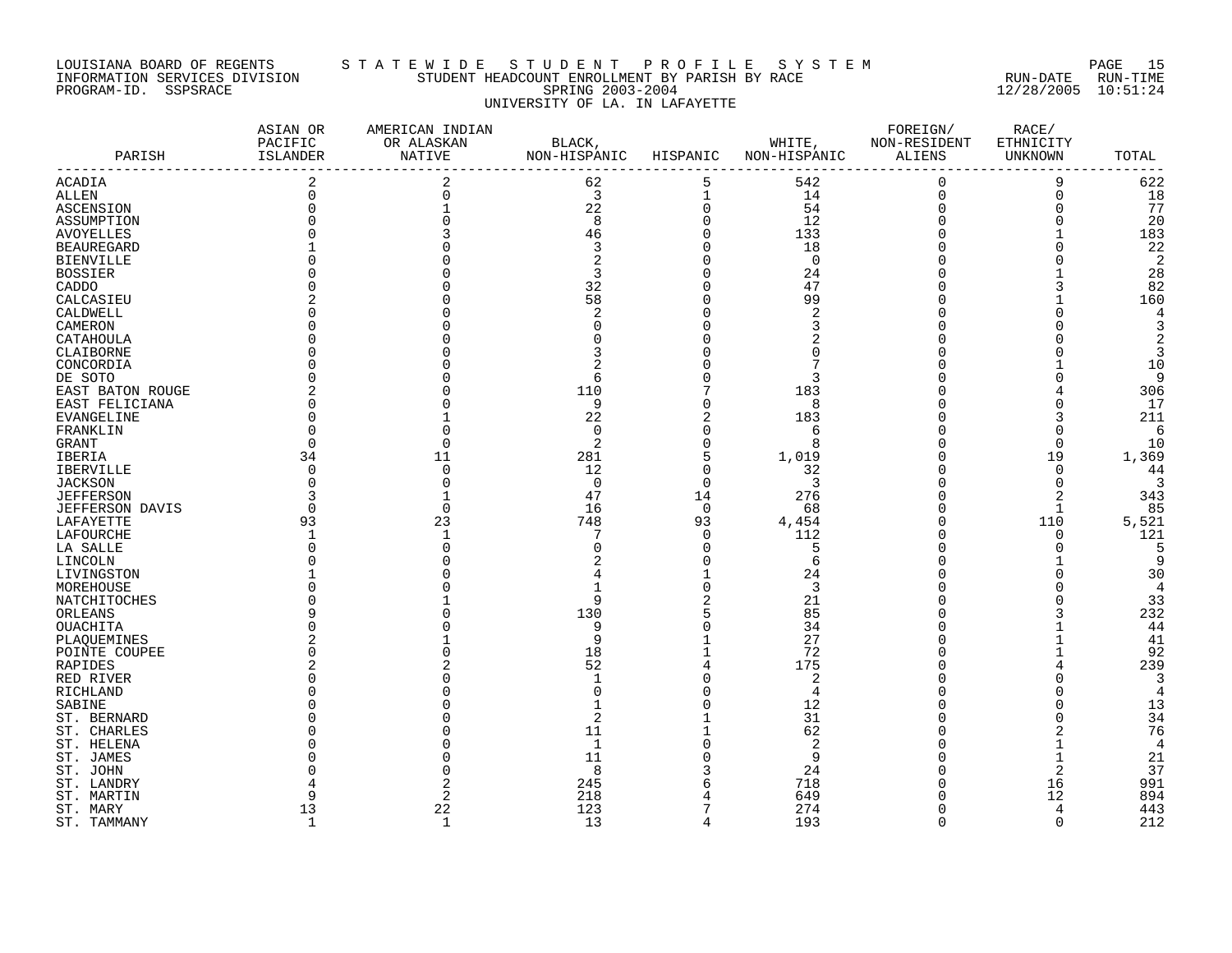# LOUISIANA BOARD OF REGENTS S T A T E W I D E S T U D E N T P R O F I L E S Y S T E M PAGE 16 INFORMATION SERVICES DIVISION STUDENT HEADCOUNT ENROLLMENT BY PARISH BY RACE RUN-DATE RUN-TIME PROGRAM-ID. SSPSRACE SPRING 2003-2004 12/28/2005 10:51:24 UNIVERSITY OF LA. IN LAFAYETTE

| PARISH             | ASIAN OR<br>PACIFIC<br>ISLANDER | AMERICAN INDIAN<br>OR ALASKAN<br>NATIVE | BLACK,<br>NON-HISPANIC | HISPANIC | WHITE,<br>NON-HISPANIC | FOREIGN/<br>NON-RESIDENT<br>ALIENS | RACE/<br>ETHNICITY<br>UNKNOWN | TOTAL  |
|--------------------|---------------------------------|-----------------------------------------|------------------------|----------|------------------------|------------------------------------|-------------------------------|--------|
| TANGIPAHOA         |                                 |                                         | 21                     |          | 22                     |                                    |                               | 47     |
| TERREBONNE         |                                 |                                         | 47                     |          | 140                    |                                    |                               | 195    |
| UNION              |                                 |                                         |                        |          |                        |                                    |                               |        |
| VERMILLION         |                                 |                                         |                        |          | 860                    |                                    |                               | 988    |
| <b>VERNON</b>      |                                 |                                         |                        |          | 23                     |                                    |                               | 32     |
| WASHINGTON         |                                 |                                         |                        |          |                        |                                    |                               | 20     |
| WEBSTER            |                                 |                                         |                        |          |                        |                                    |                               |        |
| WEST BATON ROUGE   |                                 |                                         |                        |          |                        |                                    |                               | 23     |
| WEST CARROLL       |                                 |                                         |                        |          |                        |                                    |                               |        |
| WEST FELICIANA     |                                 |                                         |                        |          |                        |                                    |                               | 29     |
| WINN               |                                 |                                         |                        |          |                        |                                    |                               |        |
| UNKNOWN PARISH     |                                 |                                         |                        |          |                        |                                    |                               |        |
| LOUISIANA TOTAL    | 220                             | 78                                      | 2,558                  | 185      | 10,842                 |                                    | 213                           | 14,096 |
| OUT-OF-STATE TOTAL | 21                              |                                         | 116                    | 39       | 421                    |                                    | 32                            | 633    |
| FOREIGN TOTAL      |                                 |                                         |                        |          |                        | 614                                |                               | 614    |
| TOTAL STUDENTS     | 241                             | 82                                      | 2,674                  | 224      | 11,263                 | 614                                | 245                           | 15,343 |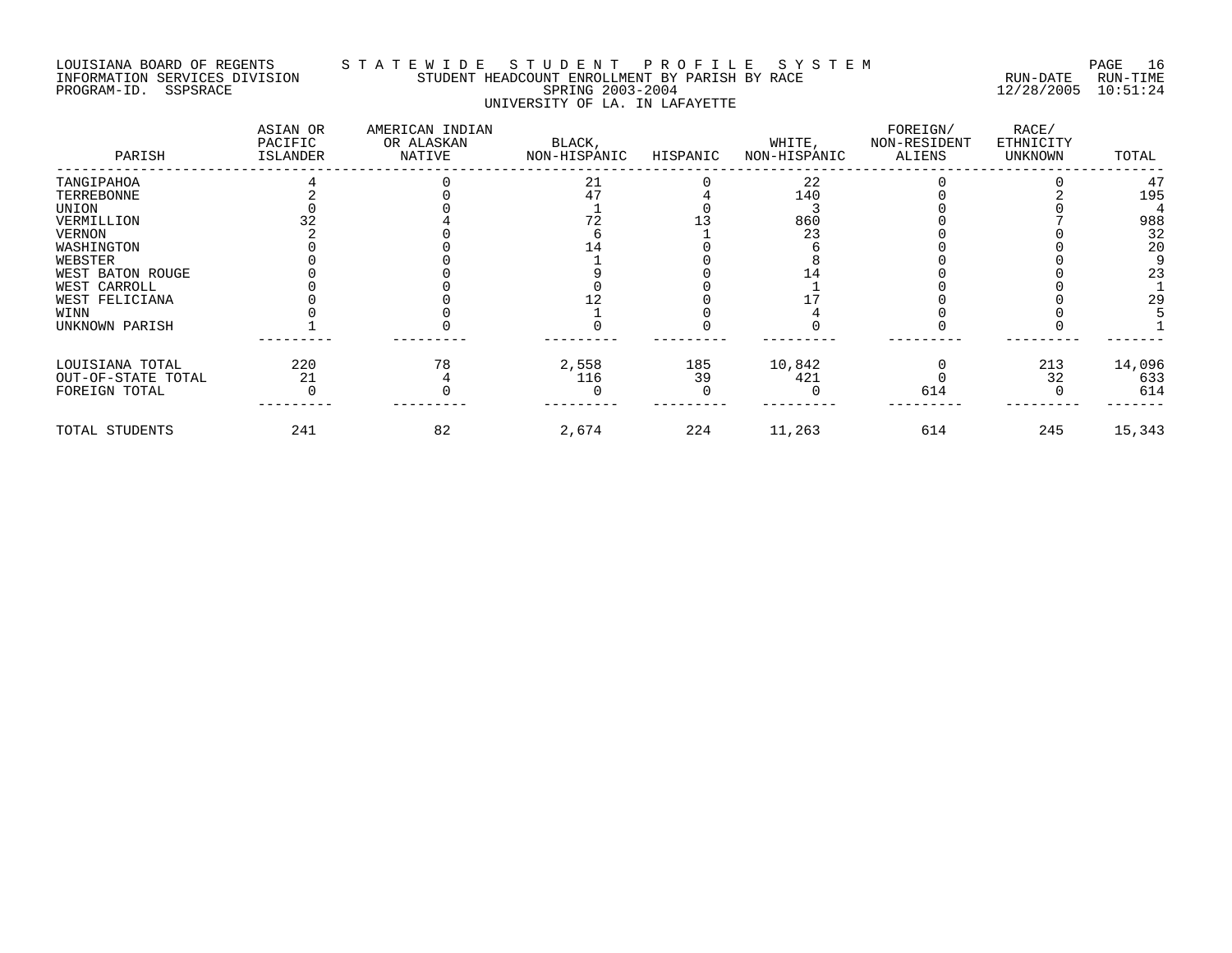# LOUISIANA BOARD OF REGENTS S T A T E W I D E S T U D E N T P R O F I L E S Y S T E M PAGE 17 INFORMATION SERVICES DIVISION STUDENT HEADCOUNT ENROLLMENT BY PARISH BY RACE RUN-DATE RUN-TIME PROGRAM-ID. SSPSRACE SPRING 2003-2004 12/28/2005 10:51:24 L.S.U. AT ALEXANDRIA

| PARISH             | ASIAN OR<br>PACIFIC<br><b>ISLANDER</b> | AMERICAN INDIAN<br>OR ALASKAN<br><b>NATIVE</b> | BLACK,<br>NON-HISPANIC HISPANIC |             | WHITE,<br>NON-HISPANIC | FOREIGN/<br>NON-RESIDENT<br><b>ALIENS</b> | RACE/<br>ETHNICITY<br>UNKNOWN | TOTAL |
|--------------------|----------------------------------------|------------------------------------------------|---------------------------------|-------------|------------------------|-------------------------------------------|-------------------------------|-------|
| ACADIA             |                                        |                                                | $\Omega$                        |             | 1                      |                                           | $\Omega$                      |       |
| ALLEN              | O                                      |                                                | 8                               |             | 45                     |                                           | U                             | 56    |
| ASCENSION          |                                        |                                                |                                 |             | 2                      |                                           |                               |       |
| ASSUMPTION         |                                        |                                                |                                 |             | 1                      |                                           |                               |       |
| AVOYELLES          |                                        |                                                | 75                              |             | 330                    |                                           |                               | 418   |
| <b>BEAUREGARD</b>  |                                        |                                                |                                 |             |                        |                                           |                               |       |
| <b>BOSSIER</b>     |                                        |                                                |                                 |             |                        |                                           |                               |       |
| CADDO              |                                        |                                                |                                 |             |                        |                                           |                               |       |
| CALCASIEU          |                                        |                                                |                                 |             |                        |                                           |                               |       |
| CALDWELL           |                                        |                                                |                                 |             |                        |                                           |                               |       |
| CATAHOULA          |                                        |                                                |                                 |             | 25                     |                                           |                               | 29    |
| CONCORDIA          |                                        |                                                |                                 |             | 29                     |                                           |                               | 33    |
| EAST BATON ROUGE   |                                        |                                                |                                 |             | 5                      |                                           |                               |       |
| EAST CARROLL       |                                        |                                                |                                 |             | -1                     |                                           |                               |       |
| EVANGELINE         |                                        |                                                |                                 |             | 109                    |                                           |                               | 115   |
| GRANT              |                                        | 10                                             | 16                              |             | 168                    |                                           |                               | 196   |
| JACKSON            |                                        |                                                |                                 |             |                        |                                           |                               |       |
| JEFFERSON          |                                        |                                                |                                 |             |                        |                                           |                               |       |
| LAFAYETTE          |                                        |                                                |                                 |             |                        |                                           |                               |       |
| LAFOURCHE          |                                        |                                                |                                 |             |                        |                                           |                               |       |
| LA SALLE           |                                        |                                                |                                 |             | 86                     |                                           |                               | 92    |
| LINCOLN            |                                        |                                                |                                 |             |                        |                                           |                               |       |
| LIVINGSTON         |                                        |                                                |                                 |             |                        |                                           |                               |       |
| MOREHOUSE          |                                        |                                                |                                 |             |                        |                                           |                               |       |
| NATCHITOCHES       |                                        |                                                |                                 |             | 14                     |                                           |                               | 16    |
| OUACHITA           |                                        |                                                |                                 |             | 5                      |                                           |                               |       |
| POINTE COUPEE      |                                        |                                                |                                 |             | 9                      |                                           |                               | 11    |
| RAPIDES            | 18                                     | 30                                             | 465                             | 20          | 1,340                  | 21                                        | 11                            | 1,905 |
| SABINE             |                                        |                                                | U                               |             |                        |                                           |                               |       |
| ST. CHARLES        |                                        |                                                |                                 |             |                        |                                           |                               |       |
| ST. JOHN           |                                        |                                                |                                 |             |                        |                                           |                               |       |
| ST. LANDRY         |                                        |                                                |                                 |             | 16                     |                                           |                               | 23    |
| ST. MARTIN         |                                        |                                                |                                 |             |                        |                                           |                               |       |
| TANGIPAHOA         |                                        |                                                |                                 |             |                        |                                           |                               |       |
| TENSAS             |                                        |                                                |                                 |             |                        |                                           |                               |       |
| UNION              |                                        |                                                |                                 |             |                        |                                           |                               |       |
| VERMILLION         |                                        |                                                |                                 |             |                        |                                           |                               |       |
| VERNON             |                                        |                                                |                                 |             | 28                     |                                           |                               | 35    |
| WEST BATON ROUGE   |                                        |                                                |                                 |             | 1                      |                                           |                               |       |
| WEST CARROLL       |                                        |                                                | U                               |             | 1                      |                                           |                               |       |
| WINN               |                                        |                                                |                                 |             | 19                     |                                           |                               | 19    |
| LOUISIANA TOTAL    | 19                                     | 52                                             | 591                             | 29          | 2,270                  | 30                                        | 15                            | 3,006 |
| OUT-OF-STATE TOTAL | $\mathsf{O}$                           | $\mathbf 0$                                    | 2                               | $\mathbf 0$ | 17                     | 1                                         | $\mathbf 0$                   | 20    |
| FOREIGN TOTAL      |                                        | $\Omega$                                       | 7                               | 3           | 6                      | 5                                         | 1                             | 23    |
| TOTAL STUDENTS     | 20                                     | 52                                             | 600                             | 32          | 2,293                  | 36                                        | 16                            | 3,049 |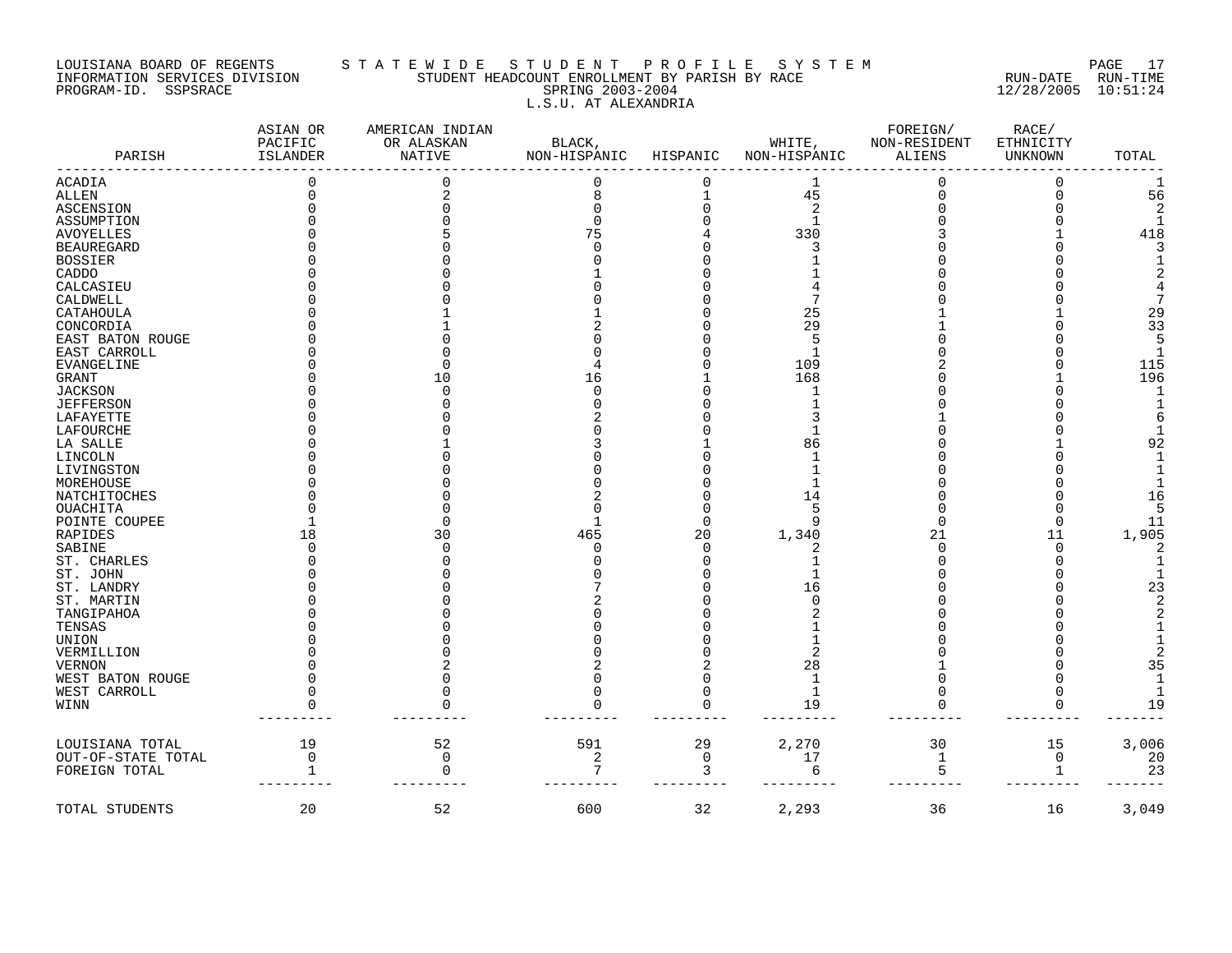## LOUISIANA BOARD OF REGENTS S T A T E W I D E S T U D E N T P R O F I L E S Y S T E M PAGE 18 INFORMATION SERVICES DIVISION STUDENT HEADCOUNT ENROLLMENT BY PARISH BY RACE RUN-DATE RUN-TIME PROGRAM-ID. SSPSRACE SPRING 2003-2004 12/28/2005 10:51:24 L.S.U. AT BATON ROUGE

| PARISH                 | ASIAN OR<br>PACIFIC<br>ISLANDER | AMERICAN INDIAN<br>OR ALASKAN<br>NATIVE | BLACK,<br>NON-HISPANIC | HISPANIC       | WHITE,<br>NON-HISPANIC | FOREIGN/<br>NON-RESIDENT<br>ALIENS | RACE/<br>ETHNICITY<br>UNKNOWN | TOTAL |
|------------------------|---------------------------------|-----------------------------------------|------------------------|----------------|------------------------|------------------------------------|-------------------------------|-------|
| ACADIA                 |                                 | $\Omega$                                | 12                     | $\overline{2}$ | 150                    | $\mathbf 0$                        | $\overline{2}$                | 167   |
| <b>ALLEN</b>           |                                 |                                         | 4                      | $\Omega$       | 30                     | $\overline{0}$                     | $\Omega$                      | 36    |
| ASCENSION              |                                 |                                         | 62                     | 9              | 797                    | $\mathbf 0$                        | 26                            | 905   |
| ASSUMPTION             |                                 |                                         | 7                      | $\Omega$       | 76                     | $\Omega$                           | $\mathbf 1$                   | 84    |
| <b>AVOYELLES</b>       |                                 |                                         | 6                      | 2              | 114                    | $\Omega$                           | 1                             | 126   |
| <b>BEAUREGARD</b>      |                                 |                                         | 13                     | 6              | 73                     | $\Omega$                           | 4                             | 100   |
| <b>BIENVILLE</b>       |                                 |                                         | 3                      | $\Omega$       | 2                      | $\Omega$                           | $\mathbf 0$                   | 5     |
| <b>BOSSIER</b>         |                                 |                                         | 13                     |                | 143                    |                                    | 5                             | 166   |
| CADDO                  |                                 |                                         | 61                     | 6              | 390                    | $\Omega$                           | 12                            | 473   |
| CALCASIEU              | 15                              |                                         | 77                     | 10             | 556                    | $\Omega$                           | 25                            | 689   |
| CALDWELL               |                                 |                                         |                        | $\mathbf{1}$   | 9                      |                                    | $\Omega$                      | 11    |
| CAMERON                |                                 |                                         | O                      |                | 19                     | $\Omega$                           | $\mathbf{1}$                  | 21    |
| CATAHOULA              |                                 |                                         |                        | $\Omega$       | 25                     |                                    | $\Omega$                      | 28    |
| CLAIBORNE              |                                 |                                         |                        | $\Omega$       | 8                      |                                    | $\Omega$                      | 13    |
|                        |                                 |                                         | 6                      | $\Omega$       | 65                     |                                    |                               | 76    |
| CONCORDIA              |                                 |                                         |                        | $\Omega$       | 11                     |                                    | $\mathbf 0$                   | 15    |
| DE SOTO                |                                 |                                         | 4                      | 170            |                        | 0                                  |                               | 7,972 |
| EAST BATON ROUGE       | 329                             |                                         | 889                    | $\Omega$       | 6,289                  |                                    | 276                           |       |
| EAST CARROLL           |                                 |                                         | 1                      |                | 15                     |                                    | $\mathbf 0$                   | 17    |
| EAST FELICIANA         | 2                               |                                         | 18                     |                | 97                     | 0                                  | $\overline{2}$                | 121   |
| <b>EVANGELINE</b>      |                                 |                                         | 14                     |                | 115                    | $\cap$                             | 1                             | 131   |
| FRANKLIN               |                                 |                                         | 7                      | $\Omega$       | 19                     | $\Omega$                           | $\Omega$                      | 26    |
| GRANT                  |                                 |                                         | 2                      | $\Omega$       | 21                     |                                    | 0                             | 25    |
| IBERIA                 |                                 |                                         | 50                     | 6              | 223                    |                                    | 8                             | 290   |
| <b>IBERVILLE</b>       |                                 |                                         | 33                     | $\mathbf{1}$   | 160                    |                                    | 6                             | 205   |
| <b>JACKSON</b>         | $\Omega$                        |                                         | 2                      | $\Omega$       | $\mathbf{1}$           |                                    | $\Omega$                      | 3     |
| <b>JEFFERSON</b>       | 112                             |                                         | 97                     | 82             | 1,055                  |                                    | 30                            | 1,382 |
| <b>JEFFERSON DAVIS</b> | 0                               |                                         | 3                      | 0              | 61                     | $\Omega$                           | 1                             | 65    |
| LAFAYETTE              | 12                              |                                         | 82                     | 13             | 732                    | $\Omega$                           | 27                            | 868   |
| LAFOURCHE              | 9                               |                                         | 8                      | 4              | 354                    | $\Omega$                           | 11                            | 388   |
| LA SALLE               |                                 |                                         | O                      | $\Omega$       | 11                     | $\Omega$                           | $\overline{0}$                | 11    |
| LINCOLN                |                                 |                                         | 8                      | $\Omega$       | 65                     |                                    | $\Omega$                      | 74    |
| LIVINGSTON             |                                 |                                         | 10                     | 11             | 758                    | $\Omega$                           | 20                            | 814   |
| MADISON                |                                 |                                         | 2                      | $\mathbf 0$    | 16                     | $\Omega$                           | $\mathbf 0$                   | 19    |
| MOREHOUSE              |                                 |                                         | 8                      | $\Omega$       | 13                     | $\Omega$                           | $\mathbf 1$                   | 23    |
| NATCHITOCHES           | 21                              |                                         | 31                     | 9              | 233                    | $\Omega$                           | 15                            | 313   |
| ORLEANS                | 91                              |                                         | 375                    | 89             | 1,816                  |                                    | 67                            | 2,445 |
| OUACHITA               |                                 |                                         | 38                     | 5              | 282                    | $\cap$                             | $\mathbf 1$                   | 326   |
| PLAOUEMINES            |                                 |                                         | 7                      | $\mathbf{1}$   | 42                     | $\cap$                             | 3                             | 57    |
| POINTE COUPEE          |                                 |                                         | 18                     | $\overline{2}$ | 213                    | $\Omega$                           | 4                             | 238   |
| RAPIDES                |                                 |                                         | 38                     | 4              | 339                    | $\Omega$                           | 10                            | 397   |
| RED RIVER              |                                 |                                         | $\Omega$               | $\Omega$       | 7                      |                                    | 1                             | 8     |
| RICHLAND               |                                 |                                         |                        | $\Omega$       | 38                     |                                    | $\Omega$                      | 40    |
| SABINE                 |                                 |                                         |                        | $\Omega$       | 20                     |                                    | $\Omega$                      | 25    |
| ST. BERNARD            |                                 |                                         | 5                      | $\overline{4}$ | 131                    |                                    | 6                             | 148   |
| ST. CHARLES            |                                 |                                         | 34                     | 11             | 256                    |                                    | 8                             | 313   |
| ST. HELENA             |                                 |                                         | 1                      | $\Omega$       | 8                      |                                    | 0                             | 9     |
| ST. JAMES              |                                 |                                         | 18                     |                | 74                     |                                    | $\Omega$                      | 93    |
| ST. JOHN               |                                 |                                         | 25                     |                | 172                    |                                    | 11                            | 220   |
| ST. LANDRY             |                                 |                                         | 74                     |                | 259                    | $\Omega$                           | 11                            | 347   |
| ST. MARTIN             | 3                               |                                         | 19                     | $\mathbf{1}$   | 88                     | $\Omega$                           | 9                             | 121   |
|                        |                                 |                                         |                        |                |                        |                                    |                               |       |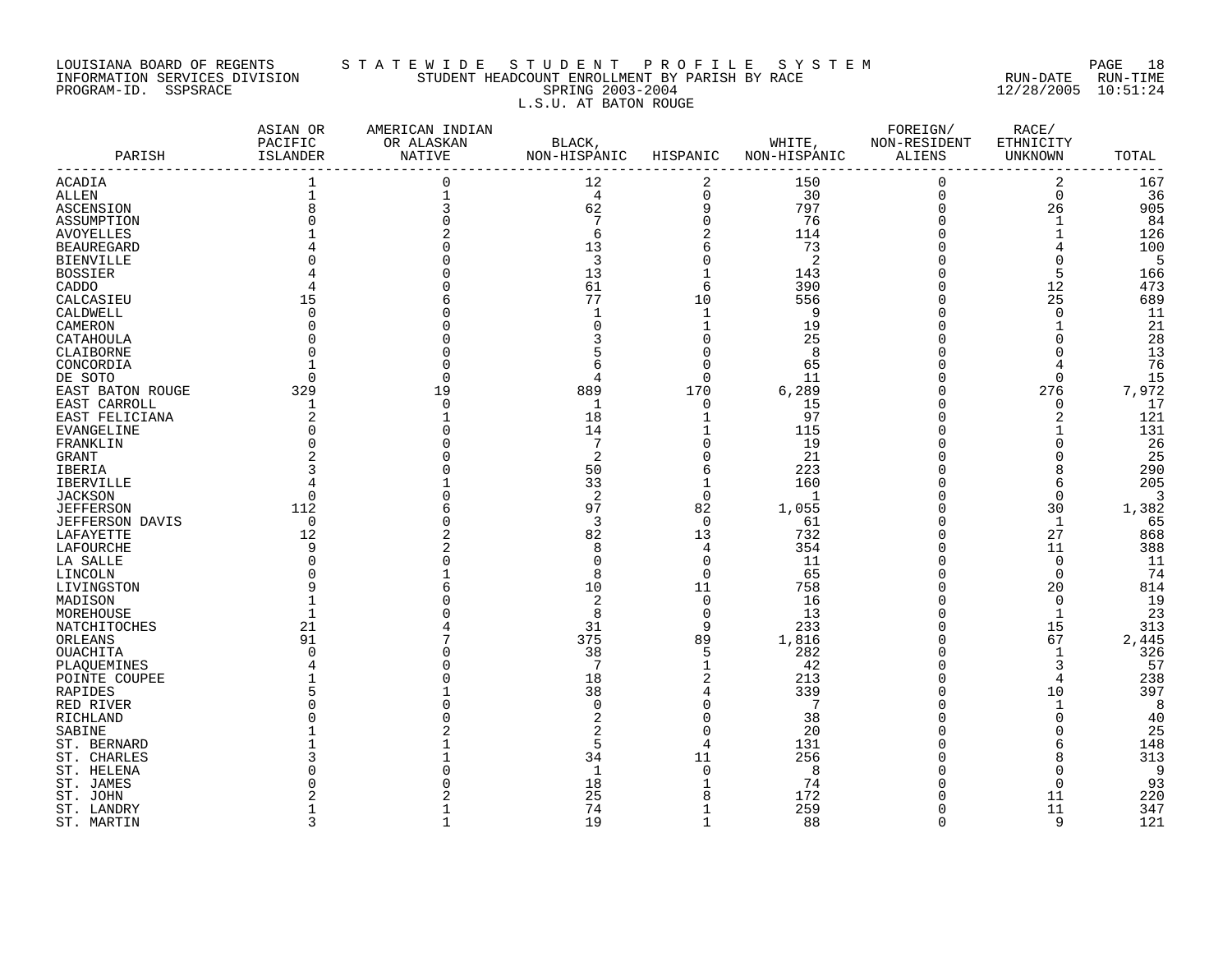# LOUISIANA BOARD OF REGENTS S T A T E W I D E S T U D E N T P R O F I L E S Y S T E M PAGE 19 INFORMATION SERVICES DIVISION STUDENT HEADCOUNT ENROLLMENT BY PARISH BY RACE RUN-DATE RUN-TIME PROGRAM-ID. SSPSRACE SPRING 2003-2004 12/28/2005 10:51:24 L.S.U. AT BATON ROUGE

| PARISH             | ASIAN OR<br>PACIFIC<br>ISLANDER | AMERICAN INDIAN<br>OR ALASKAN<br>NATIVE | BLACK,<br>NON-HISPANIC | HISPANIC | WHITE,<br>NON-HISPANIC | FOREIGN/<br>NON-RESIDENT<br>ALIENS | RACE/<br>ETHNICITY<br>UNKNOWN | TOTAL  |
|--------------------|---------------------------------|-----------------------------------------|------------------------|----------|------------------------|------------------------------------|-------------------------------|--------|
| ST. MARY           | 19                              |                                         | 21                     |          | 182                    |                                    |                               | 239    |
| ST. TAMMANY        | 33                              |                                         | 37                     | 51       | 1,710                  |                                    |                               | 1,885  |
| TANGIPAHOA         |                                 |                                         | 36                     |          | 308                    |                                    |                               | 359    |
| TENSAS             |                                 |                                         |                        |          | 20                     |                                    |                               | 21     |
| TERREBONNE         |                                 |                                         |                        |          | 320                    |                                    |                               | 365    |
| UNION              |                                 |                                         |                        |          |                        |                                    |                               |        |
| VERMILLION         |                                 |                                         |                        |          | 117                    |                                    |                               | 147    |
| VERNON             |                                 |                                         |                        |          | 79                     |                                    |                               | 104    |
| WASHINGTON         |                                 |                                         | Tр                     |          | 78                     |                                    |                               | 99     |
| WEBSTER            |                                 |                                         |                        |          | 44                     |                                    |                               | 48     |
| WEST BATON ROUGE   |                                 |                                         | 27                     |          | 190                    |                                    |                               | 224    |
| WEST CARROLL       |                                 |                                         |                        |          |                        |                                    |                               | 12     |
| WEST FELICIANA     |                                 |                                         |                        |          | 99                     |                                    |                               | 108    |
| WINN               |                                 |                                         |                        |          | 14                     |                                    |                               | 16     |
| LOUISIANA TOTAL    | 758                             | 95                                      | 2,369                  | 540      | 19,629                 |                                    | 691                           | 24,082 |
| OUT-OF-STATE TOTAL | 62                              | 11                                      | 300                    | 117      | 2,669                  |                                    | 122                           | 3,281  |
| FOREIGN TOTAL      |                                 |                                         |                        |          |                        | 1,761                              |                               | 1,761  |
| TOTAL STUDENTS     | 820                             | 106                                     | 2,669                  | 657      | 22,298                 | 1,761                              | 813                           | 29,124 |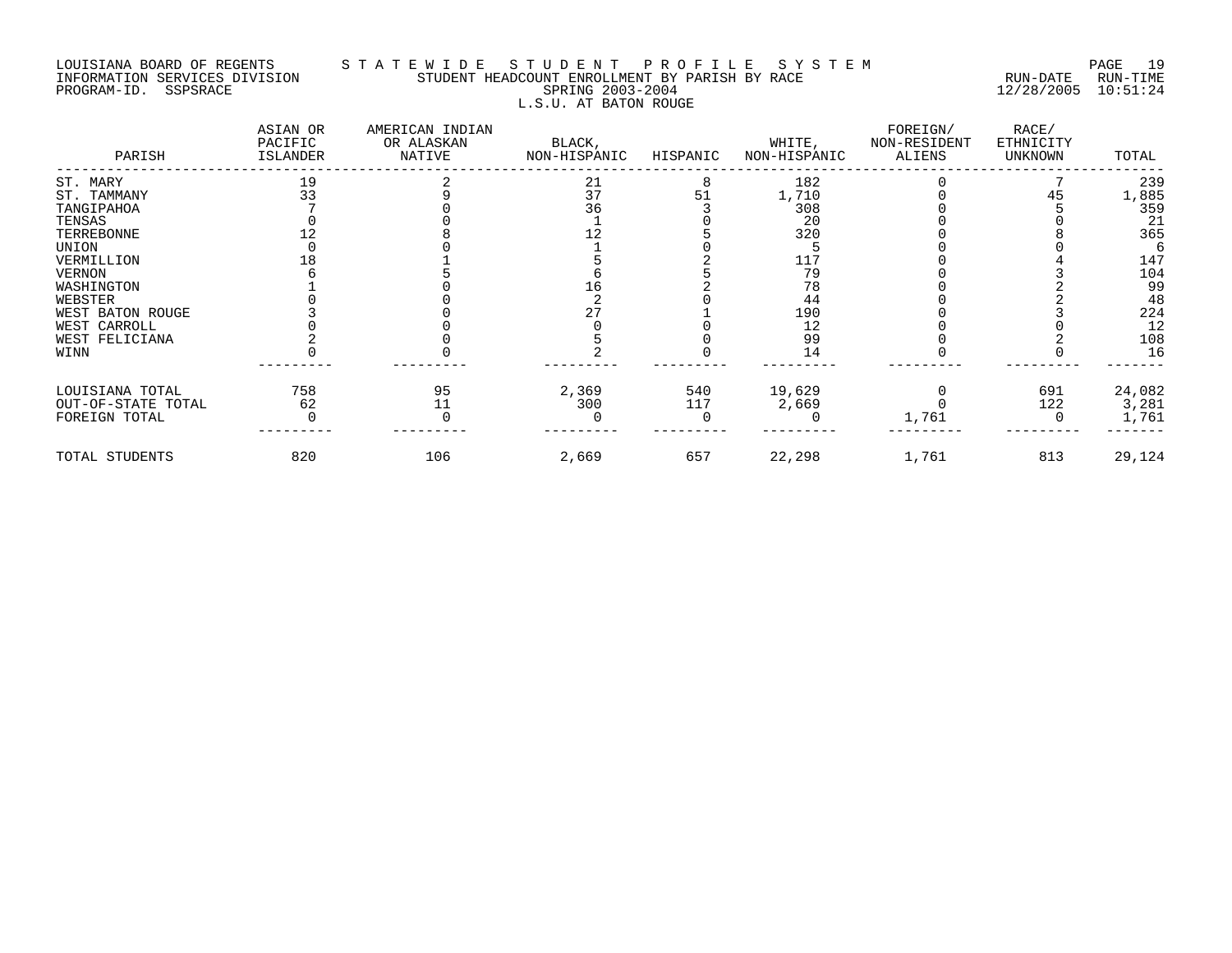### LOUISIANA BOARD OF REGENTS S T A T E W I D E S T U D E N T P R O F I L E S Y S T E M PAGE 20 INFORMATION SERVICES DIVISION STUDENT HEADCOUNT ENROLLMENT BY PARISH BY RACE RUN-DATE RUN-TIME PROGRAM-ID. SSPSRACE SPRING 2003-2004 12/28/2005 10:51:24 L.S.U. AT EUNICE

| PARISH            | ASIAN OR<br>PACIFIC<br>ISLANDER | AMERICAN INDIAN<br>OR ALASKAN<br>NATIVE | BLACK,<br>NON-HISPANIC | HISPANIC    | WHITE,<br>NON-HISPANIC | FOREIGN/<br>NON-RESIDENT<br>ALIENS | RACE/<br>ETHNICITY<br>UNKNOWN | TOTAL  |
|-------------------|---------------------------------|-----------------------------------------|------------------------|-------------|------------------------|------------------------------------|-------------------------------|--------|
| ACADIA            | 0                               | 2                                       | 102                    | 3           | 502                    | 0                                  | 6                             | 615    |
| ALLEN             |                                 |                                         | 25                     | $\mathbf 1$ | 64                     | $\Omega$                           |                               | 93     |
| ASCENSION         |                                 |                                         |                        | $\Omega$    | $\sqrt{2}$             |                                    |                               |        |
| ASSUMPTION        |                                 |                                         |                        |             |                        |                                    |                               |        |
| AVOYELLES         |                                 |                                         |                        |             | 13                     |                                    |                               | 14     |
| <b>BEAUREGARD</b> |                                 |                                         |                        |             | 6                      |                                    |                               |        |
| <b>BOSSIER</b>    |                                 |                                         |                        |             |                        |                                    |                               |        |
| CADDO             |                                 |                                         |                        |             | 1                      |                                    |                               |        |
| CALCASIEU         |                                 |                                         | 15                     |             | 22                     |                                    |                               | 39     |
| CAMERON           |                                 |                                         |                        |             | 1                      |                                    |                               |        |
| CONCORDIA         |                                 |                                         | $\Omega$               |             | $\overline{c}$         |                                    |                               |        |
| EAST BATON ROUGE  |                                 |                                         | 10                     |             | 27                     |                                    |                               | 38     |
| EAST CARROLL      |                                 |                                         | $\Omega$               |             | 1                      |                                    |                               |        |
| EAST FELICIANA    |                                 |                                         | $\Omega$               |             |                        |                                    |                               |        |
| EVANGELINE        |                                 |                                         | 109                    |             | 319                    |                                    |                               | 431    |
| GRANT             |                                 |                                         | 0                      |             | 1                      |                                    |                               |        |
| IBERIA            |                                 |                                         | 31                     |             | 41                     |                                    |                               | 75     |
| <b>IBERVILLE</b>  |                                 |                                         | ∩                      |             | $\overline{c}$         |                                    |                               | 2      |
|                   |                                 |                                         |                        |             |                        |                                    |                               |        |
| JACKSON           |                                 |                                         |                        |             |                        |                                    |                               | 2<br>q |
| <b>JEFFERSON</b>  |                                 |                                         |                        |             | 8<br>87                |                                    |                               |        |
| JEFFERSON DAVIS   |                                 | 11                                      | 32                     |             |                        |                                    |                               | 136    |
| LAFAYETTE         |                                 |                                         | 87                     |             | 237                    |                                    |                               | 334    |
| LAFOURCHE         |                                 |                                         |                        |             | 6                      |                                    |                               |        |
| LA SALLE          |                                 |                                         |                        |             |                        |                                    |                               |        |
| LINCOLN           |                                 |                                         |                        |             |                        |                                    |                               |        |
| LIVINGSTON        |                                 |                                         |                        |             |                        |                                    |                               |        |
| MADISON           |                                 |                                         |                        |             |                        |                                    |                               |        |
| MOREHOUSE         |                                 |                                         |                        |             |                        |                                    |                               |        |
| NATCHITOCHES      |                                 |                                         |                        |             |                        |                                    |                               |        |
| ORLEANS           |                                 |                                         |                        |             | 2                      |                                    |                               |        |
| OUACHITA          |                                 |                                         |                        |             | 12                     |                                    |                               | 15     |
| PLAQUEMINES       |                                 |                                         |                        |             | 2                      |                                    |                               | 2      |
| POINTE COUPEE     |                                 |                                         |                        |             | 11                     |                                    |                               | 20     |
| RAPIDES           |                                 |                                         |                        |             | 10                     |                                    |                               | 13     |
| RICHLAND          |                                 |                                         |                        |             | 1                      |                                    |                               |        |
| ST. CHARLES       |                                 |                                         |                        |             |                        |                                    |                               |        |
| ST. JAMES         |                                 |                                         |                        |             |                        |                                    |                               |        |
| ST. JOHN          |                                 |                                         |                        |             |                        |                                    |                               |        |
| ST. LANDRY        |                                 |                                         | 320                    |             | 582                    |                                    |                               | 917    |
| ST. MARTIN        |                                 |                                         | 46                     |             | 38                     |                                    |                               | 86     |
| ST. MARY          |                                 |                                         | 18                     |             | 15                     |                                    |                               | 34     |
| ST. TAMMANY       |                                 |                                         |                        |             | 22                     |                                    |                               | 23     |
| TANGIPAHOA        |                                 |                                         |                        |             | 5                      |                                    |                               |        |
| TERREBONNE        |                                 |                                         |                        |             |                        |                                    |                               |        |
| UNION             |                                 |                                         |                        |             |                        |                                    |                               |        |
| VERMILLION        |                                 |                                         | 12                     |             | 107                    |                                    |                               | 123    |
| VERNON            |                                 |                                         |                        |             |                        |                                    |                               |        |
| WEBSTER           |                                 |                                         | $\Omega$               |             | $\mathbf{1}$           |                                    | $\Omega$                      |        |
| WEST BATON ROUGE  | $\Omega$                        |                                         | $\Omega$               | ∩           | 5                      |                                    | $\Omega$                      |        |
|                   |                                 |                                         |                        |             |                        |                                    |                               |        |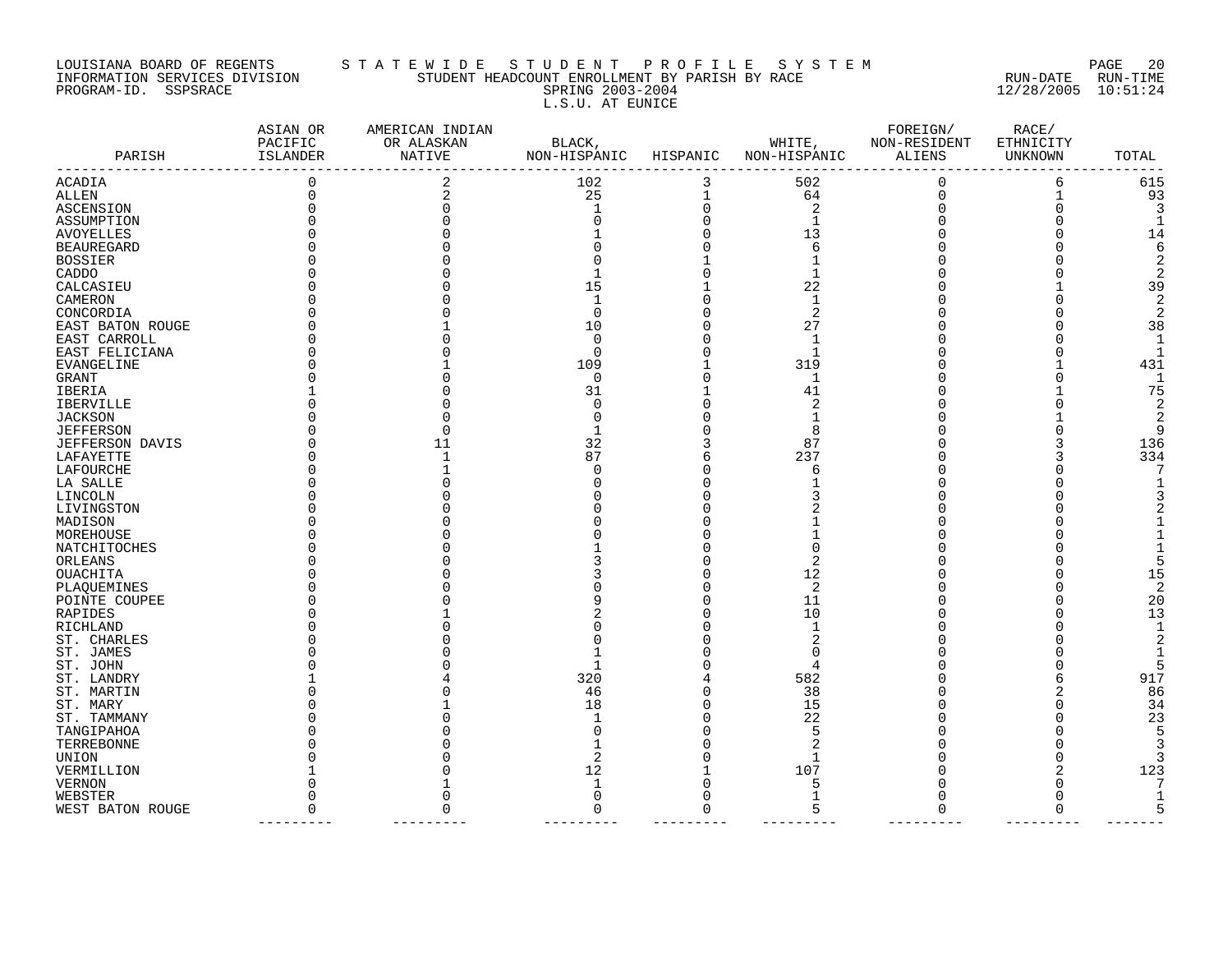### LOUISIANA BOARD OF REGENTS S T A T E W I D E S T U D E N T P R O F I L E S Y S T E M PAGE 21 INFORMATION SERVICES DIVISION STUDENT HEADCOUNT ENROLLMENT BY PARISH BY RACE RUN-DATE RUN-TIME PROGRAM-ID. SSPSRACE SPRING 2003-2004 12/28/2005 10:51:24 L.S.U. AT EUNICE

| PARISH             | ASIAN OR<br>PACIFIC<br>ISLANDER | AMERICAN INDIAN<br>OR ALASKAN<br>NATIVE | BLACK,<br>NON-HISPANIC | HISPANIC | WHITE<br>NON-HISPANIC | FOREIGN/<br>NON-RESIDENT<br>ALIENS | RACE/<br>ETHNICITY<br>UNKNOWN | TOTAL |
|--------------------|---------------------------------|-----------------------------------------|------------------------|----------|-----------------------|------------------------------------|-------------------------------|-------|
| LOUISIANA TOTAL    |                                 | 26                                      | 837                    | 22       | 2,181                 |                                    |                               | 3,096 |
| OUT-OF-STATE TOTAL |                                 |                                         |                        |          |                       |                                    |                               |       |
| FOREIGN TOTAL      | ---------                       |                                         |                        |          |                       |                                    |                               | 27    |
|                    |                                 |                                         |                        |          |                       |                                    |                               |       |
| TOTAL STUDENTS     |                                 | 26                                      | 844                    | 24       | 2,197                 |                                    | 28                            | 3,123 |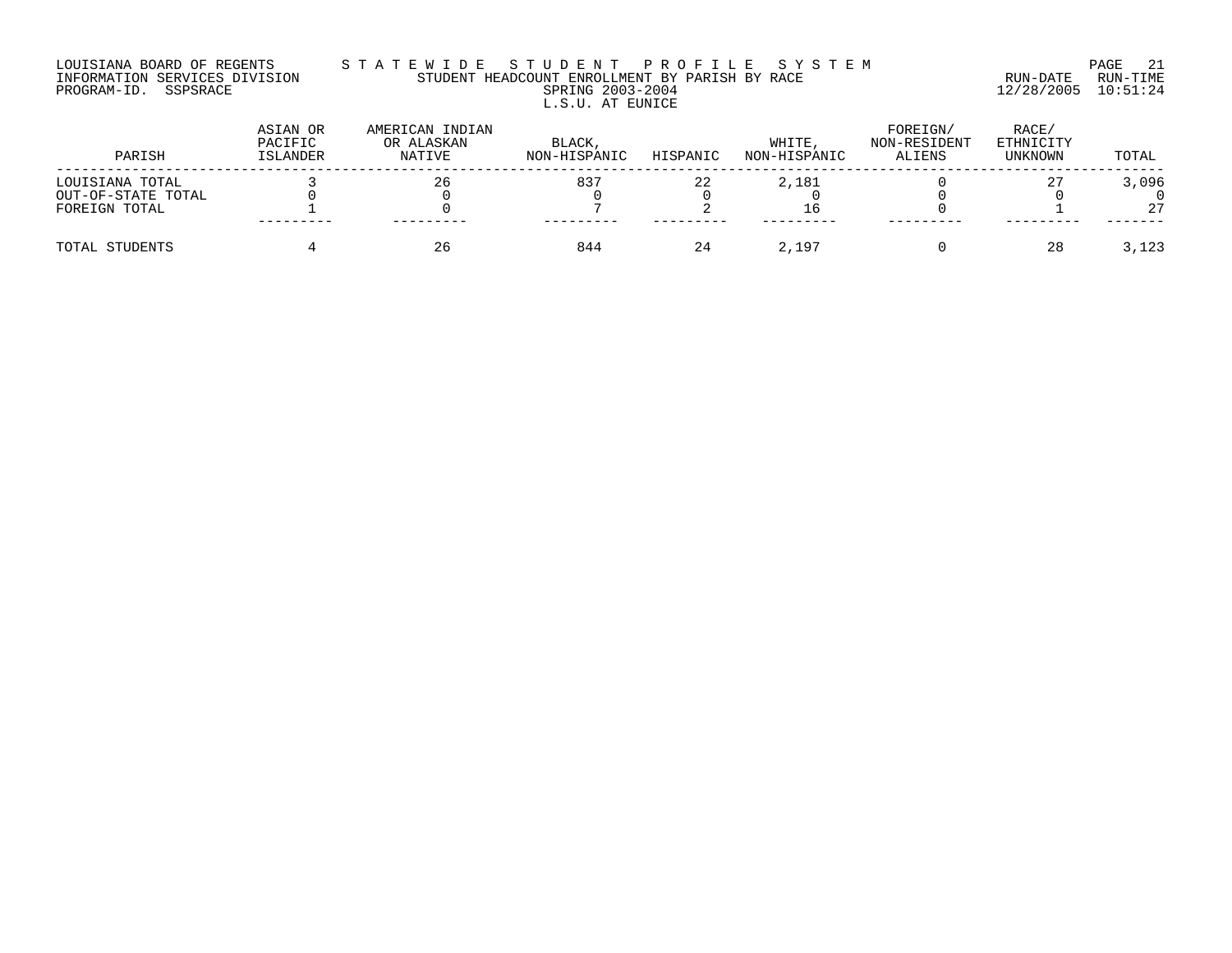## LOUISIANA BOARD OF REGENTS S T A T E W I D E S T U D E N T P R O F I L E S Y S T E M PAGE 22 INFORMATION SERVICES DIVISION STUDENT HEADCOUNT ENROLLMENT BY PARISH BY RACE RUN-DATE RUN-TIME PROGRAM-ID. SSPSRACE SPRING 2003-2004 12/28/2005 10:51:24 L.S.U. AT SHREVEPORT

| PARISH                 | ASIAN OR<br>PACIFIC<br>ISLANDER<br>---------- | AMERICAN INDIAN<br>OR ALASKAN<br>NATIVE | BLACK,<br>NON-HISPANIC HISPANIC |             | WHITE,<br>NON-HISPANIC | FOREIGN/<br>NON-RESIDENT<br>ALIENS | RACE/<br>ETHNICITY<br>UNKNOWN | TOTAL    |
|------------------------|-----------------------------------------------|-----------------------------------------|---------------------------------|-------------|------------------------|------------------------------------|-------------------------------|----------|
| ACADIA                 | $\mathbf 0$                                   | $\mathbf 0$                             | 0                               | $\mathbf 0$ | $\overline{0}$         | $\mathbf 0$                        | 1                             |          |
| ASCENSION              | 0                                             | $\Omega$                                | 0                               | $\mathbf 0$ | 3                      | $\mathsf 0$                        | $\mathsf{O}\xspace$           | 3        |
| AVOYELLES              | $\Omega$                                      |                                         | $\mathbf{1}$                    | $\mathbf 0$ | $\overline{4}$         | $\mathbf 0$                        | 0                             | 5        |
| <b>BEAUREGARD</b>      |                                               |                                         |                                 | $\Omega$    | 5                      | $\Omega$                           |                               | 8        |
| <b>BIENVILLE</b>       | $\Omega$                                      |                                         | 6                               | $\mathbf 0$ | 19                     |                                    | $\mathbf 1$                   | 26       |
| <b>BOSSIER</b>         | 26                                            |                                         | 99                              | 27          | 635                    | $\Omega$                           | 61                            | 850      |
| CADDO                  | 33                                            | 21                                      | 607                             | 38          | 1,475                  |                                    | 195                           | 2,370    |
| CALCASIEU              | ∩                                             |                                         | $\mathbf{1}$                    | $\Omega$    | 8                      |                                    | 2                             | 11       |
| CALDWELL               |                                               |                                         | <sup>0</sup>                    |             | $\overline{2}$         |                                    | $\mathbf 0$                   | 3        |
| CATAHOULA              |                                               |                                         |                                 | $\Omega$    | $\overline{2}$         |                                    | $\Omega$                      | 2        |
| CLAIBORNE              |                                               |                                         |                                 | O           | 16                     |                                    |                               | 27       |
| CONCORDIA              |                                               |                                         | $\cap$                          | $\Omega$    | 3                      |                                    | $\mathbf{1}$                  | 4        |
| DE SOTO                |                                               |                                         | 35                              |             | 107                    |                                    | 16                            | 167      |
| EAST BATON ROUGE       |                                               |                                         | 2                               | $\Omega$    | 16                     |                                    | 2                             | 20       |
| EVANGELINE             |                                               |                                         |                                 |             | $\overline{2}$         |                                    | $\Omega$                      |          |
| FRANKLIN               |                                               |                                         |                                 |             | 6                      |                                    |                               |          |
| <b>GRANT</b>           |                                               |                                         |                                 |             |                        |                                    |                               |          |
| IBERIA                 |                                               |                                         |                                 |             |                        |                                    |                               |          |
| IBERVILLE              |                                               |                                         |                                 |             |                        |                                    |                               |          |
| <b>JACKSON</b>         |                                               |                                         |                                 |             |                        |                                    |                               |          |
| <b>JEFFERSON</b>       |                                               |                                         |                                 |             |                        |                                    |                               |          |
| <b>JEFFERSON DAVIS</b> |                                               |                                         |                                 |             |                        |                                    |                               | 3        |
| LAFAYETTE              |                                               |                                         |                                 |             |                        |                                    |                               | 10       |
| LAFOURCHE              |                                               |                                         |                                 |             |                        |                                    |                               |          |
| LA SALLE               |                                               |                                         |                                 |             |                        |                                    |                               |          |
| LINCOLN                |                                               |                                         |                                 |             | 10                     |                                    |                               | 19       |
| LIVINGSTON             |                                               |                                         |                                 |             | 3                      |                                    | $\Omega$<br>$\Omega$          | 3        |
| MADISON                |                                               |                                         |                                 |             | 5                      |                                    |                               |          |
| MOREHOUSE              |                                               |                                         |                                 |             |                        |                                    |                               | 13       |
| NATCHITOCHES           |                                               |                                         | 10<br>6                         | O           | 26<br>2                |                                    | 8                             | 48<br>9  |
| ORLEANS<br>OUACHITA    |                                               |                                         | 13                              | U           | 32                     |                                    |                               | 49       |
| PLAQUEMINES            |                                               |                                         | $\Omega$                        |             | 3                      |                                    | $\Omega$                      |          |
| POINTE COUPEE          |                                               |                                         | ∩                               |             | $\mathbf{1}$           |                                    |                               |          |
| RAPIDES                |                                               |                                         | 6                               |             | 26                     |                                    |                               | 35       |
| RED RIVER              |                                               |                                         | 17                              |             | 30                     |                                    |                               | 48       |
| SABINE                 |                                               |                                         |                                 |             | 18                     |                                    |                               | 33       |
| ST. CHARLES            |                                               |                                         |                                 |             | $\Omega$               |                                    |                               |          |
| ST. JAMES              |                                               |                                         |                                 |             |                        |                                    |                               |          |
| ST. JOHN               |                                               |                                         |                                 |             |                        |                                    |                               | 3        |
| ST. LANDRY             |                                               |                                         |                                 |             |                        |                                    |                               | 10       |
| ST. MARTIN             |                                               |                                         |                                 |             |                        |                                    | $\Omega$                      | $\Delta$ |
| ST. MARY               |                                               |                                         |                                 |             |                        |                                    |                               | 5        |
| ST. TAMMANY            |                                               |                                         |                                 |             |                        |                                    |                               | 11       |
| TERREBONNE             |                                               |                                         |                                 |             |                        |                                    | $\Omega$                      | 7        |
| UNION                  |                                               |                                         |                                 |             |                        |                                    |                               |          |
| VERMILLION             |                                               |                                         |                                 |             | 2                      |                                    |                               |          |
| <b>VERNON</b>          |                                               |                                         |                                 |             | 10                     |                                    |                               | 19       |
| WASHINGTON             |                                               |                                         | O                               | ∩           | 2                      |                                    | $\mathbf 0$                   | 2        |
| WEBSTER                |                                               |                                         | 20                              | $\Omega$    | 103                    | $\Omega$                           | 15                            | 139      |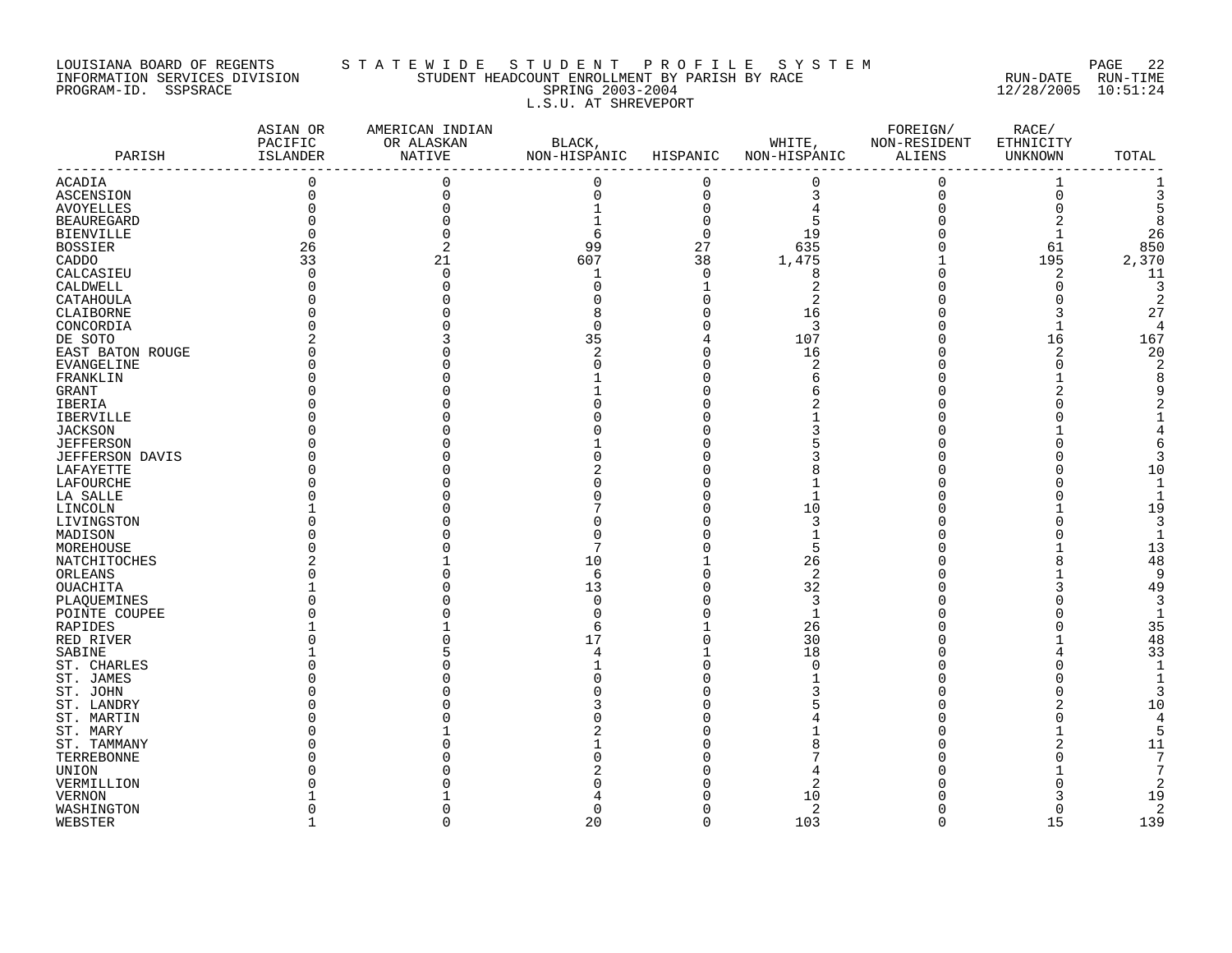# LOUISIANA BOARD OF REGENTS S T A T E W I D E S T U D E N T P R O F I L E S Y S T E M PAGE 23 INFORMATION SERVICES DIVISION STUDENT HEADCOUNT ENROLLMENT BY PARISH BY RACE RUN-DATE RUN-TIME PROGRAM-ID. SSPSRACE SPRING 2003-2004 12/28/2005 10:51:24 L.S.U. AT SHREVEPORT

| PARISH             | ASIAN OR<br>PACIFIC<br>ISLANDER | AMERICAN INDIAN<br>OR ALASKAN<br>NATIVE | BLACK,<br>NON-HISPANIC | HISPANIC | WHITE,<br>NON-HISPANIC | FOREIGN/<br>NON-RESIDENT<br>ALIENS | RACE/<br>ETHNICITY<br>UNKNOWN | TOTAL |
|--------------------|---------------------------------|-----------------------------------------|------------------------|----------|------------------------|------------------------------------|-------------------------------|-------|
| WEST BATON ROUGE   |                                 |                                         |                        |          |                        |                                    |                               |       |
| WEST CARROLL       |                                 |                                         |                        |          |                        |                                    |                               |       |
| WEST FELICIANA     |                                 |                                         |                        |          |                        |                                    |                               |       |
| WINN               |                                 |                                         |                        |          |                        |                                    |                               |       |
| LOUISIANA TOTAL    | 69                              |                                         | 872                    | 73       | 2,649                  |                                    | 332                           | 4,031 |
| OUT-OF-STATE TOTAL |                                 |                                         | 23                     |          | 107                    |                                    |                               | 159   |
| FOREIGN TOTAL      |                                 |                                         |                        |          |                        | 21                                 |                               | 21    |
| TOTAL STUDENTS     |                                 |                                         | 895                    | 85       | 2,756                  | 22                                 | 344                           | 4,211 |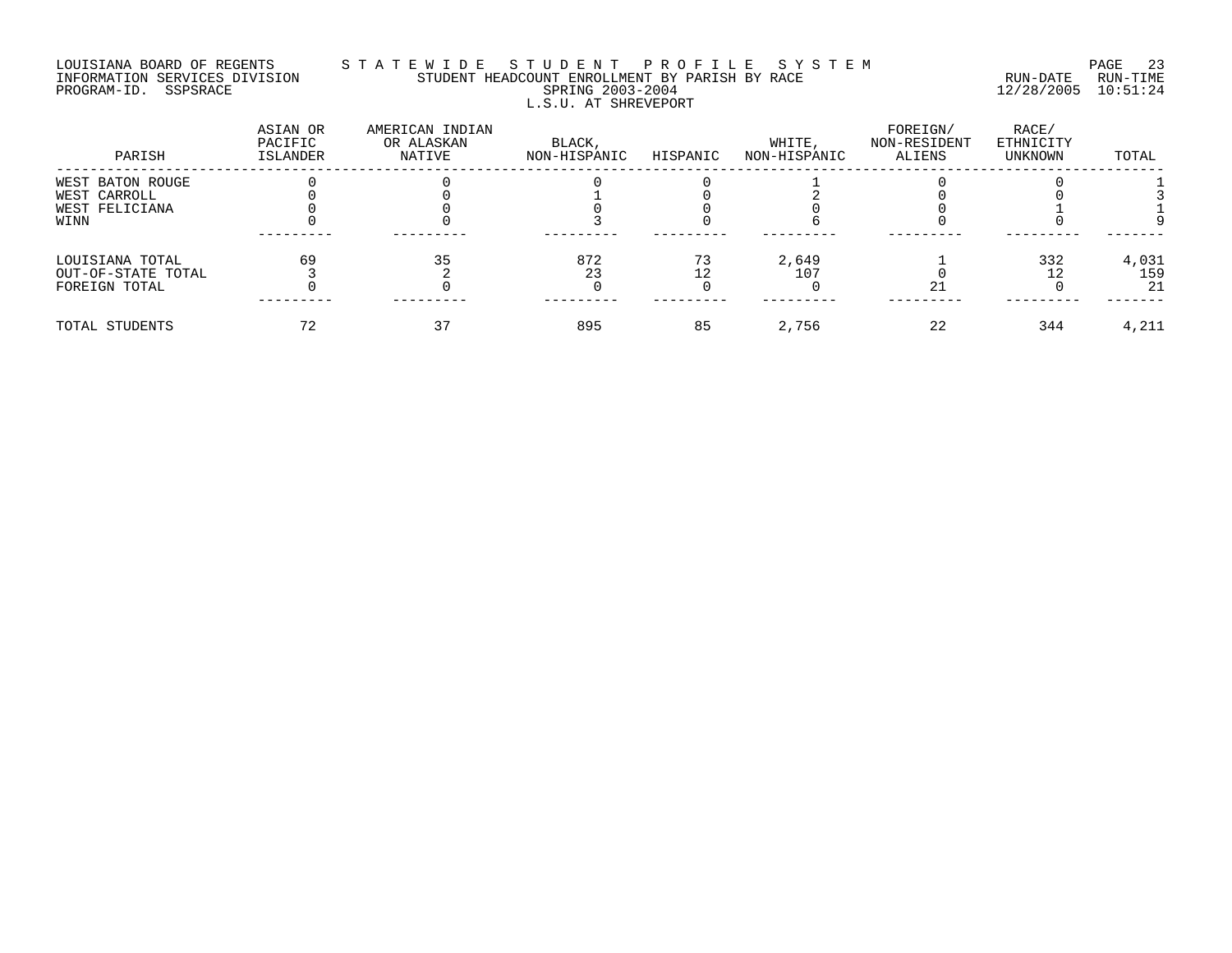### LOUISIANA BOARD OF REGENTS S T A T E W I D E S T U D E N T P R O F I L E S Y S T E M PAGE 24 INFORMATION SERVICES DIVISION STUDENT HEADCOUNT ENROLLMENT BY PARISH BY RACE RUN-DATE RUN-TIME PROGRAM-ID. SSPSRACE SPRING 2003-2004 12/28/2005 10:51:24 UNIVERSITY OF NEW ORLEANS

| PARISH                 | ASIAN OR<br>PACIFIC<br>ISLANDER | AMERICAN INDIAN<br>OR ALASKAN<br>NATIVE | BLACK,<br>NON-HISPANIC | HISPANIC       | WHITE,<br>NON-HISPANIC | FOREIGN/<br>NON-RESIDENT<br>ALIENS | RACE/<br>ETHNICITY<br>UNKNOWN | TOTAL          |
|------------------------|---------------------------------|-----------------------------------------|------------------------|----------------|------------------------|------------------------------------|-------------------------------|----------------|
| <b>ACADIA</b>          | $\mathbf 0$                     | 0                                       | 5                      | $\mathbf 0$    | 11                     | $\Omega$                           | 2                             | 18             |
| ALLEN                  |                                 |                                         | $\mathbf 0$            | $\Omega$       | 2                      | $\Omega$                           | $\overline{0}$                | $\overline{4}$ |
| ASCENSION              |                                 |                                         | 18                     | $\mathbf{1}$   | 18                     |                                    | $\overline{2}$                | 39             |
| ASSUMPTION             |                                 |                                         | 5                      |                | $\overline{2}$         |                                    |                               | 8              |
| <b>AVOYELLES</b>       |                                 |                                         |                        |                | 8                      |                                    |                               | 13             |
| <b>BEAUREGARD</b>      |                                 |                                         |                        |                | 3                      |                                    |                               | 8              |
| <b>BOSSIER</b>         |                                 |                                         | 2                      |                | 13                     |                                    |                               | 20             |
| CADDO                  |                                 |                                         | 46                     |                | 28                     |                                    |                               | 80             |
| CALCASIEU              |                                 |                                         | 12                     |                | 19                     |                                    |                               | 38             |
| CAMERON                |                                 |                                         | n                      |                | $\Omega$               |                                    |                               |                |
| CATAHOULA              |                                 |                                         |                        |                |                        |                                    |                               |                |
| CLAIBORNE              |                                 |                                         |                        |                |                        |                                    |                               |                |
| CONCORDIA              |                                 |                                         |                        |                | 2                      |                                    |                               |                |
|                        | 11                              |                                         | 142                    |                | 105                    |                                    | 9                             | 273            |
| EAST BATON ROUGE       |                                 |                                         |                        |                |                        |                                    |                               |                |
| EAST CARROLL           | $\Omega$                        |                                         | 3                      |                | 0                      |                                    |                               |                |
| EAST FELICIANA         | O                               |                                         | 2                      |                |                        |                                    |                               |                |
| EVANGELINE             |                                 |                                         |                        |                |                        |                                    |                               | 10             |
| FRANKLIN               |                                 |                                         |                        |                |                        |                                    |                               |                |
| GRANT                  |                                 |                                         | n                      |                |                        |                                    |                               |                |
| IBERIA                 |                                 |                                         | 19                     | $\cap$         | 15                     |                                    | $\Omega$                      | 35             |
| IBERVILLE              | $\Omega$                        |                                         | 13                     | $\Omega$       | 3                      |                                    | 0                             | 16             |
| <b>JEFFERSON</b>       | 368                             | 24                                      | 594                    | 504            | 3,125                  |                                    | 298                           | 4,913          |
| <b>JEFFERSON DAVIS</b> | 0                               |                                         | $\mathbf 0$            | $\Omega$       | 4                      |                                    | 1                             | 5              |
| LAFAYETTE              | 2                               |                                         | 25                     |                | 70                     |                                    | 10                            | 111            |
| LAFOURCHE              | 15                              |                                         | 15                     |                | 71                     |                                    | $\Omega$                      | 102            |
| LA SALLE               | $\Omega$                        |                                         |                        |                | $\mathbf 0$            |                                    | O                             | $\mathbf{1}$   |
| LINCOLN                |                                 |                                         |                        |                | 6                      |                                    |                               |                |
| LIVINGSTON             |                                 |                                         |                        |                | 15                     |                                    |                               | 17             |
| MADISON                |                                 |                                         |                        | ∩              | 1                      |                                    |                               | 2              |
| MOREHOUSE              |                                 |                                         |                        |                | 6                      |                                    |                               | 6              |
| NATCHITOCHES           | 5                               |                                         |                        | $\Omega$       | 18                     |                                    | 3                             | 28             |
| ORLEANS                | 316                             | 20                                      | 2,407                  | 284            | 2,852                  |                                    | 376                           | 6,255          |
| OUACHITA               | 0                               |                                         | 6                      | 1              | 13                     |                                    | 2                             | 22             |
| PLAQUEMINES            |                                 |                                         | 32                     | 2              | 138                    |                                    | 7                             | 189            |
| POINTE COUPEE          |                                 |                                         |                        | $\Omega$       | 4                      |                                    | O                             | 9              |
| RAPIDES                |                                 |                                         |                        |                | 41                     |                                    |                               | 53             |
| RICHLAND               |                                 |                                         |                        |                | 1                      |                                    | O                             | 3              |
| SABINE                 | ∩                               |                                         | U                      | $\Omega$       | $\mathbf{1}$           |                                    | $\Omega$                      |                |
| ST. BERNARD            | 30                              |                                         | 12                     | 39             | 458                    |                                    | 25                            | 569            |
| ST. CHARLES            | 9                               |                                         | 55                     | 21             | 253                    |                                    | 19                            | 359            |
| ST. HELENA             |                                 |                                         | $\Omega$               | $\Omega$       | 1                      |                                    | $\mathbf 0$                   | -1             |
|                        |                                 |                                         | 24                     | $\Omega$       | 5                      |                                    | $\overline{2}$                | 31             |
| ST. JAMES              |                                 |                                         | 80                     | 9              | 121                    |                                    |                               |                |
| ST. JOHN               |                                 |                                         |                        |                |                        |                                    | 9                             | 222            |
| ST. LANDRY             |                                 |                                         | 13                     | $\Omega$       | 20                     |                                    | $\Omega$                      | 34             |
| ST. MARTIN             |                                 |                                         | 6                      | $\Omega$       | 10                     |                                    | $\mathbf 0$                   | 16             |
| ST. MARY               |                                 |                                         | 39                     | 2              | 15                     |                                    | $\mathbf 1$                   | 64             |
| ST. TAMMANY            | 31                              |                                         | 92                     | 45             | 889                    |                                    | 87                            | 1,151          |
| TANGIPAHOA             | -1                              |                                         | 19                     | $\overline{4}$ | 38                     |                                    | 6                             | 69             |
| TENSAS                 | 0                               |                                         | $\mathbf 0$            | $\Omega$       | 1                      |                                    | $\mathbf 0$                   | -1             |
| TERREBONNE             | 13                              | ζ                                       | 58                     | $\overline{4}$ | 77                     | $\Omega$                           | 6                             | 161            |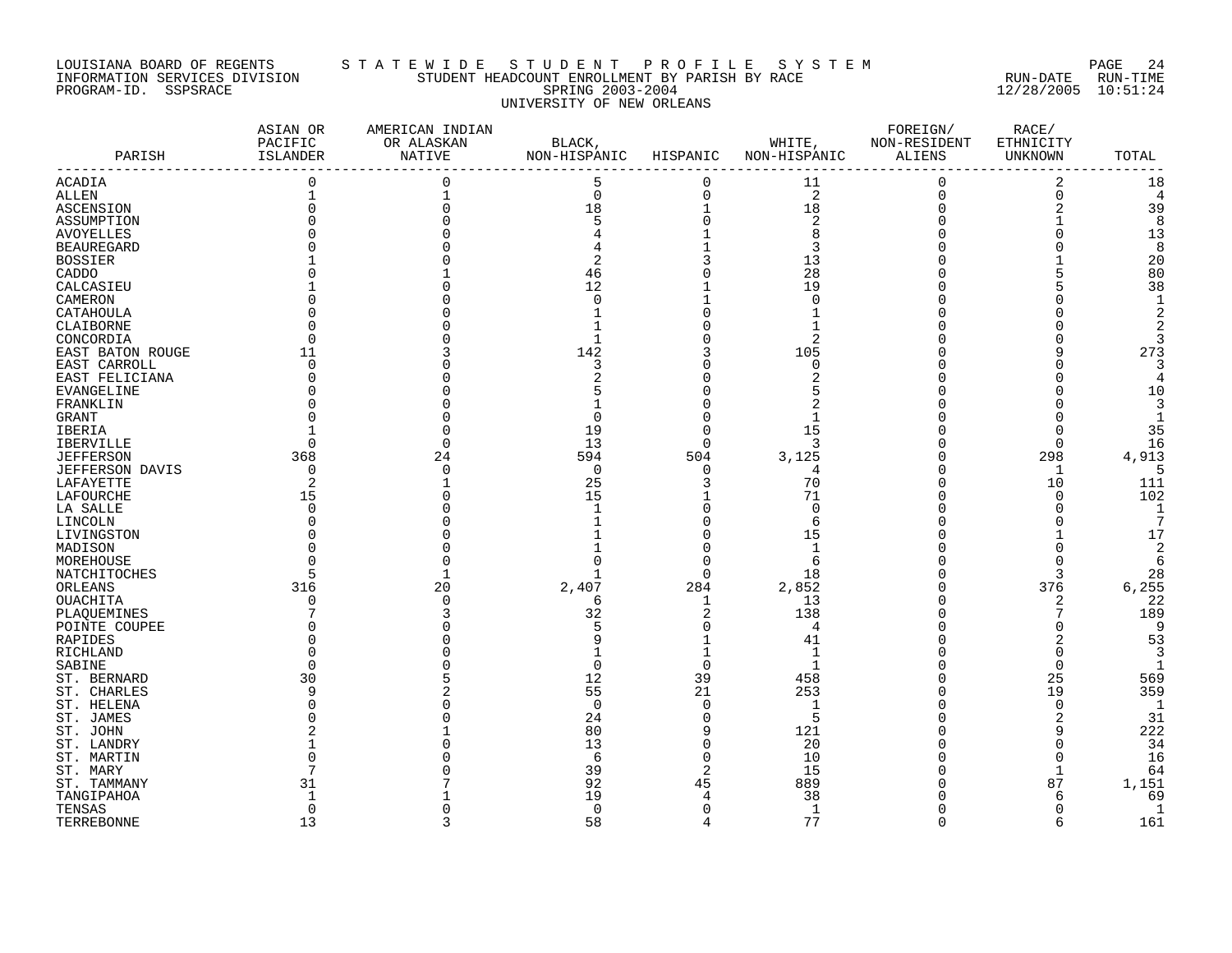# LOUISIANA BOARD OF REGENTS STATEWIDE STUDE STUDENT PROFILE SYSTEM PAGE 25<br>INFORMATION SERVICES DIVISION STUDENT HEADCOUNT ENROLLMENT BY PARISH BY RACE INFORMATION SERVICES DIVISION STUDENT HEADCOUNT ENROLLMENT BY PARISH BY RACE PROGRAM-ID. SSPSRACE SPRING 2003-2004 12/28/2005 10:51:24 UNIVERSITY OF NEW ORLEANS

| PARISH             | ASIAN OR<br>PACIFIC<br>ISLANDER | AMERICAN INDIAN<br>OR ALASKAN<br>NATIVE | BLACK,<br>NON-HISPANIC | HISPANIC | WHITE,<br>NON-HISPANIC | FOREIGN/<br>NON-RESIDENT<br>ALIENS | RACE/<br>ETHNICITY<br>UNKNOWN | TOTAL  |
|--------------------|---------------------------------|-----------------------------------------|------------------------|----------|------------------------|------------------------------------|-------------------------------|--------|
| UNION              |                                 |                                         |                        |          |                        |                                    |                               |        |
| VERMILLION         |                                 |                                         |                        |          |                        |                                    |                               |        |
| VERNON             |                                 |                                         |                        |          |                        |                                    |                               |        |
| WASHINGTON         |                                 |                                         |                        |          |                        |                                    |                               | 43     |
| WEBSTER            |                                 |                                         |                        |          |                        |                                    |                               |        |
| WEST BATON ROUGE   |                                 |                                         |                        |          |                        |                                    |                               |        |
| WEST CARROLL       |                                 |                                         |                        |          |                        |                                    |                               |        |
| WEST FELICIANA     |                                 |                                         |                        |          |                        |                                    |                               |        |
| WINN               |                                 |                                         |                        |          |                        |                                    |                               |        |
| LOUISIANA TOTAL    | 823                             |                                         | 3,810                  | 933      | 8,535                  |                                    | 887                           | 15,061 |
| OUT-OF-STATE TOTAL | 26                              |                                         | 125                    | 38       | 463                    | 741                                | 63                            | 1,460  |
| FOREIGN TOTAL      |                                 |                                         |                        |          | 60                     | 72                                 |                               | 156    |
| TOTAL STUDENTS     | 851                             |                                         | 3,943                  | 979      | 9,058                  | 813                                | 956                           | 16,677 |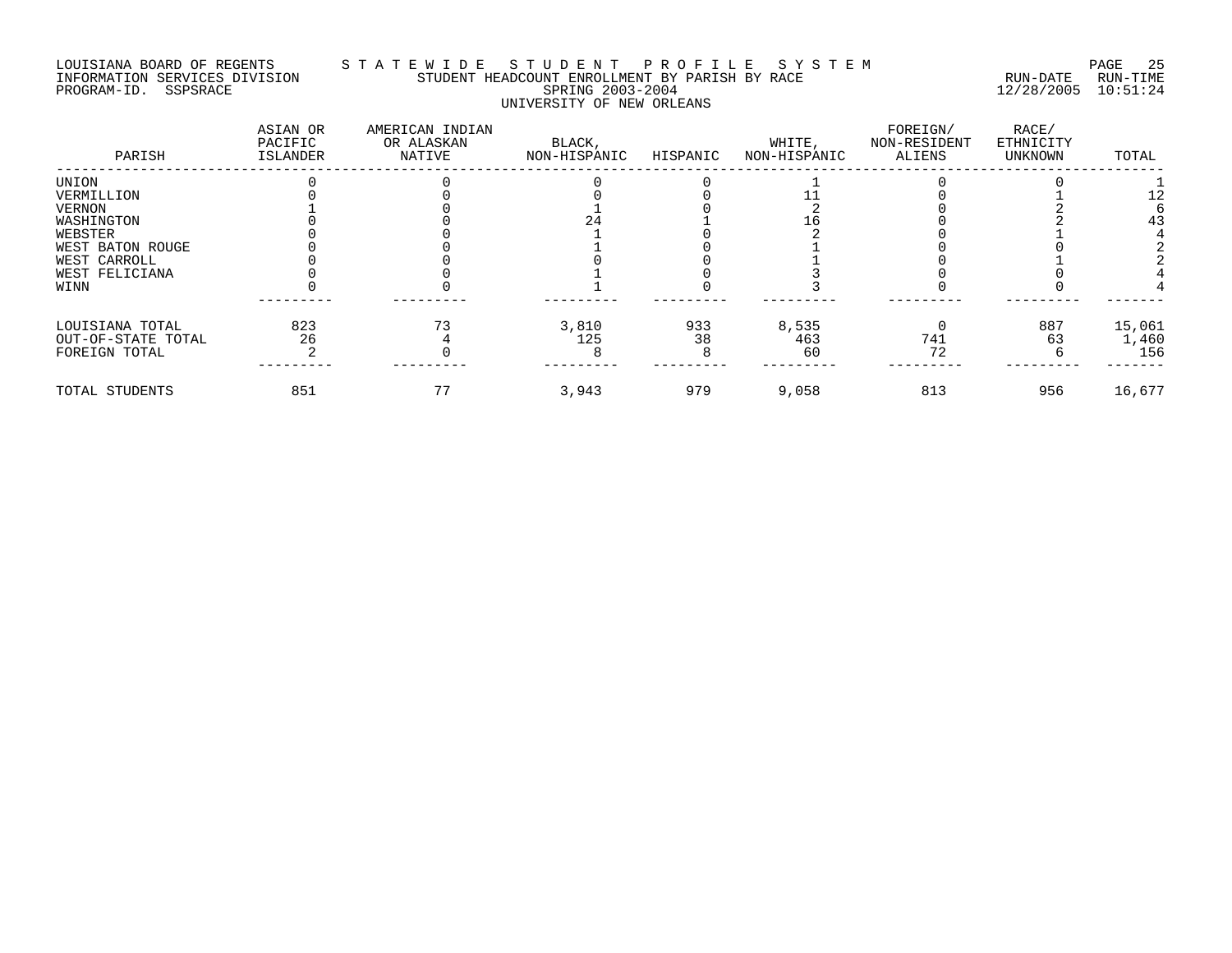### LOUISIANA BOARD OF REGENTS S T A T E W I D E S T U D E N T P R O F I L E S Y S T E M PAGE 26 INFORMATION SERVICES DIVISION STUDENT HEADCOUNT ENROLLMENT BY PARISH BY RACE RUN-DATE RUN-TIME PROGRAM-ID. SSPSRACE SPRING 2003-2004 12/28/2005 10:51:24 L.S.U. LAW CENTER

| PARISH            | ASIAN OR<br>PACIFIC<br>ISLANDER | AMERICAN INDIAN<br>OR ALASKAN<br>NATIVE | BLACK,<br>NON-HISPANIC | HISPANIC       | WHITE,<br>NON-HISPANIC | FOREIGN/<br>NON-RESIDENT<br>ALIENS | RACE/<br>ETHNICITY<br>UNKNOWN | TOTAL        |
|-------------------|---------------------------------|-----------------------------------------|------------------------|----------------|------------------------|------------------------------------|-------------------------------|--------------|
| ACADIA            | 0                               | $\mathbf 0$                             | 1                      | $\mathbf 0$    | 2                      | $\mathbf 0$                        | $\Omega$                      | 3            |
| ALLEN             | 0                               | $\Omega$                                | 0                      | $\mathbf 0$    | $\mathbf 1$            | $\mathbf 0$                        | $\Omega$                      |              |
| ASCENSION         |                                 |                                         | 0                      | $\Omega$       | 5                      | $\Omega$                           |                               |              |
| ASSUMPTION        |                                 |                                         | U                      | $\Omega$       |                        |                                    |                               |              |
| <b>AVOYELLES</b>  |                                 |                                         |                        |                |                        |                                    |                               |              |
| <b>BEAUREGARD</b> |                                 |                                         |                        |                |                        |                                    |                               |              |
| <b>BOSSIER</b>    |                                 |                                         |                        |                | 8                      |                                    |                               |              |
| CADDO             |                                 |                                         |                        |                | 30                     |                                    |                               | 31           |
| CALCASIEU         |                                 |                                         |                        |                | 19                     |                                    | 2                             | 24           |
| CALDWELL          |                                 |                                         |                        | $\Omega$       | $\mathbf{1}$           |                                    |                               |              |
| CAMERON           |                                 |                                         |                        |                | $\Omega$               |                                    |                               |              |
| CATAHOULA         |                                 |                                         | O                      | ∩              | $\mathbf{1}$           |                                    |                               |              |
|                   |                                 |                                         | 18                     | $\overline{2}$ | 141                    |                                    |                               | 169          |
| EAST BATON ROUGE  |                                 |                                         |                        | $\Omega$       |                        |                                    |                               |              |
| EAST CARROLL      |                                 |                                         | 0                      |                | 1                      |                                    |                               |              |
| EAST FELICIANA    |                                 |                                         | Ω                      | ∩              |                        |                                    |                               |              |
| EVANGELINE        |                                 |                                         |                        |                |                        |                                    |                               |              |
| FRANKLIN          |                                 |                                         |                        | ∩              |                        |                                    |                               |              |
| GRANT             |                                 |                                         |                        |                |                        |                                    |                               |              |
| IBERIA            |                                 |                                         |                        |                | 9                      |                                    |                               | 11           |
| IBERVILLE         |                                 |                                         |                        |                | $\Omega$               |                                    |                               | 1            |
| <b>JEFFERSON</b>  |                                 |                                         |                        | O              | 29                     |                                    |                               | 32           |
| JEFFERSON DAVIS   |                                 |                                         |                        |                | $\overline{2}$         |                                    |                               | -3           |
| LAFAYETTE         |                                 |                                         |                        |                | 39                     |                                    |                               | 45           |
| LAFOURCHE         |                                 |                                         |                        |                | 3                      |                                    |                               | 3            |
| LINCOLN           |                                 |                                         |                        |                | 6                      |                                    |                               |              |
| LIVINGSTON        |                                 |                                         |                        | O              | 14                     |                                    |                               | 14           |
| MADISON           |                                 |                                         |                        |                | 3                      |                                    |                               | 3            |
| MOREHOUSE         |                                 |                                         |                        |                | $\overline{c}$         |                                    |                               |              |
| NATCHITOCHES      |                                 |                                         |                        |                | 7                      |                                    |                               |              |
| ORLEANS           |                                 |                                         |                        |                | 48                     |                                    | 3                             | 59           |
| OUACHITA          |                                 |                                         |                        |                | 20                     |                                    |                               | 21           |
| PLAQUEMINES       |                                 |                                         |                        |                | $\overline{2}$         |                                    |                               |              |
| POINTE COUPEE     |                                 |                                         |                        |                |                        |                                    |                               |              |
| RAPIDES           |                                 |                                         |                        |                |                        |                                    |                               |              |
| RED RIVER         |                                 |                                         |                        |                |                        |                                    |                               |              |
|                   |                                 |                                         |                        |                |                        |                                    |                               |              |
| ST. BERNARD       |                                 |                                         |                        |                |                        |                                    |                               |              |
| ST. CHARLES       |                                 |                                         |                        |                |                        |                                    |                               |              |
| ST. HELENA        |                                 |                                         |                        |                |                        |                                    |                               |              |
| ST. JAMES         |                                 |                                         |                        |                | 2                      |                                    |                               |              |
| ST. JOHN          |                                 |                                         |                        |                | 4                      |                                    |                               |              |
| ST. LANDRY        |                                 |                                         |                        | O              | 14                     |                                    |                               | 14           |
| ST. MARTIN        |                                 |                                         |                        | ∩              | 4                      |                                    |                               |              |
| ST. MARY          |                                 |                                         |                        |                | 7                      |                                    |                               | $\mathsf{R}$ |
| ST. TAMMANY       |                                 |                                         |                        |                | 28                     |                                    |                               | 32           |
| TANGIPAHOA        |                                 |                                         |                        |                | 14                     |                                    | $\Omega$                      | 14           |
| TENSAS            |                                 |                                         |                        |                | 0                      |                                    |                               |              |
| TERREBONNE        |                                 |                                         |                        |                | 12                     |                                    |                               | 15           |
| UNION             |                                 |                                         |                        |                | -1                     |                                    |                               |              |
| VERMILLION        |                                 |                                         | O                      |                | $\overline{4}$         |                                    |                               |              |
| <b>VERNON</b>     | $\Omega$                        | $\Omega$                                | $\Omega$               | $\Omega$       | 3                      | $\cap$                             | $\Omega$                      | ς            |
|                   |                                 |                                         |                        |                |                        |                                    |                               |              |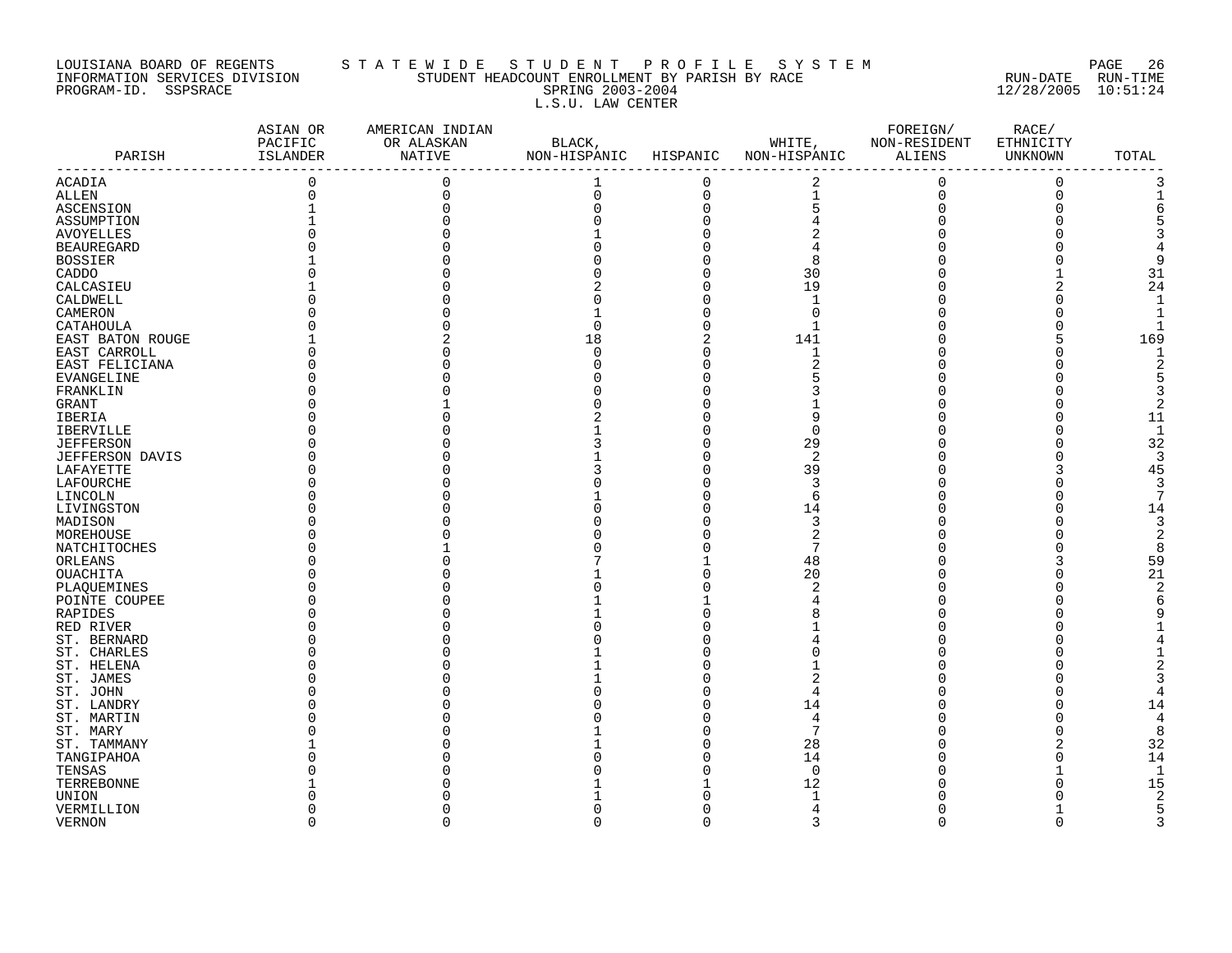# LOUISIANA BOARD OF REGENTS S T A T E W I D E S T U D E N T P R O F I L E S Y S T E M PAGE 27 INFORMATION SERVICES DIVISION STUDENT HEADCOUNT ENROLLMENT BY PARISH BY RACE RUN-DATE RUN-TIME PROGRAM-ID. SSPSRACE SPRING 2003-2004 12/28/2005 10:51:24 L.S.U. LAW CENTER

| PARISH             | ASIAN OR<br>PACIFIC<br>ISLANDER | AMERICAN INDIAN<br>OR ALASKAN<br>NATIVE | BLACK,<br>NON-HISPANIC | HISPANIC | WHITE,<br>NON-HISPANIC | FOREIGN/<br>NON-RESIDENT<br>ALIENS | RACE/<br>ETHNICITY<br>UNKNOWN | TOTAL |
|--------------------|---------------------------------|-----------------------------------------|------------------------|----------|------------------------|------------------------------------|-------------------------------|-------|
| WASHINGTON         |                                 |                                         |                        |          |                        |                                    |                               |       |
| WEBSTER            |                                 |                                         |                        |          |                        |                                    |                               |       |
| WEST CARROLL       |                                 |                                         |                        |          |                        |                                    |                               |       |
| WEST FELICIANA     |                                 |                                         |                        |          |                        |                                    |                               |       |
| WINN               |                                 |                                         |                        |          |                        |                                    |                               |       |
| LOUISIANA TOTAL    |                                 |                                         | 51                     |          | 536                    |                                    |                               | 621   |
| OUT-OF-STATE TOTAL |                                 |                                         | 20                     |          |                        |                                    |                               | 75    |
| FOREIGN TOTAL      |                                 |                                         |                        |          |                        |                                    |                               | 15    |
| TOTAL STUDENTS     |                                 |                                         |                        |          | 581                    | 15                                 | 26                            | 711   |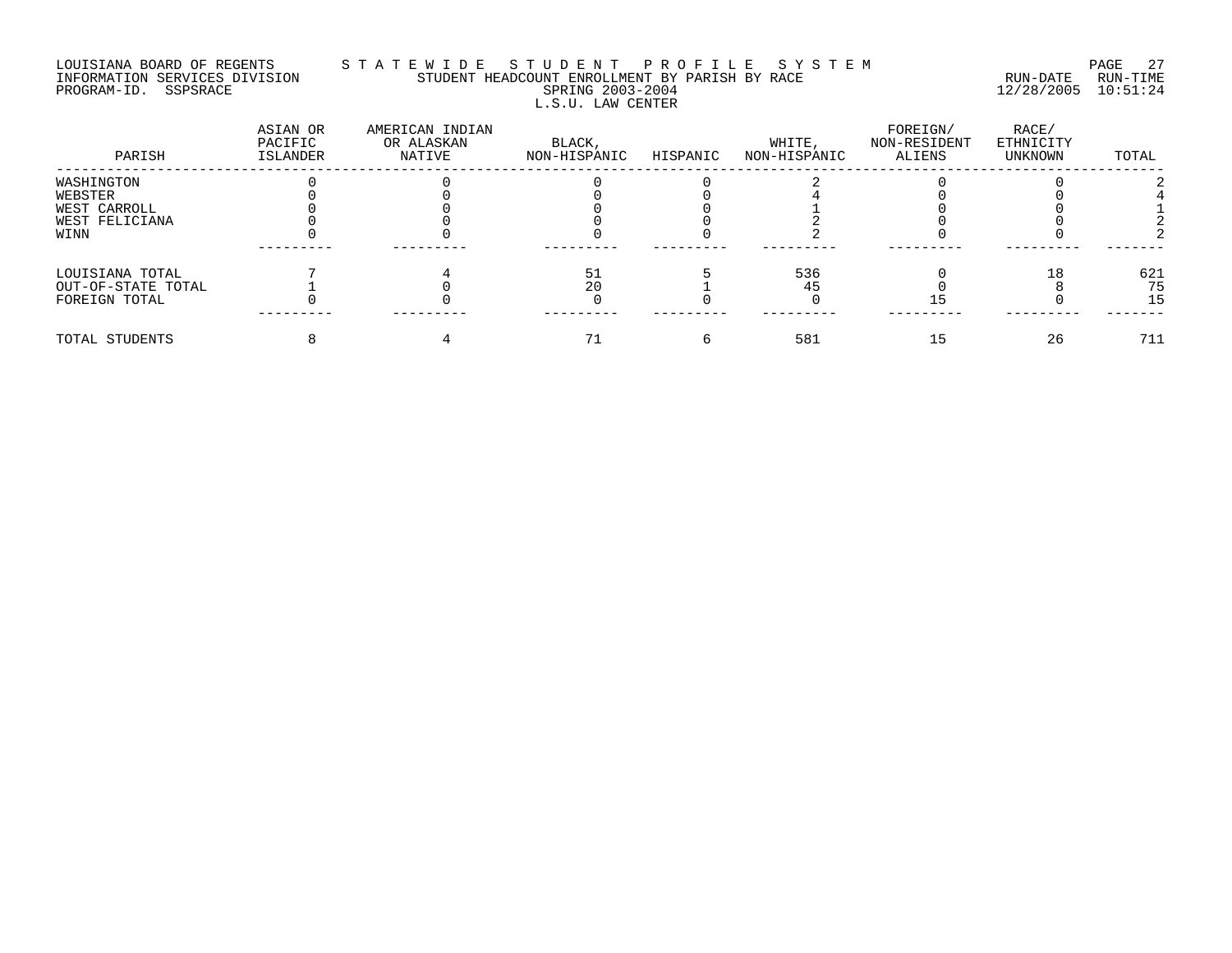### LOUISIANA BOARD OF REGENTS S T A T E W I D E S T U D E N T P R O F I L E S Y S T E M PAGE 28 INFORMATION SERVICES DIVISION STUDENT HEADCOUNT ENROLLMENT BY PARISH BY RACE RUN-DATE RUN-TIME PROGRAM-ID. SSPSRACE SPRING 2003-2004 12/28/2005 10:51:24 SOUTHERN U. AT BATON ROUGE

|                        | ASIAN OR<br>PACIFIC | AMERICAN INDIAN<br>OR ALASKAN | BLACK,          |             | WHITE,       | FOREIGN/<br>NON-RESIDENT | RACE/<br>ETHNICITY |                 |
|------------------------|---------------------|-------------------------------|-----------------|-------------|--------------|--------------------------|--------------------|-----------------|
| PARISH                 | ISLANDER            | <b>NATIVE</b>                 | NON-HISPANIC    | HISPANIC    | NON-HISPANIC | ALIENS                   | UNKNOWN            | TOTAL           |
| ACADIA                 | $\overline{0}$      | $\Omega$                      | 43              | $\mathbf 0$ | $\pmb{0}$    | $\mathbf 0$              | $\mathbf 0$        | 43              |
| ALLEN                  | $\mathbf 0$         | $\Omega$                      | 15              | $\mathbf 0$ | $\mathsf 0$  | $\mathbf 0$              | $\mathbf 0$        | 15              |
| ASCENSION              | $\mathbf 0$         |                               | 164             | $\Omega$    |              | $\mathbf 0$              | $\mathbf 0$        | 172             |
| ASSUMPTION             |                     |                               | 18              |             |              |                          | 0                  | 19              |
| <b>AVOYELLES</b>       |                     |                               | 46              |             |              |                          | O                  | 48              |
| <b>BEAUREGARD</b>      |                     |                               | 15              |             |              |                          | $\Omega$           | 15              |
| <b>BIENVILLE</b>       |                     |                               | $7\phantom{.0}$ |             |              |                          | $\Omega$           | $7\phantom{.0}$ |
| <b>BOSSIER</b>         |                     |                               | 26              |             |              |                          |                    | 27              |
| CADDO                  |                     |                               | 239             |             |              |                          | 0                  | 240             |
|                        |                     |                               | 142             |             |              |                          |                    | 144             |
| CALCASIEU              |                     |                               |                 |             |              |                          | U                  |                 |
| CALDWELL               |                     |                               | 3               |             |              |                          |                    | 3               |
| CATAHOULA              |                     |                               | 41              |             |              |                          | O                  | 41              |
| CLAIBORNE              |                     |                               | 10              |             |              |                          | $\Omega$           | 11              |
| CONCORDIA              |                     |                               | 47              |             | O            |                          |                    | 47              |
| DE SOTO                | $\Omega$            |                               | 28              |             | $\Omega$     | $\Omega$                 |                    | 28              |
| EAST BATON ROUGE       | 17                  |                               | 2,822           |             | 66           | 12                       | 0                  | 2,920           |
| EAST CARROLL           | $\Omega$            |                               | 19              |             | $\Omega$     | $\Omega$                 | $\Omega$           | 19              |
| EAST FELICIANA         |                     |                               | 126             |             |              |                          | $\Omega$           | 130             |
| EVANGELINE             |                     |                               | 24              |             |              | $\Omega$                 | $\Omega$           | 29              |
| FRANKLIN               |                     |                               | 42              |             |              |                          |                    | 42              |
| GRANT                  |                     |                               | 6               |             |              |                          | O                  | 6               |
| IBERIA                 |                     |                               | 70              |             |              |                          | O                  | 70              |
| <b>IBERVILLE</b>       |                     |                               | 264             |             |              |                          | O                  | 269             |
| <b>JACKSON</b>         |                     |                               | 4               |             |              |                          | U                  | 4               |
| <b>JEFFERSON</b>       |                     |                               | 165             |             |              |                          | $\Omega$           | 172             |
| <b>JEFFERSON DAVIS</b> |                     |                               | 14              |             |              |                          | $\Omega$           | 15              |
| LAFAYETTE              |                     |                               | 112             |             |              |                          | 0                  | 115             |
| LAFOURCHE              |                     |                               | 17              |             |              |                          | O                  | 19              |
| LA SALLE               |                     |                               | 4               |             |              |                          | U                  | 4               |
|                        |                     |                               | 11              |             |              |                          | $\Omega$           | 12              |
| LINCOLN                |                     |                               | 18              |             |              |                          | $\Omega$           | 24              |
| LIVINGSTON             |                     |                               | 38              |             |              |                          | $\Omega$           | 38              |
| MADISON                |                     |                               |                 |             |              |                          |                    |                 |
| MOREHOUSE              |                     |                               | 45              |             |              |                          | U                  | 45              |
| NATCHITOCHES           |                     |                               | 23              |             |              |                          | O                  | 23              |
| ORLEANS                |                     |                               | 570             |             |              |                          | 0                  | 577             |
| OUACHITA               |                     |                               | 113             |             |              |                          | $\Omega$           | 113             |
| PLAQUEMINES            |                     |                               | 42              |             |              |                          | $\Omega$           | 43              |
| POINTE COUPEE          |                     |                               | 132             |             |              |                          | $\Omega$           | 137             |
| RAPIDES                |                     |                               | 196             |             |              |                          | O                  | 199             |
| RED RIVER              |                     |                               | 6               |             |              |                          | $\Omega$           | 6               |
| RICHLAND               |                     |                               | 18              |             |              |                          |                    | 18              |
| SABINE                 |                     |                               | 6               |             |              |                          |                    | 6               |
| ST. BERNARD            |                     |                               | 5               |             |              |                          |                    | 5               |
| ST. CHARLES            |                     |                               | 35              |             |              |                          |                    | 37              |
| ST. HELENA             |                     |                               | 70              |             |              |                          | O                  | 71              |
| ST. JAMES              |                     |                               | 113             |             |              |                          | O                  | 113             |
| ST. JOHN               |                     |                               | 115             |             | C            |                          | U                  | 116             |
| ST. LANDRY             |                     |                               | 210             |             | 10           |                          | O                  | 220             |
|                        |                     |                               | 57              |             | $\mathbf 0$  |                          | $\Omega$           | 57              |
| ST. MARTIN             |                     |                               |                 |             |              |                          |                    |                 |
| ST. MARY               | $\Omega$            | $\Omega$                      | 71              | $\Omega$    | $\mathbf{1}$ | $\Omega$                 | $\Omega$           | 72              |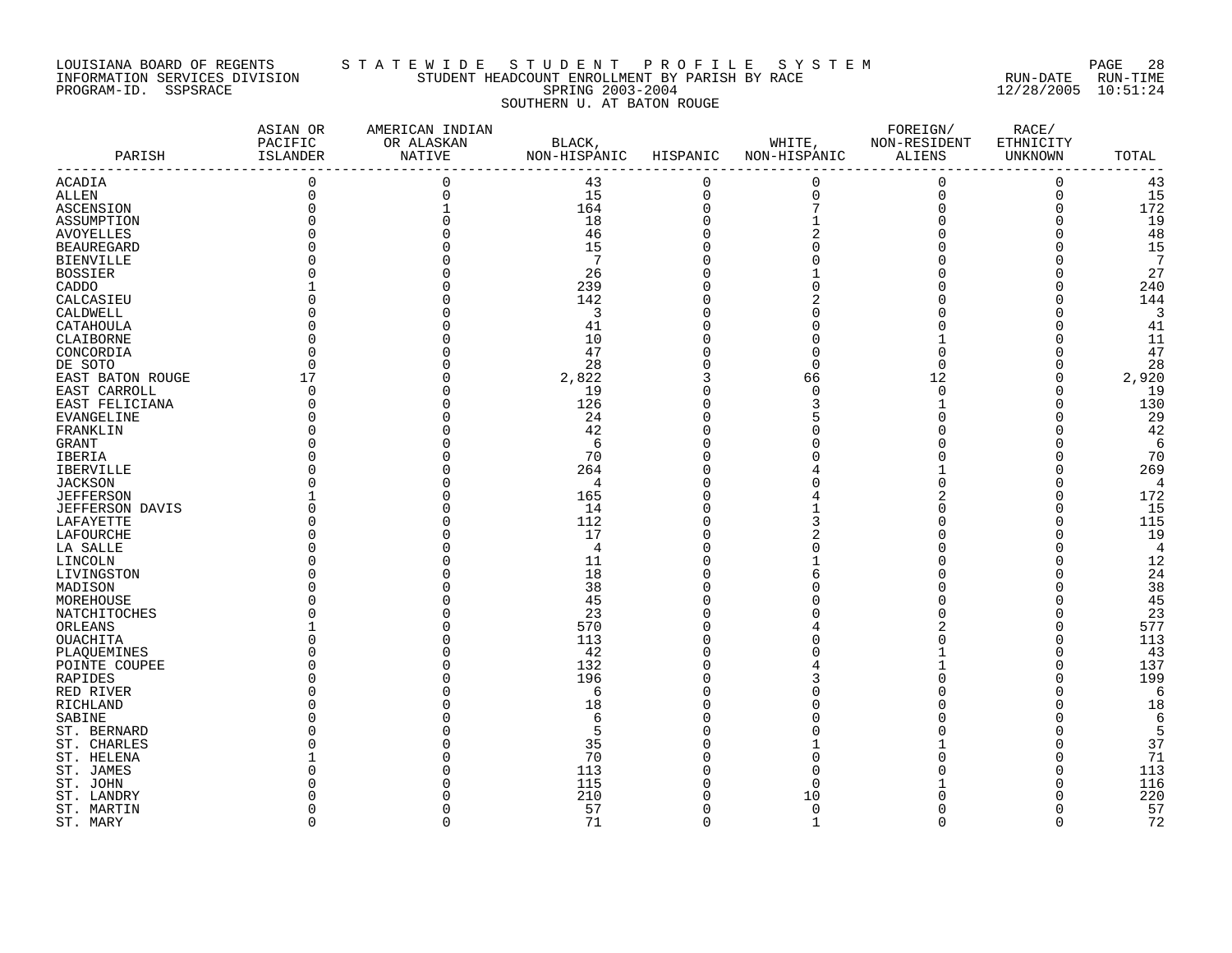## LOUISIANA BOARD OF REGENTS S T A T E W I D E S T U D E N T P R O F I L E S Y S T E M PAGE 29 INFORMATION SERVICES DIVISION STUDENT HEADCOUNT ENROLLMENT BY PARISH BY RACE RUN-DATE RUN-TIME PROGRAM-ID. SSPSRACE SPRING 2003-2004 12/28/2005 10:51:24 SOUTHERN U. AT BATON ROUGE

| PARISH             | ASIAN OR<br>PACIFIC<br>ISLANDER | AMERICAN INDIAN<br>OR ALASKAN<br>NATIVE | BLACK,<br>NON-HISPANIC | HISPANIC | WHITE,<br>NON-HISPANIC | FOREIGN/<br>NON-RESIDENT<br>ALIENS | RACE/<br>ETHNICITY<br>UNKNOWN | TOTAL |
|--------------------|---------------------------------|-----------------------------------------|------------------------|----------|------------------------|------------------------------------|-------------------------------|-------|
| ST. TAMMANY        |                                 |                                         | 48                     |          |                        |                                    |                               | 53    |
| TANGIPAHOA         |                                 |                                         | 126                    |          |                        |                                    |                               | 130   |
| TENSAS             |                                 |                                         | 36                     |          |                        |                                    |                               | 36    |
| TERREBONNE         |                                 |                                         | 68                     |          |                        |                                    |                               | 70    |
| UNION              |                                 |                                         | 10                     |          |                        |                                    |                               | 11    |
| VERMILLION         |                                 |                                         | 14                     |          |                        |                                    |                               | 14    |
| VERNON             |                                 |                                         | 15                     |          |                        |                                    |                               | 16    |
| WASHINGTON         |                                 |                                         | 62                     |          |                        |                                    |                               | 68    |
| WEBSTER            |                                 |                                         | 24                     |          |                        |                                    |                               | 26    |
| WEST BATON ROUGE   |                                 |                                         | 133                    |          |                        |                                    |                               | 142   |
| WEST CARROLL       |                                 |                                         |                        |          |                        |                                    |                               |       |
| WEST FELICIANA     |                                 |                                         | 39                     |          |                        |                                    |                               | 42    |
| WINN               |                                 |                                         |                        |          |                        |                                    |                               |       |
| LOUISIANA TOTAL    | 23                              |                                         | 7,014                  |          | 159                    | 26                                 |                               | 7,226 |
| OUT-OF-STATE TOTAL |                                 |                                         | 1,103                  |          | 19                     |                                    |                               | 1,131 |
| FOREIGN TOTAL      | 67                              |                                         | 160                    |          | 1 O                    | 56                                 |                               | 294   |
| TOTAL STUDENTS     | 92                              |                                         | 8,277                  |          | 188                    | 87                                 |                               | 8,651 |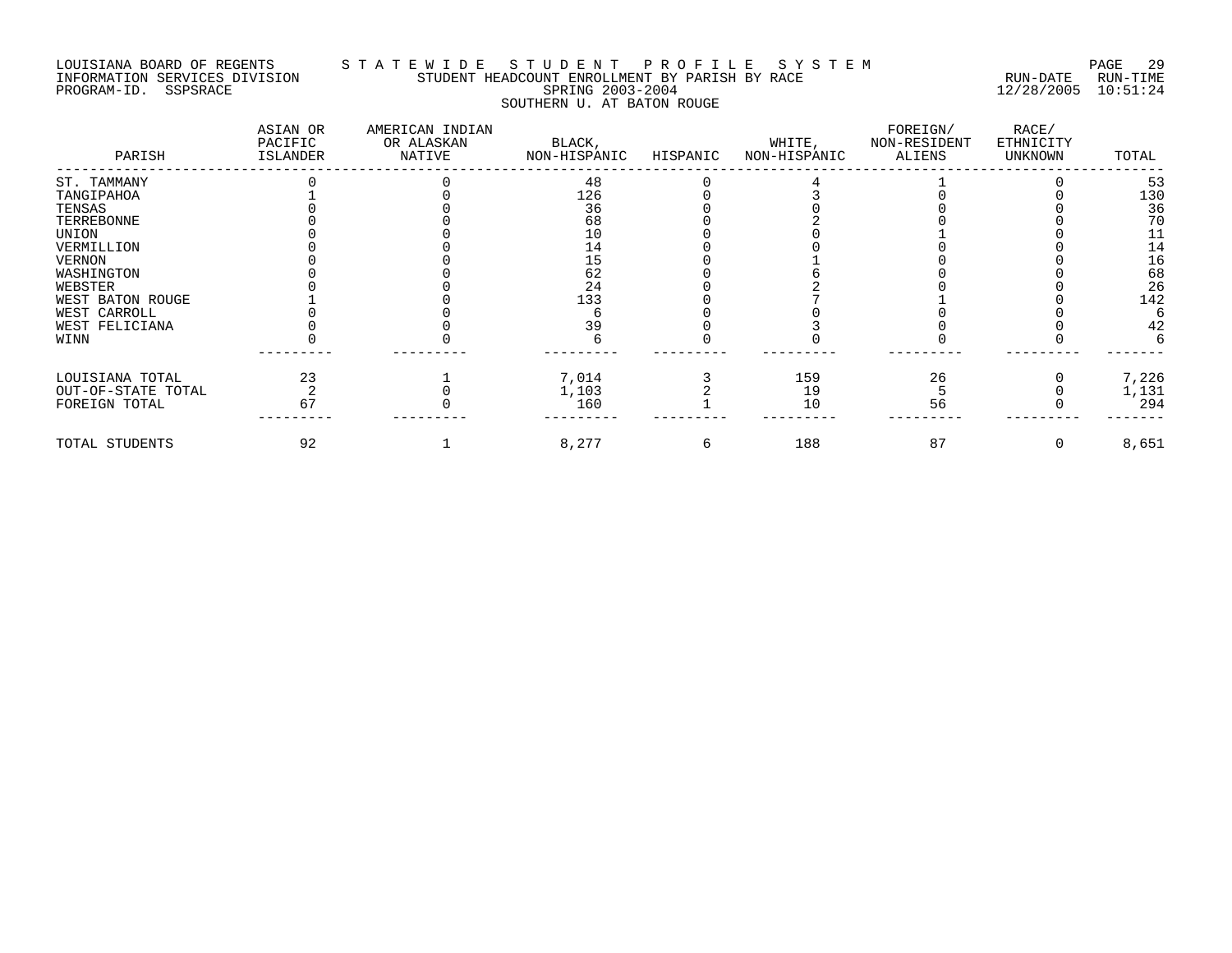### LOUISIANA BOARD OF REGENTS S T A T E W I D E S T U D E N T P R O F I L E S Y S T E M PAGE 30 INFORMATION SERVICES DIVISION STUDENT HEADCOUNT ENROLLMENT BY PARISH BY RACE RUN-DATE RUN-TIME PROGRAM-ID. SSPSRACE SPRING 2003-2004 12/28/2005 10:51:24 SOUTHERN U. AT NEW ORLEANS

| PARISH                 | ASIAN OR<br>PACIFIC<br>ISLANDER | AMERICAN INDIAN<br>OR ALASKAN<br><b>NATIVE</b> | BLACK,<br>NON-HISPANIC | HISPANIC | WHITE,<br>NON-HISPANIC | FOREIGN/<br>NON-RESIDENT<br><b>ALIENS</b> | RACE/<br>ETHNICITY<br>UNKNOWN | TOTAL          |
|------------------------|---------------------------------|------------------------------------------------|------------------------|----------|------------------------|-------------------------------------------|-------------------------------|----------------|
| ASCENSION              | $\Omega$                        |                                                | 2                      | $\Omega$ | 0                      | $\mathbf 0$                               | 0                             |                |
| ASSUMPTION             |                                 |                                                | $\sqrt{2}$             | $\Omega$ | 0                      | $\mathbf 0$                               | $\Omega$                      |                |
| <b>AVOYELLES</b>       |                                 |                                                |                        |          |                        |                                           |                               |                |
| CADDO                  |                                 |                                                |                        |          |                        |                                           |                               |                |
| CALCASIEU              |                                 |                                                |                        |          |                        |                                           |                               |                |
| CALDWELL               |                                 |                                                |                        |          |                        |                                           |                               |                |
| CATAHOULA              |                                 |                                                |                        |          |                        |                                           |                               |                |
| CONCORDIA              |                                 |                                                |                        |          |                        |                                           |                               |                |
|                        |                                 |                                                |                        |          |                        |                                           |                               |                |
| DE SOTO                |                                 |                                                |                        |          |                        |                                           |                               |                |
| EAST BATON ROUGE       |                                 |                                                | 46                     |          |                        |                                           |                               | 47             |
| EAST FELICIANA         |                                 |                                                | $\mathbf{1}$           |          |                        |                                           |                               | $\mathfrak{D}$ |
| EVANGELINE             |                                 |                                                | 1                      |          |                        |                                           |                               | 1              |
| IBERIA                 |                                 |                                                | 10                     |          |                        |                                           |                               | 10             |
| <b>IBERVILLE</b>       |                                 |                                                | 3                      |          | ∩                      |                                           |                               | -3             |
| <b>JEFFERSON</b>       |                                 |                                                | 415                    |          | 20                     |                                           |                               | 453            |
| <b>JEFFERSON DAVIS</b> |                                 |                                                | 1                      |          | $\Omega$               |                                           |                               |                |
| LAFAYETTE              |                                 |                                                |                        |          |                        |                                           |                               |                |
| LAFOURCHE              |                                 |                                                |                        |          |                        |                                           |                               |                |
| LINCOLN                |                                 |                                                |                        |          |                        |                                           |                               |                |
| LIVINGSTON             |                                 |                                                |                        |          |                        |                                           |                               |                |
| MADISON                |                                 |                                                |                        |          |                        |                                           |                               |                |
| MOREHOUSE              |                                 |                                                |                        |          |                        |                                           |                               |                |
|                        |                                 |                                                |                        |          | U                      |                                           | O                             |                |
| NATCHITOCHES           |                                 |                                                |                        |          |                        |                                           |                               |                |
| ORLEANS                | 14                              |                                                | 2,526                  |          | 32                     |                                           | 17                            | 2,596          |
| OUACHITA               |                                 |                                                | $\mathfrak{D}$         |          | $\Omega$               |                                           | $\Omega$                      |                |
| PLAQUEMINES            |                                 |                                                | 18                     |          |                        |                                           | O                             | 21             |
| POINTE COUPEE          |                                 |                                                | $\mathbf{1}$           |          |                        |                                           |                               |                |
| RAPIDES                |                                 |                                                | 3                      |          |                        |                                           |                               |                |
| ST. BERNARD            |                                 |                                                | 19                     |          |                        |                                           |                               | 30             |
| ST. CHARLES            |                                 |                                                | 43                     |          |                        |                                           |                               | 45             |
| ST. HELENA             |                                 |                                                | 1                      |          |                        |                                           |                               |                |
| ST. JAMES              |                                 |                                                | 9                      |          |                        |                                           |                               | 9              |
| ST. JOHN               |                                 |                                                | 43                     |          |                        |                                           |                               | 45             |
| ST. LANDRY             |                                 |                                                | 7                      |          |                        |                                           |                               |                |
| ST. MARTIN             |                                 |                                                | 3                      |          |                        |                                           |                               |                |
| ST. MARY               |                                 |                                                | 10                     |          | U                      |                                           |                               | 10             |
| ST. TAMMANY            |                                 |                                                | 28                     |          | 10                     |                                           |                               | 39             |
| TANGIPAHOA             |                                 |                                                | 14                     |          |                        |                                           |                               | 16             |
| TERREBONNE             |                                 |                                                | 18                     |          |                        |                                           |                               | 19             |
| VERMILLION             |                                 |                                                |                        |          |                        |                                           |                               |                |
| <b>VERNON</b>          |                                 |                                                |                        |          |                        |                                           |                               |                |
|                        |                                 |                                                |                        |          |                        |                                           |                               |                |
| WASHINGTON             |                                 |                                                |                        |          |                        |                                           |                               |                |
| WEST BATON ROUGE       |                                 |                                                |                        |          |                        |                                           | 0                             |                |
| WEST FELICIANA         |                                 |                                                | 2                      |          | 0                      | 0                                         | 0                             |                |
| WINN                   | $\Omega$                        |                                                | $\mathbf 1$            |          | n                      | $\Omega$                                  | 0                             |                |
| LOUISIANA TOTAL        | 23                              |                                                | 3,272                  | 9        | 85                     | $\mathbf 0$                               | 30                            | 3,422          |
| OUT-OF-STATE TOTAL     | 3                               |                                                | 98                     | 2        | 13                     | $\mathbf 0$                               | 53                            | 169            |
| FOREIGN TOTAL          | $\Omega$                        | U                                              | $\mathbf 0$            | $\Omega$ | $\Omega$               | $\Omega$                                  | $\Omega$                      | $\Omega$       |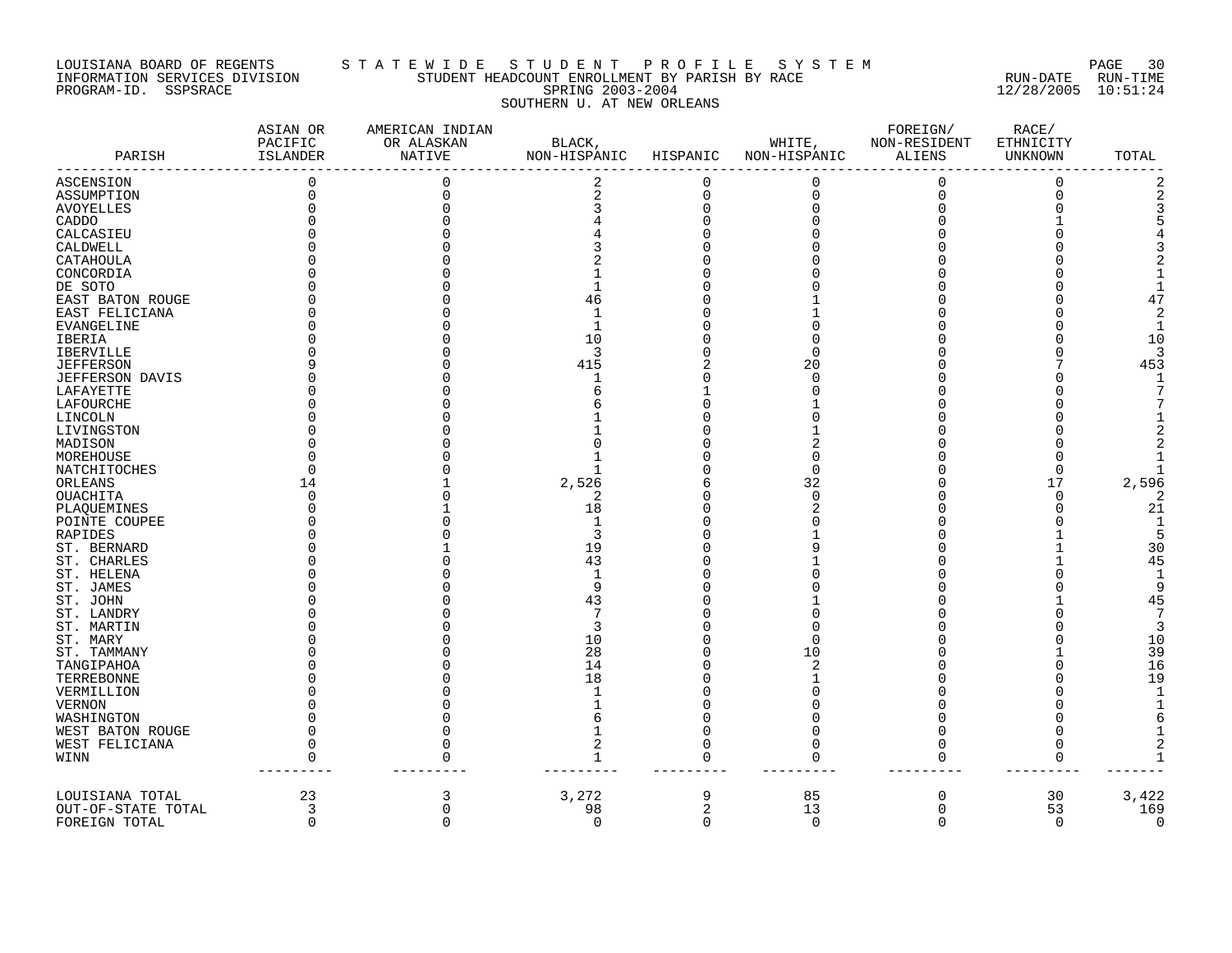# LOUISIANA BOARD OF REGENTS S T A T E W I D E S T U D E N T P R O F I L E S Y S T E M PAGE 31 INFORMATION SERVICES DIVISION STUDENT HEADCOUNT ENROLLMENT BY PARISH BY RACE RUN-DATE RUN-TIME PROGRAM-ID. SSPSRACE SPRING 2003-2004 12/28/2005 10:51:24 SOUTHERN U. AT NEW ORLEANS

|       | PARISH   | ASIAN OR<br>PACIFIC<br><b>ISLANDER</b> | AMERICAN INDIAN<br>OR ALASKAN<br><b>NATIVE</b> | <b>BLACK</b><br>NON-HISPANIC | HISPANIC | WHITE<br>NON-HISPANIC | FOREIGN/<br>NON-RESIDENT<br>ALIENS | RACE/<br>ETHNICITY<br>UNKNOWN | TOTAL  |
|-------|----------|----------------------------------------|------------------------------------------------|------------------------------|----------|-----------------------|------------------------------------|-------------------------------|--------|
|       |          | ---------                              |                                                |                              |          |                       |                                    |                               |        |
| TOTAL | STUDENTS | 26                                     |                                                | 3,370                        |          | 98                    |                                    | 83                            | 591, ر |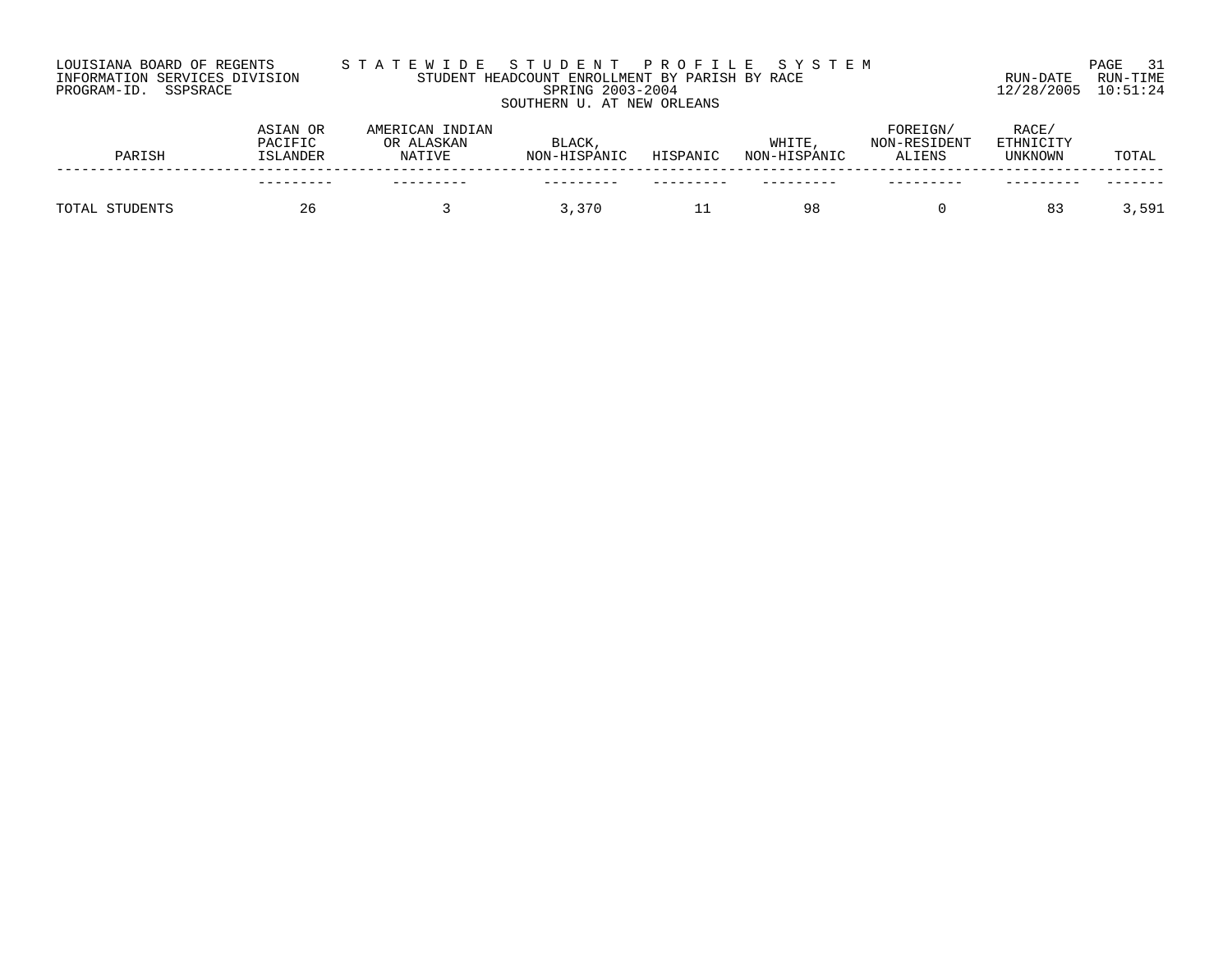### LOUISIANA BOARD OF REGENTS S T A T E W I D E S T U D E N T P R O F I L E S Y S T E M PAGE 32 INFORMATION SERVICES DIVISION STUDENT HEADCOUNT ENROLLMENT BY PARISH BY RACE RUN-DATE RUN-TIME PROGRAM-ID. SSPSRACE SPRING 2003-2004 12/28/2005 10:51:24 SOUTHERN U. AT SHREVEPORT

| PARISH               | ASIAN OR<br>PACIFIC<br><b>ISLANDER</b> | AMERICAN INDIAN<br>OR ALASKAN<br>NATIVE | BLACK,<br>NON-HISPANIC | HISPANIC | WHITE,<br>NON-HISPANIC | FOREIGN/<br>NON-RESIDENT<br><b>ALIENS</b> | RACE/<br>ETHNICITY<br><b>UNKNOWN</b> | TOTAL |
|----------------------|----------------------------------------|-----------------------------------------|------------------------|----------|------------------------|-------------------------------------------|--------------------------------------|-------|
| <b>BIENVILLE</b>     |                                        |                                         |                        |          |                        |                                           |                                      |       |
| <b>BOSSIER</b>       |                                        |                                         | 153                    |          | 57                     |                                           |                                      | 217   |
| CADDO                |                                        |                                         | 1,762                  |          | 144                    |                                           |                                      | 1,920 |
| CATAHOULA            |                                        |                                         |                        |          |                        |                                           |                                      |       |
| CLAIBORNE            |                                        |                                         |                        |          |                        |                                           |                                      |       |
| DE SOTO              |                                        |                                         | 46                     |          |                        |                                           |                                      | 55    |
| EAST FELICIANA       |                                        |                                         |                        |          |                        |                                           |                                      |       |
| GRANT                |                                        |                                         |                        |          |                        |                                           |                                      |       |
| <b>JACKSON</b>       |                                        |                                         |                        |          |                        |                                           |                                      |       |
| LAFAYETTE            |                                        |                                         |                        |          |                        |                                           |                                      |       |
| LINCOLN              |                                        |                                         |                        |          |                        |                                           |                                      |       |
| LIVINGSTON           |                                        |                                         |                        |          |                        |                                           |                                      |       |
| MOREHOUSE            |                                        |                                         |                        |          |                        |                                           |                                      |       |
| NATCHITOCHES         |                                        |                                         |                        |          |                        |                                           |                                      |       |
| ORLEANS              |                                        |                                         |                        |          |                        |                                           |                                      |       |
| <b>OUACHITA</b>      |                                        |                                         |                        |          |                        |                                           |                                      |       |
| <b>RAPIDES</b>       |                                        |                                         |                        |          |                        |                                           |                                      |       |
| RED RIVER            |                                        |                                         |                        |          |                        |                                           |                                      |       |
| SABINE               |                                        |                                         |                        |          |                        |                                           |                                      |       |
| <b>UNION</b>         |                                        |                                         |                        |          |                        |                                           |                                      |       |
| WEBSTER              |                                        |                                         | 58                     |          |                        |                                           |                                      | 66    |
| WEST CARROLL<br>WINN |                                        |                                         |                        |          |                        |                                           |                                      |       |
|                      |                                        |                                         |                        |          |                        |                                           |                                      |       |
| LOUISIANA TOTAL      |                                        |                                         | 2,058                  | 10       | 231                    |                                           |                                      | 2,312 |
| OUT-OF-STATE TOTAL   |                                        |                                         |                        | O        |                        |                                           |                                      |       |
| FOREIGN TOTAL        |                                        |                                         |                        |          |                        |                                           |                                      |       |
| TOTAL STUDENTS       | 5                                      | 2                                       | 2,063                  | 10       | 235                    | 0                                         | 6                                    | 2,321 |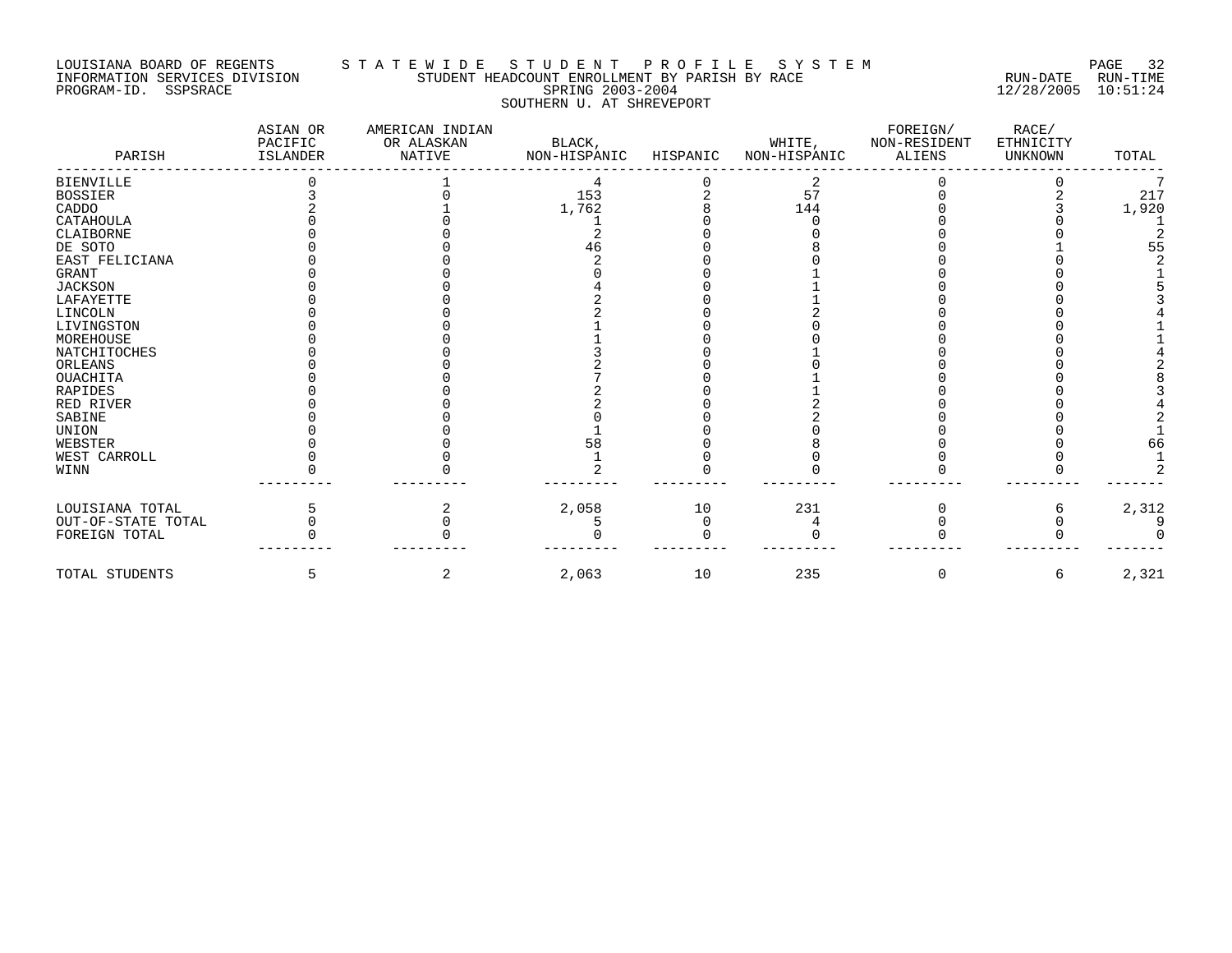# LOUISIANA BOARD OF REGENTS STATEWIDE STUDENT PROFILE SYSTEM NAGE 33 INFORMATION SERVICES DIVISION STUDENT HEADCOUNT ENROLLMENT BY PARISH BY RACE RUN-DATE RUN-TIME PROGRAM-ID. SSPSRACE SERING 2003-2004 12/28/2005 10:51:24 SOUTHERN LAW CENTER

|                        | ASIAN OR<br>PACIFIC | AMERICAN INDIAN<br>OR ALASKAN | BLACK,                |             |                                            | FOREIGN/           | RACE/<br>ETHNICITY |                |
|------------------------|---------------------|-------------------------------|-----------------------|-------------|--------------------------------------------|--------------------|--------------------|----------------|
| PARISH                 | ISLANDER            | NATIVE                        | NON-HISPANIC HISPANIC |             | WHITE, NON-RESIDENT<br>NON-HISPANIC ALIENS |                    | UNKNOWN            | TOTAL          |
| ACADIA                 | $\mathsf 0$         | $\mathbf 0$                   | $\mathbf{1}$          | 0           | 0                                          | $\mathbf 0$        | 0                  |                |
| <b>ALLEN</b>           | 0                   | $\mathbf 0$                   | $\overline{c}$        | $\mathsf 0$ |                                            |                    | $\mathbf 0$        | 3              |
| ASCENSION              |                     |                               | 6                     |             | $\begin{array}{c} 1 \\ 6 \\ 3 \end{array}$ | $_{\rm 0}^{\rm 0}$ | $\Omega$           | 13             |
| ASSUMPTION             |                     |                               |                       | $\Omega$    |                                            |                    |                    |                |
| <b>AVOYELLES</b>       |                     |                               |                       |             |                                            |                    |                    |                |
| <b>BEAUREGARD</b>      |                     |                               |                       |             |                                            |                    |                    |                |
| <b>BIENVILLE</b>       |                     |                               |                       |             |                                            |                    |                    |                |
| <b>BOSSIER</b>         |                     |                               | $\Omega$              |             |                                            |                    |                    |                |
| CADDO                  |                     |                               | 14                    |             |                                            |                    |                    | 17             |
|                        |                     |                               |                       |             |                                            |                    |                    | 14             |
| CALCASIEU              |                     |                               |                       |             |                                            |                    |                    |                |
| CALDWELL               |                     |                               |                       |             |                                            |                    |                    | $\overline{2}$ |
| CONCORDIA              |                     |                               |                       |             |                                            |                    | O                  |                |
| DE SOTO                |                     |                               | U                     |             |                                            |                    |                    |                |
| EAST BATON ROUGE       |                     |                               | 38                    |             | 31                                         |                    |                    | 71             |
| EAST FELICIANA         |                     |                               |                       | U           | $\mathbf 1$                                |                    |                    |                |
| EVANGELINE             |                     |                               |                       |             | $\Omega$                                   |                    |                    |                |
| FRANKLIN               |                     |                               |                       |             |                                            |                    |                    |                |
| IBERIA                 |                     |                               |                       |             |                                            |                    |                    |                |
| IBERVILLE              |                     |                               | 6                     |             |                                            |                    |                    | 10             |
| <b>JEFFERSON</b>       |                     |                               | 14                    |             |                                            |                    | n                  | 21             |
| <b>JEFFERSON DAVIS</b> |                     |                               | $\mathbf{1}$          |             |                                            |                    |                    | $\overline{2}$ |
| LAFAYETTE              |                     |                               | 14                    |             |                                            |                    |                    | 21             |
| LAFOURCHE              |                     |                               |                       |             |                                            |                    |                    | 6              |
| LINCOLN                |                     |                               |                       |             |                                            |                    |                    |                |
| LIVINGSTON             |                     |                               |                       |             |                                            |                    |                    |                |
| MADISON                |                     |                               |                       |             |                                            |                    |                    |                |
| MOREHOUSE              |                     |                               |                       |             |                                            |                    |                    |                |
| NATCHITOCHES           |                     |                               |                       |             |                                            |                    |                    |                |
| ORLEANS                |                     |                               | 44                    |             |                                            |                    |                    | 48             |
| OUACHITA               |                     |                               | 14                    |             |                                            |                    |                    | 17             |
| PLAQUEMINES            |                     |                               |                       |             |                                            |                    |                    |                |
| POINTE COUPEE          |                     |                               |                       |             |                                            |                    |                    | $\overline{2}$ |
|                        |                     |                               |                       |             |                                            |                    | $\Omega$           | 11             |
| RAPIDES                |                     |                               |                       |             |                                            |                    |                    |                |
| RED RIVER              |                     |                               |                       |             |                                            |                    |                    |                |
| RICHLAND               |                     |                               |                       |             |                                            |                    |                    |                |
| SABINE                 |                     |                               |                       |             |                                            |                    |                    |                |
| ST. BERNARD            |                     |                               |                       |             |                                            |                    |                    |                |
| ST. HELENA             |                     |                               |                       |             |                                            |                    |                    |                |
| ST. JAMES              |                     |                               |                       |             |                                            |                    |                    |                |
| ST. JOHN               |                     |                               |                       |             |                                            |                    |                    |                |
| ST. LANDRY             |                     |                               |                       |             |                                            |                    |                    |                |
| ST. MARTIN             |                     |                               |                       |             |                                            |                    |                    |                |
| ST. MARY               |                     |                               |                       |             |                                            |                    |                    |                |
| ST. TAMMANY            |                     |                               |                       |             |                                            |                    |                    |                |
| TANGIPAHOA             |                     |                               |                       |             |                                            |                    |                    |                |
| TERREBONNE             |                     |                               |                       |             |                                            |                    |                    |                |
| UNION                  |                     |                               |                       |             |                                            |                    |                    |                |
| VERMILLION             |                     |                               |                       |             |                                            |                    |                    |                |
| WEBSTER                |                     |                               |                       |             |                                            |                    |                    |                |
| WEST BATON ROUGE       | $\Omega$            | $\Omega$                      | 3                     | $\Omega$    | $\mathbf{1}$                               | $\Omega$           | $\Omega$           |                |
|                        |                     |                               |                       |             |                                            |                    |                    |                |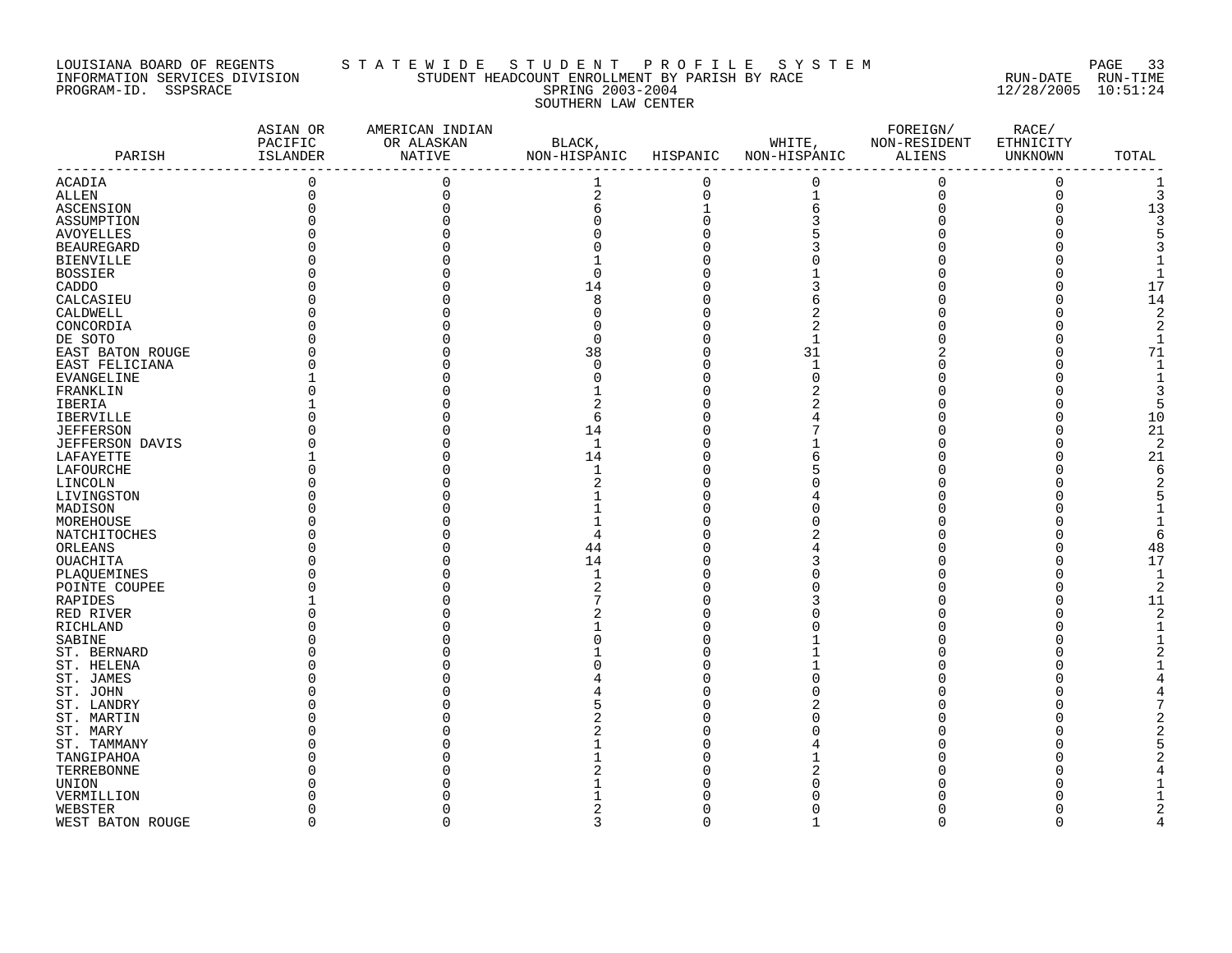# LOUISIANA BOARD OF REGENTS S T A T E W I D E S T U D E N T P R O F I L E S Y S T E M PAGE 34 INFORMATION SERVICES DIVISION STUDENT HEADCOUNT ENROLLMENT BY PARISH BY RACE RUN-DATE RUN-TIME PROGRAM-ID. SSPSRACE SPRING 2003-2004 12/28/2005 10:51:24 SOUTHERN LAW CENTER

| PARISH             | ASIAN OR<br>PACIFIC<br>ISLANDER | AMERICAN INDIAN<br>OR ALASKAN<br>NATIVE | BLACK,<br>NON-HISPANIC | HISPANIC | WHITE,<br>NON-HISPANIC | FOREIGN/<br>NON-RESIDENT<br>ALIENS | RACE/<br>ETHNICITY<br>UNKNOWN | TOTAL |
|--------------------|---------------------------------|-----------------------------------------|------------------------|----------|------------------------|------------------------------------|-------------------------------|-------|
| WEST CARROLL       |                                 |                                         |                        |          |                        |                                    |                               |       |
| WEST FELICIANA     |                                 |                                         |                        |          |                        |                                    |                               |       |
| WINN               |                                 |                                         |                        |          |                        |                                    |                               |       |
| LOUISIANA TOTAL    |                                 |                                         | 218                    |          | 123                    |                                    |                               | 349   |
| OUT-OF-STATE TOTAL |                                 |                                         | 49                     |          |                        |                                    |                               | 50    |
| FOREIGN TOTAL      |                                 |                                         |                        |          |                        |                                    |                               | 10    |
| TOTAL STUDENTS     |                                 |                                         | 274                    |          | 124                    |                                    |                               | 409   |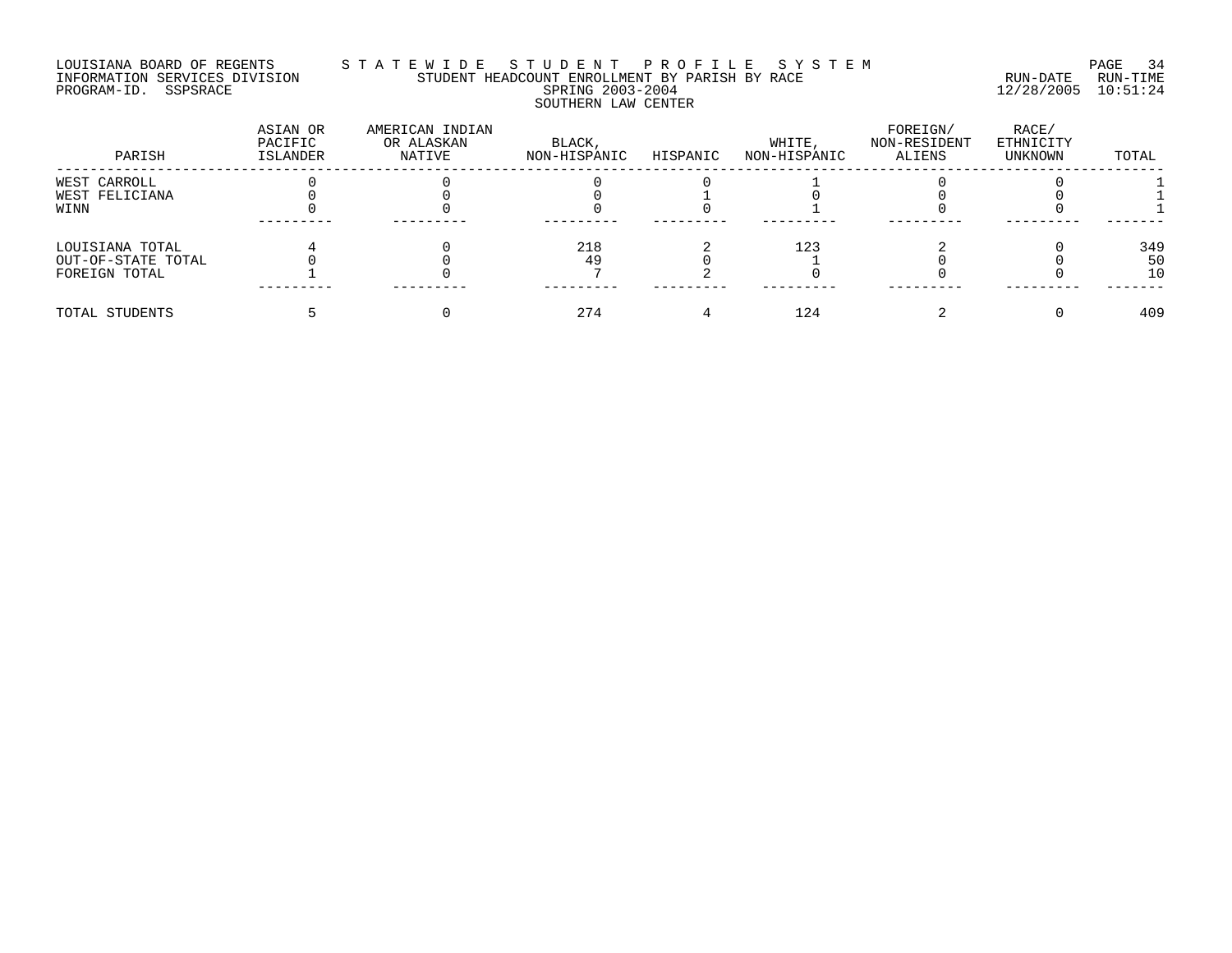#### LOUISIANA BOARD OF REGENTS S T A T E W I D E S T U D E N T P R O F I L E S Y S T E M PAGE 35 INFORMATION SERVICES DIVISION STUDENT HEADCOUNT ENROLLMENT BY PARISH BY RACE RUN-DATE RUN-TIME PROGRAM-ID. SSPSRACE SPRING 2003-2004 12/28/2005 10:51:24 BATON ROUGE COMMUNITY COLLEGE

| PARISH<br>NON-HISPANIC<br>ISLANDER<br>NATIVE<br>HISPANIC<br>NON-HISPANIC<br>ALIENS<br>UNKNOWN |                     |
|-----------------------------------------------------------------------------------------------|---------------------|
| 1<br>0<br>0<br>4<br>ACADIA<br>0                                                               | 0<br>6              |
| 43<br>3<br>143<br>$\Omega$<br>ASCENSION                                                       | $\mathbf{1}$<br>199 |
| $\overline{2}$<br>14<br>$\Omega$<br>ASSUMPTION                                                | 16<br>$\Omega$      |
| 6<br>AVOYELLES                                                                                |                     |
| <b>BEAUREGARD</b>                                                                             |                     |
| BOSSIER                                                                                       |                     |
| CADDO                                                                                         |                     |
| CALCASIEU                                                                                     |                     |
| CONCORDIA                                                                                     |                     |
| DE SOTO<br>∩                                                                                  | $\Omega$            |
| 1,833<br>EAST BATON ROUGE<br>87<br>21<br>1,567<br>63<br>41                                    | 3,615               |
| EAST CARROLL<br>n<br><sup>0</sup><br>0                                                        | <sup>0</sup>        |
| 34<br>39<br>EAST FELICIANA<br>1                                                               | 76                  |
| EVANGELINE                                                                                    |                     |
| FRANKLIN                                                                                      |                     |
| <b>IBERIA</b>                                                                                 |                     |
| 120<br>IBERVILLE<br>91                                                                        | 213                 |
| JACKSON<br>6                                                                                  | 8                   |
| <b>JEFFERSON</b><br>54                                                                        | 62                  |
| 2<br>JEFFERSON DAVIS                                                                          | 3                   |
| 10<br>LAFAYETTE                                                                               | 11                  |
| 13<br>LAFOURCHE                                                                               | 16                  |
| 2<br>LINCOLN                                                                                  | 2                   |
| 265<br>LIVINGSTON<br>14                                                                       | 289                 |
| MOREHOUSE<br>1                                                                                | 1                   |
| NATCHITOCHES<br>1                                                                             | 2                   |
| 22<br>ORLEANS                                                                                 | 32                  |
| 10<br>OUACHITA                                                                                | 10                  |
| 5<br>PLAQUEMINES                                                                              | 7                   |
| 23<br>82<br>POINTE COUPEE                                                                     | 107                 |
| 12<br>RAPIDES                                                                                 | 14                  |
| 9<br>ST. BERNARD                                                                              | 10                  |
| ST. CHARLES<br>13                                                                             | 16                  |
| 2<br>ST. HELENA                                                                               |                     |
| ST. JAMES                                                                                     |                     |
| ST. JOHN                                                                                      |                     |
| ST. LANDRY                                                                                    |                     |
| ST. MARTIN                                                                                    |                     |
| ST. MARY                                                                                      |                     |
| ST. TAMMANY<br>45                                                                             | 45                  |
| 12<br>TANGIPAHOA                                                                              | 19                  |
| TERREBONNE<br>8                                                                               |                     |
| VERMILLION                                                                                    |                     |
| VERNON                                                                                        |                     |
| WASHINGTON                                                                                    |                     |
| WEBSTER                                                                                       | 183                 |
| WEST BATON ROUGE<br>59<br>118<br>20<br>47<br>∩                                                | $\Omega$            |
| WEST FELICIANA<br>$\mathbf 0$<br>WINN<br>1<br>U<br>$\cap$                                     | 67<br>$\Omega$<br>1 |
|                                                                                               |                     |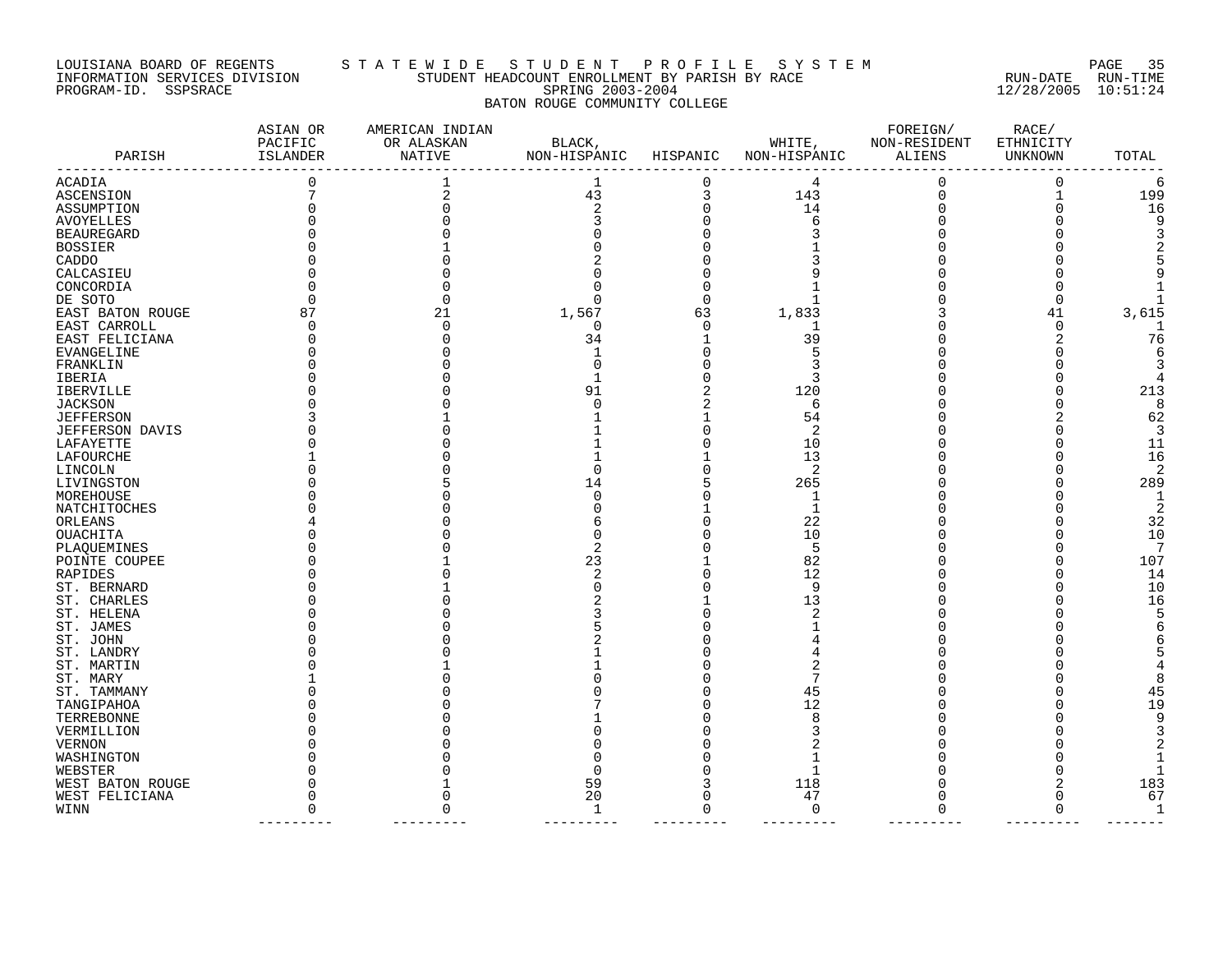## LOUISIANA BOARD OF REGENTS S T A T E W I D E S T U D E N T P R O F I L E S Y S T E M PAGE 36 INFORMATION SERVICES DIVISION STUDENT HEADCOUNT ENROLLMENT BY PARISH BY RACE RUN-DATE RUN-TIME PROGRAM-ID. SSPSRACE SPRING 2003-2004 12/28/2005 10:51:24 BATON ROUGE COMMUNITY COLLEGE

| PARISH             | ASIAN OR<br>PACIFIC<br>ISLANDER | AMERICAN INDIAN<br>OR ALASKAN<br>NATIVE | BLACK,<br>NON-HISPANIC | HISPANIC | WHITE.<br>NON-HISPANIC | FOREIGN/<br>NON-RESIDENT<br>ALIENS | RACE/<br>ETHNICITY<br>UNKNOWN | TOTAL |
|--------------------|---------------------------------|-----------------------------------------|------------------------|----------|------------------------|------------------------------------|-------------------------------|-------|
| LOUISIANA TOTAL    | 103                             |                                         | 1,898                  | 84       | 2,953                  |                                    | 48                            | 5,124 |
| OUT-OF-STATE TOTAL |                                 |                                         |                        |          |                        |                                    |                               | 26    |
| FOREIGN TOTAL      |                                 |                                         |                        |          |                        | 18                                 |                               | 18    |
|                    |                                 |                                         |                        |          |                        |                                    |                               |       |
| TOTAL STUDENTS     | 103                             |                                         | L.900                  | 84       | 2,972                  | 26                                 | 48                            | 5,168 |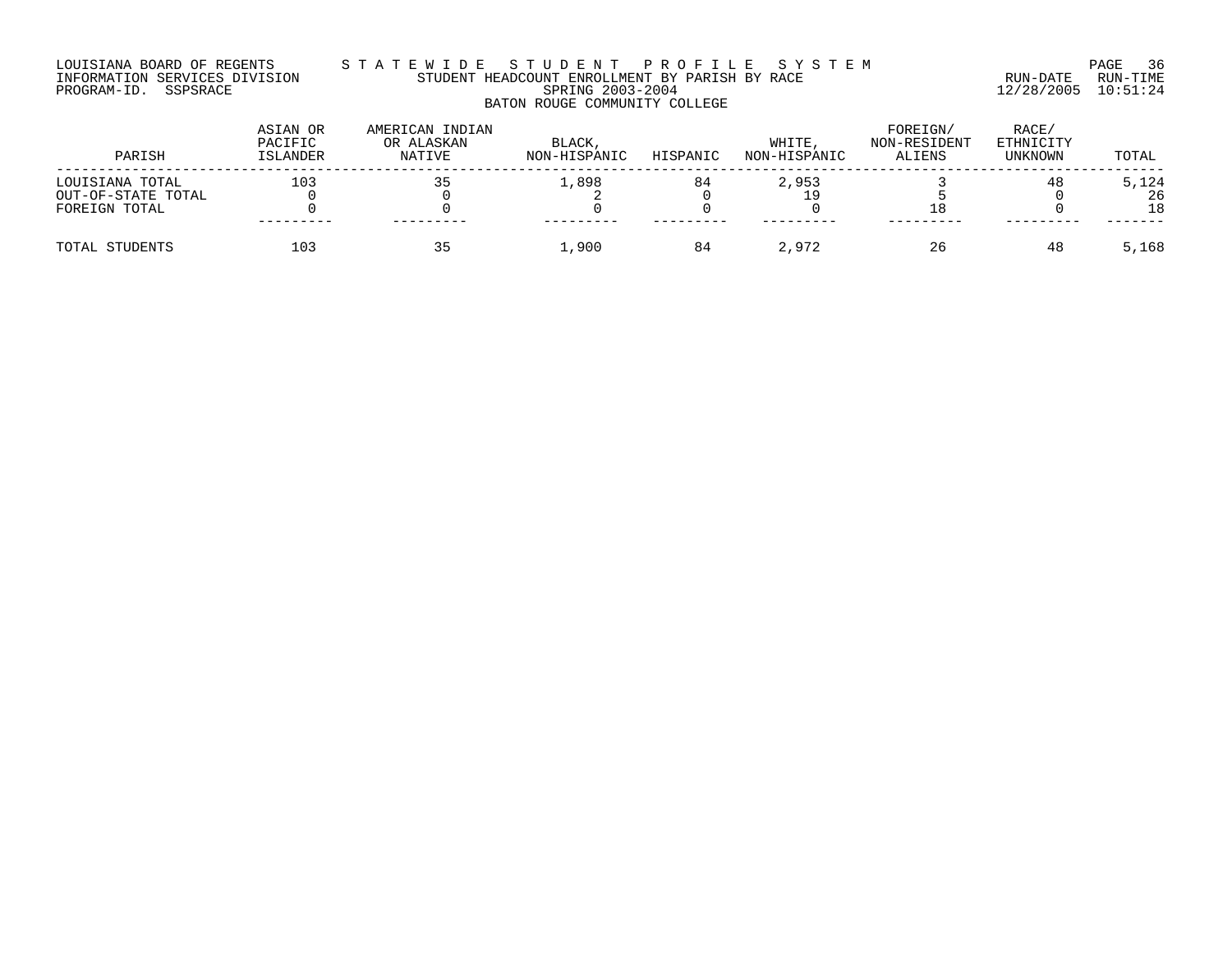#### LOUISIANA BOARD OF REGENTS S T A T E W I D E S T U D E N T P R O F I L E S Y S T E M PAGE 37 INFORMATION SERVICES DIVISION STUDENT HEADCOUNT ENROLLMENT BY PARISH BY RACE RUN-DATE RUN-TIME PROGRAM-ID. SSPSRACE SPRING 2003-2004 12/28/2005 10:51:24 BOSSIER PARISH COMMUNITY COLLEGE

| PARISH            | ASIAN OR<br>PACIFIC<br>ISLANDER | AMERICAN INDIAN<br>OR ALASKAN<br>NATIVE | BLACK,<br>NON-HISPANIC | HISPANIC | WHITE,<br>NON-HISPANIC | FOREIGN/<br>NON-RESIDENT<br>ALIENS | RACE/<br>ETHNICITY<br>UNKNOWN | TOTAL |
|-------------------|---------------------------------|-----------------------------------------|------------------------|----------|------------------------|------------------------------------|-------------------------------|-------|
| ACADIA            | 0                               |                                         | 1                      | 0        |                        | 0                                  |                               |       |
| ALLEN             |                                 |                                         |                        | 0        | 0                      | $\Omega$                           | $\Omega$                      |       |
| ASCENSION         |                                 |                                         |                        |          |                        |                                    |                               |       |
| AVOYELLES         |                                 |                                         |                        |          |                        |                                    |                               |       |
| <b>BEAUREGARD</b> |                                 |                                         |                        |          |                        |                                    |                               |       |
| BIENVILLE         |                                 |                                         | 23                     | 2        | 31                     |                                    | 3                             | 60    |
| <b>BOSSIER</b>    | 18                              |                                         | 263                    | 29       | 1,067                  |                                    | 92                            | 1,471 |
| CADDO             | 11                              |                                         | 544                    | 26       | 1,208                  |                                    | 94                            | 1,887 |
| CALCASIEU         | $\Omega$                        |                                         | 1                      | $\Omega$ | 6                      |                                    | 0                             |       |
| CALDWELL          |                                 |                                         | $\Omega$               |          | 2                      |                                    | <sup>0</sup>                  | 2     |
| CLAIBORNE         |                                 |                                         | 27                     |          | 25                     |                                    |                               | 57    |
| CONCORDIA         |                                 |                                         | 1                      |          | $\Omega$               |                                    |                               |       |
| DE SOTO           |                                 |                                         | 26                     |          | 95                     |                                    |                               | 126   |
| EAST BATON ROUGE  |                                 |                                         |                        |          | 6                      |                                    |                               |       |
| EAST CARROLL      |                                 |                                         |                        |          |                        |                                    |                               |       |
| EAST FELICIANA    |                                 |                                         |                        |          |                        |                                    |                               |       |
| FRANKLIN          |                                 |                                         |                        |          |                        |                                    |                               |       |
| GRANT             |                                 |                                         |                        |          |                        |                                    |                               |       |
| IBERIA            |                                 |                                         |                        |          |                        |                                    |                               |       |
| <b>JACKSON</b>    |                                 |                                         |                        |          |                        |                                    |                               |       |
| <b>JEFFERSON</b>  |                                 |                                         |                        |          |                        |                                    |                               |       |
| JEFFERSON DAVIS   |                                 |                                         |                        |          |                        |                                    |                               |       |
| LAFAYETTE         |                                 |                                         |                        |          |                        |                                    |                               |       |
| LAFOURCHE         |                                 |                                         |                        |          |                        |                                    |                               |       |
| LA SALLE          |                                 |                                         |                        |          |                        |                                    |                               |       |
| LINCOLN           |                                 |                                         |                        |          | 11                     |                                    |                               | 15    |
| MOREHOUSE         |                                 |                                         |                        |          | 5                      |                                    |                               |       |
| NATCHITOCHES      |                                 |                                         |                        |          | 15                     |                                    |                               | 21    |
| ORLEANS           |                                 |                                         |                        |          | 3                      |                                    |                               |       |
| <b>OUACHITA</b>   |                                 |                                         | 10                     |          | 21                     |                                    |                               | 34    |
| POINTE COUPEE     |                                 |                                         |                        |          | 0                      |                                    |                               | -1    |
| RAPIDES           |                                 |                                         |                        |          | 10                     |                                    |                               | 17    |
| RED RIVER         |                                 |                                         |                        |          | 13                     |                                    |                               | 18    |
| RICHLAND          |                                 |                                         |                        |          | 4                      |                                    |                               | Б,    |
| SABINE            |                                 |                                         |                        |          | 17                     |                                    |                               | 23    |
| ST. BERNARD       |                                 |                                         |                        |          |                        |                                    |                               |       |
| ST. CHARLES       |                                 |                                         |                        |          |                        |                                    |                               |       |
| ST. LANDRY        |                                 |                                         |                        |          |                        |                                    |                               |       |
| ST. MARTIN        |                                 |                                         |                        |          |                        |                                    |                               |       |
| ST. MARY          |                                 |                                         |                        |          |                        |                                    |                               |       |
| ST. TAMMANY       |                                 |                                         |                        |          |                        |                                    |                               |       |
| TANGIPAHOA        |                                 |                                         |                        |          |                        |                                    |                               |       |
| UNION             |                                 |                                         |                        |          |                        |                                    |                               |       |
| VERMILLION        |                                 |                                         |                        |          |                        |                                    |                               |       |
| VERNON            |                                 |                                         | Λ                      |          | 6                      |                                    | 2                             |       |
| WEBSTER           |                                 |                                         | 121                    |          | 279                    |                                    | 12                            | 416   |
| WEST CARROLL      |                                 |                                         | O                      |          | 3                      |                                    | $\Omega$                      |       |
| WEST FELICIANA    |                                 |                                         | U                      | U        | $\Omega$               |                                    | $\mathbf{1}$                  |       |
| WINN              | $\Omega$                        |                                         | 1                      | ∩        | 1                      | $\sqrt{ }$                         | $\mathbf 0$                   |       |
|                   |                                 |                                         |                        |          |                        |                                    |                               |       |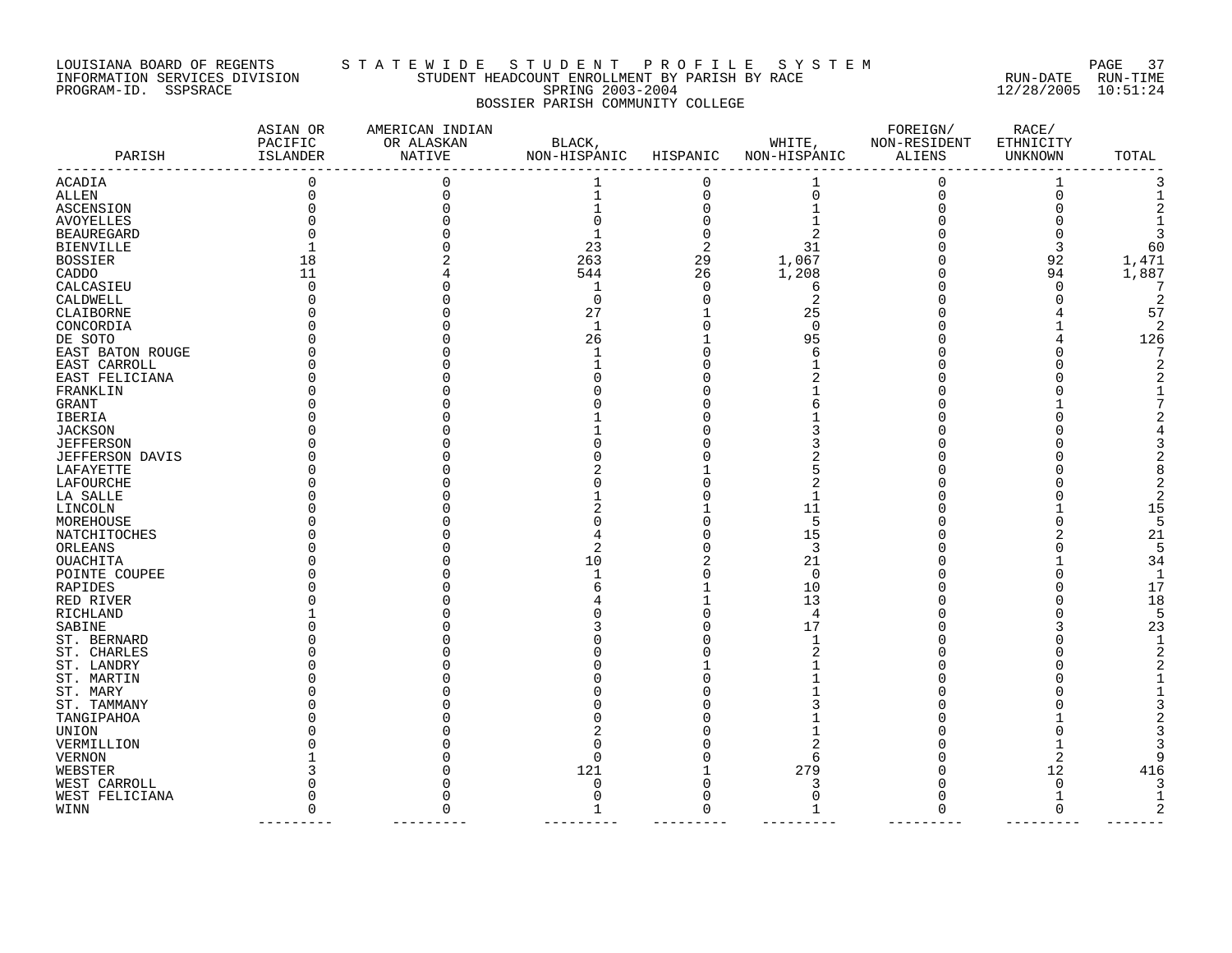## LOUISIANA BOARD OF REGENTS S T A T E W I D E S T U D E N T P R O F I L E S Y S T E M PAGE 38 INFORMATION SERVICES DIVISION STUDENT HEADCOUNT ENROLLMENT BY PARISH BY RACE RUN-DATE RUN-TIME PROGRAM-ID. SSPSRACE SPRING 2003-2004 12/28/2005 10:51:24 BOSSIER PARISH COMMUNITY COLLEGE

| PARISH             | ASIAN OR<br>PACIFIC<br>ISLANDER | AMERICAN INDIAN<br>OR ALASKAN<br>NATIVE | BLACK,<br>NON-HISPANIC | HISPANIC | WHITE.<br>NON-HISPANIC | FOREIGN/<br>NON-RESIDENT<br>ALIENS | RACE/<br>ETHNICITY<br>UNKNOWN | TOTAL |
|--------------------|---------------------------------|-----------------------------------------|------------------------|----------|------------------------|------------------------------------|-------------------------------|-------|
| LOUISIANA TOTAL    | つに                              |                                         | 1,052                  | 67       | 2,873                  |                                    | 224                           | 4,257 |
| OUT-OF-STATE TOTAL |                                 |                                         |                        |          |                        |                                    |                               | 66    |
| FOREIGN TOTAL      |                                 |                                         |                        |          |                        |                                    |                               |       |
| TOTAL STUDENTS     | っヮ                              |                                         | 1,065                  | 69       | 2,920                  |                                    | 226                           | 4,334 |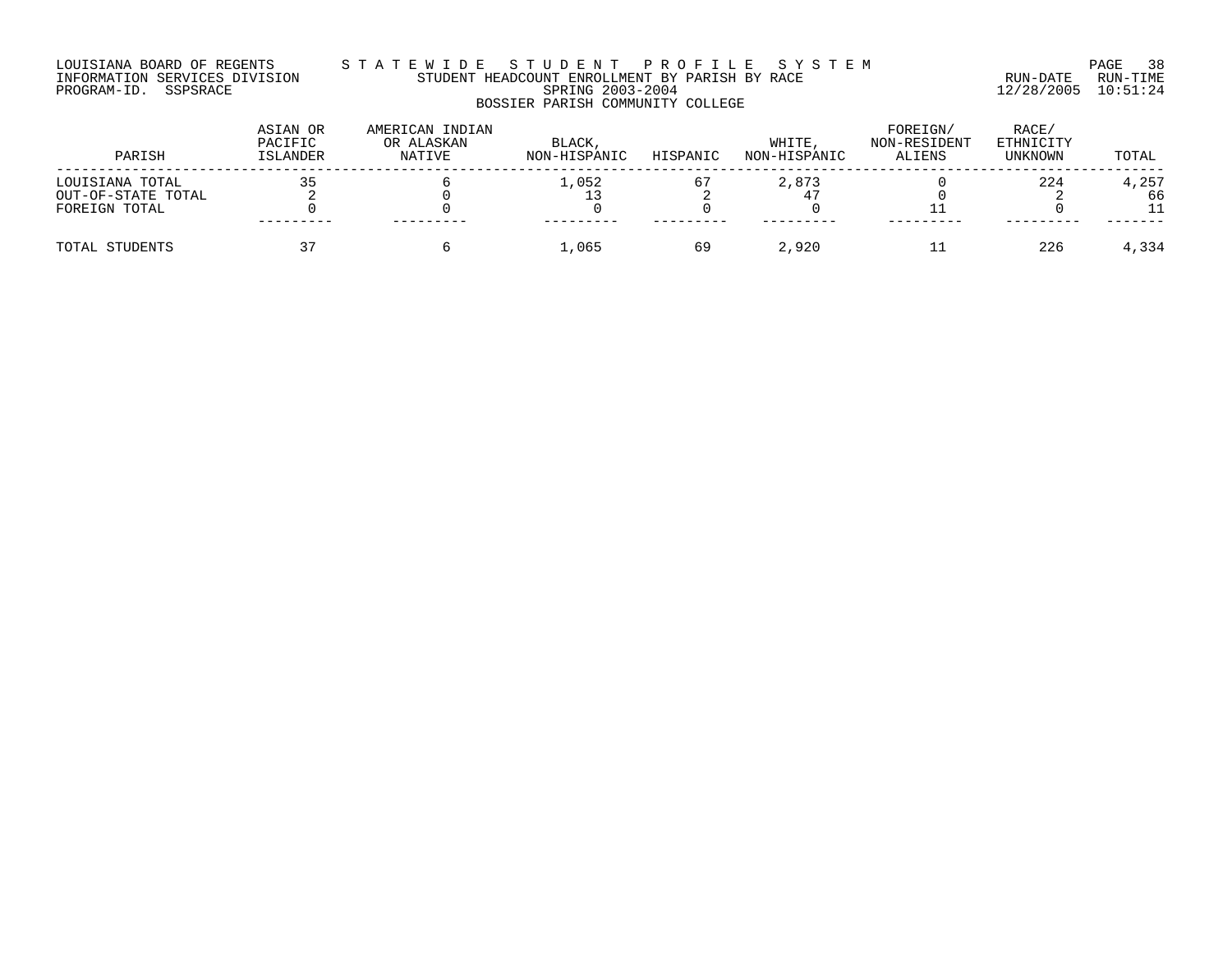#### LOUISIANA BOARD OF REGENTS S T A T E W I D E S T U D E N T P R O F I L E S Y S T E M PAGE 39 INFORMATION SERVICES DIVISION STUDENT HEADCOUNT ENROLLMENT BY PARISH BY RACE RUN-DATE RUN-TIME PROGRAM-ID. SSPSRACE SPRING 2003-2004 12/28/2005 10:51:24 DELGADO COMMUNITY COLLEGE

| PARISH           | ASIAN OR<br>PACIFIC<br>ISLANDER | AMERICAN INDIAN<br>OR ALASKAN<br>NATIVE | BLACK,<br>NON-HISPANIC | HISPANIC    | WHITE,<br>NON-HISPANIC | FOREIGN/<br>NON-RESIDENT<br>ALIENS | RACE/<br>ETHNICITY<br>UNKNOWN | TOTAL          |
|------------------|---------------------------------|-----------------------------------------|------------------------|-------------|------------------------|------------------------------------|-------------------------------|----------------|
| ACADIA           |                                 | $\Omega$                                | 0                      | $\mathbf 0$ | $\mathbf 0$            | 0                                  | 0                             | $\mathbf{1}$   |
| <b>ASCENSION</b> | $\Omega$                        |                                         | 2                      | $\mathbf 0$ | 11                     | $\Omega$                           | 3                             | 16             |
| ASSUMPTION       |                                 |                                         | 4                      | $\Omega$    | 10                     | $\Omega$                           | 3                             | 17             |
| <b>BOSSIER</b>   |                                 |                                         |                        |             | $\overline{2}$         |                                    |                               | 3              |
| CADDO            |                                 |                                         |                        |             |                        |                                    |                               |                |
| CALCASIEU        |                                 |                                         |                        |             |                        |                                    | O                             | 9              |
| CALDWELL         |                                 |                                         |                        |             |                        |                                    |                               |                |
| CAMERON          |                                 |                                         |                        |             |                        |                                    |                               |                |
| CONCORDIA        |                                 |                                         |                        |             |                        |                                    |                               |                |
| DE SOTO          |                                 |                                         |                        |             |                        |                                    |                               |                |
| EAST BATON ROUGE |                                 |                                         | 14                     |             | 24                     |                                    |                               | 42             |
| EAST FELICIANA   |                                 |                                         | 5                      |             | 1                      |                                    |                               | 12             |
| EVANGELINE       |                                 |                                         |                        |             |                        |                                    | O                             | 3              |
| FRANKLIN         |                                 |                                         |                        |             |                        |                                    |                               |                |
|                  |                                 |                                         |                        |             |                        |                                    | Λ                             |                |
| GRANT            |                                 |                                         |                        |             |                        |                                    | 2                             | 14             |
| IBERIA           |                                 |                                         |                        |             | 2                      |                                    |                               | 6              |
| <b>IBERVILLE</b> |                                 |                                         | U                      |             |                        |                                    |                               |                |
| <b>JACKSON</b>   |                                 |                                         |                        |             |                        |                                    |                               | 2              |
| <b>JEFFERSON</b> | 196                             | 44                                      | 1,703                  | 464         | 2,875                  |                                    | 604                           | 5,886          |
| LAFAYETTE        | O                               |                                         | 2                      | U           | 8                      |                                    | 2                             | 12             |
| LAFOURCHE        |                                 |                                         | 26                     |             | 95                     |                                    | 21                            | 145            |
| LINCOLN          |                                 |                                         |                        |             | $\Omega$               |                                    | 0                             | -1             |
| LIVINGSTON       |                                 |                                         |                        |             |                        |                                    | O                             | 14             |
| MADISON          |                                 |                                         |                        |             |                        |                                    | Λ                             | $\overline{2}$ |
| MOREHOUSE        |                                 |                                         | ∩                      |             |                        |                                    |                               | 2              |
| NATCHITOCHES     | $\Omega$                        |                                         | 2                      | U           | $\Omega$               |                                    | 1                             | 3              |
| ORLEANS          | 152                             | 31                                      | 4,567                  | 145         | 956                    |                                    | 452                           | 6,303          |
| OUACHITA         | $\Omega$                        |                                         | 4                      | $\Omega$    | 0                      |                                    | 0                             | 4              |
| PLAQUEMINES      |                                 |                                         | 50                     |             | 134                    |                                    | 49                            | 250            |
| POINTE COUPEE    |                                 |                                         |                        |             | -1                     |                                    | C                             |                |
| RAPIDES          |                                 |                                         |                        |             | $\overline{2}$         |                                    |                               |                |
| RED RIVER        |                                 |                                         |                        |             | $\cap$                 |                                    |                               |                |
| RICHLAND         |                                 |                                         |                        |             |                        |                                    | O                             |                |
| SABINE           |                                 |                                         | $\mathbf 1$            | $\Omega$    | $\overline{2}$         |                                    | $\Omega$                      | 3              |
| ST. BERNARD      |                                 |                                         | 35                     | 12          | 202                    |                                    | 47                            | 304            |
| ST. CHARLES      |                                 |                                         | 143                    | 9           | 282                    |                                    | 39                            | 480            |
| ST. HELENA       |                                 |                                         | 4                      | $\Omega$    | 0                      |                                    | $\mathbf 0$                   | $\overline{4}$ |
| ST. JAMES        |                                 |                                         | 30                     | $\Omega$    | 22                     |                                    | 3                             | 56             |
| ST. JOHN         |                                 |                                         | 161                    | 13          | 125                    |                                    | 35                            | 343            |
| ST. LANDRY       |                                 |                                         | 1                      | $\Omega$    | $\Omega$               |                                    | $\overline{2}$                | 3              |
| ST. MARTIN       |                                 |                                         | $\mathbf{1}$           | $\Omega$    | 3                      |                                    | $\mathbf{1}$                  | 5              |
| ST. MARY         |                                 |                                         | 3                      | $\Omega$    | 3                      |                                    | 4                             | 10             |
| ST. TAMMANY      | 10                              | 14                                      | 203                    | 46          | 1,135                  |                                    | 261                           | 1,669          |
| TANGIPAHOA       |                                 |                                         | 25                     | $\Omega$    | 41                     |                                    | 15                            | 82             |
| TENSAS           |                                 |                                         | 1                      |             | $\Omega$               |                                    | $\mathbf 0$                   | -1             |
|                  |                                 |                                         | 48                     |             | 109                    |                                    | 22                            | 188            |
| TERREBONNE       |                                 |                                         | 0                      |             | 7                      |                                    | 0                             | 8              |
| VERMILLION       |                                 |                                         |                        |             | $\mathbf 1$            |                                    |                               |                |
| <b>VERNON</b>    |                                 |                                         | $\Omega$               |             |                        |                                    | $\Omega$                      |                |
| WASHINGTON       |                                 |                                         | 23                     |             | 23                     |                                    | 19                            | 65             |
| WEST BATON ROUGE | $\cap$                          |                                         | $\Omega$               |             | $\overline{2}$         | $\cap$                             | $\Omega$                      | 3              |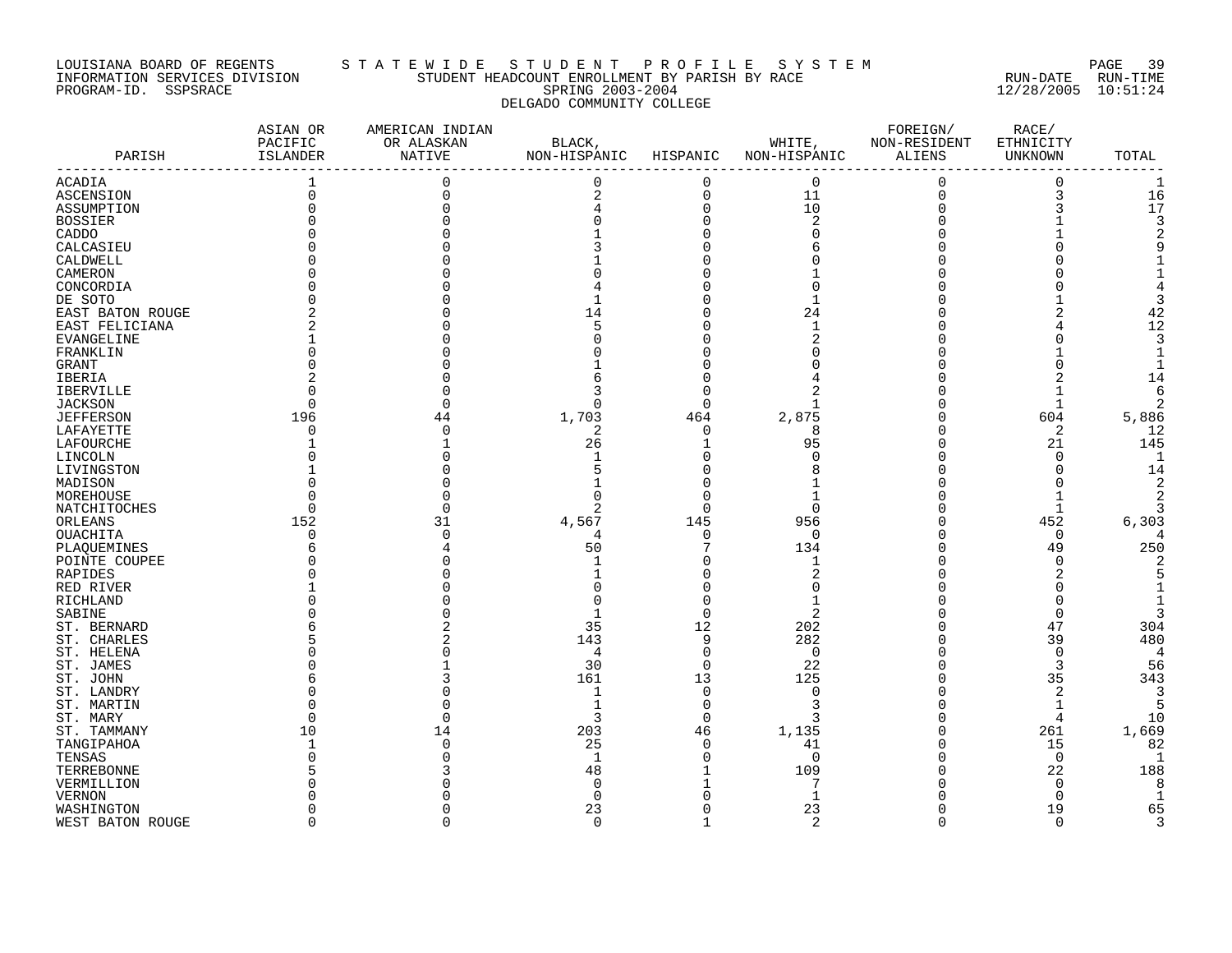#### LOUISIANA BOARD OF REGENTS S T A T E W I D E S T U D E N T P R O F I L E S Y S T E M PAGE 40 INFORMATION SERVICES DIVISION STUDENT HEADCOUNT ENROLLMENT BY PARISH BY RACE RUN-DATE RUN-TIME PROGRAM-ID. SSPSRACE SPRING 2003-2004 12/28/2005 10:51:24 DELGADO COMMUNITY COLLEGE

| PARISH                                                 | ASIAN OR<br>PACIFIC<br>ISLANDER | AMERICAN INDIAN<br>OR ALASKAN<br>NATIVE | BLACK,<br>NON-HISPANIC | HISPANIC  | WHITE,<br>NON-HISPANIC | FOREIGN/<br>NON-RESIDENT<br>ALIENS | RACE/<br>ETHNICITY<br>UNKNOWN | TOTAL                |
|--------------------------------------------------------|---------------------------------|-----------------------------------------|------------------------|-----------|------------------------|------------------------------------|-------------------------------|----------------------|
| WEST FELICIANA                                         |                                 |                                         |                        |           |                        |                                    |                               |                      |
| LOUISIANA TOTAL<br>OUT-OF-STATE TOTAL<br>FOREIGN TOTAL | 398                             | 105                                     | 7,088<br>64            | 700<br>10 | 6,104<br>135           | 164                                | 1,600<br>$\cap$               | 15,995<br>256<br>191 |
| TOTAL STUDENTS                                         | 418                             | 110                                     | 7.152                  | 722       | 6,243                  | 164                                | 1,633                         | 16,442               |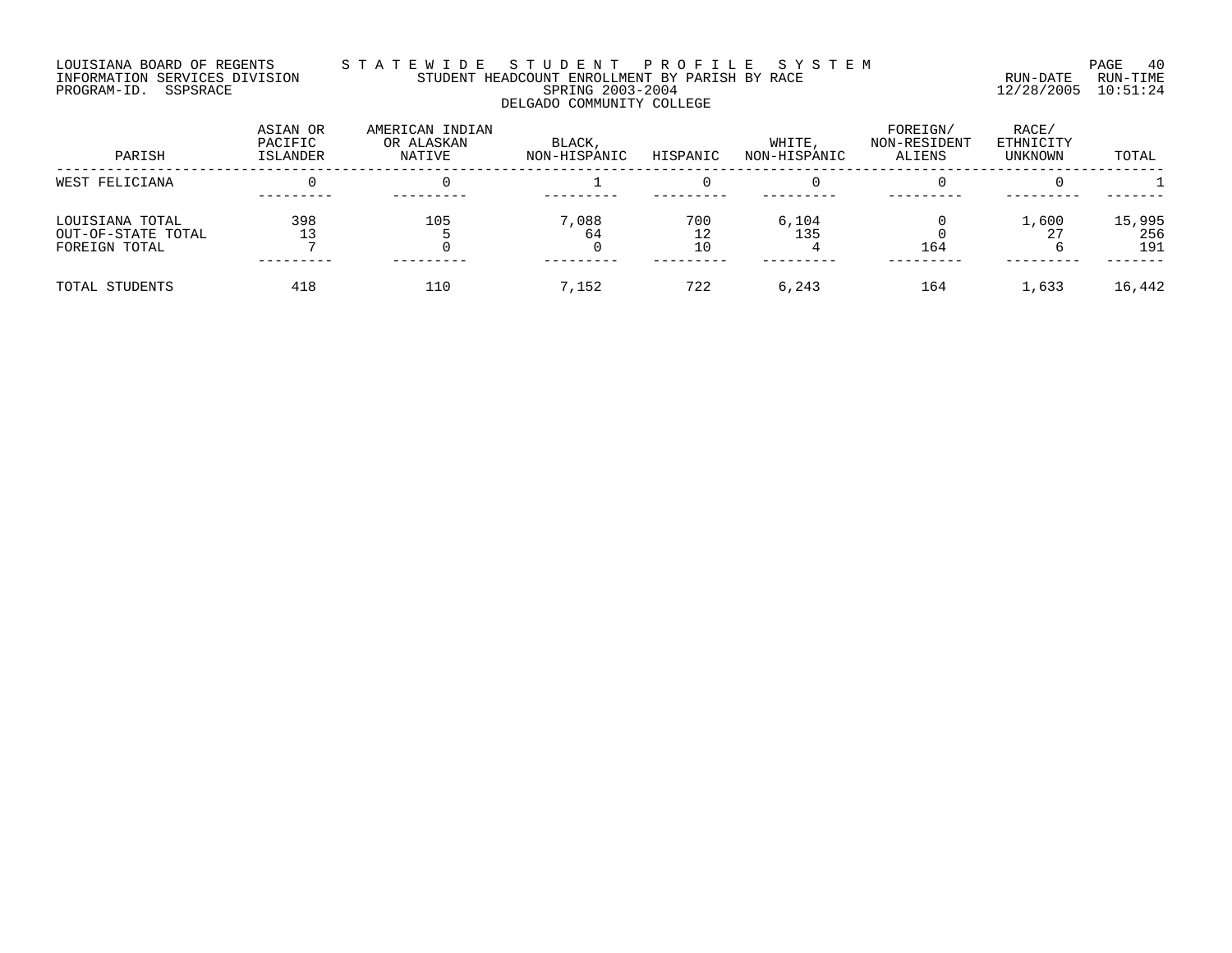## LOUISIANA BOARD OF REGENTS S T A T E W I D E S T U D E N T P R O F I L E S Y S T E M PAGE 41 INFORMATION SERVICES DIVISION STUDENT HEADCOUNT ENROLLMENT BY PARISH BY RACE RUN-DATE RUN-TIME PROGRAM-ID. SSPSRACE SPRING 2003-2004 12/28/2005 10:51:24 ELAINE P. NUNEZ COMMUN. COLLEGE

| PARISH             | ASIAN OR<br>PACIFIC<br><b>ISLANDER</b> | AMERICAN INDIAN<br>OR ALASKAN<br>NATIVE | BLACK,<br>NON-HISPANIC | HISPANIC | WHITE,<br>NON-HISPANIC | FOREIGN/<br>NON-RESIDENT<br><b>ALIENS</b> | RACE/<br>ETHNICITY<br><b>UNKNOWN</b> | TOTAL |
|--------------------|----------------------------------------|-----------------------------------------|------------------------|----------|------------------------|-------------------------------------------|--------------------------------------|-------|
| <b>ACADIA</b>      |                                        |                                         |                        |          |                        |                                           |                                      |       |
| <b>ASCENSION</b>   |                                        |                                         |                        |          |                        |                                           |                                      |       |
| <b>BEAUREGARD</b>  |                                        |                                         |                        |          |                        |                                           |                                      |       |
| CADDO              |                                        |                                         |                        |          |                        |                                           |                                      |       |
| CALCASIEU          |                                        |                                         |                        |          |                        |                                           |                                      |       |
| EAST BATON ROUGE   |                                        |                                         |                        |          |                        |                                           |                                      |       |
| <b>EVANGELINE</b>  |                                        |                                         |                        |          |                        |                                           |                                      |       |
| <b>IBERIA</b>      |                                        |                                         |                        |          |                        |                                           |                                      |       |
| <b>JEFFERSON</b>   |                                        |                                         | 36                     |          | 58                     |                                           |                                      | 99    |
| LAFOURCHE          |                                        |                                         |                        |          |                        |                                           |                                      |       |
| ORLEANS            |                                        |                                         | 433                    |          | 139                    |                                           |                                      | 603   |
| PLAQUEMINES        |                                        |                                         | 89                     |          | 69                     |                                           |                                      | 169   |
| SABINE             |                                        |                                         | <sup>0</sup>           |          |                        |                                           |                                      |       |
| ST. BERNARD        |                                        |                                         | 127                    | 50       | 1,057                  |                                           | 15                                   | 1,286 |
| ST. CHARLES        |                                        |                                         |                        |          |                        |                                           |                                      |       |
| ST. JAMES          |                                        |                                         |                        |          |                        |                                           |                                      |       |
| ST. JOHN           |                                        |                                         |                        |          |                        |                                           |                                      |       |
| ST. LANDRY         |                                        |                                         |                        |          |                        |                                           |                                      |       |
| ST. MARY           |                                        |                                         |                        |          |                        |                                           |                                      |       |
| ST. TAMMANY        |                                        |                                         |                        |          |                        |                                           |                                      |       |
| TANGIPAHOA         |                                        |                                         |                        |          |                        |                                           |                                      |       |
| TERREBONNE         |                                        |                                         |                        |          |                        |                                           |                                      |       |
| <b>VERNON</b>      |                                        |                                         |                        |          |                        |                                           |                                      |       |
| WASHINGTON         |                                        |                                         |                        |          |                        |                                           |                                      |       |
| LOUISIANA TOTAL    | 40                                     | 26                                      | 699                    | 66       | 1,409                  |                                           | 25                                   | 2,265 |
| OUT-OF-STATE TOTAL |                                        |                                         |                        |          |                        |                                           |                                      |       |
| FOREIGN TOTAL      |                                        |                                         |                        |          |                        |                                           |                                      |       |
| TOTAL STUDENTS     | 40                                     | 26                                      | 699                    | 66       | 1,409                  | $\Omega$                                  | 25                                   | 2,265 |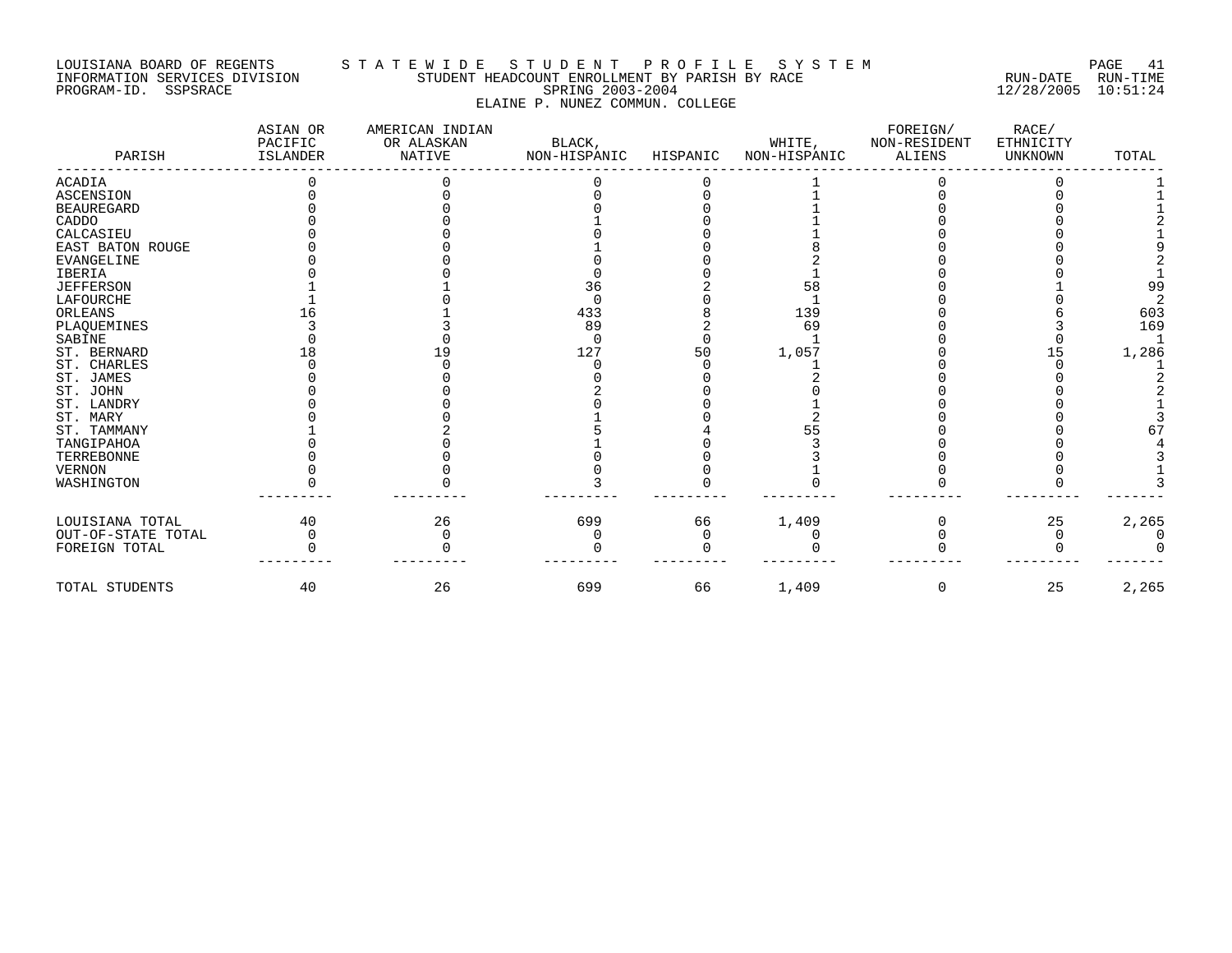## LOUISIANA BOARD OF REGENTS S T A T E W I D E S T U D E N T P R O F I L E S Y S T E M PAGE 42 INFORMATION SERVICES DIVISION STUDENT HEADCOUNT ENROLLMENT BY PARISH BY RACE RUN-DATE RUN-TIME PROGRAM-ID. SSPSRACE SPRING 2003-2004 12/28/2005 10:51:24 RIVER PARISHES COMMUNITY COLLEGE

| PARISH             | ASIAN OR<br>PACIFIC<br>ISLANDER | AMERICAN INDIAN<br>OR ALASKAN<br>NATIVE | BLACK,<br>NON-HISPANIC | HISPANIC | WHITE,<br>NON-HISPANIC | FOREIGN/<br>NON-RESIDENT<br>ALIENS | RACE/<br>ETHNICITY<br>UNKNOWN | TOTAL |
|--------------------|---------------------------------|-----------------------------------------|------------------------|----------|------------------------|------------------------------------|-------------------------------|-------|
| ASCENSION          |                                 |                                         | 46                     |          | 365                    |                                    |                               | 426   |
| ASSUMPTION         |                                 |                                         |                        |          | 29                     |                                    |                               | 37    |
| EAST BATON ROUGE   |                                 |                                         |                        |          |                        |                                    |                               | 26    |
| IBERVILLE          |                                 |                                         |                        |          |                        |                                    |                               |       |
| LAFOURCHE          |                                 |                                         |                        |          |                        |                                    |                               |       |
| LIVINGSTON         |                                 |                                         |                        |          |                        |                                    |                               | 19    |
| ORLEANS            |                                 |                                         |                        |          |                        |                                    |                               |       |
| ST. CHARLES        |                                 |                                         |                        |          |                        |                                    |                               |       |
| ST. JAMES          |                                 |                                         | 50                     |          |                        |                                    |                               | 104   |
| ST. JOHN           |                                 |                                         |                        |          |                        |                                    |                               | 39    |
| TERREBONNE         |                                 |                                         |                        |          |                        |                                    |                               |       |
| WASHINGTON         |                                 |                                         | 25                     |          | 10                     |                                    |                               | 38    |
| LOUISIANA TOTAL    |                                 |                                         | 149                    | 10       | 529                    |                                    |                               | 698   |
| OUT-OF-STATE TOTAL |                                 |                                         |                        |          |                        |                                    |                               |       |
| FOREIGN TOTAL      |                                 |                                         |                        |          |                        |                                    |                               |       |
| TOTAL STUDENTS     |                                 |                                         | 149                    | 10       | 529                    |                                    |                               | 698   |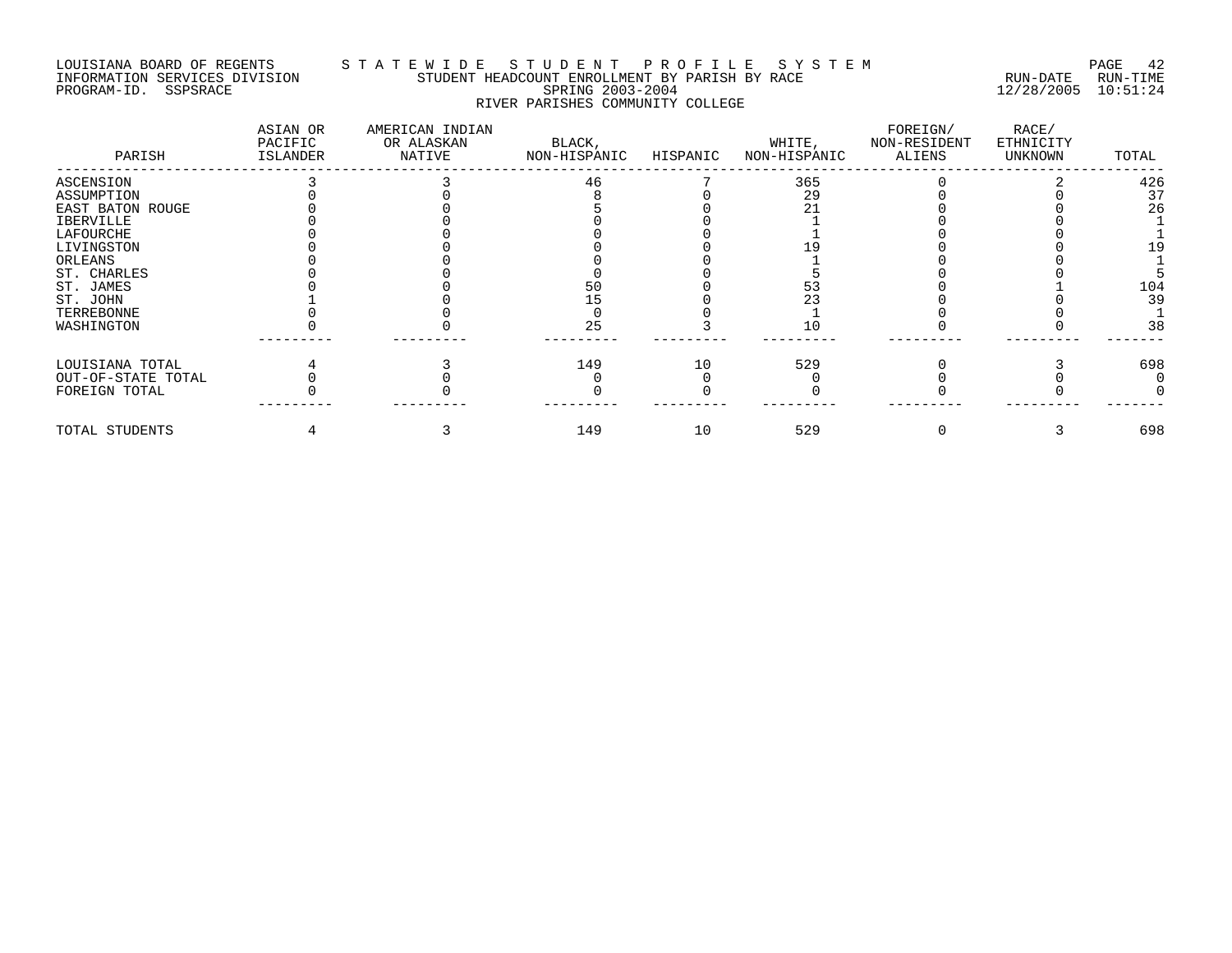#### LOUISIANA BOARD OF REGENTS S T A T E W I D E S T U D E N T P R O F I L E S Y S T E M PAGE 43 INFORMATION SERVICES DIVISION STUDENT HEADCOUNT ENROLLMENT BY PARISH BY RACE RUN-DATE RUN-TIME PROGRAM-ID. SSPSRACE SPRING 2003-2004 12/28/2005 10:51:24 SOUTH LA. COMMUNITY COLLEGE

| PARISH             | ASIAN OR<br>PACIFIC<br>ISLANDER | AMERICAN INDIAN<br>OR ALASKAN<br>NATIVE | BLACK,<br>NON-HISPANIC | HISPANIC | WHITE,<br>NON-HISPANIC | FOREIGN/<br>NON-RESIDENT<br>ALIENS | RACE/<br>ETHNICITY<br>UNKNOWN | TOTAL |
|--------------------|---------------------------------|-----------------------------------------|------------------------|----------|------------------------|------------------------------------|-------------------------------|-------|
| <b>ACADIA</b>      |                                 |                                         |                        |          | 14                     | $\Omega$                           |                               | 18    |
| ALLEN              |                                 |                                         | O                      | 0        | 6                      | $\Omega$                           | $\Omega$                      | 6     |
| ASCENSION          |                                 |                                         |                        |          | 14                     |                                    |                               | 14    |
| ASSUMPTION         |                                 |                                         |                        |          | $\overline{c}$         |                                    |                               |       |
| AVOYELLES          |                                 |                                         |                        |          |                        |                                    |                               |       |
| <b>BEAUREGARD</b>  |                                 |                                         |                        |          |                        |                                    |                               |       |
| <b>BOSSIER</b>     |                                 |                                         |                        |          |                        |                                    |                               |       |
| CALCASIEU          |                                 |                                         |                        |          | 33                     |                                    |                               |       |
| CAMERON            |                                 |                                         |                        |          | 2                      |                                    |                               |       |
| CLAIBORNE          |                                 |                                         |                        |          |                        |                                    |                               |       |
| CONCORDIA          |                                 |                                         |                        |          |                        |                                    |                               |       |
|                    |                                 |                                         |                        |          | 20                     |                                    |                               | 30    |
| EAST BATON ROUGE   |                                 |                                         |                        |          | C                      |                                    |                               |       |
| EAST FELICIANA     |                                 |                                         |                        |          |                        |                                    |                               |       |
| EVANGELINE         |                                 |                                         |                        |          |                        |                                    |                               |       |
| GRANT              |                                 |                                         |                        |          |                        |                                    |                               |       |
| IBERIA             | 32                              |                                         | 136                    |          | 251                    |                                    |                               | 437   |
| IBERVILLE          |                                 |                                         |                        |          | 3                      |                                    |                               | 4     |
| <b>JEFFERSON</b>   |                                 |                                         |                        |          |                        |                                    |                               | 10    |
| JEFFERSON DAVIS    |                                 |                                         | $\Omega$               |          |                        |                                    |                               | 2     |
| LAFAYETTE          | 21                              |                                         | 203                    |          | 438                    |                                    |                               | 676   |
| LAFOURCHE          | ∩                               |                                         |                        |          | 19                     |                                    |                               | 20    |
| LA SALLE           |                                 |                                         |                        |          | З                      |                                    |                               |       |
| LIVINGSTON         |                                 |                                         |                        |          |                        |                                    |                               |       |
| MADISON            |                                 |                                         |                        |          |                        |                                    |                               |       |
| NATCHITOCHES       |                                 |                                         |                        |          |                        |                                    |                               |       |
| ORLEANS            |                                 |                                         |                        |          |                        |                                    |                               |       |
| OUACHITA           |                                 |                                         |                        |          |                        |                                    |                               |       |
| PLAQUEMINES        |                                 |                                         |                        |          |                        |                                    |                               |       |
| POINTE COUPEE      |                                 |                                         |                        |          | 3                      |                                    |                               |       |
| RAPIDES            |                                 |                                         |                        |          | 23                     |                                    |                               | 31    |
| ST. BERNARD        |                                 |                                         |                        |          | 1                      |                                    |                               |       |
| ST. CHARLES        |                                 |                                         |                        |          | 2                      |                                    |                               | 2     |
| ST. LANDRY         |                                 |                                         | 13                     |          | 29                     |                                    |                               | 43    |
| ST. MARTIN         |                                 |                                         | 71                     |          | 74                     |                                    |                               | 149   |
| ST. MARY           |                                 |                                         | 59                     |          | 57                     |                                    |                               | 127   |
| ST. TAMMANY        |                                 |                                         |                        |          | 35                     |                                    |                               | 37    |
| TANGIPAHOA         |                                 |                                         |                        |          | 9                      |                                    |                               | 10    |
| TERREBONNE         |                                 |                                         |                        |          | 20                     |                                    |                               | 30    |
| VERMILLION         |                                 |                                         | 15                     |          | 72                     |                                    |                               | 96    |
|                    |                                 |                                         |                        |          |                        |                                    |                               |       |
| VERNON             |                                 |                                         |                        |          |                        |                                    |                               |       |
| WASHINGTON         |                                 |                                         |                        |          |                        |                                    |                               |       |
| WEST BATON ROUGE   |                                 |                                         |                        |          |                        |                                    |                               |       |
| WINN               |                                 |                                         |                        |          |                        |                                    |                               |       |
| LOUISIANA TOTAL    | 64                              | 14                                      | 537                    | 18       | 1,176                  | 9                                  | 18                            | 1,836 |
| OUT-OF-STATE TOTAL | $\mathbf 0$                     | 0                                       | 1                      | 0        | 7                      | $\mathbf 0$                        | 0                             | 8     |
| FOREIGN TOTAL      | $\mathbf 0$                     | $\Omega$                                | 0                      | 0        | $\Omega$               | 3                                  | 1                             |       |
|                    |                                 |                                         |                        |          |                        |                                    |                               |       |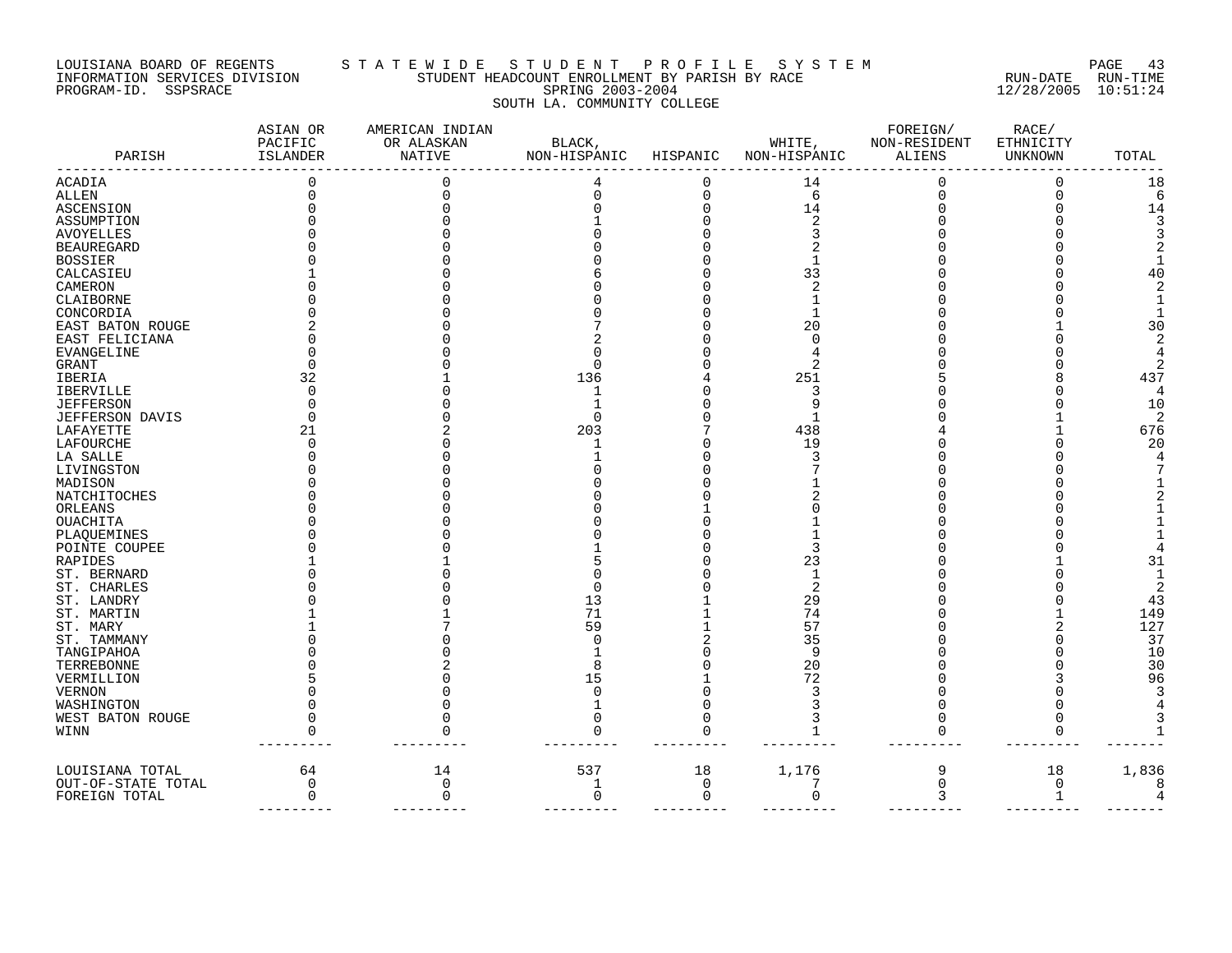|                      | LOUISIANA BOARD OF REGENTS    |  |
|----------------------|-------------------------------|--|
|                      | INFORMATION SERVICES DIVISION |  |
| PROGRAM-ID. SSPSRACE |                               |  |

# LOUISIANA BOARD OF REGENTS S T A T E W I D E S T U D E N T P R O F I L E S Y S T E M PAGE 44 INFORMATION SERVICES DIVISION STUDENT HEADCOUNT ENROLLMENT BY PARISH BY RACE RUN-DATE RUN-TIME PROGRAM-ID. SSPSRACE SPRING 2003-2004 12/28/2005 10:51:24 SOUTH LA. COMMUNITY COLLEGE

| D∆P         | ACT<br>הדסדה גם<br>SLANDER <sup>-</sup> | ЭR | <b>ALACK</b><br>UTCDANTO<br>™∩™ | $TTT$ $T$ $T$ $T$ $T$ $T$ $T$ $T$ $T$ | WHITE<br>$-$ HTCDANTC | FOREIGN<br><b>RESIDENT</b><br>ALIENS | RACE<br>FELIN<br>UNKNOWN | ד ∧ידי∩יז<br>UIAL |
|-------------|-----------------------------------------|----|---------------------------------|---------------------------------------|-----------------------|--------------------------------------|--------------------------|-------------------|
| <b>TOTA</b> |                                         |    | 538                             | ⊥ o                                   | R.                    | --                                   | Q                        | ,848              |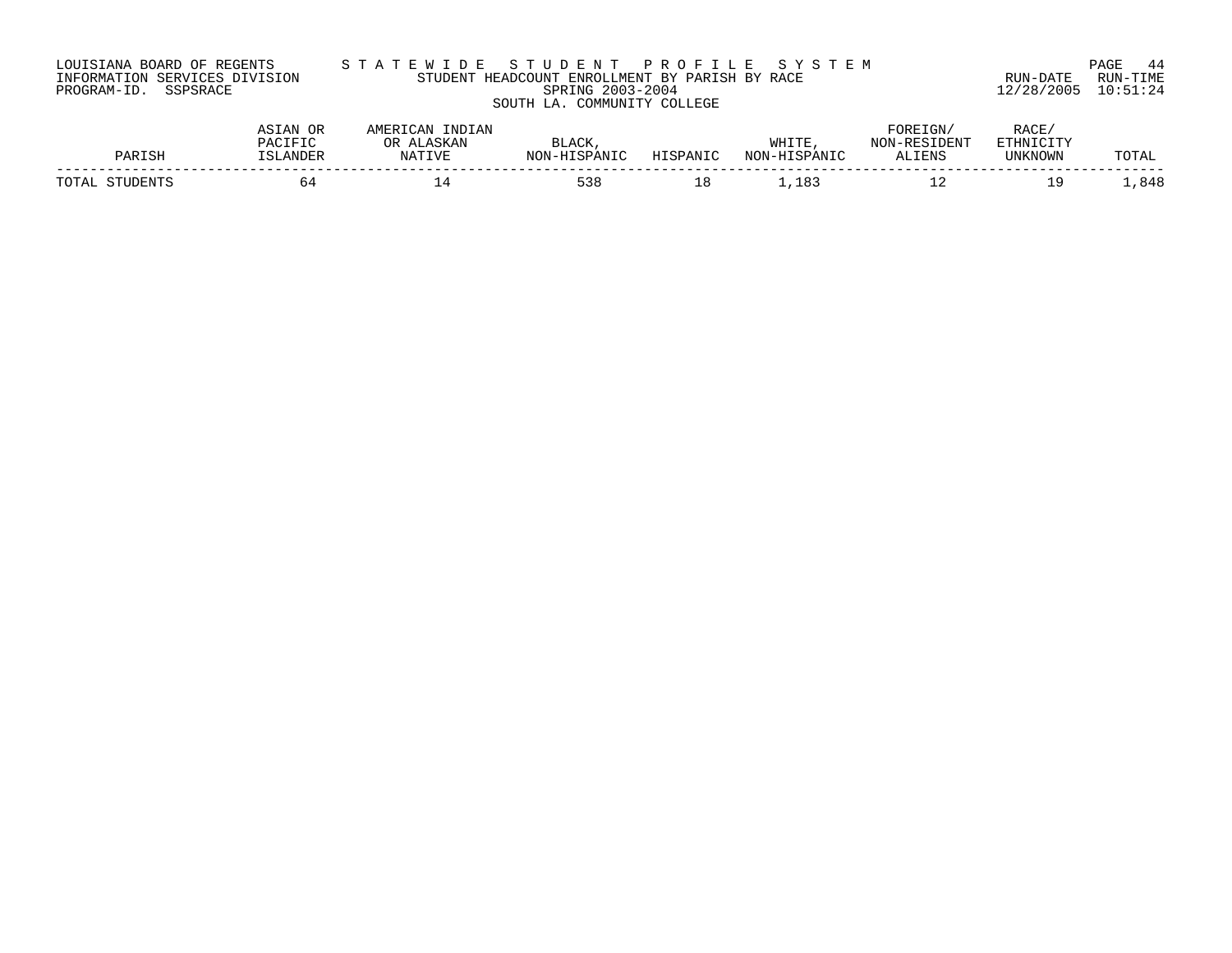# LOUISIANA BOARD OF REGENTS STATEWIDE STUDE STUDENT PROFILE SYSTEM PAGE 45<br>INFORMATION SERVICES DIVISION STUDENT HEADCOUNT ENROLLMENT BY PARISH BY RACE INFORMATION SERVICES DIVISION STUDENT HEADCOUNT ENROLLMENT BY PARISH BY RACE PROGRAM-ID. SSPSRACE SPRING 2003-2004 12/28/2005 10:51:24 LA. DELTA COMMUNITY COLLEGE

| PARISH             | ASIAN OR<br>PACIFIC<br>ISLANDER | AMERICAN INDIAN<br>OR ALASKAN<br>NATIVE | BLACK,<br>NON-HISPANIC | HISPANIC | WHITE,<br>NON-HISPANIC | FOREIGN/<br>NON-RESIDENT<br>ALIENS | RACE/<br>ETHNICITY<br>UNKNOWN | TOTAL |
|--------------------|---------------------------------|-----------------------------------------|------------------------|----------|------------------------|------------------------------------|-------------------------------|-------|
| <b>BIENVILLE</b>   |                                 |                                         |                        |          |                        |                                    |                               |       |
| CADDO              |                                 |                                         |                        |          |                        |                                    |                               |       |
| CALDWELL           |                                 |                                         |                        |          |                        |                                    |                               | 38    |
| CATAHOULA          |                                 |                                         |                        |          |                        |                                    |                               |       |
| EAST CARROLL       |                                 |                                         |                        |          |                        |                                    |                               | 14    |
| FRANKLIN           |                                 |                                         |                        |          |                        |                                    |                               | 23    |
| JACKSON            |                                 |                                         |                        |          | 12                     |                                    |                               | 14    |
| LA SALLE           |                                 |                                         |                        |          |                        |                                    |                               |       |
| LINCOLN            |                                 |                                         |                        |          | L3                     |                                    |                               | 17    |
| MADISON            |                                 |                                         |                        |          | 10                     |                                    |                               | 12    |
| MOREHOUSE          |                                 |                                         | 29                     |          | 24                     |                                    |                               | 53    |
| ORLEANS            |                                 |                                         |                        |          |                        |                                    |                               |       |
| <b>OUACHITA</b>    |                                 |                                         | 160                    |          | 308                    |                                    |                               | 481   |
| RAPIDES            |                                 |                                         |                        |          |                        |                                    |                               |       |
| <b>RICHLAND</b>    |                                 |                                         |                        |          | 23                     |                                    |                               | 30    |
| ST. BERNARD        |                                 |                                         |                        |          |                        |                                    |                               |       |
| TENSAS             |                                 |                                         |                        |          |                        |                                    |                               |       |
| UNION              |                                 |                                         |                        |          |                        |                                    |                               | 30    |
| WASHINGTON         |                                 |                                         |                        |          |                        |                                    |                               |       |
| WEST CARROLL       |                                 |                                         |                        |          |                        |                                    |                               |       |
| WINN               |                                 |                                         |                        |          |                        |                                    |                               |       |
| LOUISIANA TOTAL    |                                 |                                         | 243                    |          | 473                    |                                    |                               | 733   |
| OUT-OF-STATE TOTAL |                                 |                                         |                        |          |                        |                                    |                               |       |
| FOREIGN TOTAL      |                                 |                                         |                        |          |                        |                                    |                               |       |
| TOTAL STUDENTS     |                                 |                                         | 243                    | 2        | 473                    |                                    |                               | 733   |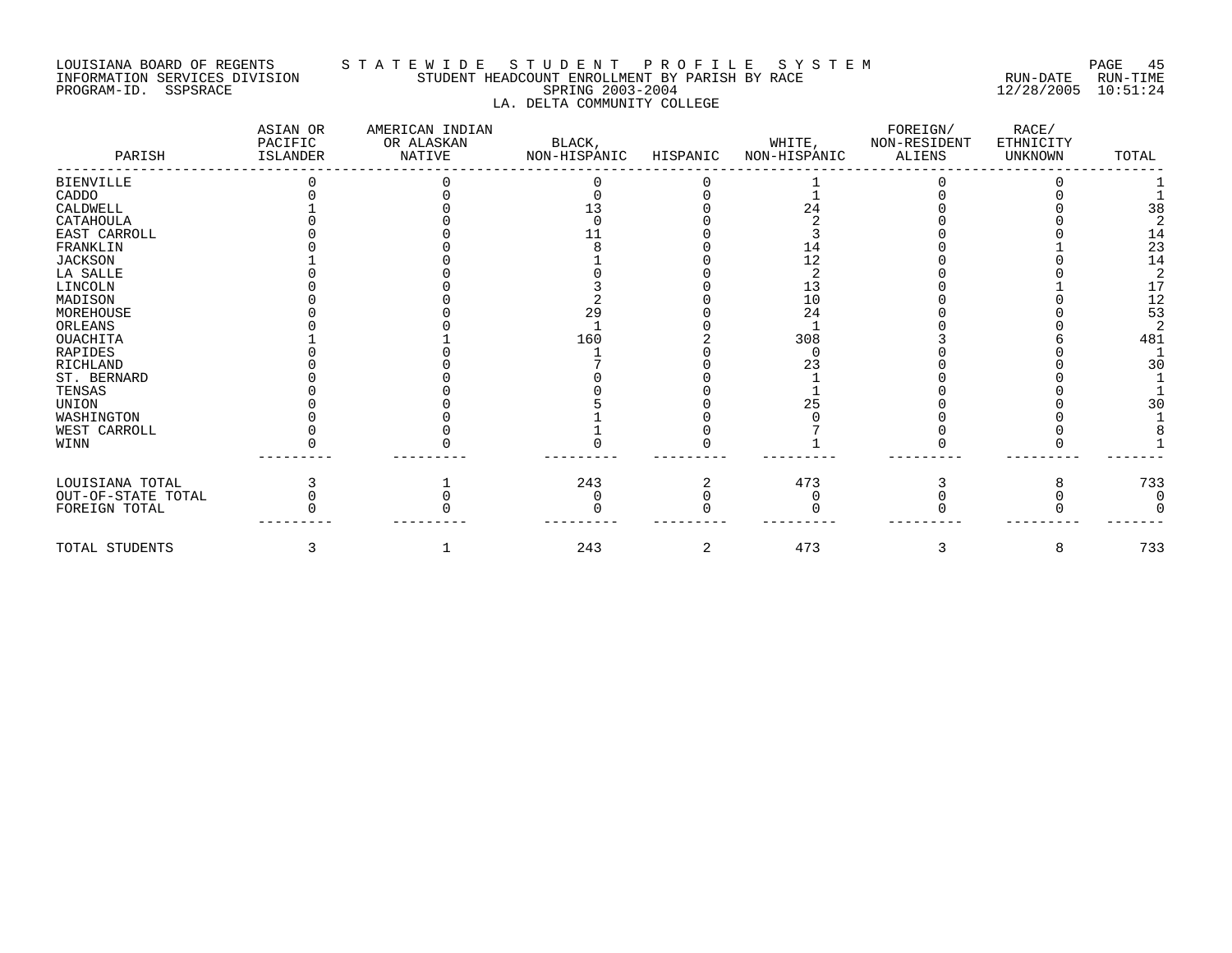# LOUISIANA BOARD OF REGENTS S T A T E W I D E S T U D E N T P R O F I L E S Y S T E M PAGE 46 INFORMATION SERVICES DIVISION STUDENT HEADCOUNT ENROLLMENT BY PARISH BY RACE RUN-DATE RUN-TIME PROGRAM-ID. SSPSRACE SPRING 2003-2004 12/28/2005 10:51:24 L.T.C.-ACADIAN

| PARISH             | ASIAN OR<br>PACIFIC<br>ISLANDER | AMERICAN INDIAN<br>OR ALASKAN<br>NATIVE | BLACK,<br>NON-HISPANIC | HISPANIC | WHITE,<br>NON-HISPANIC | FOREIGN/<br>NON-RESIDENT<br>ALIENS | RACE/<br>ETHNICITY<br>UNKNOWN | TOTAL |
|--------------------|---------------------------------|-----------------------------------------|------------------------|----------|------------------------|------------------------------------|-------------------------------|-------|
| <b>ACADIA</b>      |                                 |                                         | 42                     |          | 143                    |                                    |                               | 187   |
| EVANGELINE         |                                 |                                         |                        |          |                        |                                    |                               |       |
| JEFFERSON DAVIS    |                                 |                                         |                        |          |                        |                                    |                               |       |
| LAFAYETTE          |                                 |                                         |                        |          |                        |                                    |                               |       |
| ST. LANDRY         |                                 |                                         |                        |          |                        |                                    |                               |       |
| ST. MARTIN         |                                 |                                         |                        |          |                        |                                    |                               |       |
| VERMILLION         |                                 |                                         |                        |          |                        |                                    |                               |       |
| WEBSTER            |                                 |                                         |                        |          |                        |                                    |                               |       |
| LOUISIANA TOTAL    |                                 |                                         | 42                     |          | 159                    |                                    |                               | 203   |
| OUT-OF-STATE TOTAL |                                 |                                         |                        |          |                        |                                    |                               |       |
| FOREIGN TOTAL      |                                 |                                         |                        |          |                        |                                    |                               |       |
| TOTAL STUDENTS     |                                 |                                         | 42                     |          | 159                    |                                    |                               | 203   |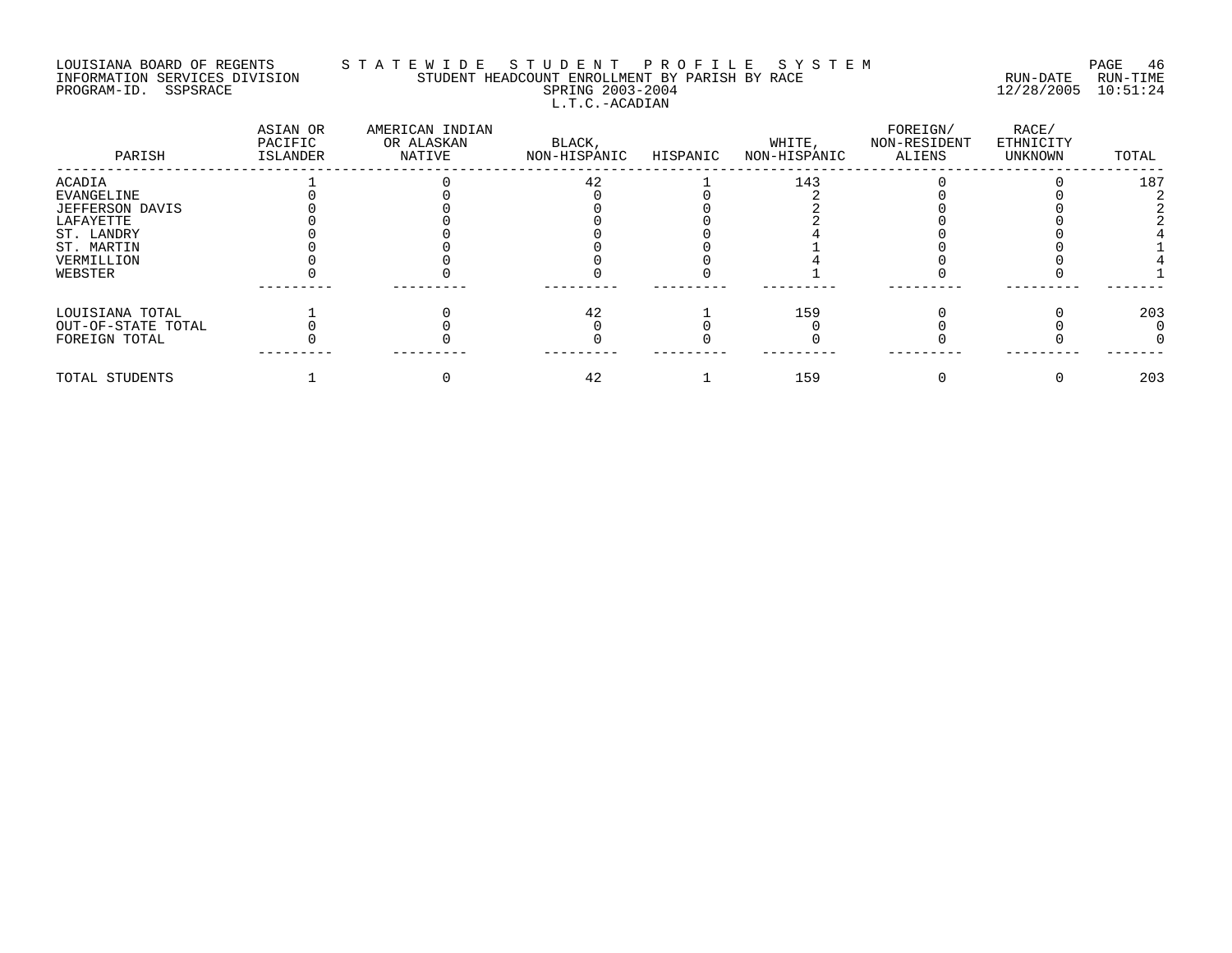## LOUISIANA BOARD OF REGENTS S T A T E W I D E S T U D E N T P R O F I L E S Y S T E M PAGE 47 INFORMATION SERVICES DIVISION STUDENT HEADCOUNT ENROLLMENT BY PARISH BY RACE RUN-DATE RUN-TIME PROGRAM-ID. SSPSRACE SPRING 2003-2004 12/28/2005 10:51:24 L.T.C.-ALEXANDRIA

| PARISH              | ASIAN OR<br>PACIFIC<br><b>ISLANDER</b> | AMERICAN INDIAN<br>OR ALASKAN<br><b>NATIVE</b> | BLACK,<br>NON-HISPANIC | HISPANIC | WHITE,<br>NON-HISPANIC | FOREIGN/<br>NON-RESIDENT<br><b>ALIENS</b> | RACE/<br>ETHNICITY<br><b>UNKNOWN</b> | TOTAL |
|---------------------|----------------------------------------|------------------------------------------------|------------------------|----------|------------------------|-------------------------------------------|--------------------------------------|-------|
| ALLEN               |                                        |                                                |                        |          |                        |                                           |                                      |       |
| <b>AVOYELLES</b>    |                                        |                                                |                        |          | 11                     |                                           |                                      | 15    |
| CADDO               |                                        |                                                |                        |          |                        |                                           |                                      |       |
| CALCASIEU           |                                        |                                                |                        |          |                        |                                           |                                      |       |
| CATAHOULA           |                                        |                                                |                        |          |                        |                                           |                                      |       |
| CONCORDIA           |                                        |                                                |                        |          |                        |                                           |                                      |       |
| EAST BATON ROUGE    |                                        |                                                |                        |          |                        |                                           |                                      |       |
| <b>EVANGELINE</b>   |                                        |                                                |                        |          |                        |                                           |                                      |       |
| <b>GRANT</b>        |                                        |                                                |                        |          |                        |                                           |                                      | 30    |
| <b>IBERIA</b>       |                                        |                                                |                        |          |                        |                                           |                                      |       |
| <b>JEFFERSON</b>    |                                        |                                                |                        |          |                        |                                           |                                      |       |
| LAFAYETTE           |                                        |                                                |                        |          |                        |                                           |                                      |       |
| LA SALLE            |                                        |                                                |                        |          |                        |                                           |                                      |       |
| <b>NATCHITOCHES</b> |                                        |                                                |                        |          |                        |                                           |                                      |       |
| ORLEANS             |                                        |                                                |                        |          |                        |                                           |                                      |       |
| RAPIDES             |                                        |                                                | 311                    |          | 188                    |                                           | 20                                   | 533   |
| ST. JOHN            |                                        |                                                |                        |          |                        |                                           |                                      |       |
| ST. LANDRY          |                                        |                                                |                        |          |                        |                                           |                                      |       |
| ST. TAMMANY         |                                        |                                                |                        |          |                        |                                           |                                      |       |
| TANGIPAHOA          |                                        |                                                |                        |          |                        |                                           |                                      |       |
| <b>TERREBONNE</b>   |                                        |                                                |                        |          |                        |                                           |                                      |       |
| VERMILLION          |                                        |                                                |                        |          |                        |                                           |                                      |       |
| <b>VERNON</b>       |                                        |                                                |                        |          |                        |                                           |                                      |       |
| WASHINGTON          |                                        |                                                |                        |          |                        |                                           |                                      |       |
| WINN                |                                        |                                                |                        |          |                        |                                           |                                      |       |
| LOUISIANA TOTAL     |                                        |                                                | 341                    |          | 247                    |                                           | 21                                   | 624   |
| OUT-OF-STATE TOTAL  |                                        |                                                | 0                      |          |                        |                                           |                                      |       |
| FOREIGN TOTAL       |                                        |                                                |                        |          |                        |                                           |                                      |       |
| TOTAL STUDENTS      |                                        | 4                                              | 341                    | 4        | 247                    | 0                                         | 21                                   | 624   |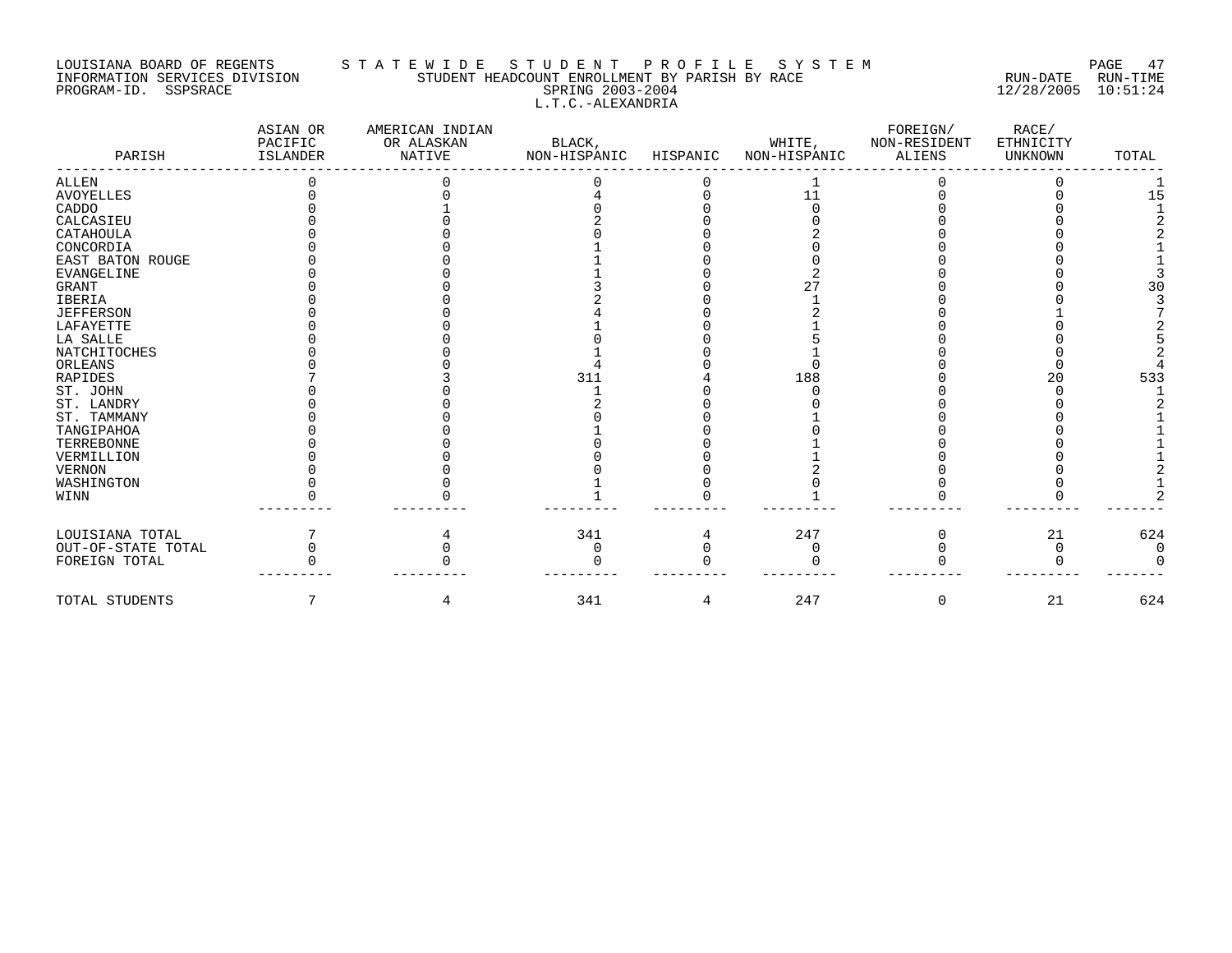# LOUISIANA BOARD OF REGENTS S T A T E W I D E S T U D E N T P R O F I L E S Y S T E M PAGE 48 INFORMATION SERVICES DIVISION STUDENT HEADCOUNT ENROLLMENT BY PARISH BY RACE RUN-DATE RUN-TIME PROGRAM-ID. SSPSRACE SPRING 2003-2004 12/28/2005 10:51:24 L.T.C.-ASCENSION

| PARISH             | ASIAN OR<br>PACIFIC<br>ISLANDER | AMERICAN INDIAN<br>OR ALASKAN<br>NATIVE | BLACK,<br>NON-HISPANIC | HISPANIC | WHITE,<br>NON-HISPANIC | FOREIGN/<br>NON-RESIDENT<br>ALIENS | RACE/<br>ETHNICITY<br>UNKNOWN | TOTAL |
|--------------------|---------------------------------|-----------------------------------------|------------------------|----------|------------------------|------------------------------------|-------------------------------|-------|
| ASCENSION          |                                 |                                         | 32                     |          | 105                    |                                    |                               | 140   |
| ASSUMPTION         |                                 |                                         |                        |          |                        |                                    |                               |       |
| EAST BATON ROUGE   |                                 |                                         |                        |          |                        |                                    |                               |       |
| IBERVILLE          |                                 |                                         |                        |          |                        |                                    |                               |       |
| LIVINGSTON         |                                 |                                         |                        |          |                        |                                    |                               |       |
| MADISON            |                                 |                                         |                        |          |                        |                                    |                               |       |
| POINTE COUPEE      |                                 |                                         |                        |          |                        |                                    |                               |       |
| ST. JAMES          |                                 |                                         |                        |          |                        |                                    |                               | 22    |
| ST. JOHN           |                                 |                                         |                        |          |                        |                                    |                               |       |
| TANGIPAHOA         |                                 |                                         |                        |          |                        |                                    |                               |       |
| LOUISIANA TOTAL    |                                 |                                         |                        |          | 149                    |                                    |                               | 199   |
| OUT-OF-STATE TOTAL |                                 |                                         |                        |          |                        |                                    |                               |       |
| FOREIGN TOTAL      |                                 |                                         |                        |          |                        |                                    |                               |       |
| TOTAL STUDENTS     |                                 |                                         | 47                     |          | 149                    |                                    |                               | 199   |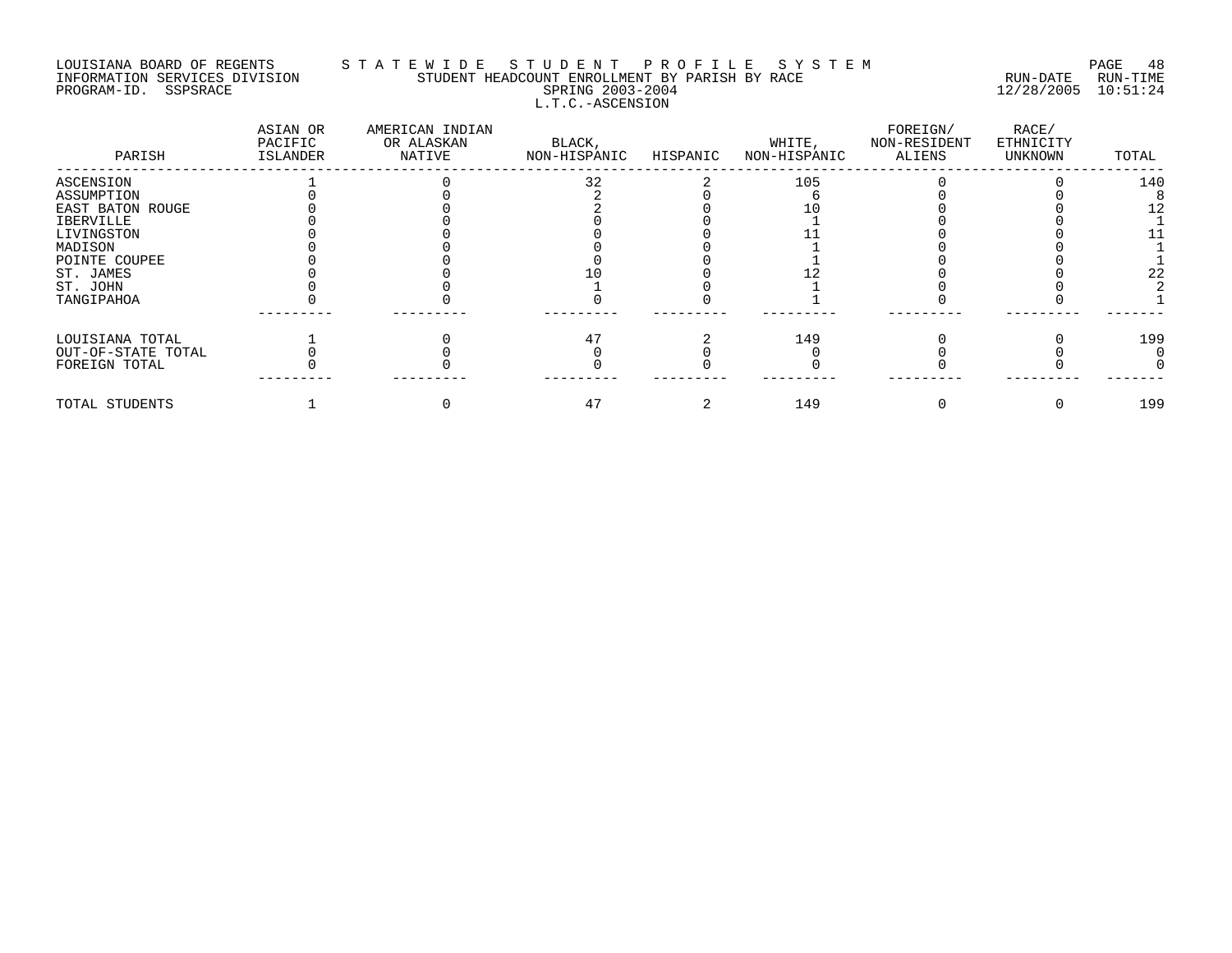# LOUISIANA BOARD OF REGENTS STATEWIDE STUDENT PROFILE SYSTEM NAGE 49 INFORMATION SERVICES DIVISION STUDENT HEADCOUNT ENROLLMENT BY PARISH BY RACE RUN-DATE RUN-TIME PROGRAM-ID. SSPSRACE SERING 2003-2004 12/28/2005 10:51:24 L.T.C.-AVOYELLES

| PARISH             | ASIAN OR<br>PACIFIC<br>ISLANDER | AMERICAN INDIAN<br>OR ALASKAN<br><b>NATIVE</b> | BLACK,<br>NON-HISPANIC | HISPANIC | WHITE,<br>NON-HISPANIC | FOREIGN/<br>NON-RESIDENT<br><b>ALIENS</b> | RACE/<br>ETHNICITY<br>UNKNOWN | TOTAL |
|--------------------|---------------------------------|------------------------------------------------|------------------------|----------|------------------------|-------------------------------------------|-------------------------------|-------|
| <b>ACADIA</b>      |                                 |                                                |                        |          |                        |                                           |                               |       |
| <b>ASCENSION</b>   |                                 |                                                | 2                      |          | 4                      |                                           |                               |       |
| <b>AVOYELLES</b>   |                                 |                                                | 86                     |          | 122                    |                                           |                               | 209   |
| CADDO              |                                 |                                                |                        |          |                        |                                           |                               |       |
| CALCASIEU          |                                 |                                                |                        |          |                        |                                           |                               |       |
| CAMERON            |                                 |                                                |                        |          |                        |                                           |                               |       |
| EAST BATON ROUGE   |                                 |                                                | 21                     |          |                        |                                           |                               | 23    |
| <b>EVANGELINE</b>  |                                 |                                                |                        |          |                        |                                           |                               |       |
| IBERIA             |                                 |                                                |                        |          |                        |                                           |                               |       |
| <b>JEFFERSON</b>   |                                 |                                                |                        |          |                        |                                           |                               |       |
| LAFAYETTE          |                                 |                                                |                        |          |                        |                                           |                               |       |
| LAFOURCHE          |                                 |                                                |                        |          |                        |                                           |                               |       |
| LIVINGSTON         |                                 |                                                |                        |          |                        |                                           |                               |       |
| ORLEANS            |                                 |                                                | 50                     |          |                        |                                           |                               | 52    |
| <b>OUACHITA</b>    |                                 |                                                |                        |          |                        |                                           |                               |       |
| PLAQUEMINES        |                                 |                                                |                        |          |                        |                                           |                               |       |
| POINTE COUPEE      |                                 |                                                |                        |          |                        |                                           |                               |       |
| RAPIDES            |                                 |                                                |                        |          |                        |                                           |                               | 20    |
| SABINE             |                                 |                                                |                        |          |                        |                                           |                               |       |
| ST. CHARLES        |                                 |                                                |                        |          |                        |                                           |                               |       |
| ST. JAMES          |                                 |                                                |                        |          |                        |                                           |                               |       |
| ST. JOHN           |                                 |                                                |                        |          |                        |                                           |                               |       |
| ST. LANDRY         |                                 |                                                |                        |          |                        |                                           |                               |       |
| ST. MARTIN         |                                 |                                                |                        |          |                        |                                           |                               |       |
| ST. TAMMANY        |                                 |                                                |                        |          |                        |                                           |                               |       |
| TANGIPAHOA         |                                 |                                                |                        |          |                        |                                           |                               |       |
| TERREBONNE         |                                 |                                                |                        |          |                        |                                           |                               |       |
| VERMILLION         |                                 |                                                |                        |          |                        |                                           |                               |       |
| WASHINGTON         |                                 |                                                |                        |          |                        |                                           |                               |       |
| WEBSTER            |                                 |                                                |                        |          |                        |                                           |                               |       |
| WEST FELICIANA     |                                 |                                                |                        |          |                        |                                           |                               |       |
|                    |                                 |                                                |                        |          |                        |                                           |                               |       |
| LOUISIANA TOTAL    |                                 |                                                | 268                    | 3        | 171                    | $\Omega$                                  | 1                             | 446   |
| OUT-OF-STATE TOTAL |                                 |                                                | 11                     |          |                        |                                           | 0                             | 16    |
| FOREIGN TOTAL      |                                 |                                                | ∩                      |          |                        |                                           |                               |       |
| TOTAL STUDENTS     | 3                               |                                                | 279                    | 3        | 175                    | 0                                         | 1                             | 462   |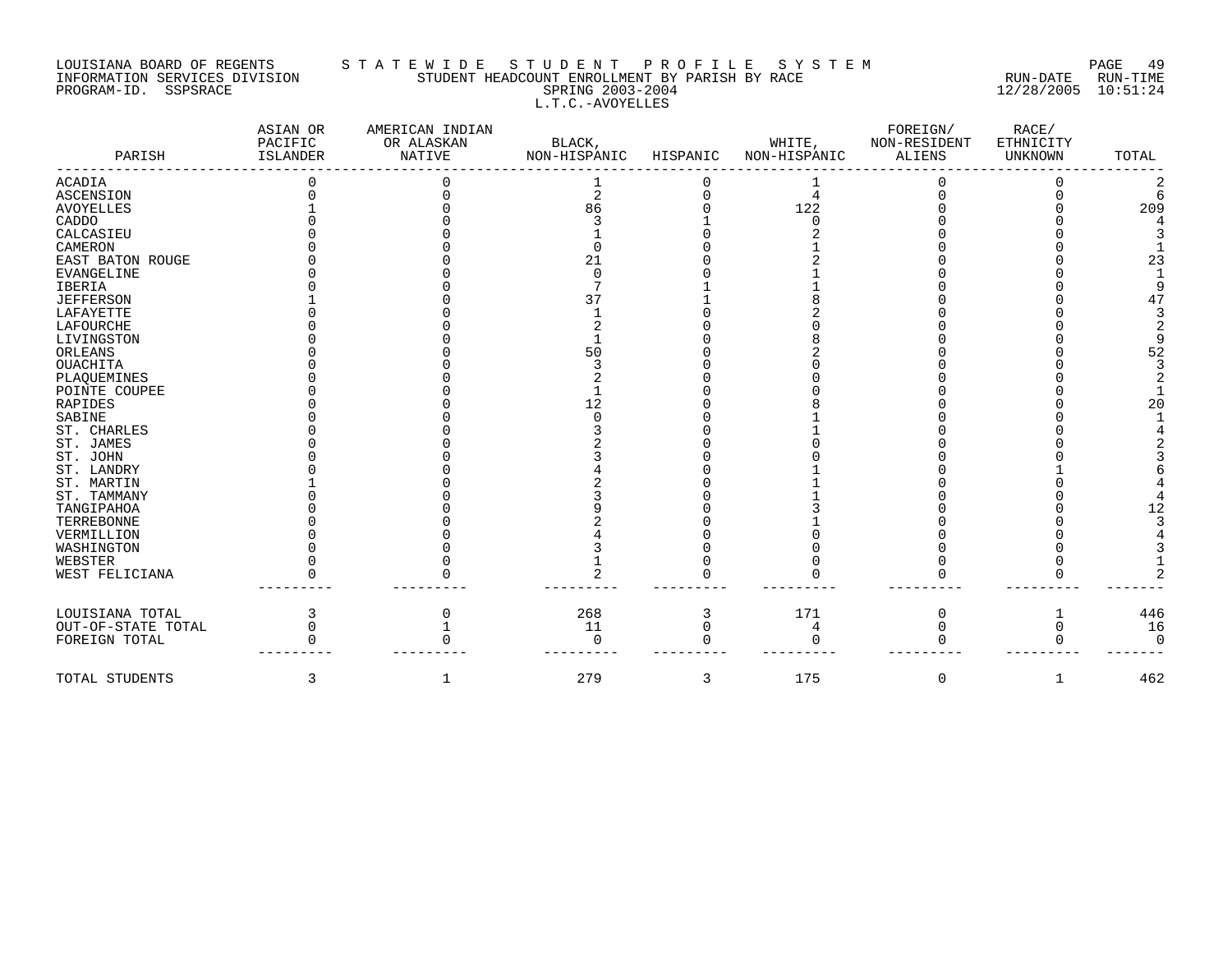## LOUISIANA BOARD OF REGENTS S T A T E W I D E S T U D E N T P R O F I L E S Y S T E M PAGE 50 INFORMATION SERVICES DIVISION STUDENT HEADCOUNT ENROLLMENT BY PARISH BY RACE RUN-DATE RUN-TIME PROGRAM-ID. SSPSRACE SPRING 2003-2004 12/28/2005 10:51:24 L.T.C.-BASTROP

| PARISH             | ASIAN OR<br>PACIFIC<br>ISLANDER | AMERICAN INDIAN<br>OR ALASKAN<br>NATIVE | BLACK,<br>NON-HISPANIC | HISPANIC | WHITE,<br>NON-HISPANIC | FOREIGN/<br>NON-RESIDENT<br>ALIENS | RACE/<br>ETHNICITY<br>UNKNOWN | TOTAL |
|--------------------|---------------------------------|-----------------------------------------|------------------------|----------|------------------------|------------------------------------|-------------------------------|-------|
| MOREHOUSE          |                                 |                                         | 92                     |          | 81                     |                                    |                               | 178   |
| OUACHITA           |                                 |                                         |                        |          |                        |                                    |                               | 20    |
| RICHLAND           |                                 |                                         |                        |          |                        |                                    |                               |       |
| UNION              |                                 |                                         |                        |          |                        |                                    |                               |       |
| WEST BATON ROUGE   |                                 |                                         |                        |          |                        |                                    |                               |       |
| LOUISIANA TOTAL    |                                 |                                         | 101                    |          | 108                    |                                    |                               | 216   |
| OUT-OF-STATE TOTAL |                                 |                                         |                        |          |                        |                                    |                               |       |
| FOREIGN TOTAL      |                                 |                                         |                        |          |                        |                                    |                               |       |
| TOTAL STUDENTS     |                                 |                                         | 101                    |          | 109                    |                                    |                               | 217   |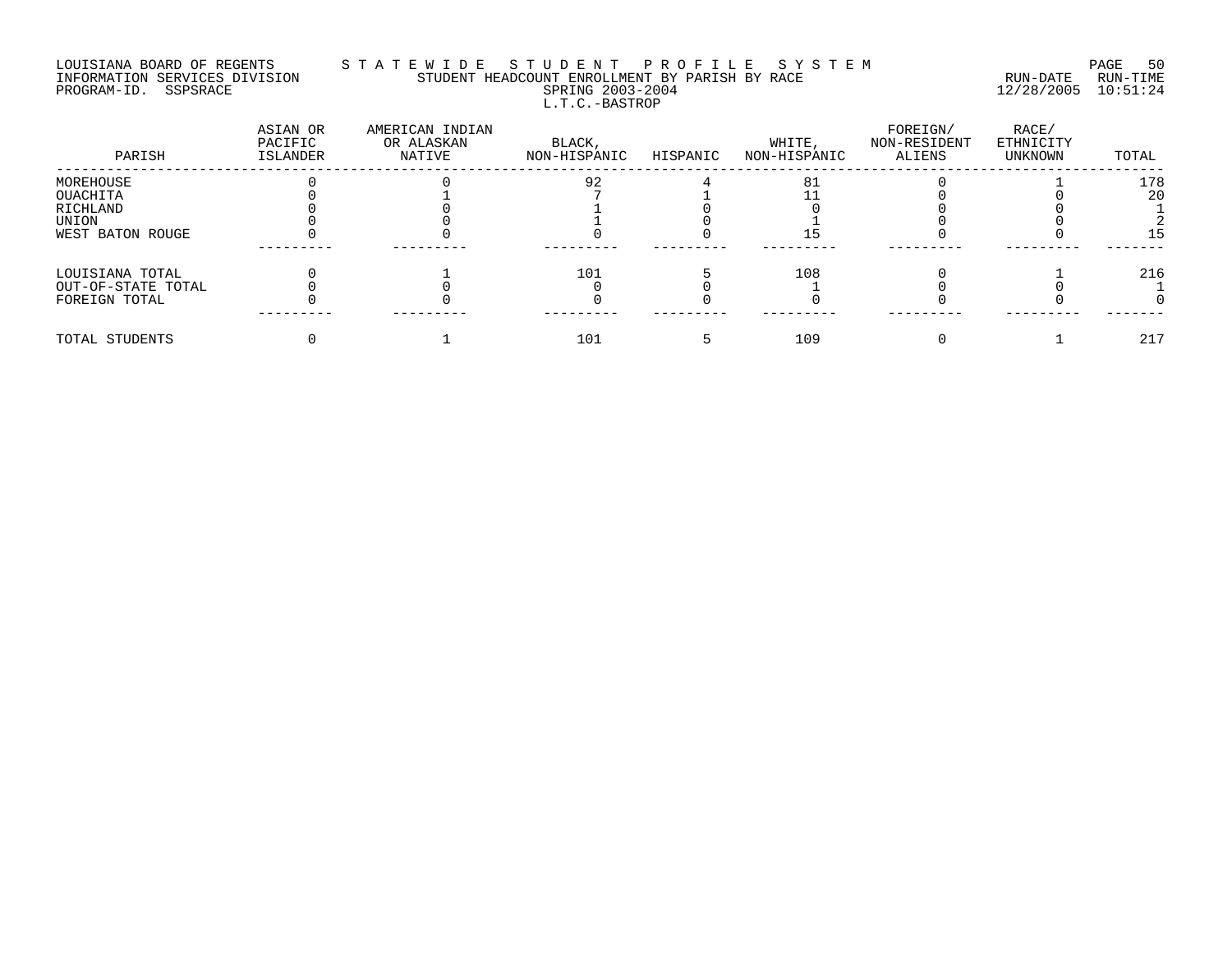# LOUISIANA BOARD OF REGENTS S T A T E W I D E S T U D E N T P R O F I L E S Y S T E M PAGE 51 INFORMATION SERVICES DIVISION STUDENT HEADCOUNT ENROLLMENT BY PARISH BY RACE RUN-DATE RUN-TIME PROGRAM-ID. SSPSRACE SPRING 2003-2004 12/28/2005 10:51:24 L.T.C.-BATON ROUGE

| PARISH             | ASIAN OR<br>PACIFIC<br>ISLANDER | AMERICAN INDIAN<br>OR ALASKAN<br><b>NATIVE</b> | BLACK,<br>NON-HISPANIC | HISPANIC | WHITE,<br>NON-HISPANIC | FOREIGN/<br>NON-RESIDENT<br><b>ALIENS</b> | RACE/<br>ETHNICITY<br><b>UNKNOWN</b> | TOTAL |
|--------------------|---------------------------------|------------------------------------------------|------------------------|----------|------------------------|-------------------------------------------|--------------------------------------|-------|
| ASCENSION          |                                 |                                                |                        |          | 16                     |                                           |                                      | 24    |
| ASSUMPTION         |                                 |                                                |                        |          |                        |                                           |                                      |       |
| EAST BATON ROUGE   |                                 |                                                | 428                    |          | 147                    |                                           |                                      | 604   |
| EAST FELICIANA     |                                 |                                                |                        |          |                        |                                           |                                      | 17    |
| IBERIA             |                                 |                                                |                        |          |                        |                                           |                                      |       |
| <b>IBERVILLE</b>   |                                 |                                                |                        |          |                        |                                           |                                      | 28    |
| <b>JEFFERSON</b>   |                                 |                                                |                        |          |                        |                                           |                                      |       |
| LAFAYETTE          |                                 |                                                |                        |          |                        |                                           |                                      |       |
| LAFOURCHE          |                                 |                                                |                        |          |                        |                                           |                                      |       |
| LIVINGSTON         |                                 |                                                |                        |          | 52                     |                                           |                                      | 64    |
| ORLEANS            |                                 |                                                |                        |          |                        |                                           |                                      |       |
| POINTE COUPEE      |                                 |                                                |                        |          |                        |                                           |                                      | 18    |
| ST. CHARLES        |                                 |                                                |                        |          |                        |                                           |                                      | 14    |
| ST. HELENA         |                                 |                                                |                        |          |                        |                                           |                                      |       |
| ST. JAMES          |                                 |                                                |                        |          |                        |                                           |                                      |       |
| ST. JOHN           |                                 |                                                |                        |          |                        |                                           |                                      |       |
| ST. LANDRY         |                                 |                                                |                        |          |                        |                                           |                                      |       |
| ST. TAMMANY        |                                 |                                                |                        |          |                        |                                           |                                      |       |
| TANGIPAHOA         |                                 |                                                |                        |          |                        |                                           | 1 ೧                                  | 31    |
| WASHINGTON         |                                 |                                                |                        |          |                        |                                           |                                      | 14    |
| WEBSTER            |                                 |                                                | 23                     |          | 18                     |                                           |                                      | 46    |
| WEST FELICIANA     |                                 |                                                |                        |          | 11                     |                                           |                                      | 19    |
| LOUISIANA TOTAL    | 16                              |                                                | 552                    | 10       | 299                    |                                           | 42                                   | 923   |
| OUT-OF-STATE TOTAL |                                 |                                                |                        |          |                        |                                           |                                      |       |
| FOREIGN TOTAL      |                                 |                                                |                        |          |                        |                                           |                                      |       |
| TOTAL STUDENTS     | 16                              |                                                | 554                    | 10       | 299                    | 0                                         | 42                                   | 925   |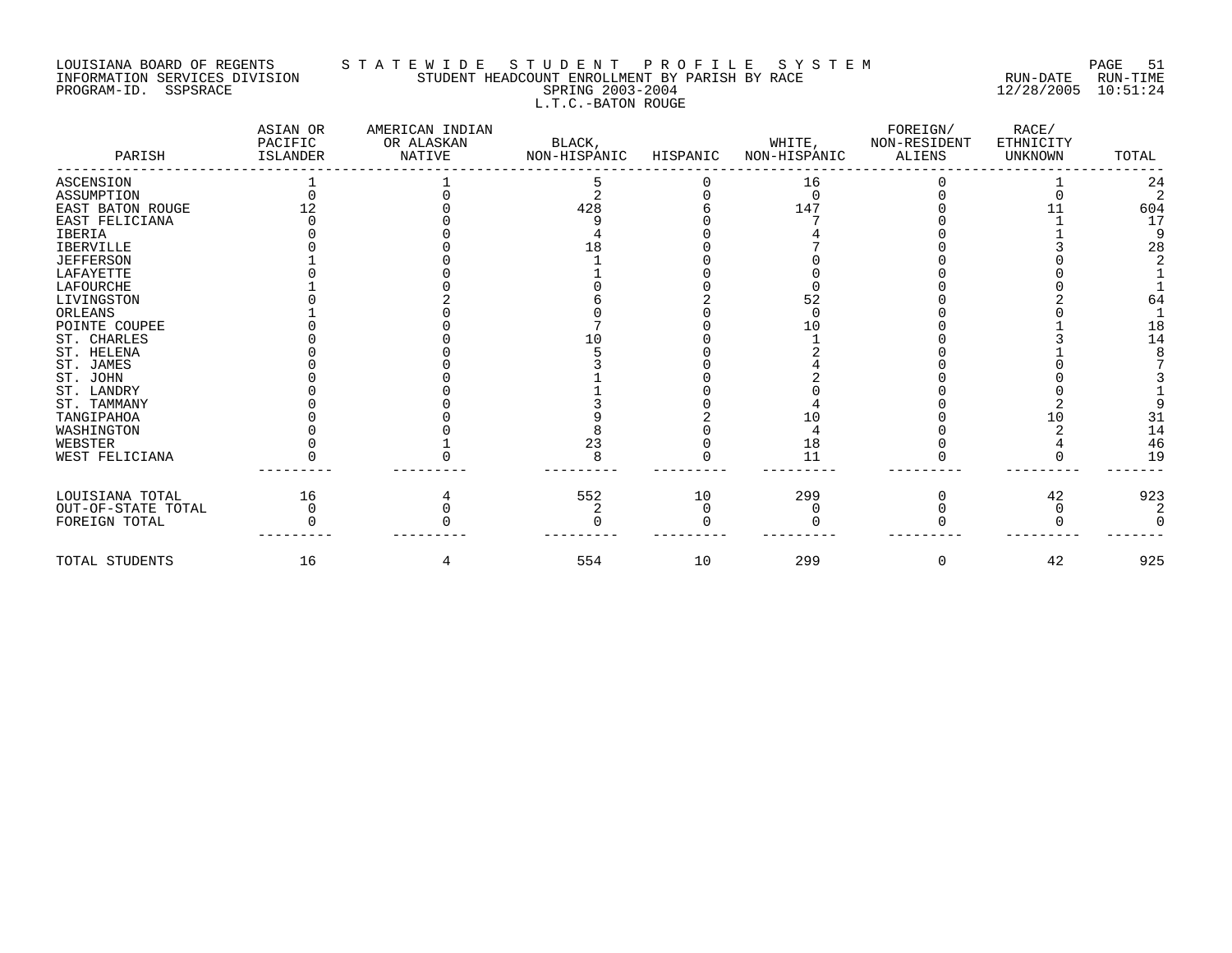# LOUISIANA BOARD OF REGENTS S T A T E W I D E S T U D E N T P R O F I L E S Y S T E M PAGE 52 INFORMATION SERVICES DIVISION STUDENT HEADCOUNT ENROLLMENT BY PARISH BY RACE RUN-DATE RUN-TIME PROGRAM-ID. SSPSRACE SPRING 2003-2004 12/28/2005 10:51:24 L.T.C.-CHARLES B. COREIL

| PARISH             | ASIAN OR<br>PACIFIC<br>ISLANDER | AMERICAN INDIAN<br>OR ALASKAN<br>NATIVE | BLACK,<br>NON-HISPANIC | HISPANIC | WHITE,<br>NON-HISPANIC | FOREIGN/<br>NON-RESIDENT<br>ALIENS | RACE/<br>ETHNICITY<br>UNKNOWN | TOTAL |
|--------------------|---------------------------------|-----------------------------------------|------------------------|----------|------------------------|------------------------------------|-------------------------------|-------|
| AVOYELLES          |                                 |                                         |                        |          |                        |                                    |                               |       |
| EVANGELINE         |                                 |                                         |                        |          | 118                    |                                    |                               | 192   |
| ST. LANDRY         |                                 |                                         |                        |          |                        |                                    |                               | 1 C   |
| LOUISIANA TOTAL    |                                 |                                         | 76                     |          | 124                    |                                    |                               | 203   |
| OUT-OF-STATE TOTAL |                                 |                                         |                        |          |                        |                                    |                               |       |
| FOREIGN TOTAL      |                                 |                                         |                        |          |                        |                                    |                               |       |
| TOTAL STUDENTS     |                                 |                                         | 76                     |          | 124                    |                                    |                               | 203   |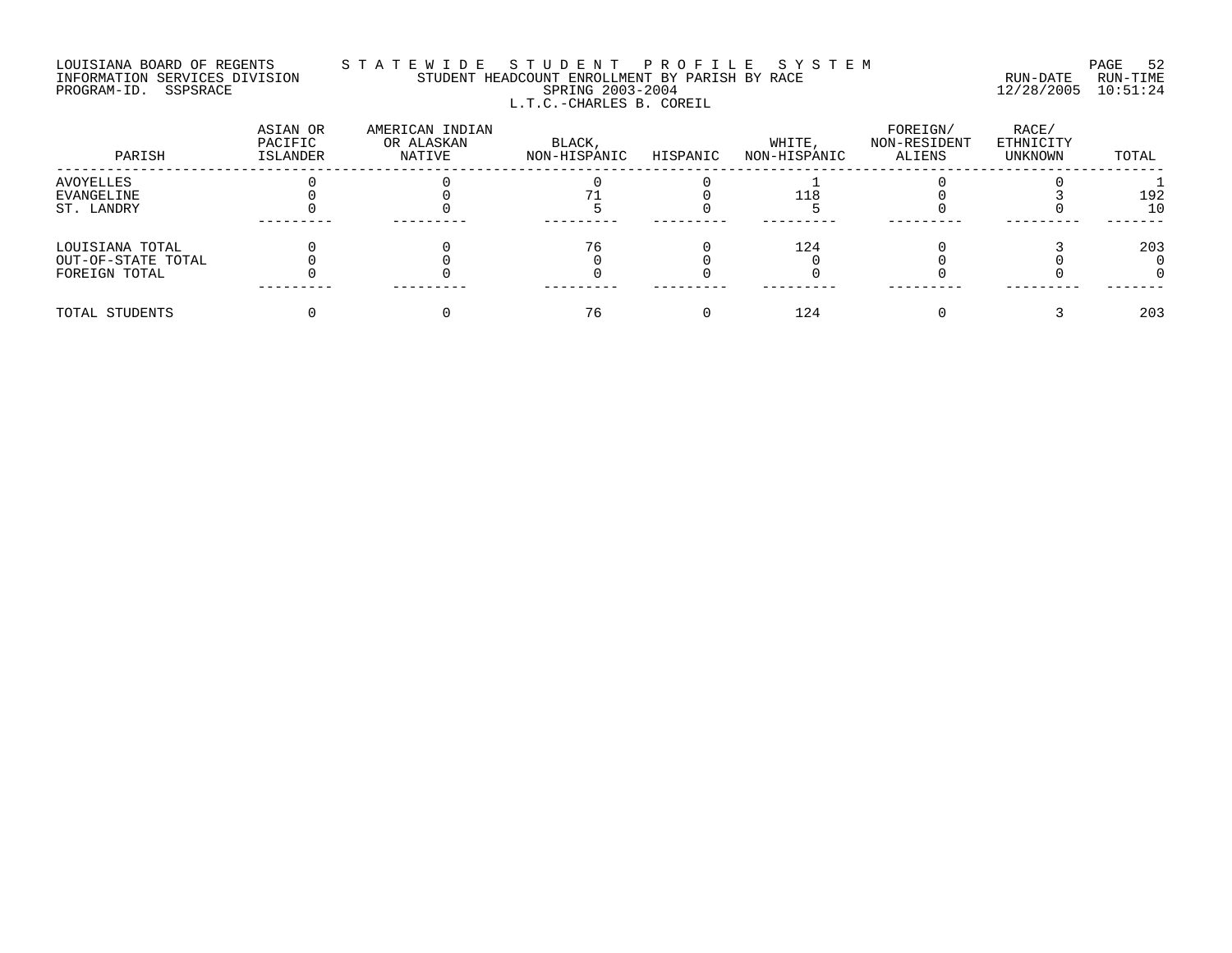# LOUISIANA BOARD OF REGENTS STATEWIDE STUDE NT PROFILE SYSTEM PAGE 53<br>INFORMATION SERVICES DIVISION STUDENT HEADCOUNT ENROLLMENT BY PARISH BY RACE STUDENT HEADCOUNT ENROLLMENT BY PARISH BY RACE PROGRAM-ID. SSPSRACE SPRING 2003-2004 12/28/2005 10:51:24 L.T.C.-DELTA OUACHITA

| PARISH             | ASIAN OR<br>PACIFIC<br>ISLANDER | AMERICAN INDIAN<br>OR ALASKAN<br>NATIVE | BLACK,<br>NON-HISPANIC | HISPANIC | WHITE,<br>NON-HISPANIC | FOREIGN/<br>NON-RESIDENT<br>ALIENS | RACE/<br>ETHNICITY<br>UNKNOWN | TOTAL |
|--------------------|---------------------------------|-----------------------------------------|------------------------|----------|------------------------|------------------------------------|-------------------------------|-------|
| BIENVILLE          |                                 |                                         |                        |          |                        |                                    |                               |       |
| CALDWELL           |                                 |                                         |                        |          |                        |                                    |                               |       |
| CATAHOULA          |                                 |                                         |                        |          |                        |                                    |                               |       |
| FRANKLIN           |                                 |                                         |                        |          |                        |                                    |                               |       |
| <b>JACKSON</b>     |                                 |                                         |                        |          |                        |                                    |                               | 26    |
| LA SALLE           |                                 |                                         |                        |          |                        |                                    |                               |       |
| LINCOLN            |                                 |                                         |                        |          |                        |                                    |                               |       |
| MADISON            |                                 |                                         |                        |          |                        |                                    |                               |       |
| MOREHOUSE          |                                 |                                         |                        |          |                        |                                    |                               | 16    |
| OUACHITA           |                                 |                                         |                        |          | 245                    |                                    |                               | 344   |
| RICHLAND           |                                 |                                         |                        |          |                        |                                    |                               |       |
| TANGIPAHOA         |                                 |                                         |                        |          |                        |                                    |                               |       |
| UNION              |                                 |                                         |                        |          |                        |                                    |                               | 21    |
| WEST BATON ROUGE   |                                 |                                         |                        |          |                        |                                    |                               |       |
| WEST CARROLL       |                                 |                                         |                        |          |                        |                                    |                               |       |
| WINN               |                                 |                                         |                        |          |                        |                                    |                               |       |
| LOUISIANA TOTAL    |                                 |                                         | 112                    |          | 350                    |                                    |                               | 481   |
| OUT-OF-STATE TOTAL |                                 |                                         |                        |          |                        |                                    |                               |       |
| FOREIGN TOTAL      |                                 |                                         |                        |          |                        |                                    |                               |       |
| TOTAL STUDENTS     |                                 |                                         | 112                    |          | 350                    |                                    |                               | 481   |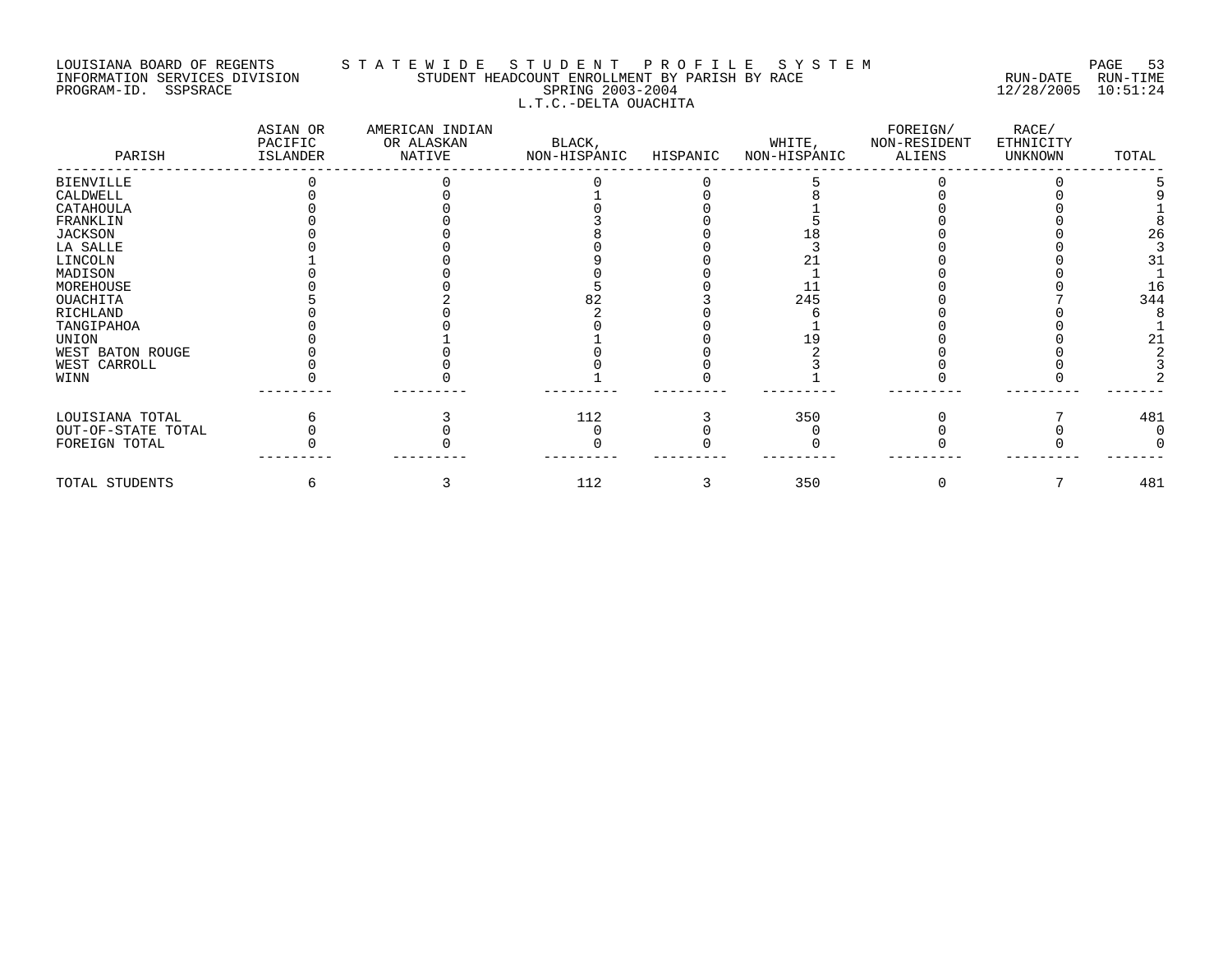# LOUISIANA BOARD OF REGENTS S T A T E W I D E S T U D E N T P R O F I L E S Y S T E M PAGE 54 INFORMATION SERVICES DIVISION STUDENT HEADCOUNT ENROLLMENT BY PARISH BY RACE RUN-DATE RUN-TIME PROGRAM-ID. SSPSRACE SPRING 2003-2004 12/28/2005 10:51:24 L.T.C.-EVANGELINE

| PARISH             | ASIAN OR<br>PACIFIC<br>ISLANDER | AMERICAN INDIAN<br>OR ALASKAN<br>NATIVE | BLACK,<br>NON-HISPANIC | HISPANIC | WHITE,<br>NON-HISPANIC | FOREIGN/<br>NON-RESIDENT<br>ALIENS | RACE/<br>ETHNICITY<br>UNKNOWN | TOTAL |
|--------------------|---------------------------------|-----------------------------------------|------------------------|----------|------------------------|------------------------------------|-------------------------------|-------|
| EVANGELINE         |                                 |                                         |                        |          |                        |                                    |                               |       |
| IBERIA             |                                 |                                         |                        |          |                        |                                    |                               | 35    |
| LAFAYETTE          |                                 |                                         |                        |          |                        |                                    |                               | 21    |
| ST. LANDRY         |                                 |                                         |                        |          |                        |                                    |                               |       |
| ST. MARTIN         |                                 |                                         | 148                    |          | 103                    |                                    |                               | 273   |
| ST. MARY           |                                 |                                         |                        |          |                        |                                    |                               |       |
| VERMILLION         |                                 |                                         |                        |          |                        |                                    |                               |       |
| LOUISIANA TOTAL    |                                 |                                         | 177                    |          | 120                    |                                    | 16                            | 336   |
| OUT-OF-STATE TOTAL |                                 |                                         |                        |          |                        |                                    |                               |       |
| FOREIGN TOTAL      |                                 |                                         |                        |          |                        |                                    |                               |       |
| TOTAL STUDENTS     |                                 |                                         | 177                    |          | 120                    |                                    | 16                            | 336   |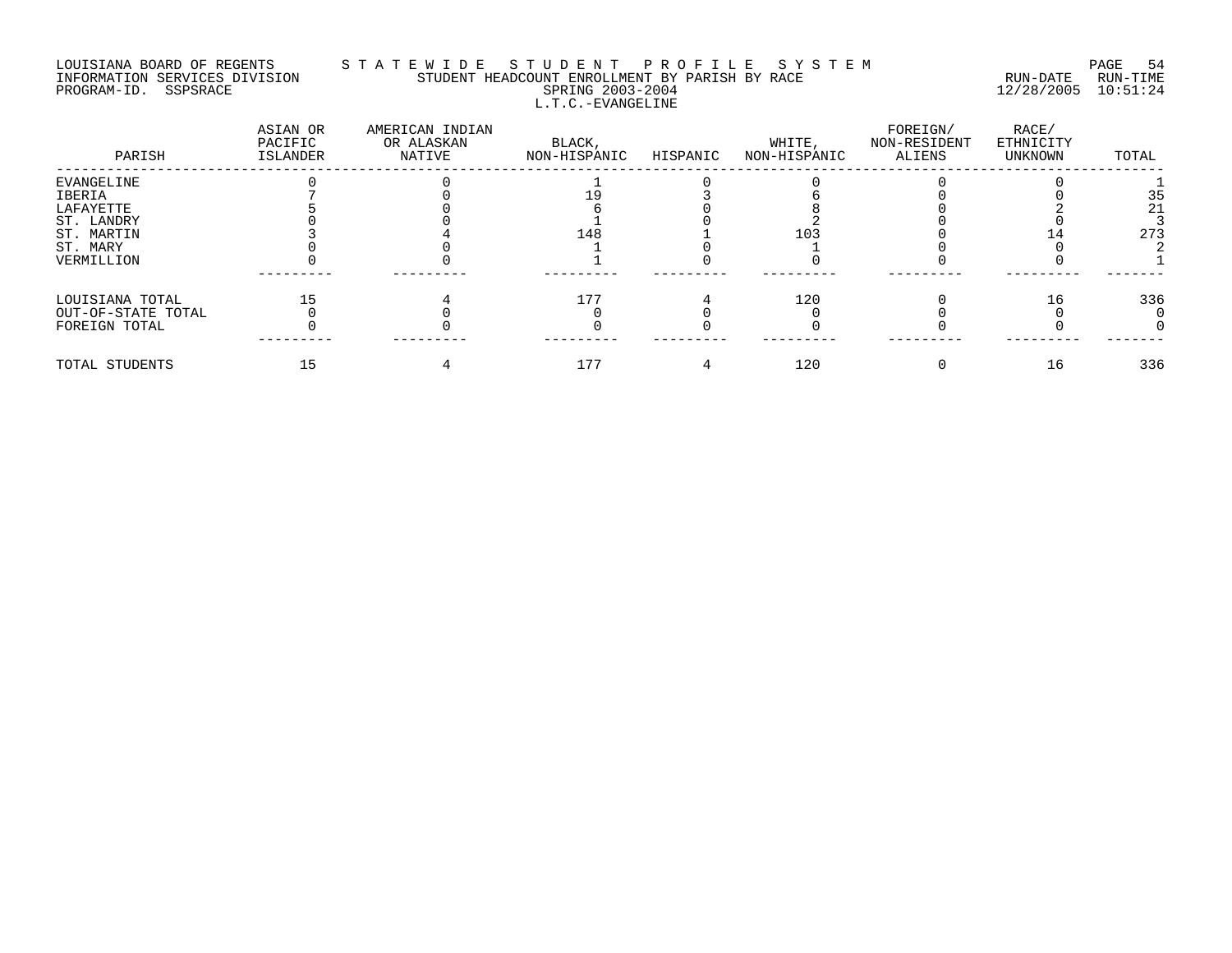# LOUISIANA BOARD OF REGENTS S T A T E W I D E S T U D E N T P R O F I L E S Y S T E M PAGE 55 INFORMATION SERVICES DIVISION STUDENT HEADCOUNT ENROLLMENT BY PARISH BY RACE RUN-DATE RUN-TIME PROGRAM-ID. SSPSRACE SPRING 2003-2004 12/28/2005 10:51:24 L.T.C.-FLORIDA PARISHES

| PARISH             | ASIAN OR<br>PACIFIC<br>ISLANDER | AMERICAN INDIAN<br>OR ALASKAN<br>NATIVE | BLACK,<br>NON-HISPANIC | HISPANIC | WHITE,<br>NON-HISPANIC | FOREIGN/<br>NON-RESIDENT<br>ALIENS | RACE/<br>ETHNICITY<br>UNKNOWN | TOTAL |
|--------------------|---------------------------------|-----------------------------------------|------------------------|----------|------------------------|------------------------------------|-------------------------------|-------|
| EAST BATON ROUGE   |                                 |                                         |                        |          |                        |                                    |                               |       |
| EAST FELICIANA     |                                 |                                         |                        |          |                        |                                    |                               |       |
| LIVINGSTON         |                                 |                                         |                        |          |                        |                                    |                               |       |
| ST. HELENA         |                                 |                                         | 43                     |          |                        |                                    |                               | 75    |
| TANGIPAHOA         |                                 |                                         | 60                     |          |                        |                                    |                               | 138   |
| WASHINGTON         |                                 |                                         |                        |          |                        |                                    |                               |       |
| WEST FELICIANA     |                                 |                                         |                        |          |                        |                                    |                               | 16    |
| UNKNOWN PARISH     |                                 |                                         |                        |          |                        |                                    |                               |       |
| LOUISIANA TOTAL    |                                 |                                         | 122                    |          | 184                    |                                    |                               | 309   |
| OUT-OF-STATE TOTAL |                                 |                                         |                        |          |                        |                                    |                               |       |
| FOREIGN TOTAL      |                                 |                                         |                        |          |                        |                                    |                               |       |
| TOTAL STUDENTS     |                                 |                                         | 126                    |          | 186                    |                                    |                               | 315   |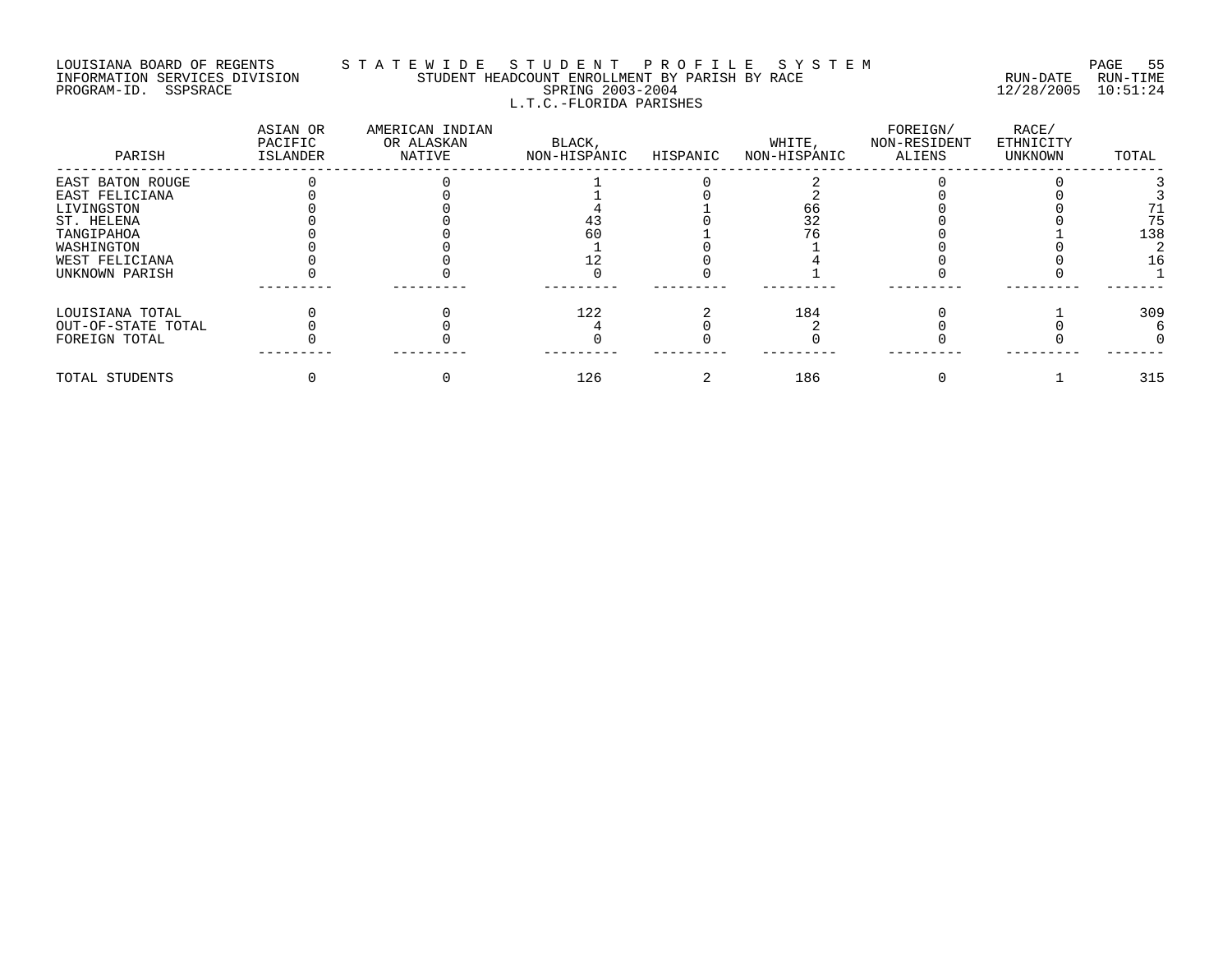## LOUISIANA BOARD OF REGENTS S T A T E W I D E S T U D E N T P R O F I L E S Y S T E M PAGE 56 INFORMATION SERVICES DIVISION STUDENT HEADCOUNT ENROLLMENT BY PARISH BY RACE RUN-DATE RUN-TIME PROGRAM-ID. SSPSRACE SPRING 2003-2004 12/28/2005 10:51:24 L.T.C.-FOLKES

| PARISH             | ASIAN OR<br>PACIFIC<br><b>ISLANDER</b> | AMERICAN INDIAN<br>OR ALASKAN<br>NATIVE | BLACK,<br>NON-HISPANIC | HISPANIC | WHITE,<br>NON-HISPANIC | FOREIGN/<br>NON-RESIDENT<br>ALIENS | RACE/<br>ETHNICITY<br>UNKNOWN | TOTAL |
|--------------------|----------------------------------------|-----------------------------------------|------------------------|----------|------------------------|------------------------------------|-------------------------------|-------|
| EAST BATON ROUGE   |                                        |                                         |                        |          |                        |                                    |                               | 10    |
| EAST FELICIANA     |                                        |                                         | 177                    |          |                        |                                    |                               | 244   |
| IBERIA             |                                        |                                         | 121                    |          |                        |                                    |                               | 194   |
| IBERVILLE          |                                        |                                         | 287                    |          | 109                    |                                    |                               | 445   |
| ST. HELENA         |                                        |                                         |                        |          |                        |                                    |                               |       |
| ST. MARY           |                                        |                                         |                        |          |                        |                                    |                               |       |
| WEST FELICIANA     |                                        |                                         | 294                    |          |                        |                                    |                               | 394   |
| UNKNOWN PARISH     |                                        |                                         |                        |          |                        |                                    |                               |       |
| LOUISIANA TOTAL    |                                        |                                         | 885                    | 10       | 292                    |                                    | 92                            | 1,290 |
| OUT-OF-STATE TOTAL |                                        |                                         |                        |          |                        |                                    |                               |       |
| FOREIGN TOTAL      |                                        |                                         |                        |          |                        |                                    |                               |       |
| TOTAL STUDENTS     |                                        |                                         | 887                    | 10       | 292                    |                                    | 92                            | 1,292 |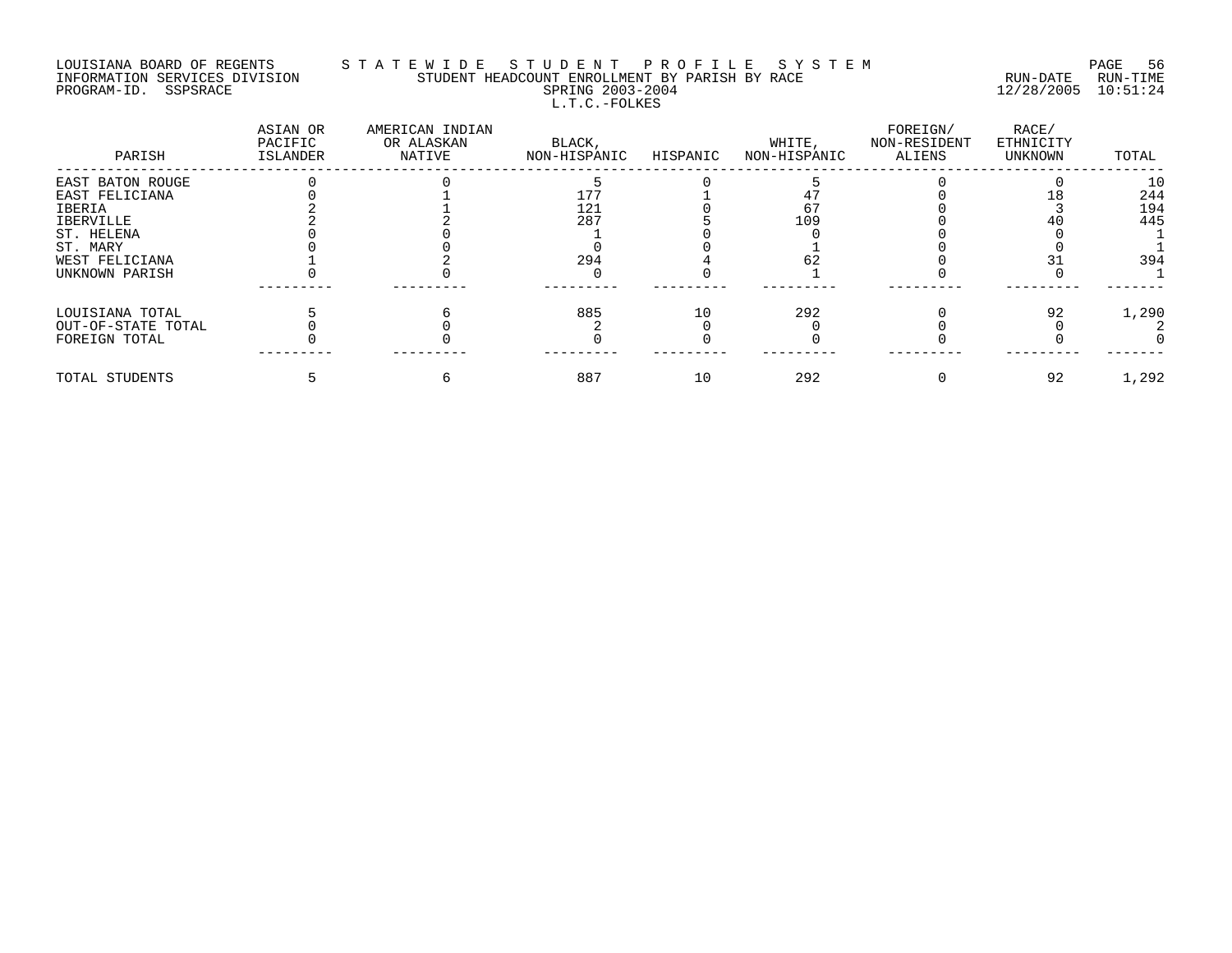#### LOUISIANA BOARD OF REGENTS S T A T E W I D E S T U D E N T P R O F I L E S Y S T E M PAGE 57 INFORMATION SERVICES DIVISION STUDENT HEADCOUNT ENROLLMENT BY PARISH BY RACE RUN-DATE RUN-TIME PROGRAM-ID. SSPSRACE SPRING 2003-2004 12/28/2005 10:51:24 L.T.C.-GULF AREA

| PARISH             | ASIAN OR<br>PACIFIC<br>ISLANDER | AMERICAN INDIAN<br>OR ALASKAN<br>NATIVE | BLACK,<br>NON-HISPANIC | HISPANIC | WHITE,<br>NON-HISPANIC | FOREIGN/<br>NON-RESIDENT<br>ALIENS | RACE/<br>ETHNICITY<br>UNKNOWN | TOTAL |
|--------------------|---------------------------------|-----------------------------------------|------------------------|----------|------------------------|------------------------------------|-------------------------------|-------|
| ACADIA             |                                 |                                         |                        |          |                        |                                    |                               |       |
| CONCORDIA          |                                 |                                         |                        |          |                        |                                    |                               |       |
| EAST BATON ROUGE   |                                 |                                         |                        |          |                        |                                    |                               |       |
| IBERIA             |                                 |                                         |                        |          |                        |                                    |                               |       |
| LAFAYETTE          |                                 |                                         |                        |          |                        |                                    |                               | ۱6    |
| ST. LANDRY         |                                 |                                         |                        |          |                        |                                    |                               |       |
| ST. MARTIN         |                                 |                                         |                        |          |                        |                                    |                               |       |
| ST. MARY           |                                 |                                         |                        |          |                        |                                    |                               |       |
| VERMILLION         |                                 |                                         | 85                     |          | $24^{\circ}$           |                                    |                               | 35C   |
| LOUISIANA TOTAL    | 19                              |                                         | 98                     |          | 274                    |                                    |                               | 393   |
| OUT-OF-STATE TOTAL |                                 |                                         |                        |          |                        |                                    |                               |       |
| FOREIGN TOTAL      |                                 |                                         |                        |          |                        |                                    |                               |       |
| TOTAL STUDENTS     | 19                              |                                         | 98                     |          | 274                    |                                    |                               | 393   |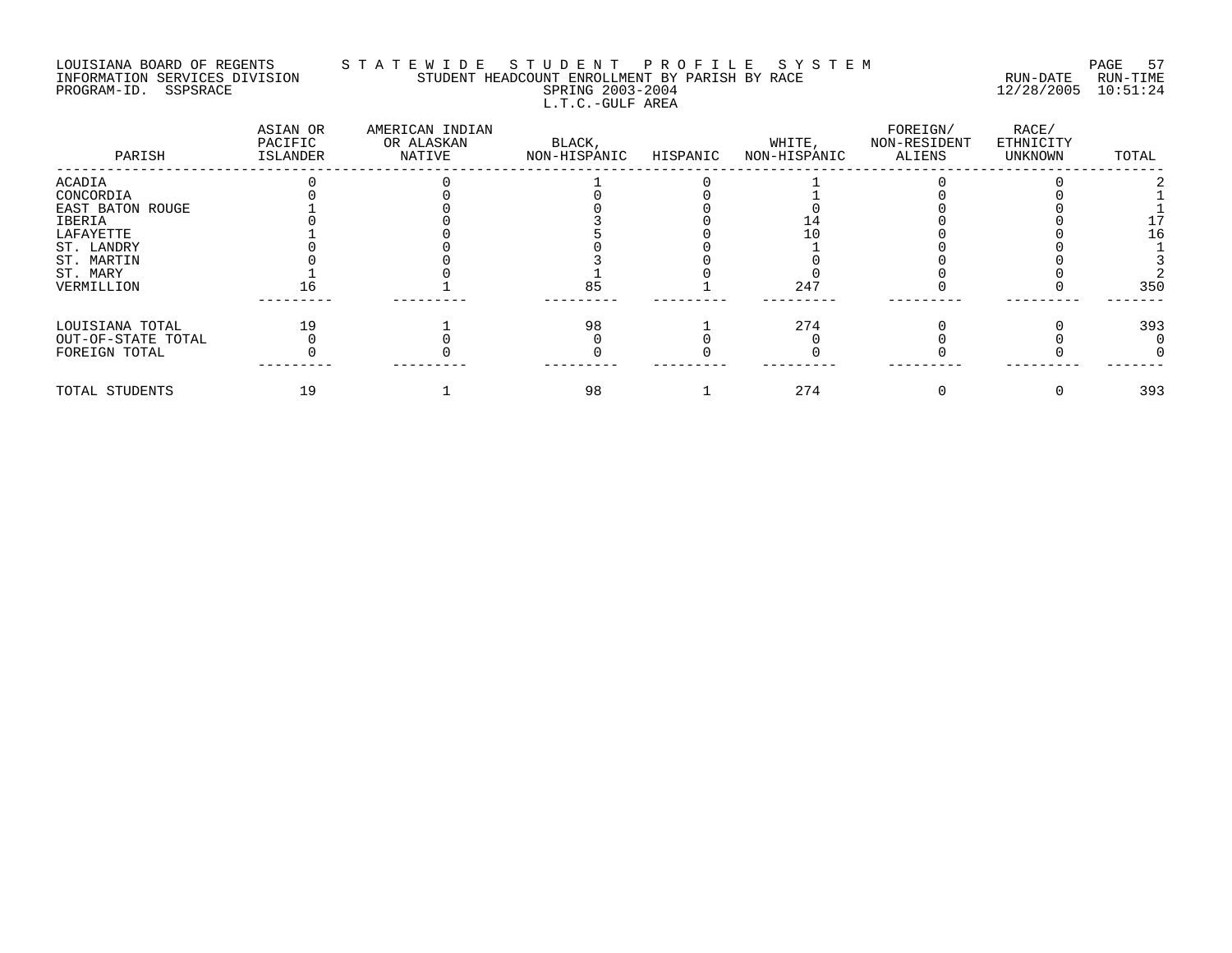## LOUISIANA BOARD OF REGENTS S T A T E W I D E S T U D E N T P R O F I L E S Y S T E M PAGE 58 INFORMATION SERVICES DIVISION STUDENT HEADCOUNT ENROLLMENT BY PARISH BY RACE RUN-DATE RUN-TIME PROGRAM-ID. SSPSRACE SPRING 2003-2004 12/28/2005 10:51:24 L.T.C.-HAMMOND AREA

| PARISH             | ASIAN OR<br>PACIFIC<br>ISLANDER | AMERICAN INDIAN<br>OR ALASKAN<br>NATIVE | BLACK,<br>NON-HISPANIC | HISPANIC | WHITE,<br>NON-HISPANIC | FOREIGN/<br>NON-RESIDENT<br>ALIENS | RACE/<br>ETHNICITY<br>UNKNOWN | TOTAL |
|--------------------|---------------------------------|-----------------------------------------|------------------------|----------|------------------------|------------------------------------|-------------------------------|-------|
| ASCENSION          |                                 |                                         |                        |          |                        |                                    |                               |       |
| LAFOURCHE          |                                 |                                         |                        |          |                        |                                    |                               |       |
| LIVINGSTON         |                                 |                                         |                        |          |                        |                                    |                               |       |
| ORLEANS            |                                 |                                         |                        |          |                        |                                    |                               |       |
| POINTE COUPEE      |                                 |                                         |                        |          |                        |                                    |                               |       |
| ST. CHARLES        |                                 |                                         |                        |          |                        |                                    |                               |       |
| ST. HELENA         |                                 |                                         |                        |          |                        |                                    |                               |       |
| ST. TAMMANY        |                                 |                                         |                        |          |                        |                                    |                               |       |
| TANGIPAHOA         |                                 |                                         |                        |          | 130                    |                                    |                               | 197   |
| TERREBONNE         |                                 |                                         |                        |          |                        |                                    |                               |       |
| WASHINGTON         |                                 |                                         |                        |          |                        |                                    |                               |       |
| LOUISIANA TOTAL    |                                 |                                         |                        |          | 186                    |                                    |                               | 264   |
| OUT-OF-STATE TOTAL |                                 |                                         |                        |          |                        |                                    |                               |       |
| FOREIGN TOTAL      |                                 |                                         |                        |          |                        |                                    |                               |       |
| TOTAL STUDENTS     |                                 |                                         | 75                     |          | 186                    |                                    |                               | 264   |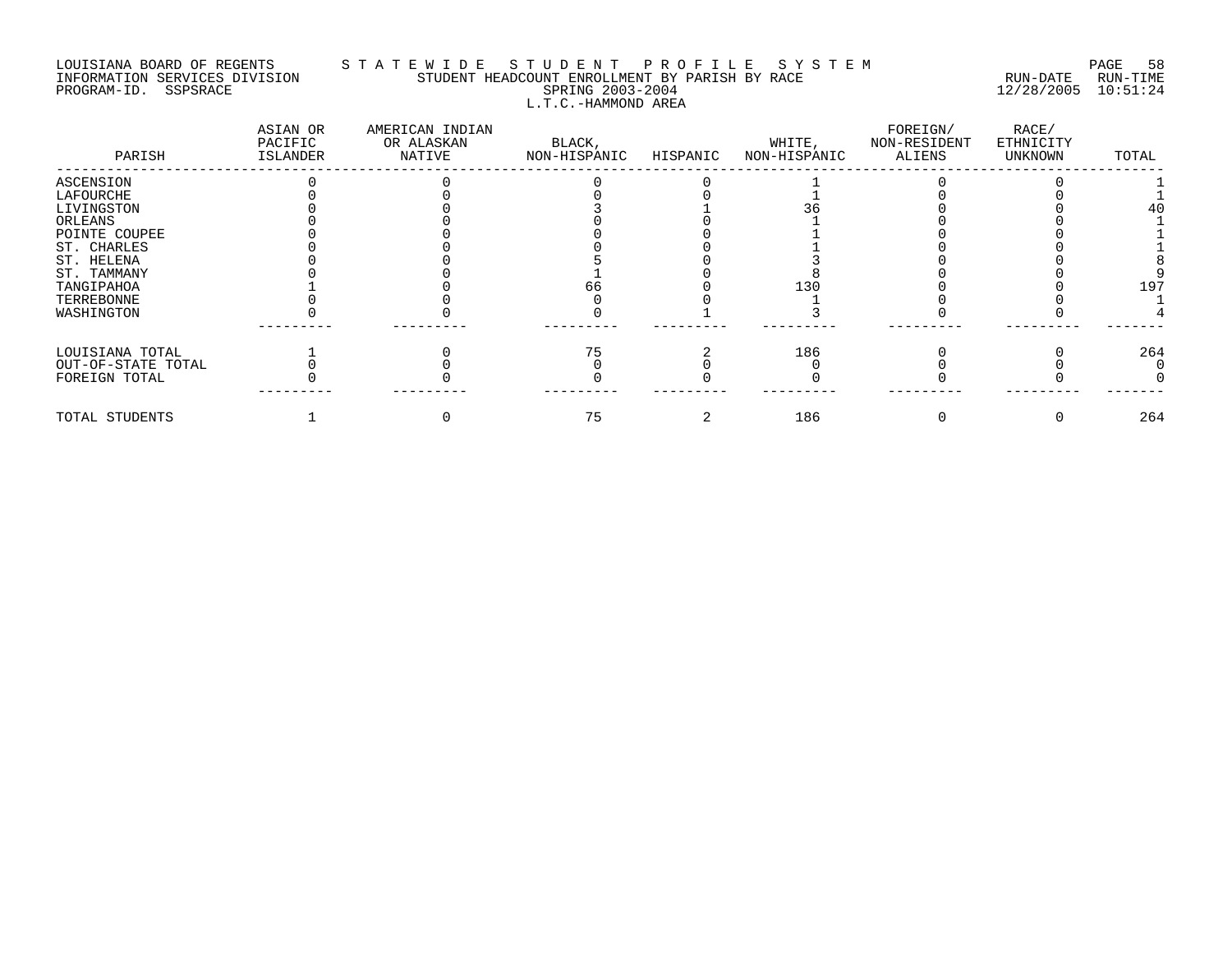## LOUISIANA BOARD OF REGENTS S T A T E W I D E S T U D E N T P R O F I L E S Y S T E M PAGE 59 INFORMATION SERVICES DIVISION STUDENT HEADCOUNT ENROLLMENT BY PARISH BY RACE RUN-DATE RUN-TIME PROGRAM-ID. SSPSRACE SPRING 2003-2004 12/28/2005 10:51:24 L.T.C.-HUEY P. LONG

| PARISH             | ASIAN OR<br>PACIFIC<br><b>ISLANDER</b> | AMERICAN INDIAN<br>OR ALASKAN<br>NATIVE | BLACK,<br>NON-HISPANIC | HISPANIC | WHITE,<br>NON-HISPANIC | FOREIGN/<br>NON-RESIDENT<br>ALIENS | RACE/<br>ETHNICITY<br>UNKNOWN | TOTAL |
|--------------------|----------------------------------------|-----------------------------------------|------------------------|----------|------------------------|------------------------------------|-------------------------------|-------|
| <b>BIENVILLE</b>   |                                        |                                         |                        |          |                        |                                    |                               |       |
| CALDWELL           |                                        |                                         |                        |          |                        |                                    |                               |       |
| CATAHOULA          |                                        |                                         |                        |          |                        |                                    |                               |       |
| CONCORDIA          |                                        |                                         |                        |          |                        |                                    |                               |       |
| GRANT              |                                        |                                         |                        |          |                        |                                    |                               | 22    |
| <b>JACKSON</b>     |                                        |                                         |                        |          |                        |                                    |                               |       |
| LA SALLE           |                                        |                                         |                        |          |                        |                                    |                               | 58    |
| LINCOLN            |                                        |                                         |                        |          |                        |                                    |                               |       |
| NATCHITOCHES       |                                        |                                         |                        |          |                        |                                    |                               |       |
| RAPIDES            |                                        |                                         |                        |          |                        |                                    |                               |       |
| WINN               |                                        |                                         |                        |          |                        |                                    |                               | 102   |
| LOUISIANA TOTAL    |                                        |                                         |                        |          | 149                    |                                    |                               | 226   |
| OUT-OF-STATE TOTAL |                                        |                                         |                        |          |                        |                                    |                               |       |
| FOREIGN TOTAL      |                                        |                                         |                        |          |                        |                                    |                               |       |
| TOTAL STUDENTS     |                                        |                                         | 72                     |          | 149                    |                                    |                               | 226   |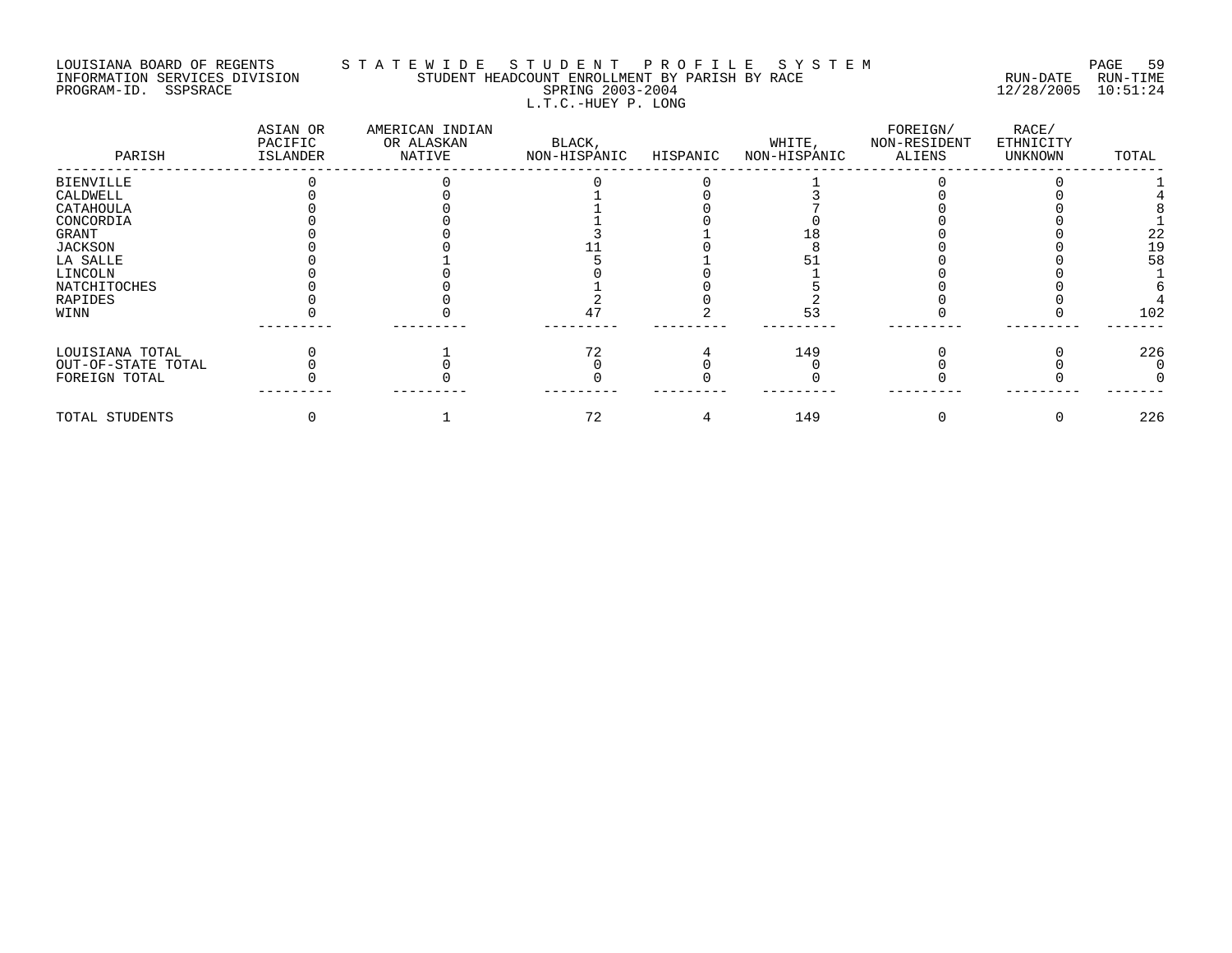#### LOUISIANA BOARD OF REGENTS S T A T E W I D E S T U D E N T P R O F I L E S Y S T E M PAGE 60 INFORMATION SERVICES DIVISION STUDENT HEADCOUNT ENROLLMENT BY PARISH BY RACE RUN-DATE RUN-TIME PROGRAM-ID. SSPSRACE SPRING 2003-2004 12/28/2005 10:51:24 L.T.C.-JEFFERSON

| PARISH             | ASIAN OR<br>PACIFIC<br>ISLANDER | AMERICAN INDIAN<br>OR ALASKAN<br>NATIVE | BLACK,<br>NON-HISPANIC | HISPANIC | WHITE,<br>NON-HISPANIC | FOREIGN/<br>NON-RESIDENT<br>ALIENS | RACE/<br>ETHNICITY<br>UNKNOWN | TOTAL |
|--------------------|---------------------------------|-----------------------------------------|------------------------|----------|------------------------|------------------------------------|-------------------------------|-------|
| EAST BATON ROUGE   |                                 |                                         |                        |          |                        |                                    |                               |       |
| <b>JEFFERSON</b>   |                                 |                                         | 68                     |          | 130                    |                                    |                               | 254   |
| ORLEANS            |                                 |                                         | 42                     |          |                        |                                    |                               | 61    |
| ST. BERNARD        |                                 |                                         |                        |          |                        |                                    |                               |       |
| ST. CHARLES        |                                 |                                         |                        |          |                        |                                    |                               | 23    |
| ST. JAMES          |                                 |                                         |                        |          |                        |                                    |                               |       |
| ST. JOHN           |                                 |                                         |                        |          |                        |                                    |                               |       |
| ST. TAMMANY        |                                 |                                         |                        |          |                        |                                    |                               |       |
| TERREBONNE         |                                 |                                         |                        |          |                        |                                    |                               |       |
| LOUISIANA TOTAL    |                                 |                                         | 129                    | 35       | 155                    |                                    | 22                            | 356   |
| OUT-OF-STATE TOTAL |                                 |                                         |                        |          |                        |                                    |                               |       |
| FOREIGN TOTAL      |                                 |                                         |                        |          |                        |                                    |                               |       |
| TOTAL STUDENTS     |                                 |                                         | 130                    | 35       | 155                    |                                    | 22                            | 358   |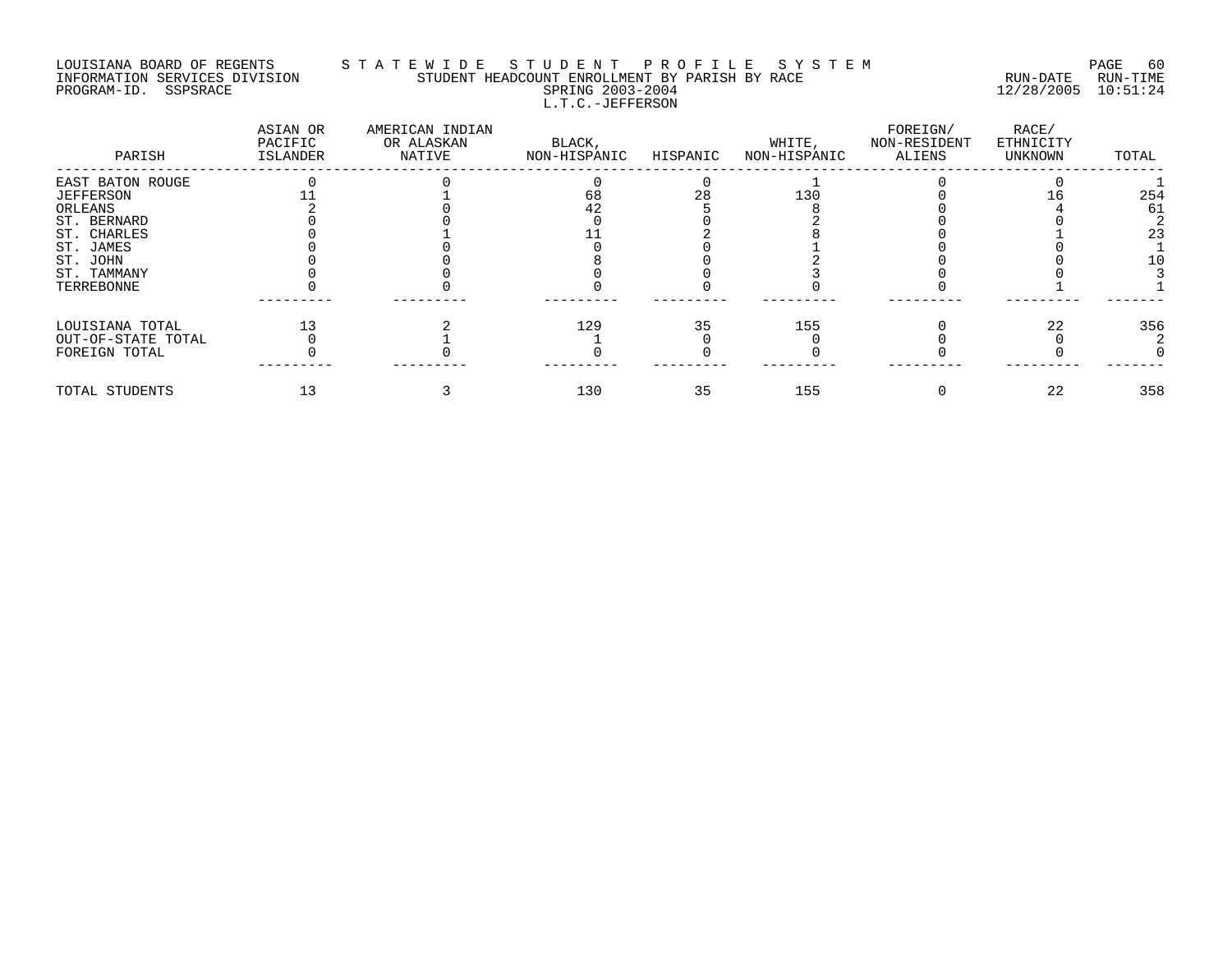# LOUISIANA BOARD OF REGENTS S T A T E W I D E S T U D E N T P R O F I L E S Y S T E M PAGE 61 INFORMATION SERVICES DIVISION STUDENT HEADCOUNT ENROLLMENT BY PARISH BY RACE RUN-DATE RUN-TIME PROGRAM-ID. SSPSRACE SPRING 2003-2004 12/28/2005 10:51:24 L.T.C.-JUMONVILLE

| PARISH             | ASIAN OR<br>PACIFIC<br>ISLANDER | AMERICAN INDIAN<br>OR ALASKAN<br>NATIVE | BLACK,<br>NON-HISPANIC | HISPANIC | WHITE,<br>NON-HISPANIC | FOREIGN/<br>NON-RESIDENT<br>ALIENS | RACE/<br>ETHNICITY<br>UNKNOWN | TOTAL |
|--------------------|---------------------------------|-----------------------------------------|------------------------|----------|------------------------|------------------------------------|-------------------------------|-------|
| AVOYELLES          |                                 |                                         |                        |          |                        |                                    |                               |       |
| IBERIA             |                                 |                                         |                        |          |                        |                                    |                               |       |
| POINTE COUPEE      |                                 |                                         |                        |          |                        |                                    |                               | 105   |
| WEBSTER            |                                 |                                         |                        |          |                        |                                    |                               |       |
| WEST FELICIANA     |                                 |                                         |                        |          |                        |                                    |                               |       |
| UNKNOWN PARISH     |                                 |                                         |                        |          |                        |                                    |                               |       |
| LOUISIANA TOTAL    |                                 |                                         | 69                     |          | 49                     |                                    |                               | 119   |
| OUT-OF-STATE TOTAL |                                 |                                         |                        |          |                        |                                    |                               |       |
| FOREIGN TOTAL      |                                 |                                         |                        |          |                        |                                    |                               |       |
| TOTAL STUDENTS     |                                 |                                         | 69                     |          | 49                     |                                    |                               | 119   |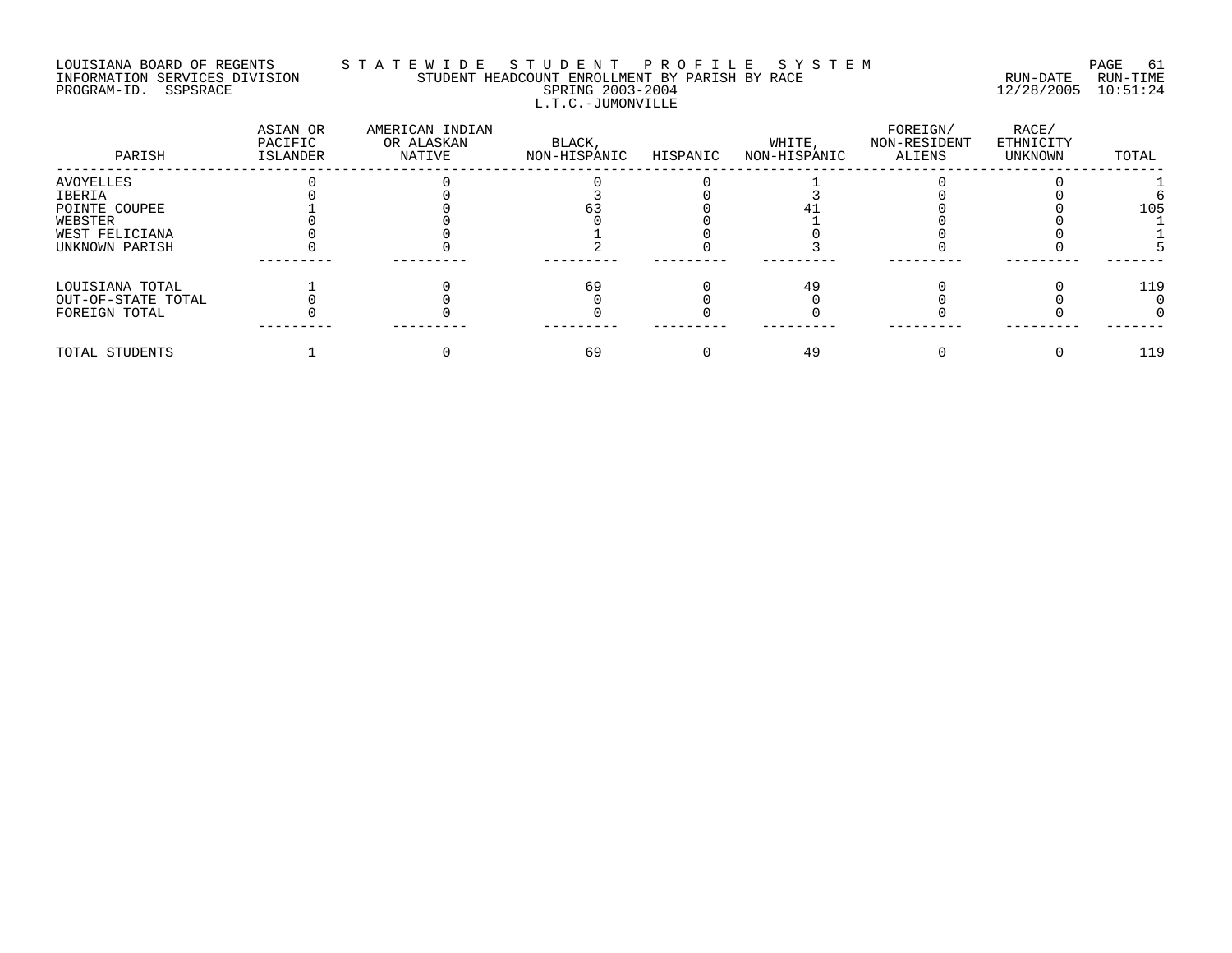#### LOUISIANA BOARD OF REGENTS S T A T E W I D E S T U D E N T P R O F I L E S Y S T E M PAGE 62 INFORMATION SERVICES DIVISION STUDENT HEADCOUNT ENROLLMENT BY PARISH BY RACE RUN-DATE RUN-TIME PROGRAM-ID. SSPSRACE SPRING 2003-2004 12/28/2005 10:51:24 L. E. FLETCHER

| PARISH             | ASIAN OR<br>PACIFIC<br>ISLANDER | AMERICAN INDIAN<br>OR ALASKAN<br>NATIVE | BLACK,<br>NON-HISPANIC | HISPANIC | WHITE,<br>NON-HISPANIC | FOREIGN/<br>NON-RESIDENT<br>ALIENS | RACE/<br>ETHNICITY<br>UNKNOWN | TOTAL |
|--------------------|---------------------------------|-----------------------------------------|------------------------|----------|------------------------|------------------------------------|-------------------------------|-------|
| <b>ACADIA</b>      |                                 |                                         |                        |          |                        |                                    |                               |       |
| ASSUMPTION         |                                 |                                         |                        |          |                        |                                    |                               |       |
| CALCASIEU          |                                 |                                         |                        |          |                        |                                    |                               |       |
| EAST BATON ROUGE   |                                 |                                         |                        |          |                        |                                    |                               |       |
| <b>IBERIA</b>      |                                 |                                         |                        |          |                        |                                    |                               |       |
| JEFFERSON DAVIS    |                                 |                                         |                        |          |                        |                                    |                               |       |
| LAFAYETTE          |                                 |                                         |                        |          |                        |                                    |                               |       |
| LAFOURCHE          |                                 |                                         |                        |          | 125                    |                                    |                               | 155   |
| LIVINGSTON         |                                 |                                         |                        |          |                        |                                    |                               |       |
| ORLEANS            |                                 |                                         |                        |          |                        |                                    |                               | 10    |
| ST. BERNARD        |                                 |                                         |                        |          |                        |                                    |                               |       |
| ST. CHARLES        |                                 |                                         |                        |          |                        |                                    |                               |       |
| ST. JAMES          |                                 |                                         |                        |          |                        |                                    |                               |       |
| ST. JOHN           |                                 |                                         |                        |          |                        |                                    |                               |       |
| ST. MARTIN         |                                 |                                         |                        |          |                        |                                    |                               |       |
| ST. MARY           |                                 |                                         |                        |          |                        |                                    |                               |       |
| ST. TAMMANY        |                                 |                                         |                        |          |                        |                                    |                               |       |
| TERREBONNE         |                                 | 26                                      | 84                     |          | 258                    |                                    |                               | 376   |
| VERMILLION         |                                 |                                         |                        |          |                        |                                    |                               |       |
| LOUISIANA TOTAL    |                                 | 40                                      | 117                    |          | 423                    |                                    |                               | 594   |
| OUT-OF-STATE TOTAL |                                 |                                         |                        |          | 27                     |                                    |                               | 34    |
| FOREIGN TOTAL      |                                 |                                         |                        |          |                        |                                    |                               |       |
| TOTAL STUDENTS     |                                 | 40                                      | 123                    | 10       | 450                    | 0                                  | $\Omega$                      | 628   |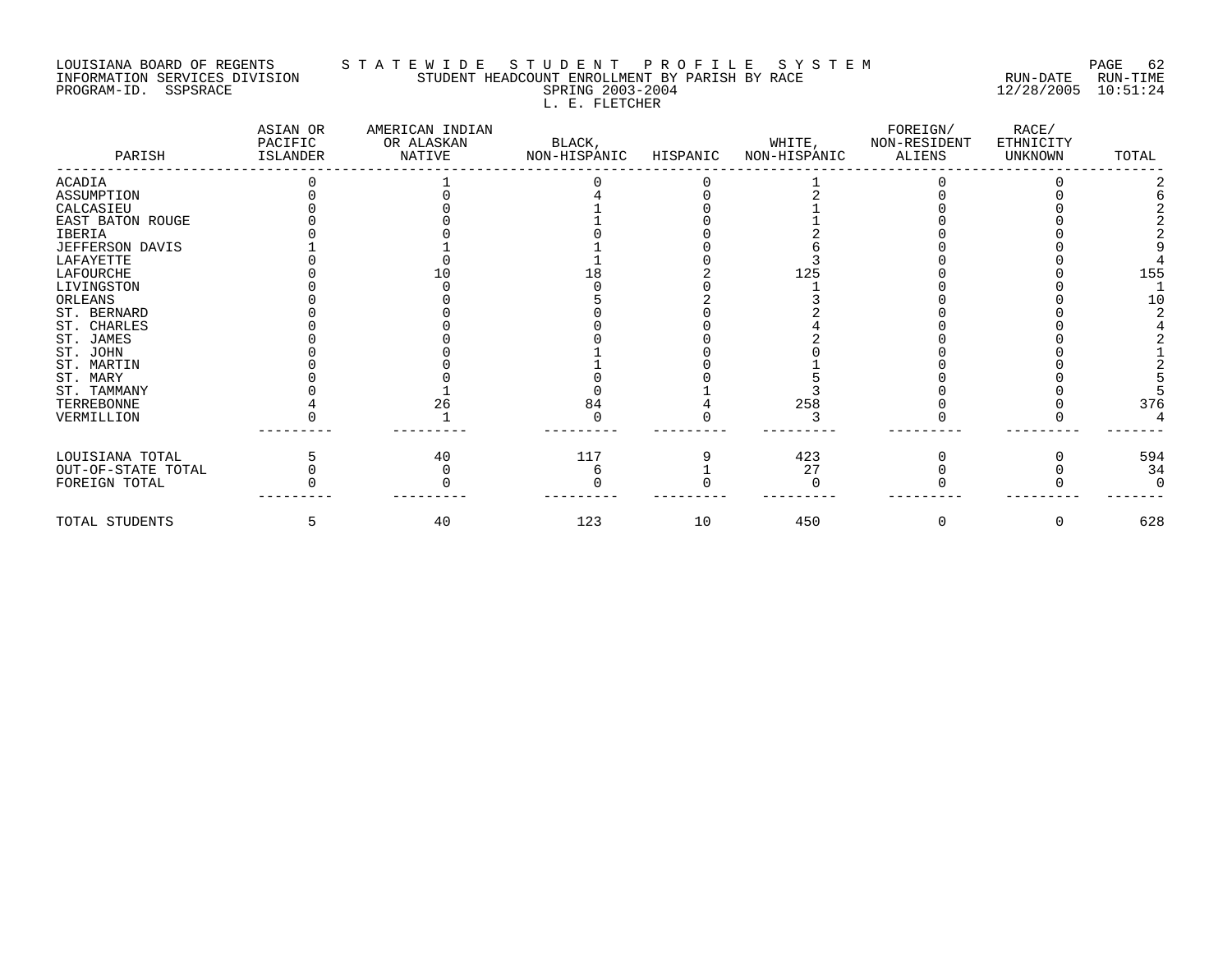# LOUISIANA BOARD OF REGENTS STATEWIDE STUDE NT PROFILE SYSTEM PAGE 63<br>INFORMATION SERVICES DIVISION STUDENT HEADCOUNT ENROLLMENT BY PARISH BY RACE INFORMATION SERVICES DIVISION STUDENT HEADCOUNT ENROLLMENT BY PARISH BY RACE PROGRAM-ID. SSPSRACE SERING 2003-2004 12/28/2005 10:51:24 L.T.C.-LAFAYETTE

| PARISH             | ASIAN OR<br>PACIFIC<br>ISLANDER | AMERICAN INDIAN<br>OR ALASKAN<br>NATIVE | BLACK,<br>NON-HISPANIC | HISPANIC | WHITE,<br>NON-HISPANIC | FOREIGN/<br>NON-RESIDENT<br>ALIENS | RACE/<br>ETHNICITY<br>UNKNOWN | TOTAL |
|--------------------|---------------------------------|-----------------------------------------|------------------------|----------|------------------------|------------------------------------|-------------------------------|-------|
| ACADIA             |                                 |                                         | 14                     |          | 40                     |                                    |                               | 55    |
| AVOYELLES          |                                 |                                         |                        |          |                        |                                    |                               |       |
| CALCASIEU          |                                 |                                         |                        |          |                        |                                    |                               |       |
| EAST BATON ROUGE   |                                 |                                         |                        |          |                        |                                    |                               |       |
| <b>EVANGELINE</b>  |                                 |                                         |                        |          |                        |                                    |                               |       |
| IBERIA             |                                 |                                         |                        |          |                        |                                    |                               | 19    |
| JEFFERSON DAVIS    |                                 |                                         |                        |          |                        |                                    |                               |       |
| LAFAYETTE          |                                 |                                         | 235                    |          | 330                    |                                    |                               | 590   |
| LAFOURCHE          |                                 |                                         |                        |          |                        |                                    |                               |       |
| ORLEANS            |                                 |                                         |                        |          |                        |                                    |                               |       |
| <b>RAPIDES</b>     |                                 |                                         |                        |          |                        |                                    |                               |       |
| ST. CHARLES        |                                 |                                         |                        |          |                        |                                    |                               |       |
| ST. LANDRY         |                                 |                                         | 30                     |          | 30                     |                                    |                               |       |
| ST. MARTIN         |                                 |                                         | 36                     |          |                        |                                    |                               | 98    |
| ST. MARY           |                                 |                                         |                        |          |                        |                                    |                               |       |
| ST. TAMMANY        |                                 |                                         |                        |          |                        |                                    |                               |       |
| TANGIPAHOA         |                                 |                                         |                        |          |                        |                                    |                               |       |
| VERMILLION         |                                 |                                         |                        |          | 32                     |                                    |                               | 43    |
| LOUISIANA TOTAL    | 12                              |                                         | 331                    | 10       | 519                    |                                    | 12                            | 888   |
| OUT-OF-STATE TOTAL |                                 |                                         |                        |          |                        |                                    |                               |       |
| FOREIGN TOTAL      |                                 |                                         |                        |          |                        |                                    |                               |       |
| TOTAL STUDENTS     | 12                              |                                         | 331                    | 10       | 520                    |                                    | 12                            | 889   |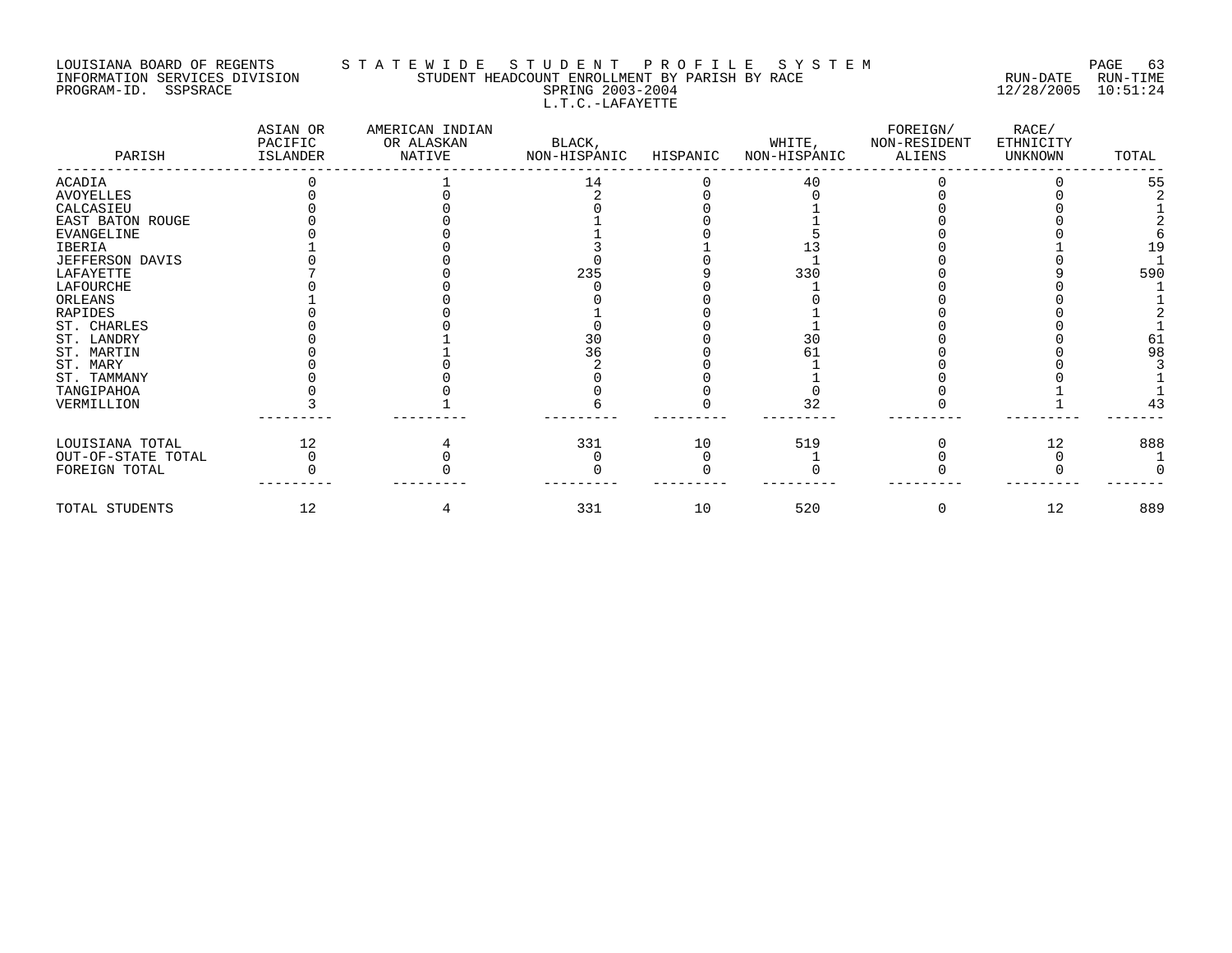#### LOUISIANA BOARD OF REGENTS S T A T E W I D E S T U D E N T P R O F I L E S Y S T E M PAGE 64 INFORMATION SERVICES DIVISION STUDENT HEADCOUNT ENROLLMENT BY PARISH BY RACE RUN-DATE RUN-TIME PROGRAM-ID. SSPSRACE SPRING 2003-2004 12/28/2005 10:51:24 L.T.C.-LAFOURCHE

| PARISH             | ASIAN OR<br>PACIFIC<br>ISLANDER | AMERICAN INDIAN<br>OR ALASKAN<br>NATIVE | BLACK,<br>NON-HISPANIC | HISPANIC | WHITE,<br>NON-HISPANIC | FOREIGN/<br>NON-RESIDENT<br>ALIENS | RACE/<br>ETHNICITY<br>UNKNOWN | TOTAL |
|--------------------|---------------------------------|-----------------------------------------|------------------------|----------|------------------------|------------------------------------|-------------------------------|-------|
| ASCENSION          |                                 |                                         |                        |          |                        |                                    |                               |       |
| ASSUMPTION         |                                 |                                         |                        |          |                        |                                    |                               | 28    |
| LAFOURCHE          |                                 |                                         | 48                     |          | 216                    |                                    |                               | 279   |
| ST. CHARLES        |                                 |                                         |                        |          |                        |                                    |                               |       |
| ST. JAMES          |                                 |                                         |                        |          |                        |                                    |                               |       |
| ST. MARY           |                                 |                                         |                        |          |                        |                                    |                               |       |
| ST. TAMMANY        |                                 |                                         |                        |          |                        |                                    |                               |       |
| TERREBONNE         |                                 |                                         |                        |          | 28                     |                                    |                               | 42    |
|                    |                                 |                                         |                        |          |                        |                                    |                               |       |
| LOUISIANA TOTAL    |                                 |                                         | 79                     |          | 269                    |                                    |                               | 368   |
| OUT-OF-STATE TOTAL |                                 |                                         |                        |          |                        |                                    |                               |       |
| FOREIGN TOTAL      |                                 |                                         |                        |          |                        |                                    |                               |       |
| TOTAL STUDENTS     |                                 |                                         | 79                     |          | 269                    |                                    |                               | 368   |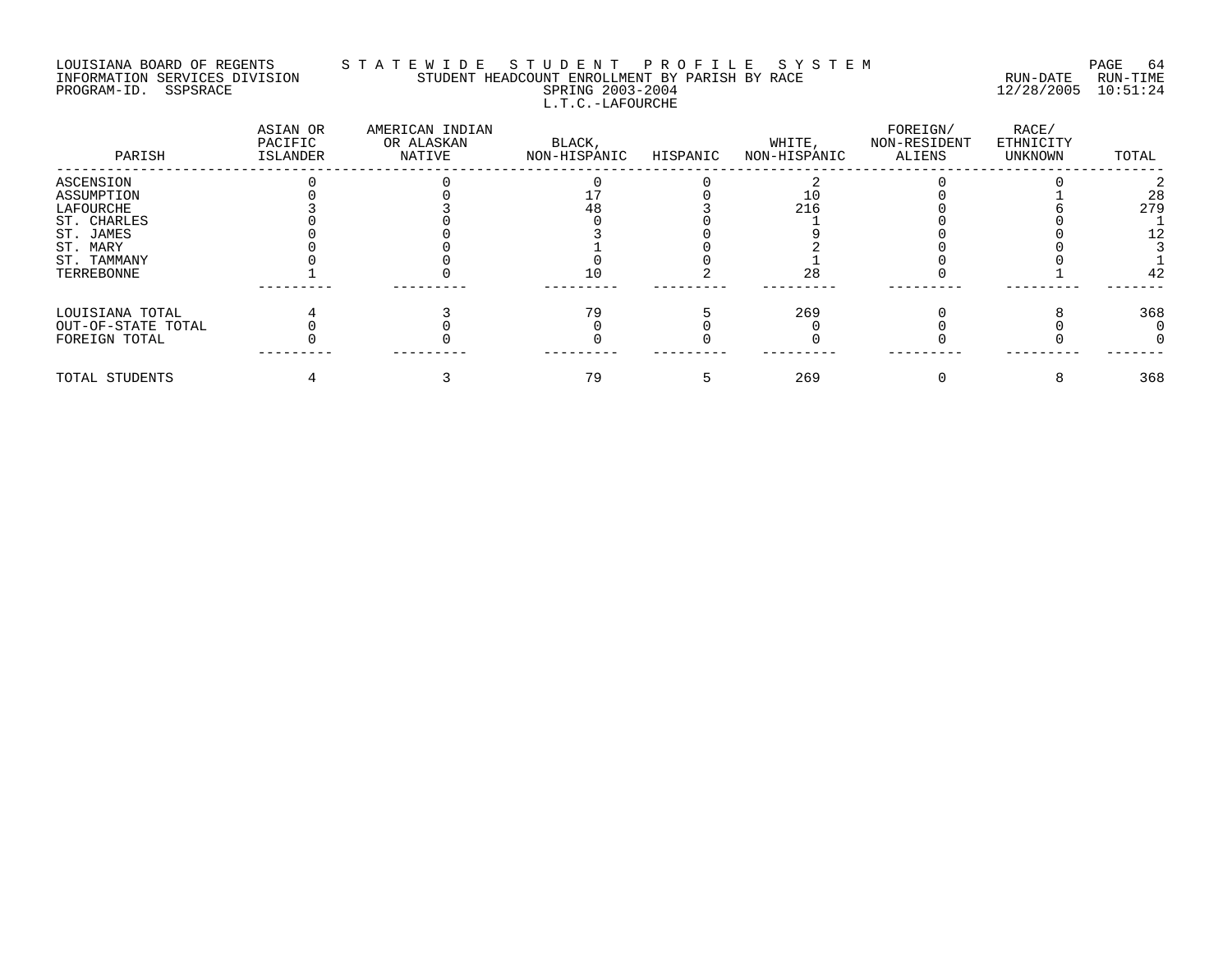# LOUISIANA BOARD OF REGENTS S T A T E W I D E S T U D E N T P R O F I L E S Y S T E M PAGE 65 INFORMATION SERVICES DIVISION STUDENT HEADCOUNT ENROLLMENT BY PARISH BY RACE RUN-DATE RUN-TIME PROGRAM-ID. SSPSRACE SPRING 2003-2004 12/28/2005 10:51:24 L.T.C.-LAMAR SALTER

| PARISH             | ASIAN OR<br>PACIFIC<br><b>ISLANDER</b> | AMERICAN INDIAN<br>OR ALASKAN<br>NATIVE | BLACK,<br>NON-HISPANIC | HISPANIC | WHITE,<br>NON-HISPANIC | FOREIGN/<br>NON-RESIDENT<br>ALIENS | RACE/<br>ETHNICITY<br>UNKNOWN | TOTAL |
|--------------------|----------------------------------------|-----------------------------------------|------------------------|----------|------------------------|------------------------------------|-------------------------------|-------|
| BEAUREGARD         |                                        |                                         |                        |          |                        |                                    |                               | 69    |
| SABINE             |                                        |                                         |                        |          |                        |                                    |                               |       |
| VERNON             |                                        |                                         | 35                     |          | 116                    |                                    |                               | 174   |
|                    |                                        |                                         |                        |          |                        |                                    |                               |       |
| LOUISIANA TOTAL    |                                        |                                         | 46                     |          | 176                    |                                    |                               | 249   |
| OUT-OF-STATE TOTAL |                                        |                                         |                        |          |                        |                                    |                               |       |
| FOREIGN TOTAL      |                                        |                                         |                        |          |                        |                                    |                               |       |
| TOTAL STUDENTS     |                                        |                                         |                        |          |                        |                                    |                               | 250   |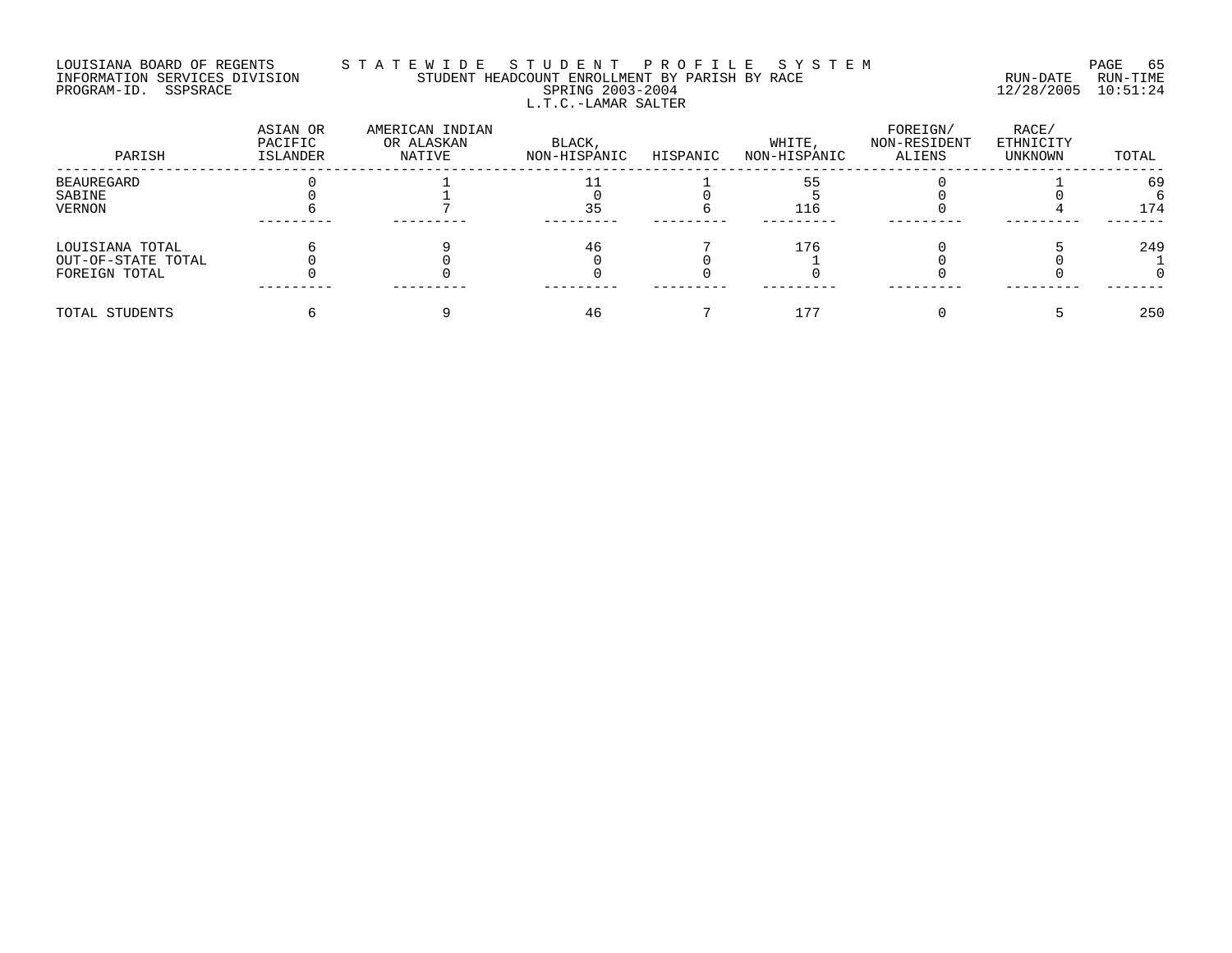## LOUISIANA BOARD OF REGENTS S T A T E W I D E S T U D E N T P R O F I L E S Y S T E M PAGE 66 INFORMATION SERVICES DIVISION STUDENT HEADCOUNT ENROLLMENT BY PARISH BY RACE RUN-DATE RUN-TIME PROGRAM-ID. SSPSRACE SPRING 2003-2004 12/28/2005 10:51:24 L.T.C.-MANSFIELD

| PARISH             | ASIAN OR<br>PACIFIC<br>ISLANDER | AMERICAN INDIAN<br>OR ALASKAN<br>NATIVE | BLACK,<br>NON-HISPANIC | HISPANIC | WHITE,<br>NON-HISPANIC | FOREIGN/<br>NON-RESIDENT<br>ALIENS | RACE/<br>ETHNICITY<br>UNKNOWN | TOTAL |
|--------------------|---------------------------------|-----------------------------------------|------------------------|----------|------------------------|------------------------------------|-------------------------------|-------|
| BOSSIER            |                                 |                                         |                        |          |                        |                                    |                               |       |
| DE SOTO            |                                 |                                         |                        |          |                        |                                    |                               | 86    |
| NATCHITOCHES       |                                 |                                         |                        |          |                        |                                    |                               |       |
| RED RIVER          |                                 |                                         |                        |          |                        |                                    |                               |       |
| SABINE             |                                 |                                         |                        |          |                        |                                    |                               | 20    |
| LOUISIANA TOTAL    |                                 |                                         |                        |          |                        |                                    |                               | 111   |
| OUT-OF-STATE TOTAL |                                 |                                         |                        |          |                        |                                    |                               |       |
| FOREIGN TOTAL      |                                 |                                         |                        |          |                        |                                    |                               |       |
| TOTAL STUDENTS     |                                 |                                         | 52                     |          |                        |                                    |                               | 111   |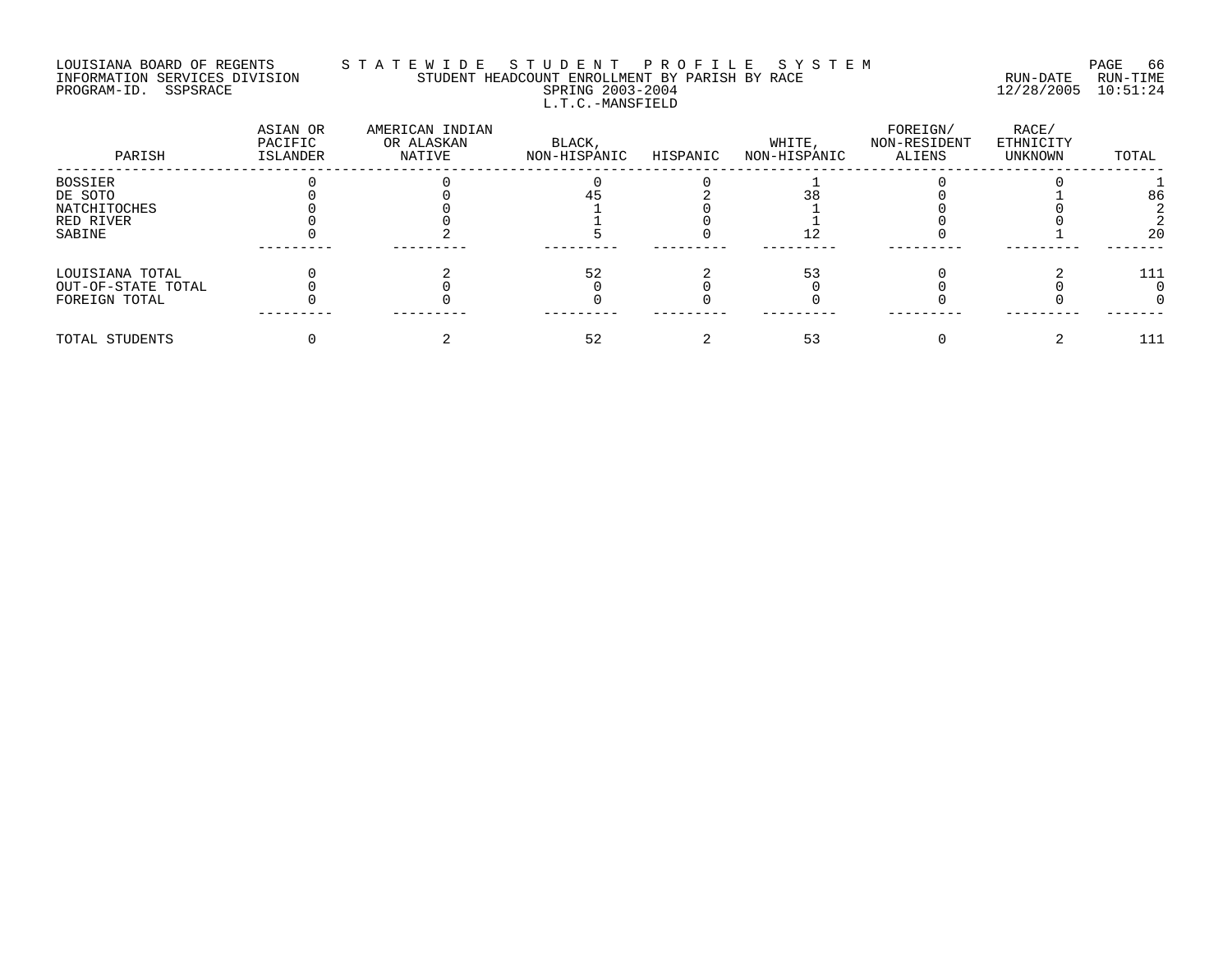# LOUISIANA BOARD OF REGENTS S T A T E W I D E S T U D E N T P R O F I L E S Y S T E M PAGE 67 INFORMATION SERVICES DIVISION STUDENT HEADCOUNT ENROLLMENT BY PARISH BY RACE RUN-DATE RUN-TIME PROGRAM-ID. SSPSRACE SPRING 2003-2004 12/28/2005 10:51:24 L.T.C.-MORGAN SMITH

| PARISH             | ASIAN OR<br>PACIFIC<br>ISLANDER | AMERICAN INDIAN<br>OR ALASKAN<br>NATIVE | BLACK,<br>NON-HISPANIC | HISPANIC | WHITE,<br>NON-HISPANIC | FOREIGN/<br>NON-RESIDENT<br>ALIENS | RACE/<br>ETHNICITY<br>UNKNOWN | TOTAL |
|--------------------|---------------------------------|-----------------------------------------|------------------------|----------|------------------------|------------------------------------|-------------------------------|-------|
| ACADIA             |                                 |                                         |                        |          |                        |                                    |                               |       |
| ALLEN              |                                 |                                         |                        |          |                        |                                    |                               |       |
| CALCASIEU          |                                 |                                         |                        |          |                        |                                    |                               |       |
| CAMERON            |                                 |                                         |                        |          |                        |                                    |                               |       |
| EVANGELINE         |                                 |                                         |                        |          |                        |                                    |                               |       |
| JEFFERSON DAVIS    |                                 |                                         | 27                     |          | 105                    |                                    |                               | 132   |
| LOUISIANA TOTAL    |                                 |                                         | 28                     |          | 123                    |                                    |                               | 151   |
| OUT-OF-STATE TOTAL |                                 |                                         |                        |          |                        |                                    |                               |       |
| FOREIGN TOTAL      |                                 |                                         |                        |          |                        |                                    |                               |       |
| TOTAL STUDENTS     |                                 |                                         | 28                     |          | 123                    |                                    |                               | 151   |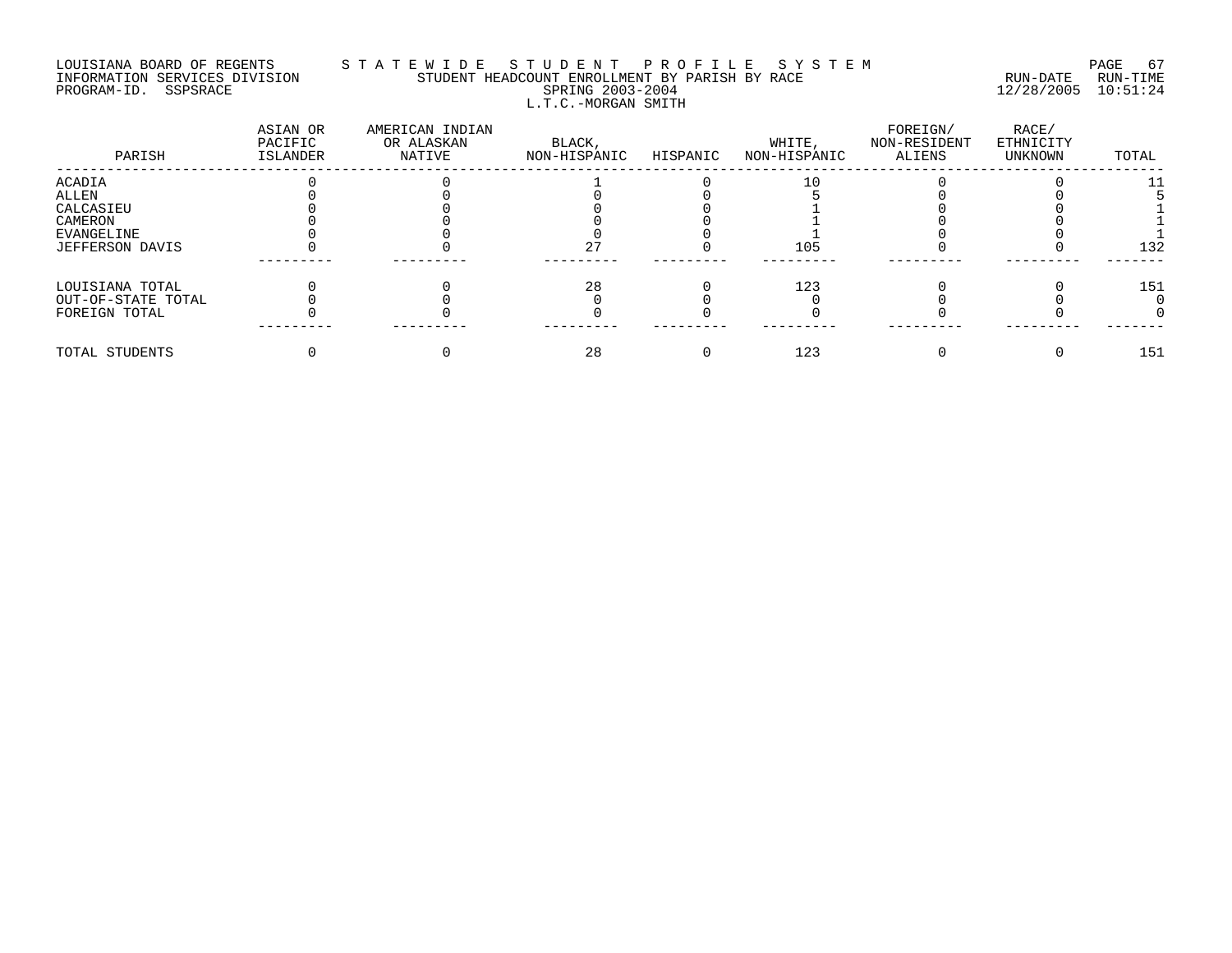# LOUISIANA BOARD OF REGENTS STATEWIDE STUDENT PROFILE SYSTEM NAGE 68 INFORMATION SERVICES DIVISION STUDENT HEADCOUNT ENROLLMENT BY PARISH BY RACE RUN-DATE RUN-TIME PROGRAM-ID. SSPSRACE SPRING 2003-2004 12/28/2005 10:51:24 L.T.C.-NATCHITOCHES

| PARISH             | ASIAN OR<br>PACIFIC<br>ISLANDER | AMERICAN INDIAN<br>OR ALASKAN<br>NATIVE | BLACK,<br>NON-HISPANIC | HISPANIC | WHITE,<br>NON-HISPANIC | FOREIGN/<br>NON-RESIDENT<br>ALIENS | RACE/<br>ETHNICITY<br>UNKNOWN | TOTAL |
|--------------------|---------------------------------|-----------------------------------------|------------------------|----------|------------------------|------------------------------------|-------------------------------|-------|
| <b>BIENVILLE</b>   |                                 |                                         |                        |          |                        |                                    |                               |       |
| <b>BOSSIER</b>     |                                 |                                         |                        |          |                        |                                    |                               |       |
| CADDO              |                                 |                                         |                        |          |                        |                                    |                               |       |
| DE SOTO            |                                 |                                         |                        |          |                        |                                    |                               |       |
| EAST CARROLL       |                                 |                                         |                        |          |                        |                                    |                               |       |
| GRANT              |                                 |                                         |                        |          |                        |                                    |                               |       |
| <b>JACKSON</b>     |                                 |                                         |                        |          |                        |                                    |                               |       |
| NATCHITOCHES       |                                 |                                         | 155                    |          | 127                    |                                    |                               | 296   |
| RAPIDES            |                                 |                                         |                        |          |                        |                                    |                               |       |
| RED RIVER          |                                 |                                         |                        |          |                        |                                    |                               | 17    |
| RICHLAND           |                                 |                                         |                        |          |                        |                                    |                               |       |
| SABINE             |                                 |                                         |                        |          |                        |                                    |                               | 16    |
| TENSAS             |                                 |                                         |                        |          |                        |                                    |                               |       |
| UNION              |                                 |                                         |                        |          |                        |                                    |                               |       |
| <b>VERNON</b>      |                                 |                                         |                        |          |                        |                                    |                               |       |
| WEST CARROLL       |                                 |                                         |                        |          |                        |                                    |                               |       |
| WEST FELICIANA     |                                 |                                         |                        |          |                        |                                    |                               |       |
| WINN               |                                 |                                         |                        |          |                        |                                    |                               | 35    |
| LOUISIANA TOTAL    |                                 |                                         | 186                    |          | 183                    |                                    | 18                            | 398   |
| OUT-OF-STATE TOTAL |                                 |                                         |                        |          |                        |                                    |                               |       |
| FOREIGN TOTAL      |                                 |                                         |                        |          |                        |                                    |                               |       |
| TOTAL STUDENTS     |                                 | ь                                       | 186                    | 3        | 183                    |                                    | 18                            | 398   |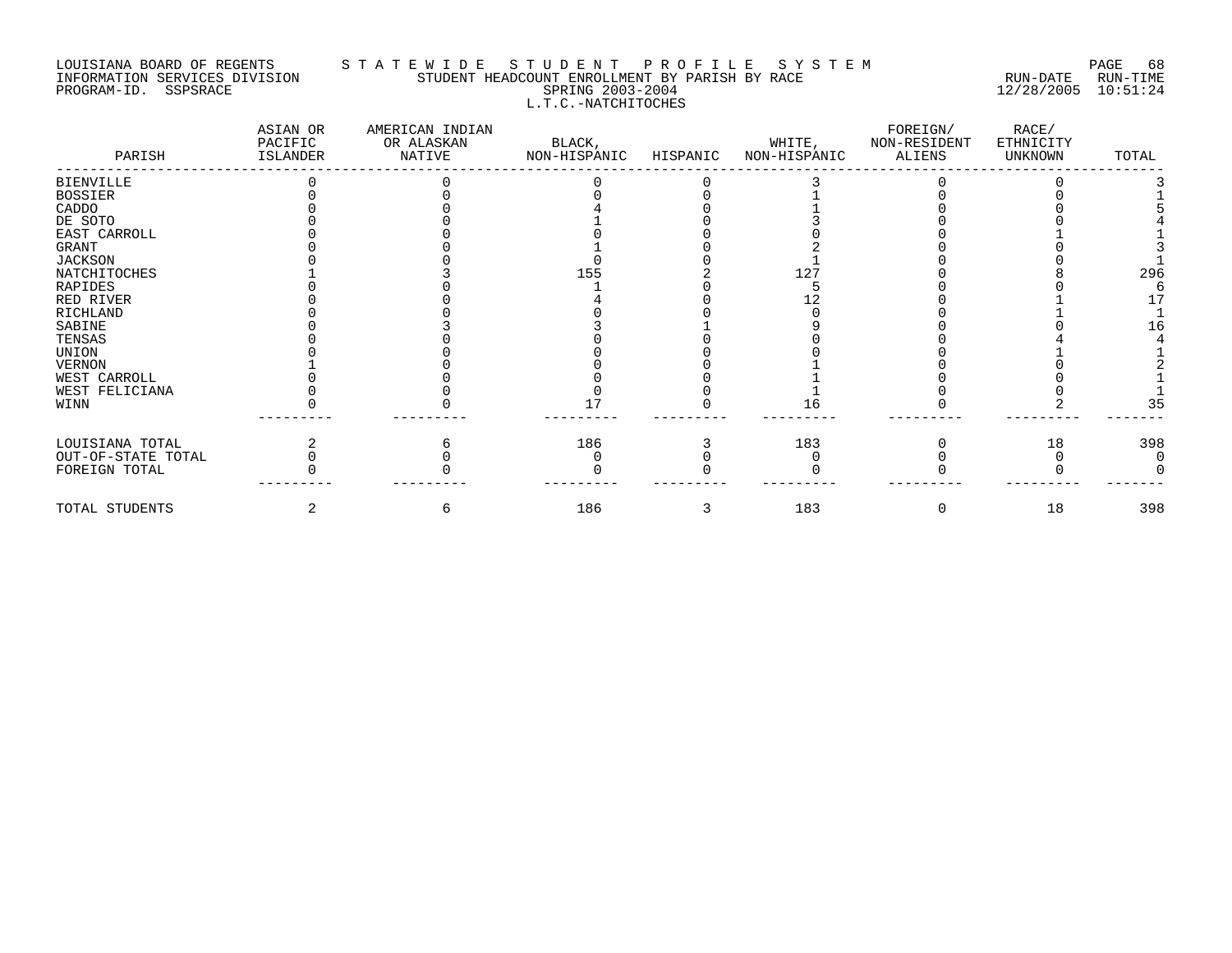# LOUISIANA BOARD OF REGENTS S T A T E W I D E S T U D E N T P R O F I L E S Y S T E M PAGE 69 INFORMATION SERVICES DIVISION STUDENT HEADCOUNT ENROLLMENT BY PARISH BY RACE RUN-DATE RUN-TIME PROGRAM-ID. SSPSRACE SPRING 2003-2004 12/28/2005 10:51:24 L.T.C.-NORTH CENTRAL

| PARISH             | ASIAN OR<br>PACIFIC<br>ISLANDER | AMERICAN INDIAN<br>OR ALASKAN<br>NATIVE | BLACK,<br>NON-HISPANIC | HISPANIC | WHITE,<br>NON-HISPANIC | FOREIGN/<br>NON-RESIDENT<br>ALIENS | RACE/<br>ETHNICITY<br>UNKNOWN | TOTAL |
|--------------------|---------------------------------|-----------------------------------------|------------------------|----------|------------------------|------------------------------------|-------------------------------|-------|
| JACKSON            |                                 |                                         |                        |          |                        |                                    |                               |       |
| LINCOLN            |                                 |                                         |                        |          |                        |                                    |                               |       |
| MOREHOUSE          |                                 |                                         |                        |          |                        |                                    |                               |       |
| OUACHITA           |                                 |                                         |                        |          |                        |                                    |                               |       |
| UNION              |                                 |                                         |                        |          | 83                     |                                    |                               | 157   |
| LOUISIANA TOTAL    |                                 |                                         | 83                     |          | -90                    |                                    |                               | 174   |
| OUT-OF-STATE TOTAL |                                 |                                         |                        |          |                        |                                    |                               |       |
| FOREIGN TOTAL      |                                 |                                         |                        |          |                        |                                    |                               |       |
| TOTAL STUDENTS     |                                 |                                         | 83                     |          | 90                     |                                    |                               | 174   |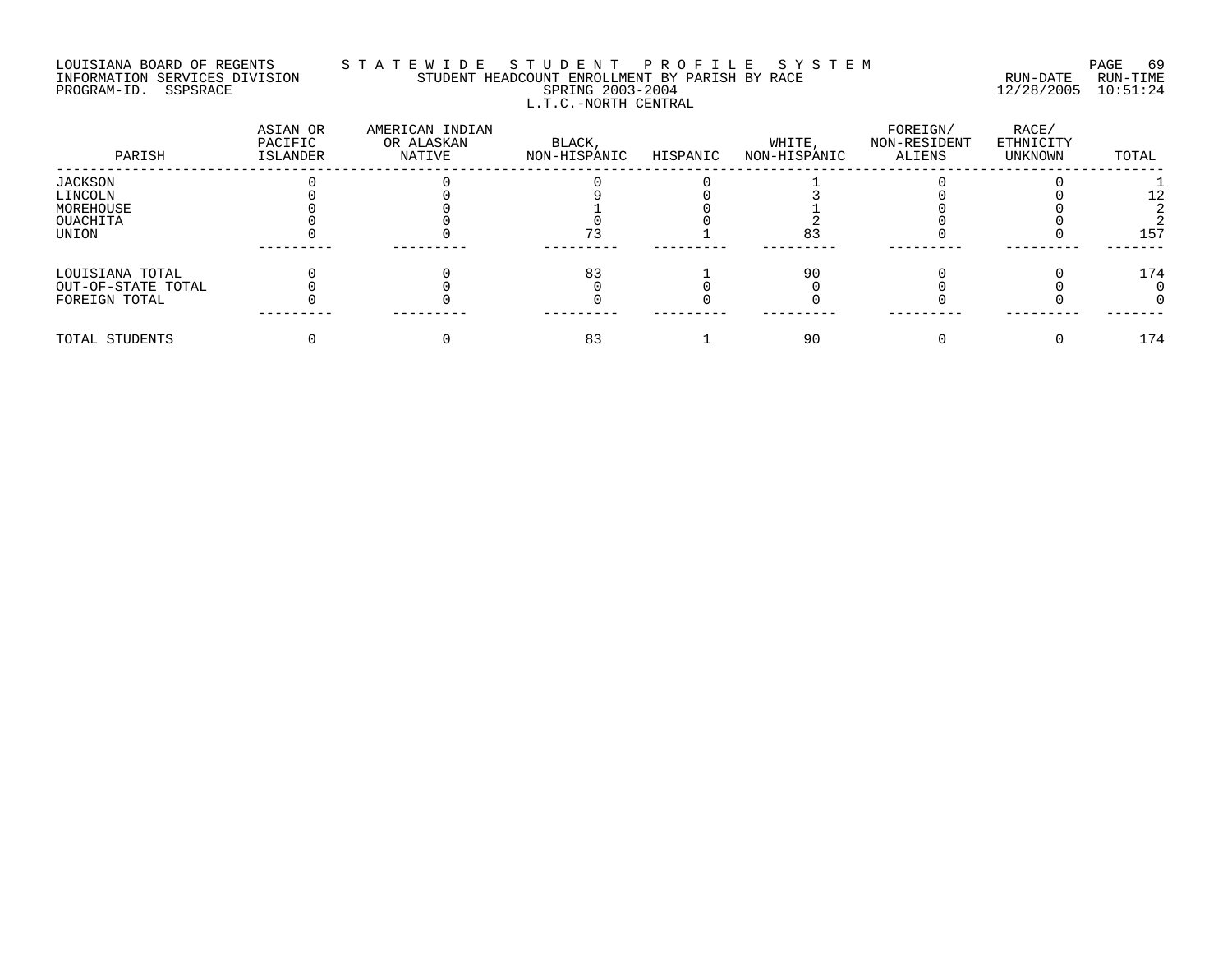### LOUISIANA BOARD OF REGENTS S T A T E W I D E S T U D E N T P R O F I L E S Y S T E M PAGE 70 INFORMATION SERVICES DIVISION STUDENT HEADCOUNT ENROLLMENT BY PARISH BY RACE RUN-DATE RUN-TIME PROGRAM-ID. SSPSRACE SPRING 2003-2004 12/28/2005 10:51:24 L.T.C.-NORTHEAST

| PARISH             | ASIAN OR<br>PACIFIC<br>ISLANDER | AMERICAN INDIAN<br>OR ALASKAN<br>NATIVE | BLACK,<br>NON-HISPANIC | HISPANIC | WHITE,<br>NON-HISPANIC | FOREIGN/<br>NON-RESIDENT<br>ALIENS | RACE/<br>ETHNICITY<br>UNKNOWN | TOTAL |
|--------------------|---------------------------------|-----------------------------------------|------------------------|----------|------------------------|------------------------------------|-------------------------------|-------|
| BOSSIER            |                                 |                                         |                        |          |                        |                                    |                               |       |
| CADDO              |                                 |                                         |                        |          |                        |                                    |                               |       |
| CALDWELL           |                                 |                                         |                        |          |                        |                                    |                               | 36    |
| CATAHOULA          |                                 |                                         |                        |          |                        |                                    |                               |       |
| CONCORDIA          |                                 |                                         |                        |          |                        |                                    |                               |       |
| EAST CARROLL       |                                 |                                         |                        |          |                        |                                    |                               |       |
| FRANKLIN           |                                 |                                         |                        |          | 138                    |                                    |                               | 195   |
| GRANT              |                                 |                                         |                        |          |                        |                                    |                               |       |
| JACKSON            |                                 |                                         |                        |          |                        |                                    |                               |       |
| MADISON            |                                 |                                         |                        |          |                        |                                    |                               |       |
| MOREHOUSE          |                                 |                                         |                        |          |                        |                                    |                               |       |
| OUACHITA           |                                 |                                         |                        |          |                        |                                    |                               |       |
| RICHLAND           |                                 |                                         |                        |          |                        |                                    |                               | 61    |
| TENSAS             |                                 |                                         |                        |          |                        |                                    |                               |       |
| WEST BATON ROUGE   |                                 |                                         |                        |          |                        |                                    |                               |       |
| LOUISIANA TOTAL    |                                 |                                         | 100                    |          | 223                    |                                    |                               | 324   |
| OUT-OF-STATE TOTAL |                                 |                                         |                        |          |                        |                                    |                               |       |
| FOREIGN TOTAL      |                                 |                                         |                        |          |                        |                                    |                               |       |
| TOTAL STUDENTS     |                                 |                                         | 101                    |          | 226                    |                                    |                               | 328   |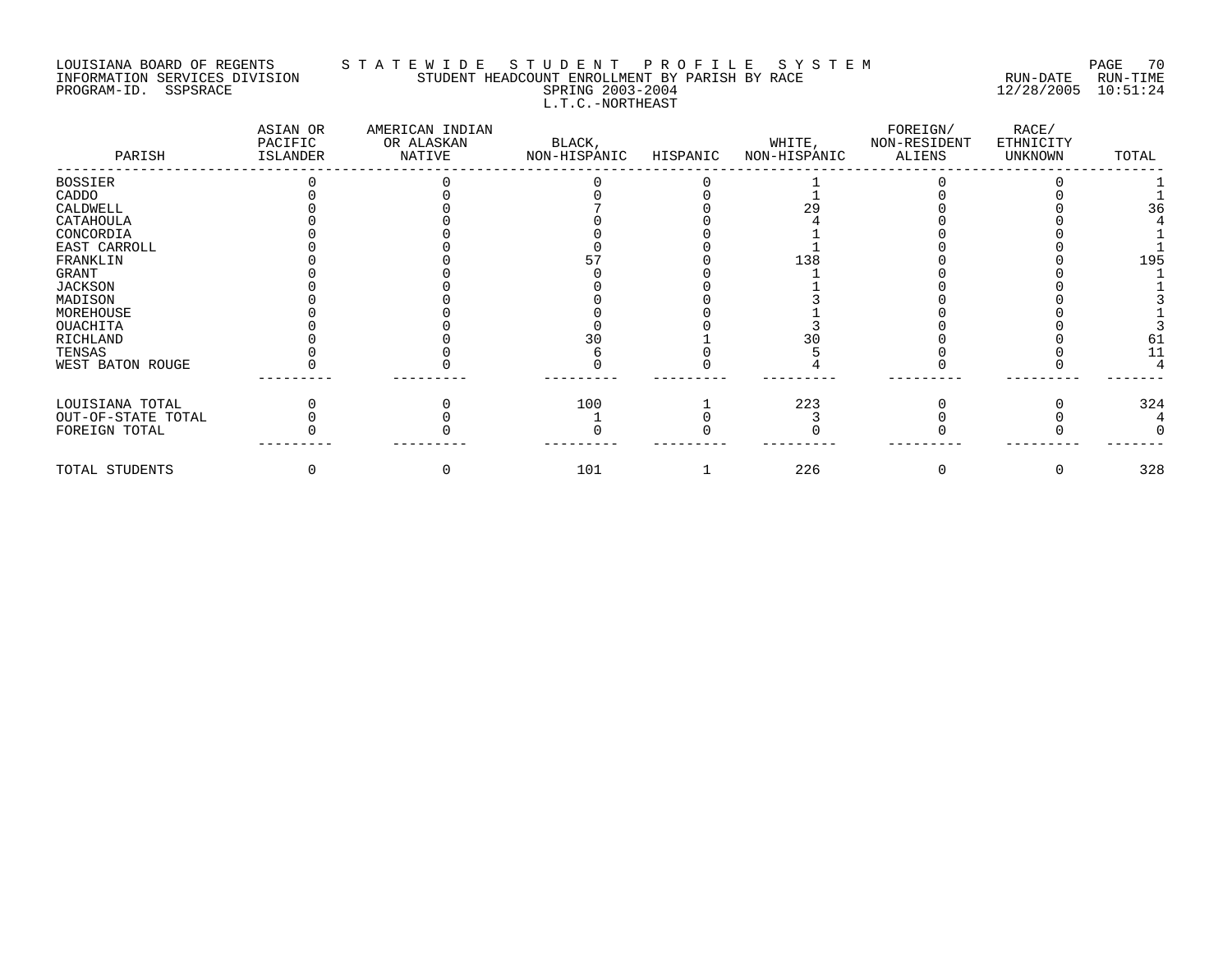### LOUISIANA BOARD OF REGENTS S T A T E W I D E S T U D E N T P R O F I L E S Y S T E M PAGE 71 INFORMATION SERVICES DIVISION STUDENT HEADCOUNT ENROLLMENT BY PARISH BY RACE RUN-DATE RUN-TIME PROGRAM-ID. SSPSRACE SPRING 2003-2004 12/28/2005 10:51:24 L.T.C.-NORTHWEST

| PARISH             | ASIAN OR<br>PACIFIC<br>ISLANDER | AMERICAN INDIAN<br>OR ALASKAN<br>NATIVE | BLACK,<br>NON-HISPANIC | HISPANIC | WHITE,<br>NON-HISPANIC | FOREIGN/<br>NON-RESIDENT<br>ALIENS | RACE/<br>ETHNICITY<br>UNKNOWN | TOTAL |
|--------------------|---------------------------------|-----------------------------------------|------------------------|----------|------------------------|------------------------------------|-------------------------------|-------|
| <b>BIENVILLE</b>   |                                 |                                         | 34                     |          | 40                     |                                    |                               | 78    |
| <b>BOSSIER</b>     |                                 |                                         |                        |          |                        |                                    |                               | 12    |
| CADDO              |                                 |                                         |                        |          |                        |                                    |                               |       |
| CALDWELL           |                                 |                                         |                        |          |                        |                                    |                               |       |
| CLAIBORNE          |                                 |                                         | 148                    |          |                        |                                    |                               | 254   |
| DE SOTO            |                                 |                                         |                        |          |                        |                                    |                               |       |
| <b>JACKSON</b>     |                                 |                                         |                        |          |                        |                                    |                               |       |
| LINCOLN            |                                 |                                         |                        |          |                        |                                    |                               |       |
| NATCHITOCHES       |                                 |                                         |                        |          |                        |                                    |                               |       |
| RED RIVER          |                                 |                                         |                        |          |                        |                                    |                               |       |
| WASHINGTON         |                                 |                                         |                        |          |                        |                                    |                               |       |
| WEST CARROLL       |                                 |                                         | 144                    |          | 224                    |                                    |                               | 386   |
| WINN               |                                 |                                         |                        |          |                        |                                    |                               |       |
| LOUISIANA TOTAL    |                                 |                                         | 333                    |          | 389                    |                                    | 19                            | 752   |
| OUT-OF-STATE TOTAL |                                 |                                         |                        |          | 12                     |                                    |                               | 12    |
| FOREIGN TOTAL      |                                 |                                         |                        |          |                        |                                    |                               |       |
| TOTAL STUDENTS     |                                 |                                         | 333                    |          | 401                    |                                    | 19                            | 764   |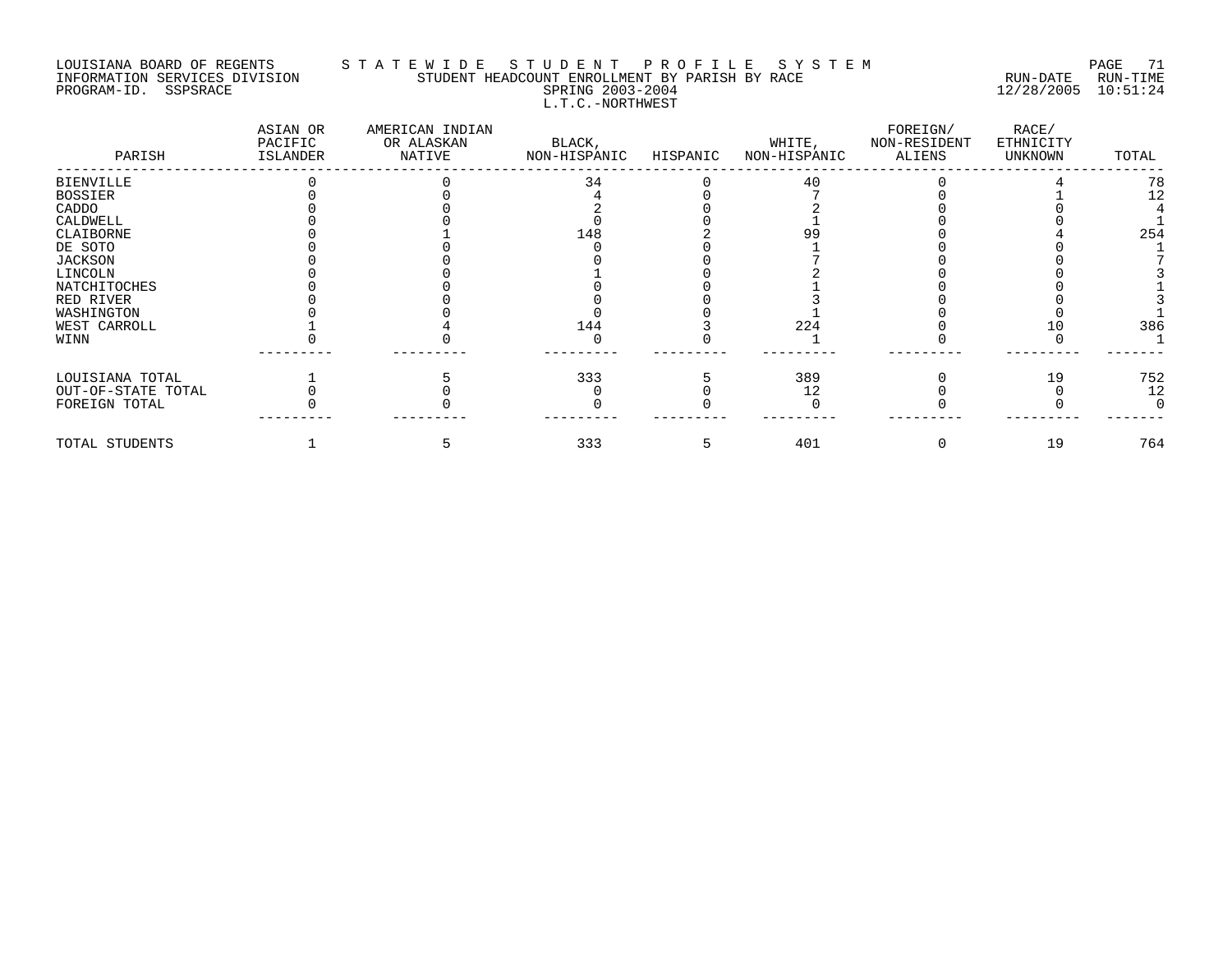# LOUISIANA BOARD OF REGENTS S T A T E W I D E S T U D E N T P R O F I L E S Y S T E M PAGE 72 INFORMATION SERVICES DIVISION STUDENT HEADCOUNT ENROLLMENT BY PARISH BY RACE RUN-DATE RUN-TIME PROGRAM-ID. SSPSRACE SPRING 2003-2004 12/28/2005 10:51:24 L.T.C.-OAKDALE

| PARISH             | ASIAN OR<br>PACIFIC<br>ISLANDER | AMERICAN INDIAN<br>OR ALASKAN<br>NATIVE | BLACK,<br>NON-HISPANIC | HISPANIC | WHITE,<br>NON-HISPANIC | FOREIGN/<br>NON-RESIDENT<br>ALIENS | RACE/<br>ETHNICITY<br>UNKNOWN | TOTAL |
|--------------------|---------------------------------|-----------------------------------------|------------------------|----------|------------------------|------------------------------------|-------------------------------|-------|
| ALLEN              |                                 |                                         | 69                     |          | 74                     |                                    |                               | 162   |
| AVOYELLES          |                                 |                                         |                        |          |                        |                                    |                               | 21    |
| <b>BEAUREGARD</b>  |                                 |                                         |                        |          |                        |                                    |                               | 18    |
| CALCASIEU          |                                 |                                         |                        |          |                        |                                    |                               | 18    |
| <b>EVANGELINE</b>  |                                 |                                         |                        |          |                        |                                    |                               |       |
| JEFFERSON          |                                 |                                         |                        |          |                        |                                    |                               |       |
| JEFFERSON DAVIS    |                                 |                                         |                        |          |                        |                                    |                               |       |
| <b>RAPIDES</b>     |                                 |                                         |                        |          |                        |                                    |                               |       |
| SABINE             |                                 |                                         |                        |          |                        |                                    |                               |       |
| ST. LANDRY         |                                 |                                         |                        |          |                        |                                    |                               |       |
| TENSAS             |                                 |                                         |                        |          |                        |                                    |                               |       |
| <b>VERNON</b>      |                                 |                                         |                        |          |                        |                                    |                               | 20    |
| LOUISIANA TOTAL    |                                 |                                         | 106                    |          | 143                    |                                    | 31                            | 286   |
| OUT-OF-STATE TOTAL |                                 |                                         |                        |          |                        |                                    |                               |       |
| FOREIGN TOTAL      |                                 |                                         |                        |          |                        |                                    |                               |       |
| TOTAL STUDENTS     |                                 |                                         | 106                    |          | 143                    |                                    | 31                            | 286   |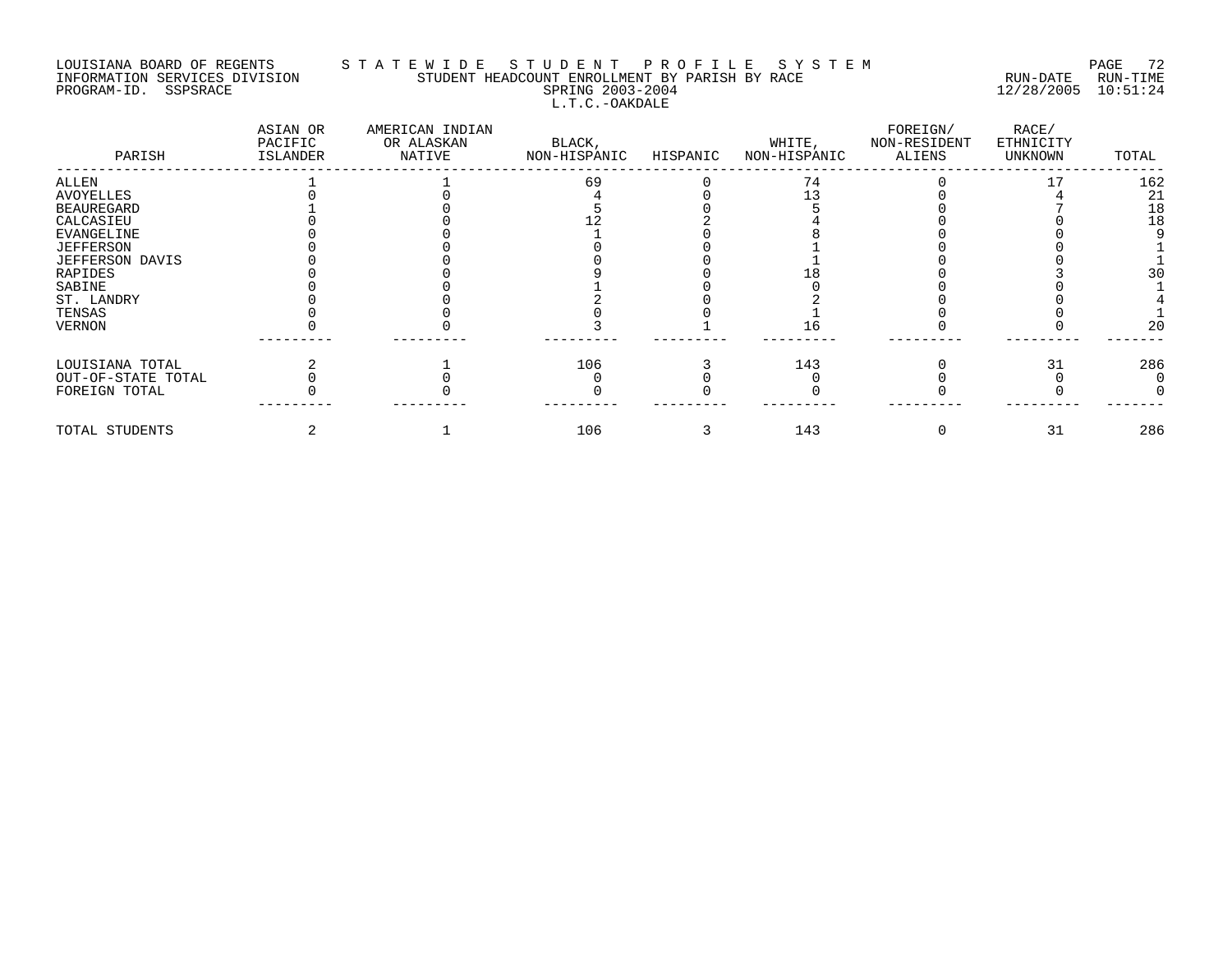### LOUISIANA BOARD OF REGENTS S T A T E W I D E S T U D E N T P R O F I L E S Y S T E M PAGE 73 INFORMATION SERVICES DIVISION STUDENT HEADCOUNT ENROLLMENT BY PARISH BY RACE RUN-DATE RUN-TIME PROGRAM-ID. SSPSRACE SPRING 2003-2004 12/28/2005 10:51:24 L.T.C.-RIVER PARISHES

| PARISH             | ASIAN OR<br>PACIFIC<br>ISLANDER | AMERICAN INDIAN<br>OR ALASKAN<br>NATIVE | BLACK,<br>NON-HISPANIC | HISPANIC | WHITE,<br>NON-HISPANIC | FOREIGN/<br>NON-RESIDENT<br><b>ALIENS</b> | RACE/<br>ETHNICITY<br>UNKNOWN | TOTAL |
|--------------------|---------------------------------|-----------------------------------------|------------------------|----------|------------------------|-------------------------------------------|-------------------------------|-------|
| ASCENSION          |                                 |                                         |                        |          |                        |                                           |                               |       |
| ASSUMPTION         |                                 |                                         |                        |          |                        |                                           |                               |       |
| <b>JEFFERSON</b>   |                                 |                                         |                        |          |                        |                                           |                               |       |
| LAFAYETTE          |                                 |                                         |                        |          |                        |                                           |                               |       |
| LAFOURCHE          |                                 |                                         |                        |          |                        |                                           |                               |       |
| ORLEANS            |                                 |                                         |                        |          |                        |                                           |                               |       |
| ST. BERNARD        |                                 |                                         |                        |          |                        |                                           |                               |       |
| ST. CHARLES        |                                 |                                         |                        |          |                        |                                           |                               | 47    |
| ST. JAMES          |                                 |                                         | 33                     |          |                        |                                           |                               | 95    |
| ST. JOHN           |                                 |                                         |                        |          |                        |                                           |                               | 131   |
| TANGIPAHOA         |                                 |                                         |                        |          |                        |                                           |                               |       |
| TERREBONNE         |                                 |                                         |                        |          |                        |                                           |                               |       |
| LOUISIANA TOTAL    |                                 |                                         | 103                    |          | 202                    |                                           |                               | 310   |
| OUT-OF-STATE TOTAL |                                 |                                         |                        |          |                        |                                           |                               |       |
| FOREIGN TOTAL      |                                 |                                         |                        |          |                        |                                           |                               |       |
| TOTAL STUDENTS     |                                 |                                         | 103                    |          | 202                    |                                           |                               | 310   |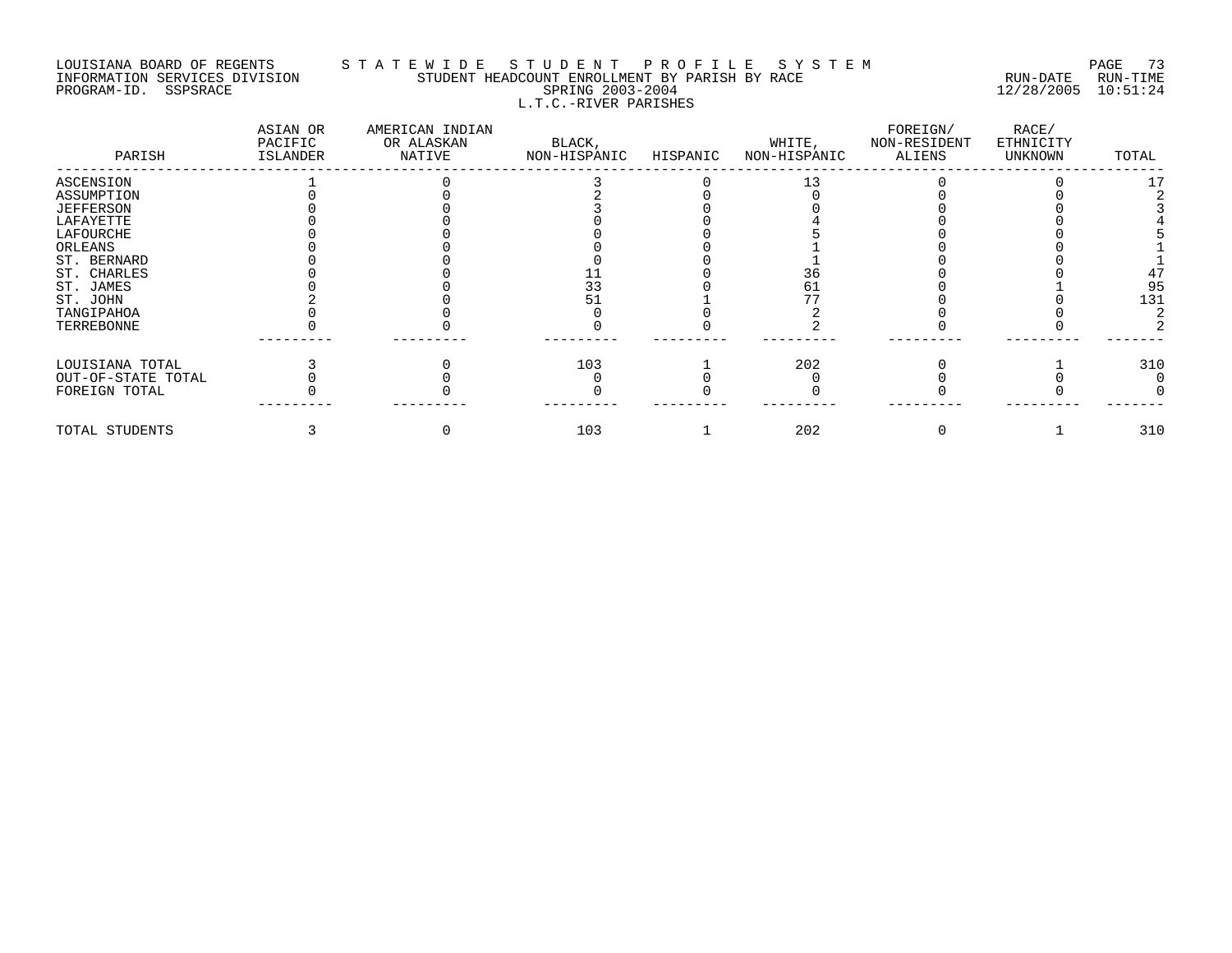## LOUISIANA BOARD OF REGENTS S T A T E W I D E S T U D E N T P R O F I L E S Y S T E M PAGE 74 INFORMATION SERVICES DIVISION STUDENT HEADCOUNT ENROLLMENT BY PARISH BY RACE RUN-DATE RUN-TIME PROGRAM-ID. SSPSRACE SPRING 2003-2004 12/28/2005 10:51:24 L.T.C.-RUSTON

| PARISH             | ASIAN OR<br>PACIFIC<br>ISLANDER | AMERICAN INDIAN<br>OR ALASKAN<br>NATIVE | BLACK,<br>NON-HISPANIC | HISPANIC | WHITE,<br>NON-HISPANIC | FOREIGN/<br>NON-RESIDENT<br>ALIENS | RACE/<br>ETHNICITY<br>UNKNOWN | TOTAL |
|--------------------|---------------------------------|-----------------------------------------|------------------------|----------|------------------------|------------------------------------|-------------------------------|-------|
| <b>BIENVILLE</b>   |                                 |                                         | 1 າ                    |          |                        |                                    |                               | 18    |
| CLAIBORNE          |                                 |                                         |                        |          |                        |                                    |                               |       |
| <b>JACKSON</b>     |                                 |                                         |                        |          |                        |                                    |                               | 37    |
| LINCOLN            |                                 |                                         |                        |          |                        |                                    |                               | 92    |
| NATCHITOCHES       |                                 |                                         |                        |          |                        |                                    |                               |       |
| OUACHITA           |                                 |                                         |                        |          |                        |                                    |                               |       |
| UNION              |                                 |                                         |                        |          |                        |                                    |                               |       |
| WINN               |                                 |                                         |                        |          |                        |                                    |                               |       |
|                    |                                 |                                         |                        |          |                        |                                    |                               |       |
| LOUISIANA TOTAL    |                                 |                                         | 79                     |          |                        |                                    |                               | 161   |
| OUT-OF-STATE TOTAL |                                 |                                         |                        |          |                        |                                    |                               |       |
| FOREIGN TOTAL      |                                 |                                         |                        |          |                        |                                    |                               |       |
| TOTAL STUDENTS     |                                 |                                         | 79                     |          | 78                     |                                    |                               | 161   |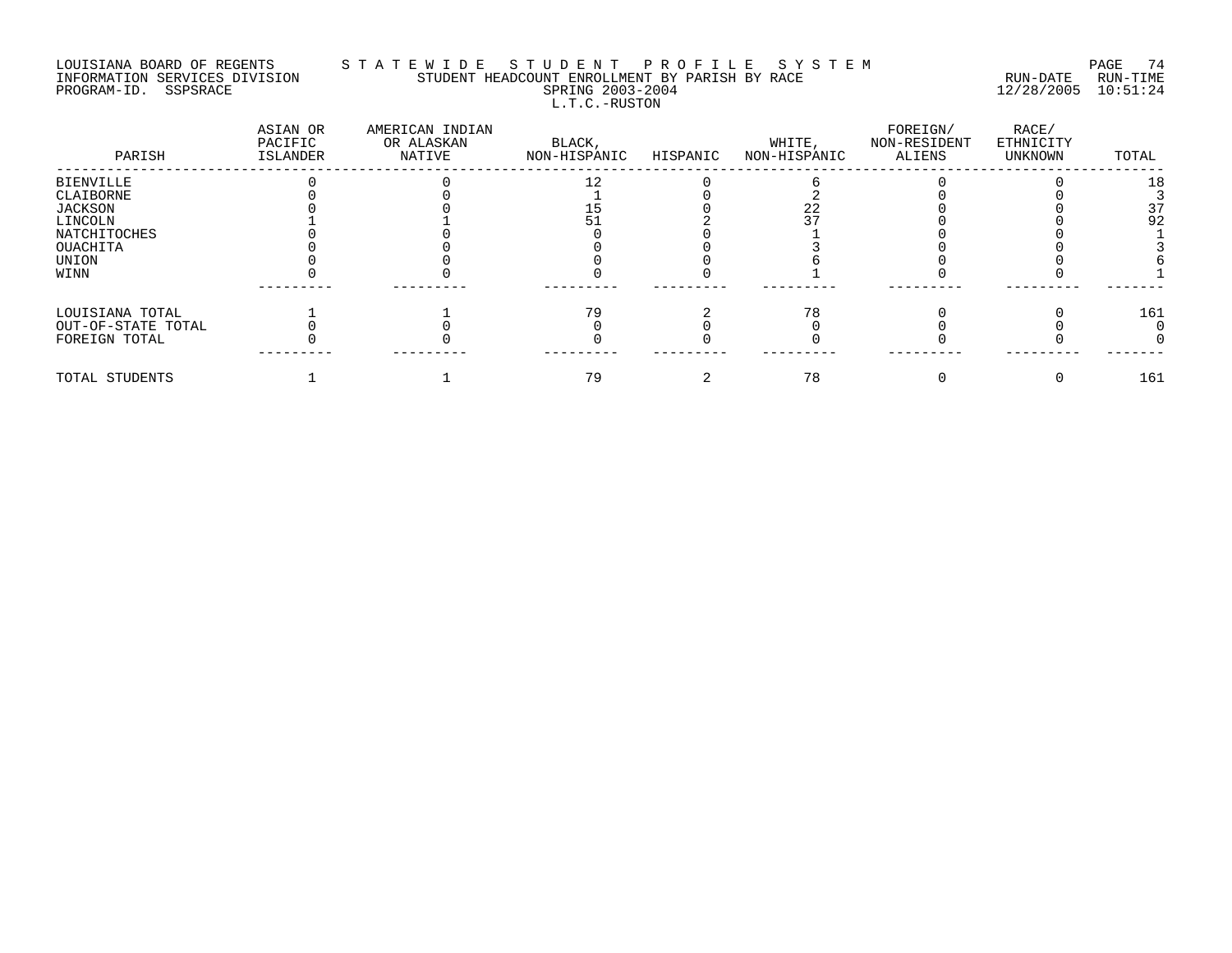## LOUISIANA BOARD OF REGENTS S T A T E W I D E S T U D E N T P R O F I L E S Y S T E M PAGE 75 INFORMATION SERVICES DIVISION STUDENT HEADCOUNT ENROLLMENT BY PARISH BY RACE RUN-DATE RUN-TIME PROGRAM-ID. SSPSRACE SPRING 2003-2004 12/28/2005 10:51:24 L.T.C.-WEST JEFFERSON

| PARISH             | ASIAN OR<br>PACIFIC<br>ISLANDER | AMERICAN INDIAN<br>OR ALASKAN<br>NATIVE | BLACK,<br>NON-HISPANIC | HISPANIC | WHITE,<br>NON-HISPANIC | FOREIGN/<br>NON-RESIDENT<br>ALIENS | RACE/<br>ETHNICITY<br>UNKNOWN | TOTAL |
|--------------------|---------------------------------|-----------------------------------------|------------------------|----------|------------------------|------------------------------------|-------------------------------|-------|
| EAST BATON ROUGE   |                                 |                                         |                        |          |                        |                                    |                               |       |
| <b>JEFFERSON</b>   |                                 |                                         | 168                    |          |                        |                                    |                               | 247   |
| ORLEANS            |                                 |                                         | 80                     |          |                        |                                    |                               | 87    |
| PLAQUEMINES        |                                 |                                         |                        |          |                        |                                    |                               | 14    |
| ST. BERNARD        |                                 |                                         |                        |          |                        |                                    |                               |       |
| ST. CHARLES        |                                 |                                         |                        |          |                        |                                    |                               |       |
| ST. JOHN           |                                 |                                         |                        |          |                        |                                    |                               |       |
| ST. TAMMANY        |                                 |                                         |                        |          |                        |                                    |                               |       |
| TANGIPAHOA         |                                 |                                         |                        |          |                        |                                    |                               |       |
| TERREBONNE         |                                 |                                         |                        |          |                        |                                    |                               |       |
| WASHINGTON         |                                 |                                         |                        |          |                        |                                    |                               |       |
| LOUISIANA TOTAL    |                                 |                                         | 266                    |          | 68                     |                                    |                               | 366   |
| OUT-OF-STATE TOTAL |                                 |                                         |                        |          |                        |                                    |                               |       |
| FOREIGN TOTAL      |                                 |                                         |                        |          |                        |                                    |                               |       |
| TOTAL STUDENTS     |                                 |                                         | 267                    | 11       | 68                     |                                    |                               | 367   |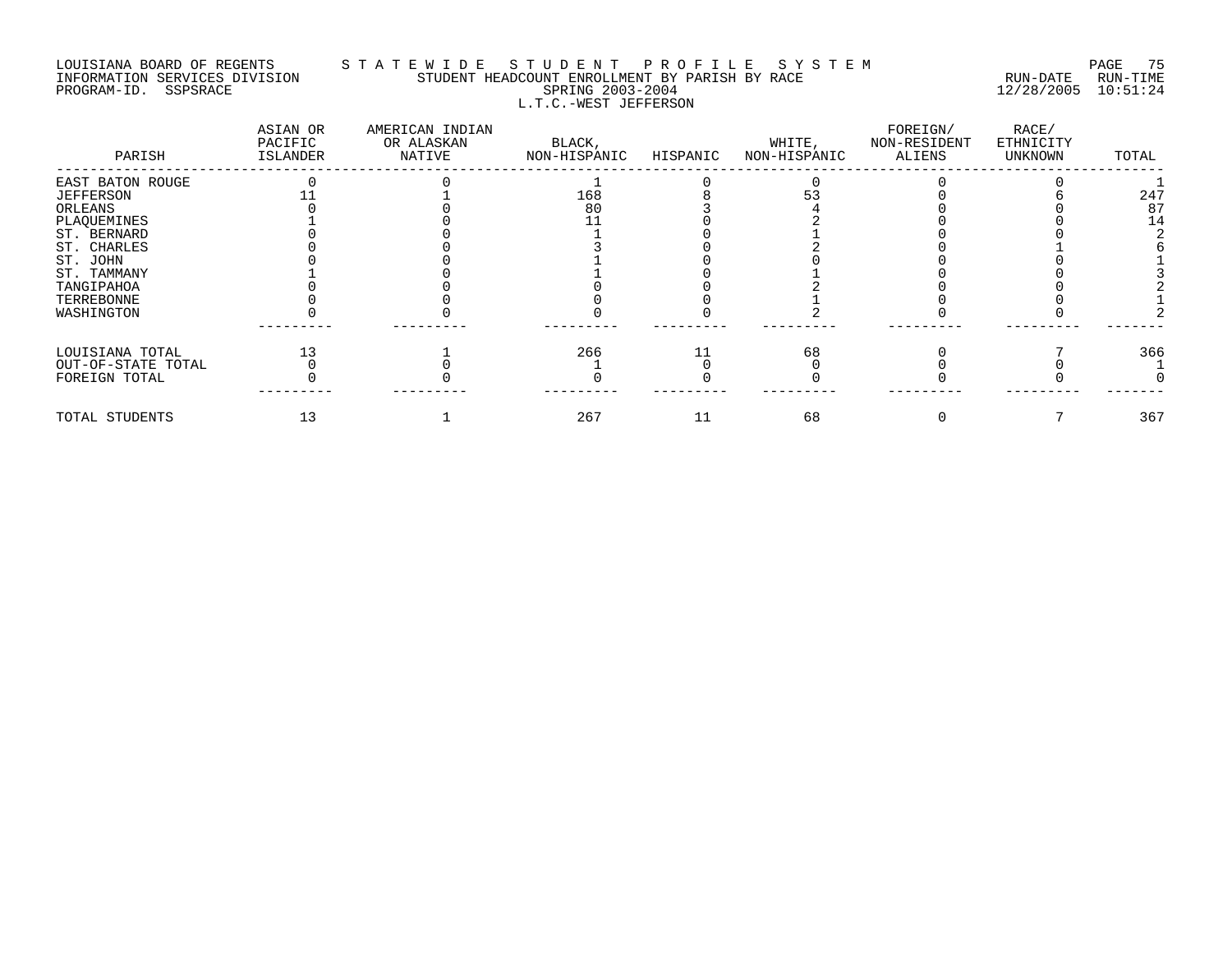#### LOUISIANA BOARD OF REGENTS S T A T E W I D E S T U D E N T P R O F I L E S Y S T E M PAGE 76 INFORMATION SERVICES DIVISION STUDENT HEADCOUNT ENROLLMENT BY PARISH BY RACE RUN-DATE RUN-TIME PROGRAM-ID. SSPSRACE SPRING 2003-2004 12/28/2005 10:51:24 L.T.C.-WESTSIDE

| PARISH             | ASIAN OR<br>PACIFIC<br>ISLANDER | AMERICAN INDIAN<br>OR ALASKAN<br>NATIVE | BLACK,<br>NON-HISPANIC | HISPANIC | WHITE,<br>NON-HISPANIC | FOREIGN/<br>NON-RESIDENT<br>ALIENS | RACE/<br>ETHNICITY<br>UNKNOWN | TOTAL |
|--------------------|---------------------------------|-----------------------------------------|------------------------|----------|------------------------|------------------------------------|-------------------------------|-------|
| ASCENSION          |                                 |                                         | 28                     |          |                        |                                    |                               | 32    |
| ASSUMPTION         |                                 |                                         | 12                     |          |                        |                                    |                               | 12    |
| EAST BATON ROUGE   |                                 |                                         | 12                     |          |                        |                                    |                               | 14    |
| IBERIA             |                                 |                                         |                        |          |                        |                                    |                               |       |
| IBERVILLE          |                                 |                                         |                        |          |                        |                                    |                               | 85    |
| JACKSON            |                                 |                                         |                        |          |                        |                                    |                               |       |
| LAFAYETTE          |                                 |                                         |                        |          |                        |                                    |                               |       |
| LIVINGSTON         |                                 |                                         |                        |          |                        |                                    |                               |       |
| POINTE COUPEE      |                                 |                                         |                        |          |                        |                                    |                               |       |
| ST. JAMES          |                                 |                                         |                        |          |                        |                                    |                               |       |
| ST. JOHN           |                                 |                                         |                        |          |                        |                                    |                               |       |
| WEBSTER            |                                 |                                         |                        |          |                        |                                    |                               |       |
| WEST FELICIANA     |                                 |                                         |                        |          |                        |                                    |                               |       |
| LOUISIANA TOTAL    |                                 |                                         | 116                    |          | 45                     |                                    |                               | 161   |
| OUT-OF-STATE TOTAL |                                 |                                         |                        |          |                        |                                    |                               |       |
| FOREIGN TOTAL      |                                 |                                         |                        |          |                        |                                    |                               |       |
| TOTAL STUDENTS     |                                 |                                         | 116                    |          | 45                     |                                    |                               | 161   |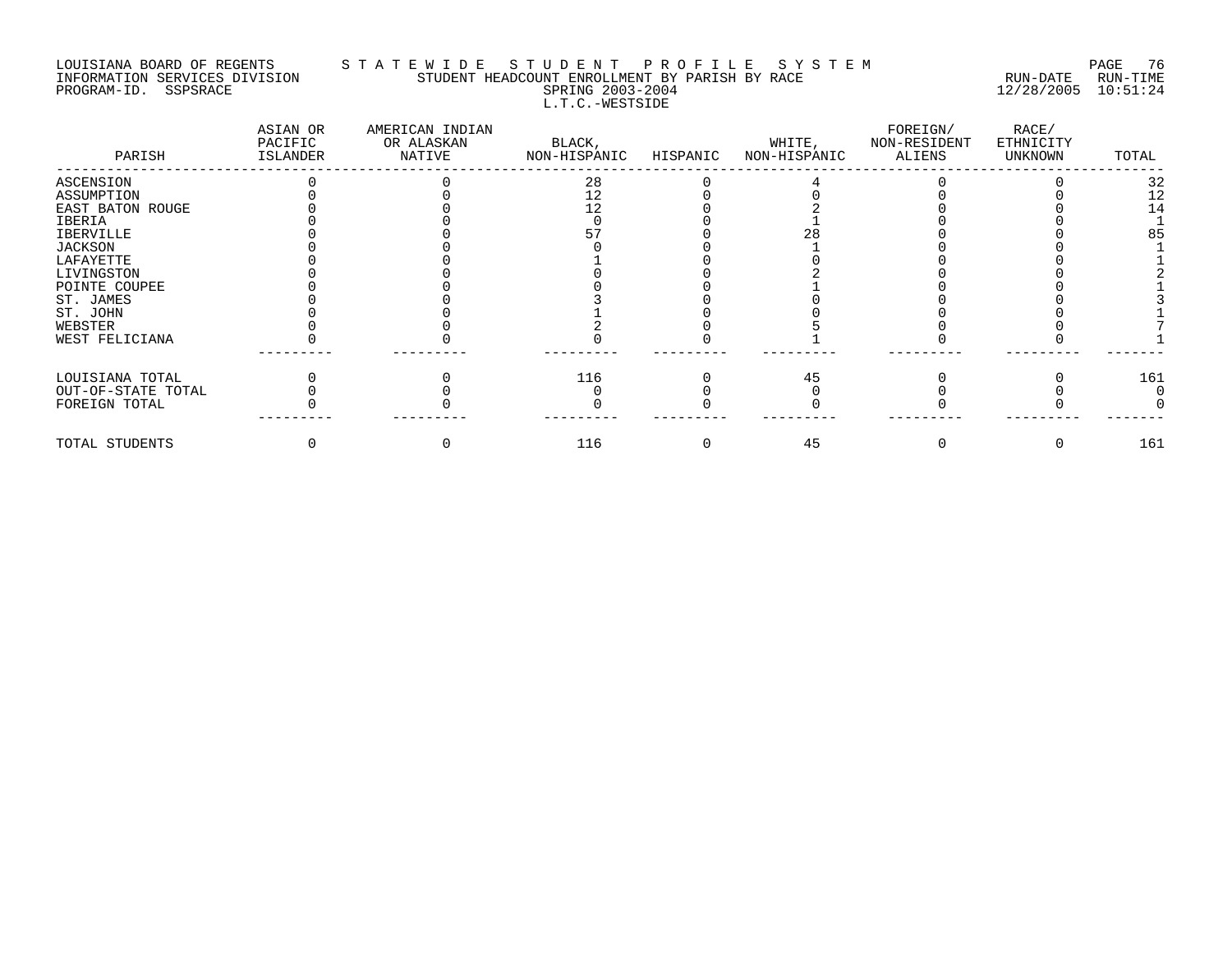### LOUISIANA BOARD OF REGENTS S T A T E W I D E S T U D E N T P R O F I L E S Y S T E M PAGE 77 INFORMATION SERVICES DIVISION STUDENT HEADCOUNT ENROLLMENT BY PARISH BY RACE RUN-DATE RUN-TIME PROGRAM-ID. SSPSRACE SPRING 2003-2004 12/28/2005 10:51:24 L.T.C.-YOUNG MEMORIAL

| PARISH             | ASIAN OR<br>PACIFIC<br>ISLANDER | AMERICAN INDIAN<br>OR ALASKAN<br>NATIVE | BLACK,<br>NON-HISPANIC | HISPANIC    | WHITE,<br>NON-HISPANIC | FOREIGN/<br>NON-RESIDENT<br>ALIENS | RACE/<br>ETHNICITY<br>UNKNOWN | TOTAL |
|--------------------|---------------------------------|-----------------------------------------|------------------------|-------------|------------------------|------------------------------------|-------------------------------|-------|
| <b>ACADIA</b>      |                                 |                                         | $\Omega$               | $\Omega$    |                        | 0                                  | 0                             |       |
| ALLEN              |                                 |                                         |                        | $\Omega$    | $\Omega$               | $\Omega$                           | $\Omega$                      |       |
| ASCENSION          |                                 |                                         |                        |             |                        |                                    |                               |       |
| ASSUMPTION         |                                 |                                         |                        |             | 29                     |                                    |                               | 38    |
| <b>AVOYELLES</b>   |                                 |                                         |                        |             |                        |                                    |                               |       |
| <b>BEAUREGARD</b>  |                                 |                                         |                        |             |                        |                                    |                               |       |
| CALCASIEU          |                                 |                                         |                        |             |                        |                                    |                               | 11    |
| CALDWELL           |                                 |                                         |                        |             |                        |                                    |                               |       |
| CAMERON            |                                 |                                         |                        |             |                        |                                    |                               |       |
| CATAHOULA          |                                 |                                         |                        |             |                        |                                    |                               |       |
| CLAIBORNE          |                                 |                                         |                        |             |                        |                                    |                               |       |
| EAST BATON ROUGE   |                                 |                                         |                        |             |                        |                                    |                               |       |
| GRANT              |                                 |                                         |                        |             |                        |                                    |                               |       |
| IBERIA             |                                 |                                         |                        |             |                        |                                    |                               | 13    |
| <b>JEFFERSON</b>   |                                 |                                         |                        |             |                        |                                    |                               | 14    |
| JEFFERSON DAVIS    |                                 |                                         |                        |             |                        |                                    |                               |       |
| LAFAYETTE          |                                 |                                         |                        |             | 14                     |                                    |                               | 19    |
| LAFOURCHE          |                                 |                                         |                        |             | 33                     |                                    |                               | 40    |
| LA SALLE           |                                 |                                         |                        |             |                        |                                    |                               |       |
| LIVINGSTON         |                                 |                                         |                        |             |                        |                                    |                               |       |
| MOREHOUSE          |                                 |                                         |                        |             |                        |                                    |                               |       |
| NATCHITOCHES       |                                 |                                         |                        |             |                        |                                    |                               |       |
| ORLEANS            |                                 |                                         |                        |             |                        |                                    |                               |       |
| <b>OUACHITA</b>    |                                 |                                         |                        |             |                        |                                    |                               |       |
| PLAQUEMINES        |                                 |                                         |                        |             |                        |                                    |                               |       |
| RAPIDES            |                                 |                                         |                        |             |                        |                                    |                               |       |
| SABINE             |                                 |                                         |                        |             |                        |                                    |                               |       |
| ST. BERNARD        |                                 |                                         |                        |             |                        |                                    |                               |       |
| ST. JAMES          |                                 |                                         |                        |             |                        |                                    |                               |       |
| ST. JOHN           |                                 |                                         |                        |             |                        |                                    |                               |       |
| ST. LANDRY         |                                 |                                         |                        |             |                        |                                    |                               |       |
| ST. MARTIN         |                                 |                                         | 2                      |             |                        |                                    |                               | 12    |
| ST. MARY           |                                 |                                         | 158                    | 13          | 208                    |                                    |                               | 403   |
| ST. TAMMANY        |                                 |                                         | 2                      |             | 9                      |                                    |                               | 11    |
| TANGIPAHOA         |                                 |                                         |                        |             | 2                      |                                    |                               | 2     |
| TERREBONNE         |                                 |                                         |                        |             | 23                     |                                    |                               | 38    |
| UNION              |                                 |                                         |                        |             |                        |                                    |                               |       |
| VERMILLION         |                                 |                                         |                        |             |                        |                                    |                               |       |
| VERNON             |                                 |                                         |                        |             |                        |                                    |                               |       |
| WEBSTER            |                                 |                                         |                        |             |                        |                                    |                               |       |
| WEST BATON ROUGE   |                                 |                                         |                        |             |                        |                                    |                               |       |
| WINN               |                                 |                                         |                        |             |                        |                                    |                               |       |
| UNKNOWN PARISH     |                                 |                                         |                        |             |                        |                                    | <sup>0</sup>                  |       |
|                    |                                 |                                         |                        |             |                        |                                    |                               |       |
| LOUISIANA TOTAL    | 20                              | 10                                      | 209                    | 23          | 425                    | 0                                  | 6                             | 693   |
| OUT-OF-STATE TOTAL | 2                               | $\Omega$                                | 12                     | 12          | 144                    | $\mathbf 0$                        | 2                             | 172   |
| FOREIGN TOTAL      | $\mathbf 0$                     | $\Omega$                                | 0                      | $\mathbf 0$ | $\sqrt{2}$             | $\mathbf 0$                        | $\mathbf 0$                   | 2     |
|                    |                                 |                                         |                        |             |                        |                                    |                               |       |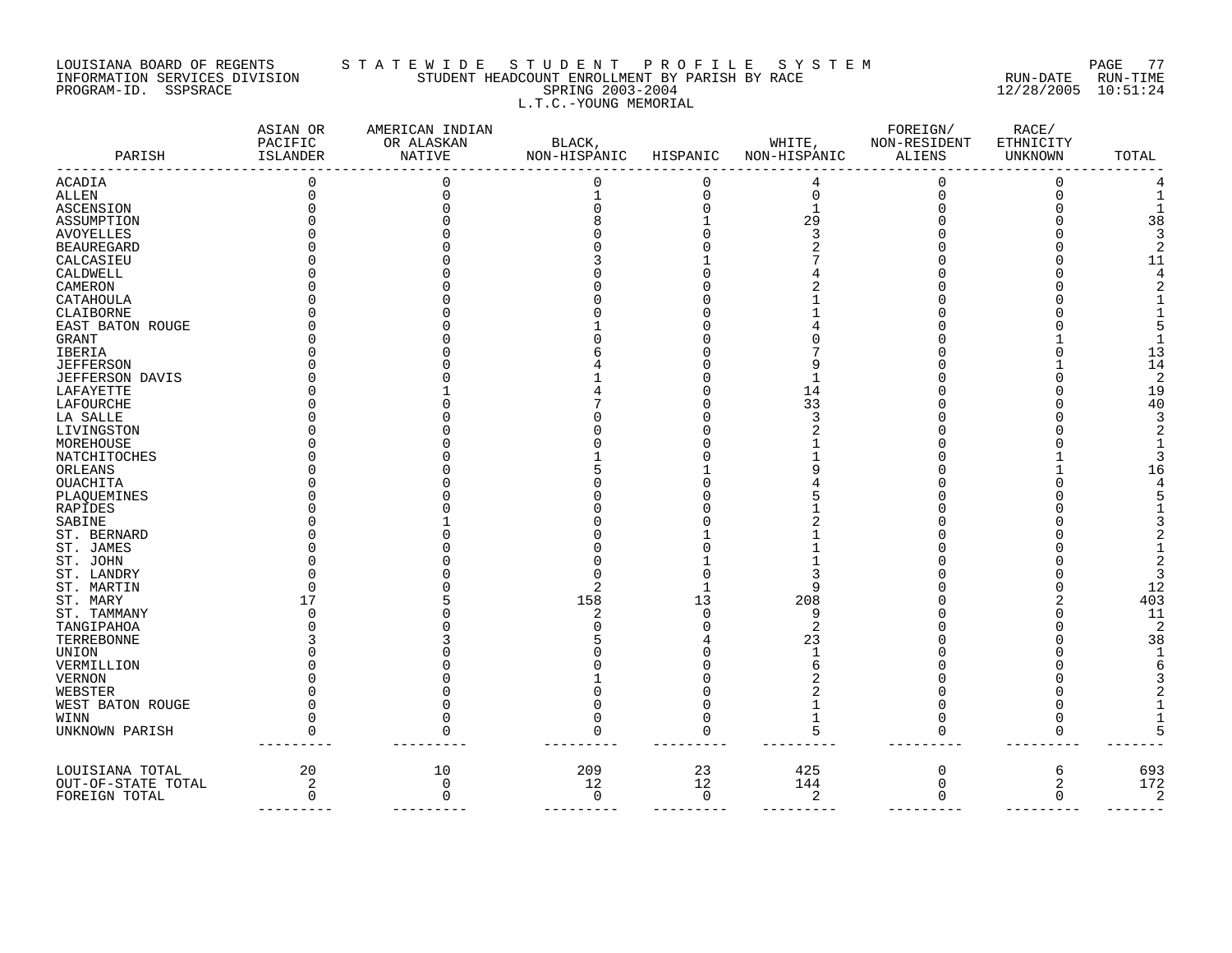| LOUISIANA BOARD OF REGENTS    |  |  | S ' |  |
|-------------------------------|--|--|-----|--|
| INFORMATION SERVICES DIVISION |  |  |     |  |
| PROGRAM-ID. SSPSRACE          |  |  |     |  |

# LOUISIANA BOARD OF REGENTS S T A T E W I D E S T U D E N T P R O F I L E S Y S T E M PAGE 78 INFORMATION SERVICES DIVISION STUDENT HEADCOUNT ENROLLMENT BY PARISH BY RACE RUN-DATE RUN-TIME EWILL TRADCOUNT ENROLLMENT BY PARISH BY RACE THE STUDENT HEADCOUNT ENROLLMENT BY PARISH BY RACE THE SUN-DATE RUN-TIME L.T.C.-YOUNG MEMORIAL

| PARISH            | ASIAN OR<br>PACIFIC<br>"SLANDER | INDIAN<br>AMERICAN<br>ALASKAN<br>ЭR<br>NATIVE | <b>BLACK</b><br>NON-HISPANIC | HISPANIC | WHITE<br>NON-HISPANIC | FOREIGN,<br>NON-RESIDENT<br>ALIENS | RACE,<br>ETHNICITY<br><b>UNKNOWN</b> | TOTAL |
|-------------------|---------------------------------|-----------------------------------------------|------------------------------|----------|-----------------------|------------------------------------|--------------------------------------|-------|
| TOTAL<br>STUDENTS | ⌒ ⌒                             | lΟ                                            | 22.                          |          | $\mathsf{L}^{\prime}$ |                                    |                                      | 867   |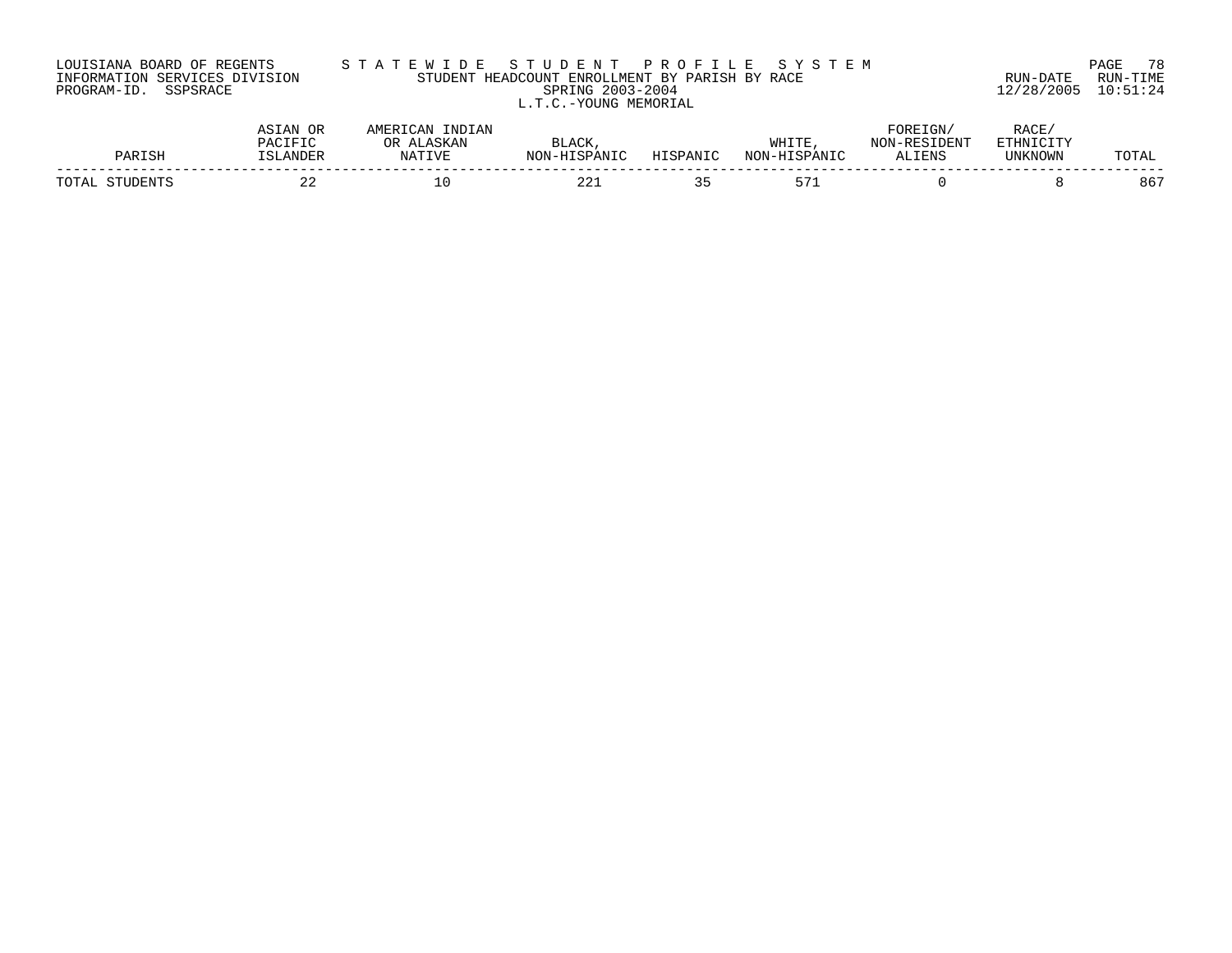# LOUISIANA BOARD OF REGENTS S T A T E W I D E S T U D E N T P R O F I L E S Y S T E M PAGE 79 INFORMATION SERVICES DIVISION STUDENT HEADCOUNT ENROLLMENT BY PARISH BY RACE RUN-DATE RUN-TIME PROGRAM-ID. SSPSRACE SPRING 2003-2004 12/28/2005 10:51:24 L.T.C.-SABINE VALLEY

| PARISH             | ASIAN OR<br>PACIFIC<br>ISLANDER | AMERICAN INDIAN<br>OR ALASKAN<br>NATIVE | BLACK,<br>NON-HISPANIC | HISPANIC | WHITE,<br>NON-HISPANIC | FOREIGN/<br>NON-RESIDENT<br>ALIENS | RACE/<br>ETHNICITY<br>UNKNOWN | TOTAL |
|--------------------|---------------------------------|-----------------------------------------|------------------------|----------|------------------------|------------------------------------|-------------------------------|-------|
| DE SOTO            |                                 |                                         |                        |          |                        |                                    |                               |       |
| NATCHITOCHES       |                                 |                                         |                        |          |                        |                                    |                               |       |
| SABINE             |                                 |                                         | 49                     |          |                        |                                    |                               | 139   |
| <b>VERNON</b>      |                                 |                                         |                        |          |                        |                                    |                               |       |
|                    |                                 |                                         |                        |          |                        |                                    |                               |       |
| LOUISIANA TOTAL    |                                 | 24                                      | 49                     |          |                        |                                    |                               | 144   |
| OUT-OF-STATE TOTAL |                                 |                                         |                        |          |                        |                                    |                               |       |
| FOREIGN TOTAL      |                                 |                                         |                        |          |                        |                                    |                               |       |
| TOTAL STUDENTS     |                                 | 24                                      | 49                     |          | 70                     |                                    |                               | 144   |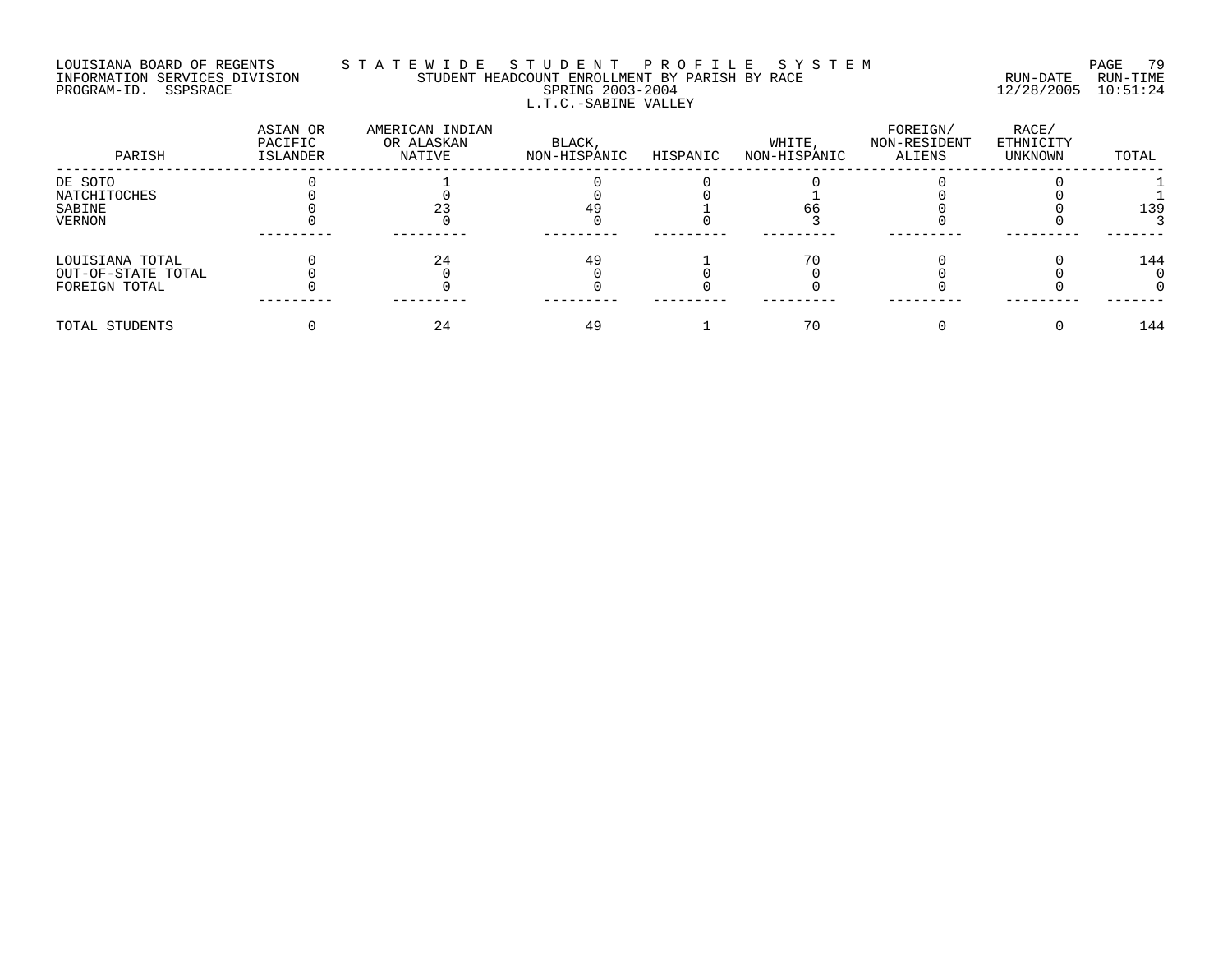# LOUISIANA BOARD OF REGENTS S T A T E W I D E S T U D E N T P R O F I L E S Y S T E M PAGE 80 INFORMATION SERVICES DIVISION STUDENT HEADCOUNT ENROLLMENT BY PARISH BY RACE RUN-DATE RUN-TIME PROGRAM-ID. SSPSRACE SPRING 2003-2004 12/28/2005 10:51:24 L.T.C.-SHELBY JACKSON

| PARISH             | ASIAN OR<br>PACIFIC<br>ISLANDER | AMERICAN INDIAN<br>OR ALASKAN<br>NATIVE | BLACK,<br>NON-HISPANIC | HISPANIC | WHITE,<br>NON-HISPANIC | FOREIGN/<br>NON-RESIDENT<br>ALIENS | RACE/<br>ETHNICITY<br>UNKNOWN | TOTAL |
|--------------------|---------------------------------|-----------------------------------------|------------------------|----------|------------------------|------------------------------------|-------------------------------|-------|
| CATAHOULA          |                                 |                                         | 18                     |          | 18                     |                                    |                               | 38    |
| CONCORDIA          |                                 |                                         | 42                     |          |                        |                                    |                               | 87    |
| LA SALLE           |                                 |                                         |                        |          |                        |                                    |                               |       |
| TENSAS             |                                 |                                         |                        |          |                        |                                    |                               |       |
| UNKNOWN PARISH     |                                 |                                         |                        |          |                        |                                    |                               |       |
|                    |                                 |                                         |                        |          |                        |                                    |                               |       |
| LOUISIANA TOTAL    |                                 |                                         | 6.                     |          | 65                     |                                    |                               | 137   |
| OUT-OF-STATE TOTAL |                                 |                                         |                        |          |                        |                                    |                               | 13    |
| FOREIGN TOTAL      |                                 |                                         |                        |          |                        |                                    |                               |       |
| TOTAL STUDENTS     |                                 |                                         | 78                     |          | 66                     |                                    |                               | 150   |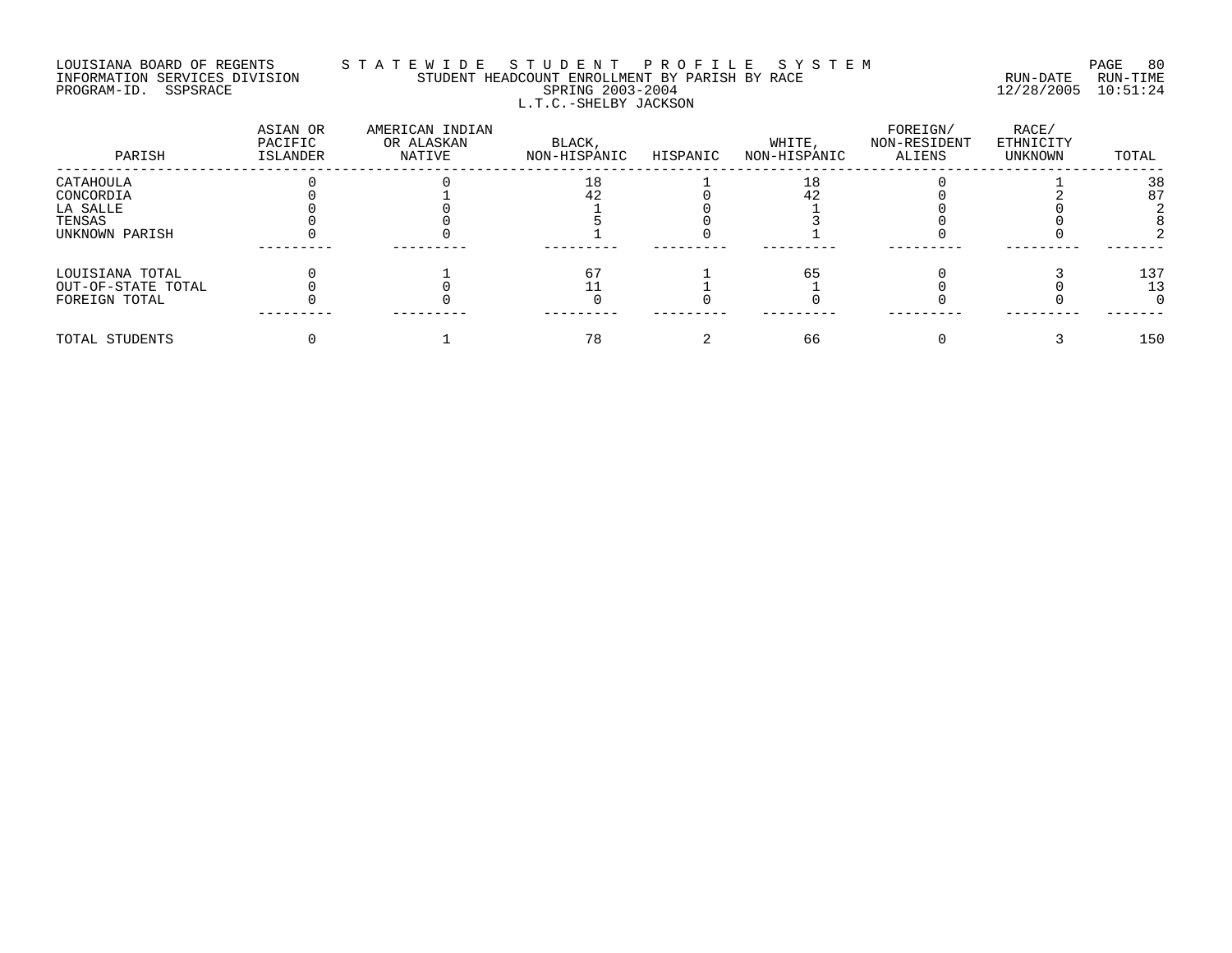#### LOUISIANA BOARD OF REGENTS S T A T E W I D E S T U D E N T P R O F I L E S Y S T E M PAGE 81 INFORMATION SERVICES DIVISION STUDENT HEADCOUNT ENROLLMENT BY PARISH BY RACE RUN-DATE RUN-TIME PROGRAM-ID. SSPSRACE SPRING 2003-2004 12/28/2005 10:51:24 L.T.C.-SHREVEPORT BOSSIER

| PARISH             | ASIAN OR<br>PACIFIC<br>ISLANDER | AMERICAN INDIAN<br>OR ALASKAN<br>NATIVE | BLACK,<br>NON-HISPANIC | HISPANIC | WHITE,<br>NON-HISPANIC | FOREIGN/<br>NON-RESIDENT<br>ALIENS | RACE/<br>ETHNICITY<br>UNKNOWN | TOTAL |
|--------------------|---------------------------------|-----------------------------------------|------------------------|----------|------------------------|------------------------------------|-------------------------------|-------|
| <b>BIENVILLE</b>   |                                 |                                         |                        |          |                        |                                    |                               |       |
| <b>BOSSIER</b>     |                                 |                                         | 66                     |          | 141                    |                                    |                               | 223   |
| CADDO              |                                 |                                         | 318                    |          | 176                    |                                    |                               | 525   |
| DE SOTO            |                                 |                                         |                        |          |                        |                                    |                               | 12    |
| LINCOLN            |                                 |                                         |                        |          |                        |                                    |                               |       |
| NATCHITOCHES       |                                 |                                         |                        |          |                        |                                    |                               |       |
| OUACHITA           |                                 |                                         |                        |          |                        |                                    |                               |       |
| RAPIDES            |                                 |                                         |                        |          |                        |                                    |                               |       |
| RED RIVER          |                                 |                                         |                        |          |                        |                                    |                               |       |
| WEST BATON ROUGE   |                                 |                                         |                        |          |                        |                                    |                               |       |
| WEST CARROLL       |                                 |                                         |                        |          |                        |                                    |                               | 25    |
| WINN               |                                 |                                         |                        |          |                        |                                    |                               |       |
| LOUISIANA TOTAL    |                                 |                                         | 403                    | 10       | 349                    |                                    | 31                            | 803   |
| OUT-OF-STATE TOTAL |                                 |                                         |                        |          |                        |                                    |                               |       |
| FOREIGN TOTAL      |                                 |                                         |                        |          |                        |                                    |                               |       |
| TOTAL STUDENTS     |                                 |                                         | 405                    | 10       | 349                    |                                    | 31                            | 805   |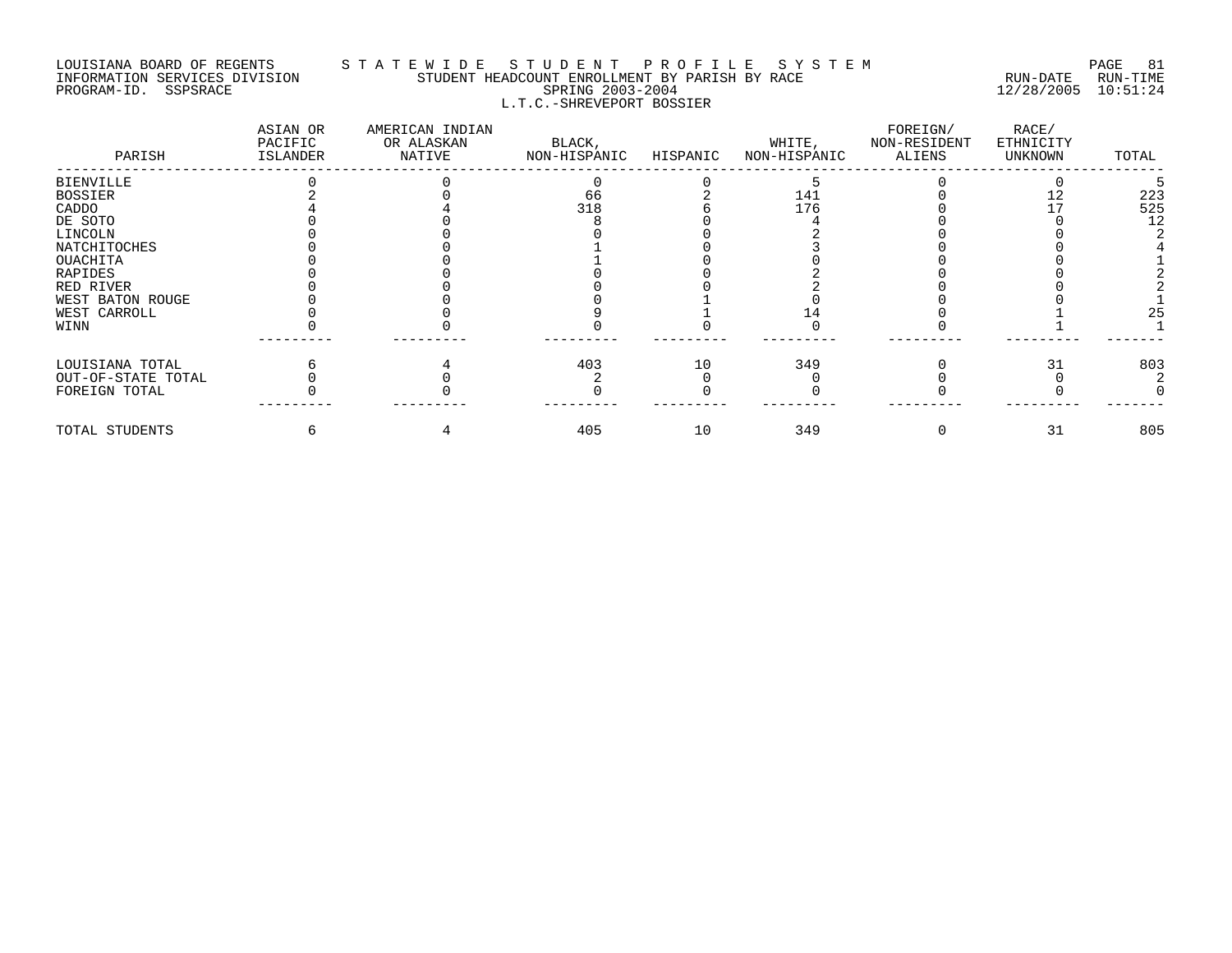# LOUISIANA BOARD OF REGENTS S T A T E W I D E S T U D E N T P R O F I L E S Y S T E M PAGE 82 INFORMATION SERVICES DIVISION STUDENT HEADCOUNT ENROLLMENT BY PARISH BY RACE RUN-DATE RUN-TIME PROGRAM-ID. SSPSRACE SPRING 2003-2004 12/28/2005 10:51:24 L.T.C.-SIDNEY COLLIER

| PARISH             | ASIAN OR<br>PACIFIC<br>ISLANDER | AMERICAN INDIAN<br>OR ALASKAN<br>NATIVE | BLACK,<br>NON-HISPANIC | HISPANIC | WHITE,<br>NON-HISPANIC | FOREIGN/<br>NON-RESIDENT<br>ALIENS | RACE/<br>ETHNICITY<br>UNKNOWN | TOTAL |
|--------------------|---------------------------------|-----------------------------------------|------------------------|----------|------------------------|------------------------------------|-------------------------------|-------|
| JACKSON            |                                 |                                         |                        |          |                        |                                    |                               |       |
| <b>JEFFERSON</b>   |                                 |                                         | 20                     |          |                        |                                    |                               | 21    |
| ORLEANS            |                                 |                                         | 313                    |          |                        |                                    |                               | 314   |
| PLAQUEMINES        |                                 |                                         |                        |          |                        |                                    |                               |       |
| ST. CHARLES        |                                 |                                         |                        |          |                        |                                    |                               |       |
| TERREBONNE         |                                 |                                         |                        |          |                        |                                    |                               |       |
| LOUISIANA TOTAL    |                                 |                                         | 338                    |          |                        |                                    |                               | 340   |
| OUT-OF-STATE TOTAL |                                 |                                         |                        |          |                        |                                    |                               |       |
| FOREIGN TOTAL      |                                 |                                         |                        |          |                        |                                    |                               |       |
| TOTAL STUDENTS     |                                 |                                         | 338                    |          |                        |                                    |                               | 340   |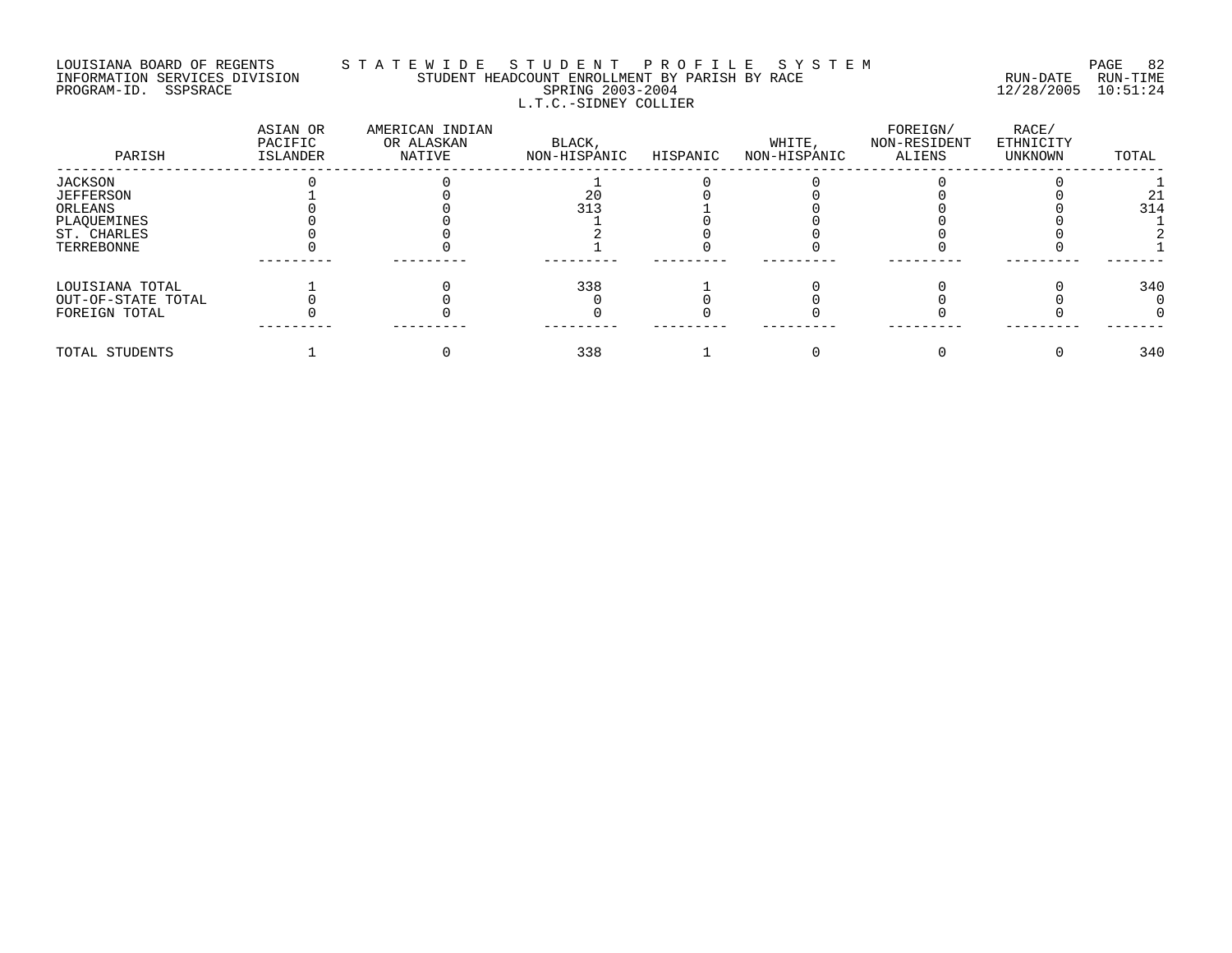# LOUISIANA BOARD OF REGENTS S T A T E W I D E S T U D E N T P R O F I L E S Y S T E M PAGE 83 INFORMATION SERVICES DIVISION STUDENT HEADCOUNT ENROLLMENT BY PARISH BY RACE RUN-DATE RUN-TIME PROGRAM-ID. SSPSRACE SPRING 2003-2004 12/28/2005 10:51:24 L.T.C.-SLIDELL

| PARISH             | ASIAN OR<br>PACIFIC<br><b>ISLANDER</b> | AMERICAN INDIAN<br>OR ALASKAN<br>NATIVE | BLACK,<br>NON-HISPANIC | HISPANIC | WHITE,<br>NON-HISPANIC | FOREIGN/<br>NON-RESIDENT<br>ALIENS | RACE/<br>ETHNICITY<br>UNKNOWN | TOTAL |
|--------------------|----------------------------------------|-----------------------------------------|------------------------|----------|------------------------|------------------------------------|-------------------------------|-------|
| ST. TAMMANY        |                                        |                                         | 30                     |          | 84                     |                                    |                               | 120   |
| TANGIPAHOA         |                                        |                                         |                        |          |                        |                                    |                               |       |
| UNKNOWN PARISH     |                                        |                                         |                        |          |                        |                                    |                               |       |
|                    |                                        |                                         |                        |          |                        |                                    |                               |       |
| LOUISIANA TOTAL    |                                        |                                         | 30                     |          | 85                     |                                    |                               | 122   |
| OUT-OF-STATE TOTAL |                                        |                                         |                        |          |                        |                                    |                               |       |
| FOREIGN TOTAL      |                                        |                                         |                        |          |                        |                                    |                               |       |
| TOTAL STUDENTS     |                                        |                                         |                        |          | 90                     |                                    |                               | 130   |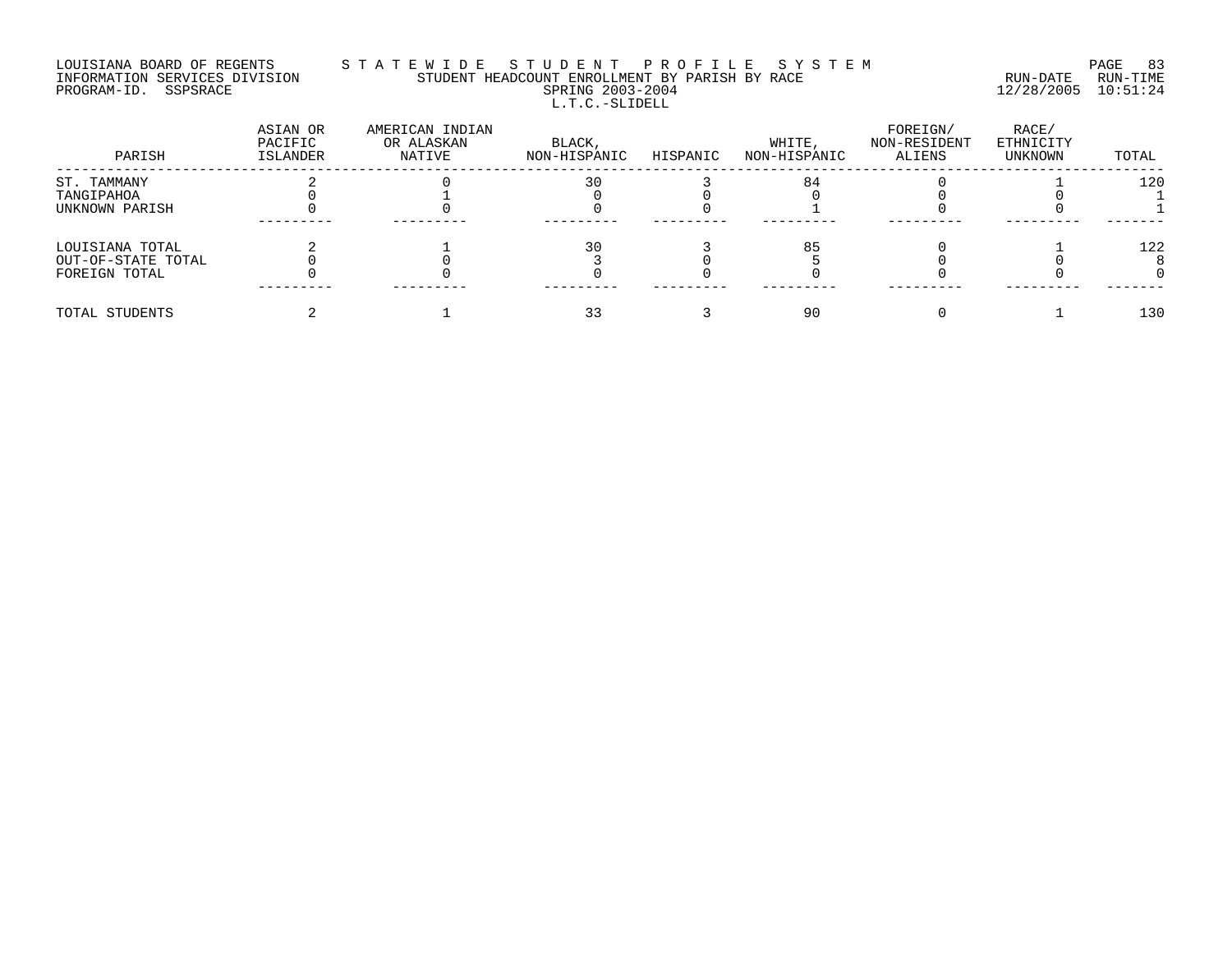PROGRAM-ID. SSPSRACE SPRING 2003-2004 12/28/2005 10:51:24

#### LOUISIANA BOARD OF REGENTS S T A T E W I D E S T U D E N T P R O F I L E S Y S T E M PAGE 84 INFORMATION SERVICES DIVISION STUDENT HEADCOUNT ENROLLMENT BY PARISH BY RACE RUN-DATE RUN-TIME

SOWELA

| PARISH                 | ASIAN OR<br>PACIFIC<br>ISLANDER | AMERICAN INDIAN<br>OR ALASKAN<br>NATIVE | BLACK,<br>NON-HISPANIC | HISPANIC | WHITE,<br>NON-HISPANIC | FOREIGN/<br>NON-RESIDENT<br><b>ALIENS</b> | RACE/<br>ETHNICITY<br>UNKNOWN | TOTAL |
|------------------------|---------------------------------|-----------------------------------------|------------------------|----------|------------------------|-------------------------------------------|-------------------------------|-------|
| <b>ACADIA</b>          |                                 |                                         | 0                      |          |                        |                                           |                               |       |
| <b>ALLEN</b>           |                                 |                                         | 20                     |          | 75                     |                                           |                               | 97    |
| ASCENSION              |                                 |                                         |                        |          |                        |                                           |                               |       |
| ASSUMPTION             |                                 |                                         |                        |          |                        |                                           |                               |       |
| <b>BEAUREGARD</b>      |                                 |                                         |                        |          | 58                     |                                           |                               | 63    |
| <b>BIENVILLE</b>       |                                 |                                         |                        |          | 13                     |                                           |                               | 13    |
| <b>BOSSIER</b>         |                                 |                                         |                        |          | $\Omega$               |                                           |                               |       |
| CADDO                  |                                 |                                         |                        |          |                        |                                           |                               |       |
| CALCASIEU              | 12                              | 12                                      | 326                    | 18       | 798                    |                                           | 41                            | 1,207 |
| CAMERON                |                                 |                                         |                        |          | 57                     |                                           |                               | 60    |
| DE SOTO                |                                 |                                         |                        |          |                        |                                           |                               |       |
| EAST BATON ROUGE       |                                 |                                         |                        |          |                        |                                           |                               |       |
| EAST CARROLL           |                                 |                                         |                        |          |                        |                                           |                               |       |
| EAST FELICIANA         |                                 |                                         |                        |          |                        |                                           |                               |       |
| <b>EVANGELINE</b>      |                                 |                                         |                        |          |                        |                                           |                               |       |
| <b>IBERIA</b>          |                                 |                                         |                        |          |                        |                                           |                               |       |
| IBERVILLE              |                                 |                                         |                        |          |                        |                                           |                               |       |
| <b>JEFFERSON</b>       |                                 |                                         |                        |          |                        |                                           |                               | 11    |
| <b>JEFFERSON DAVIS</b> |                                 |                                         |                        |          | 34                     |                                           |                               | 46    |
| LAFAYETTE              |                                 |                                         |                        |          |                        |                                           |                               |       |
| LIVINGSTON             |                                 |                                         |                        |          |                        |                                           |                               |       |
| MOREHOUSE              |                                 |                                         |                        |          |                        |                                           |                               |       |
| OUACHITA               |                                 |                                         | 12                     |          |                        |                                           |                               | 13    |
| POINTE COUPEE          |                                 |                                         |                        |          |                        |                                           |                               |       |
| RAPIDES                |                                 |                                         |                        |          |                        |                                           |                               |       |
| RICHLAND               |                                 |                                         |                        |          |                        |                                           |                               |       |
| ST. LANDRY             |                                 |                                         |                        |          |                        |                                           |                               |       |
| ST. MARY               |                                 |                                         |                        |          |                        |                                           |                               |       |
| TANGIPAHOA             |                                 |                                         |                        |          |                        |                                           |                               |       |
| TENSAS                 |                                 |                                         |                        |          |                        |                                           |                               |       |
| VERMILLION             |                                 |                                         |                        |          |                        |                                           |                               |       |
| WEBSTER                |                                 |                                         |                        |          |                        |                                           |                               |       |
| WEST CARROLL           |                                 |                                         |                        |          |                        |                                           |                               |       |
| LOUISIANA TOTAL        | 12                              | 15                                      | 386                    | 21       | 1,083                  | $\Omega$                                  | 51                            | 1,568 |
| OUT-OF-STATE TOTAL     | $\Omega$                        | 0                                       | 0                      | $\Omega$ | $\Omega$               | 0                                         | 0                             |       |
| FOREIGN TOTAL          |                                 |                                         |                        | ∩        |                        |                                           | ∩                             |       |
| TOTAL STUDENTS         | 12                              | 15                                      | 386                    | 21       | 1,083                  | $\mathbf 0$                               | 51                            | 1,568 |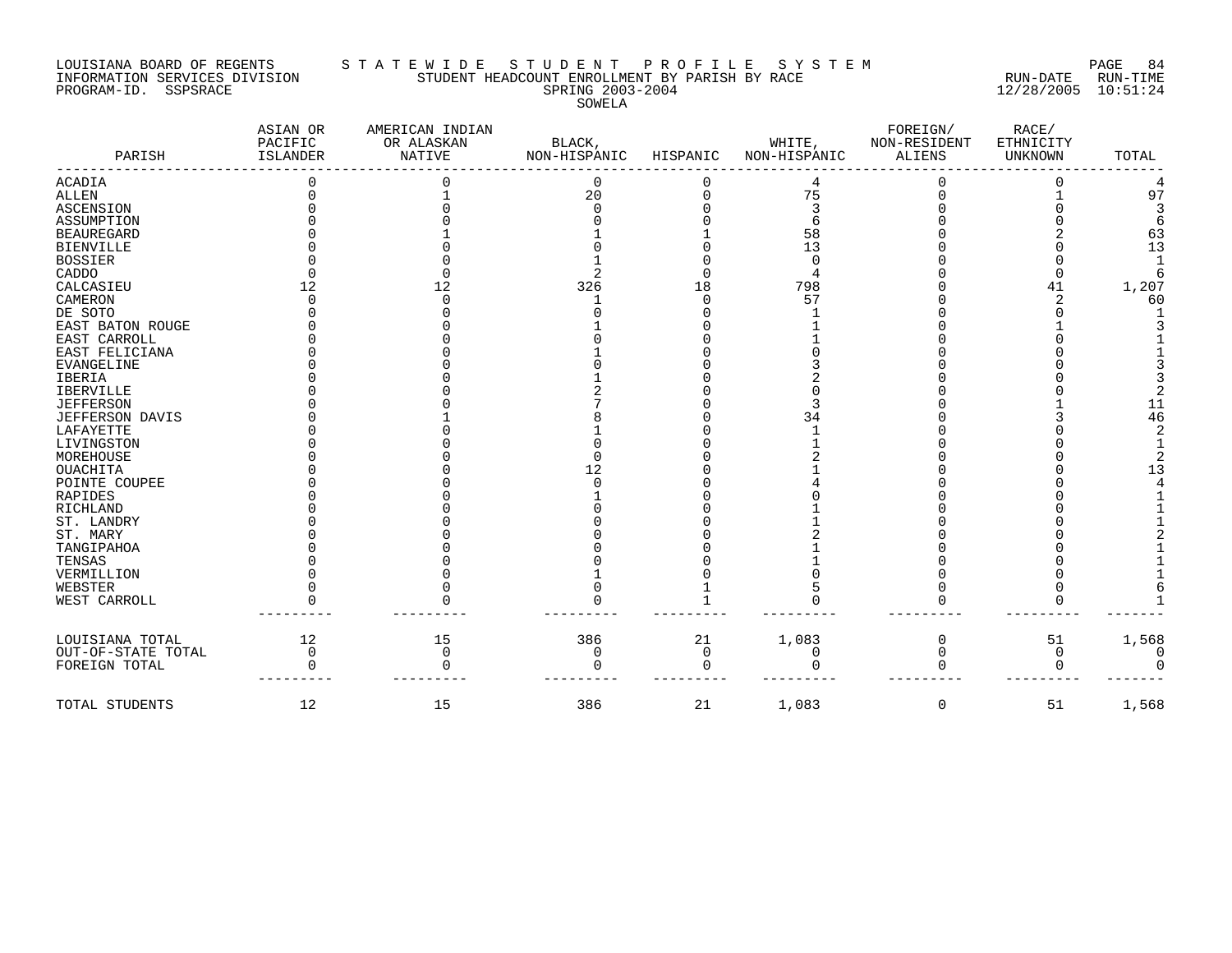#### LOUISIANA BOARD OF REGENTS S T A T E W I D E S T U D E N T P R O F I L E S Y S T E M PAGE 85 INFORMATION SERVICES DIVISION STUDENT HEADCOUNT ENROLLMENT BY PARISH BY RACE RUN-DATE RUN-TIME PROGRAM-ID. SSPSRACE SPRING 2003-2004 12/28/2005 10:51:24 L.T.C.-SULLIVAN

| PARISH             | ASIAN OR<br>PACIFIC<br>ISLANDER | AMERICAN INDIAN<br>OR ALASKAN<br>NATIVE | BLACK,<br>NON-HISPANIC | HISPANIC | WHITE,<br>NON-HISPANIC | FOREIGN/<br>NON-RESIDENT<br>ALIENS | RACE/<br>ETHNICITY<br>UNKNOWN | TOTAL |
|--------------------|---------------------------------|-----------------------------------------|------------------------|----------|------------------------|------------------------------------|-------------------------------|-------|
| EAST BATON ROUGE   |                                 |                                         |                        |          |                        |                                    |                               |       |
| <b>JEFFERSON</b>   |                                 |                                         |                        |          |                        |                                    |                               |       |
| LIVINGSTON         |                                 |                                         |                        |          |                        |                                    |                               |       |
| ORLEANS            |                                 |                                         |                        |          |                        |                                    |                               | 23    |
| ST. BERNARD        |                                 |                                         |                        |          |                        |                                    |                               |       |
| ST. CHARLES        |                                 |                                         |                        |          |                        |                                    |                               |       |
| ST. TAMMANY        |                                 |                                         |                        |          |                        |                                    |                               | 118   |
| TANGIPAHOA         |                                 |                                         |                        |          |                        |                                    |                               |       |
| TERREBONNE         |                                 |                                         |                        |          |                        |                                    |                               |       |
| WASHINGTON         |                                 |                                         | 207                    |          | 283                    |                                    |                               | 505   |
| UNKNOWN PARISH     |                                 |                                         |                        |          |                        |                                    |                               |       |
| LOUISIANA TOTAL    |                                 |                                         | 268                    |          | 380                    |                                    | 18                            | 673   |
| OUT-OF-STATE TOTAL |                                 |                                         |                        |          |                        |                                    |                               |       |
| FOREIGN TOTAL      |                                 |                                         |                        |          |                        |                                    |                               |       |
| TOTAL STUDENTS     |                                 |                                         | 272                    |          | 384                    |                                    | 18                            | 681   |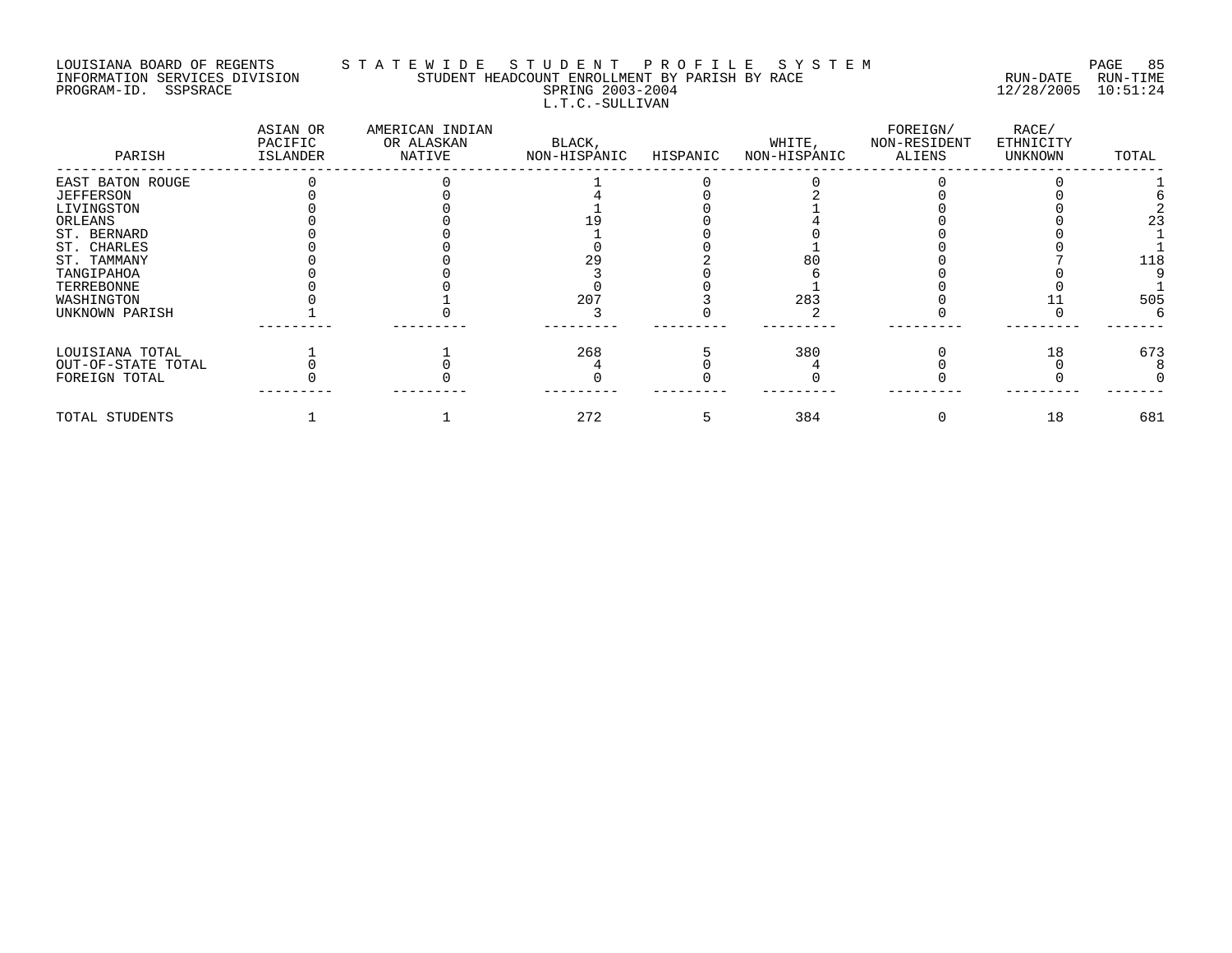### LOUISIANA BOARD OF REGENTS S T A T E W I D E S T U D E N T P R O F I L E S Y S T E M PAGE 86 INFORMATION SERVICES DIVISION STUDENT HEADCOUNT ENROLLMENT BY PARISH BY RACE RUN-DATE RUN-TIME PROGRAM-ID. SSPSRACE SPRING 2003-2004 12/28/2005 10:51:24 L.T.C.-T.H. HARRIS

| PARISH             | ASIAN OR<br>PACIFIC<br>ISLANDER | AMERICAN INDIAN<br>OR ALASKAN<br>NATIVE | BLACK,<br>NON-HISPANIC | HISPANIC | WHITE,<br>NON-HISPANIC | FOREIGN/<br>NON-RESIDENT<br>ALIENS | RACE/<br>ETHNICITY<br>UNKNOWN | TOTAL |
|--------------------|---------------------------------|-----------------------------------------|------------------------|----------|------------------------|------------------------------------|-------------------------------|-------|
| <b>ACADIA</b>      |                                 |                                         |                        |          | 32                     |                                    |                               | 41    |
| ALLEN              |                                 |                                         |                        |          |                        |                                    |                               |       |
| <b>ASCENSION</b>   |                                 |                                         |                        |          |                        |                                    |                               |       |
| <b>AVOYELLES</b>   |                                 |                                         |                        |          | 28                     |                                    |                               | 3C    |
| EVANGELINE         |                                 |                                         |                        |          |                        |                                    |                               | 47    |
| LAFAYETTE          |                                 |                                         |                        |          |                        |                                    |                               | 26    |
| LAFOURCHE          |                                 |                                         |                        |          |                        |                                    |                               |       |
| POINTE COUPEE      |                                 |                                         |                        |          |                        |                                    |                               |       |
| RAPIDES            |                                 |                                         |                        |          |                        |                                    |                               |       |
| ST. LANDRY         |                                 |                                         | 213                    |          | 205                    |                                    |                               | 423   |
| ST. MARTIN         |                                 |                                         |                        |          |                        |                                    |                               |       |
| VERMILLION         |                                 |                                         |                        |          |                        |                                    |                               |       |
| WEBSTER            |                                 |                                         |                        |          |                        |                                    |                               |       |
| LOUISIANA TOTAL    |                                 |                                         | 241                    |          | 333                    |                                    |                               | 581   |
| OUT-OF-STATE TOTAL |                                 |                                         |                        |          |                        |                                    |                               |       |
| FOREIGN TOTAL      |                                 |                                         |                        |          |                        |                                    |                               |       |
| TOTAL STUDENTS     |                                 |                                         | 241                    |          | 333                    |                                    |                               | 581   |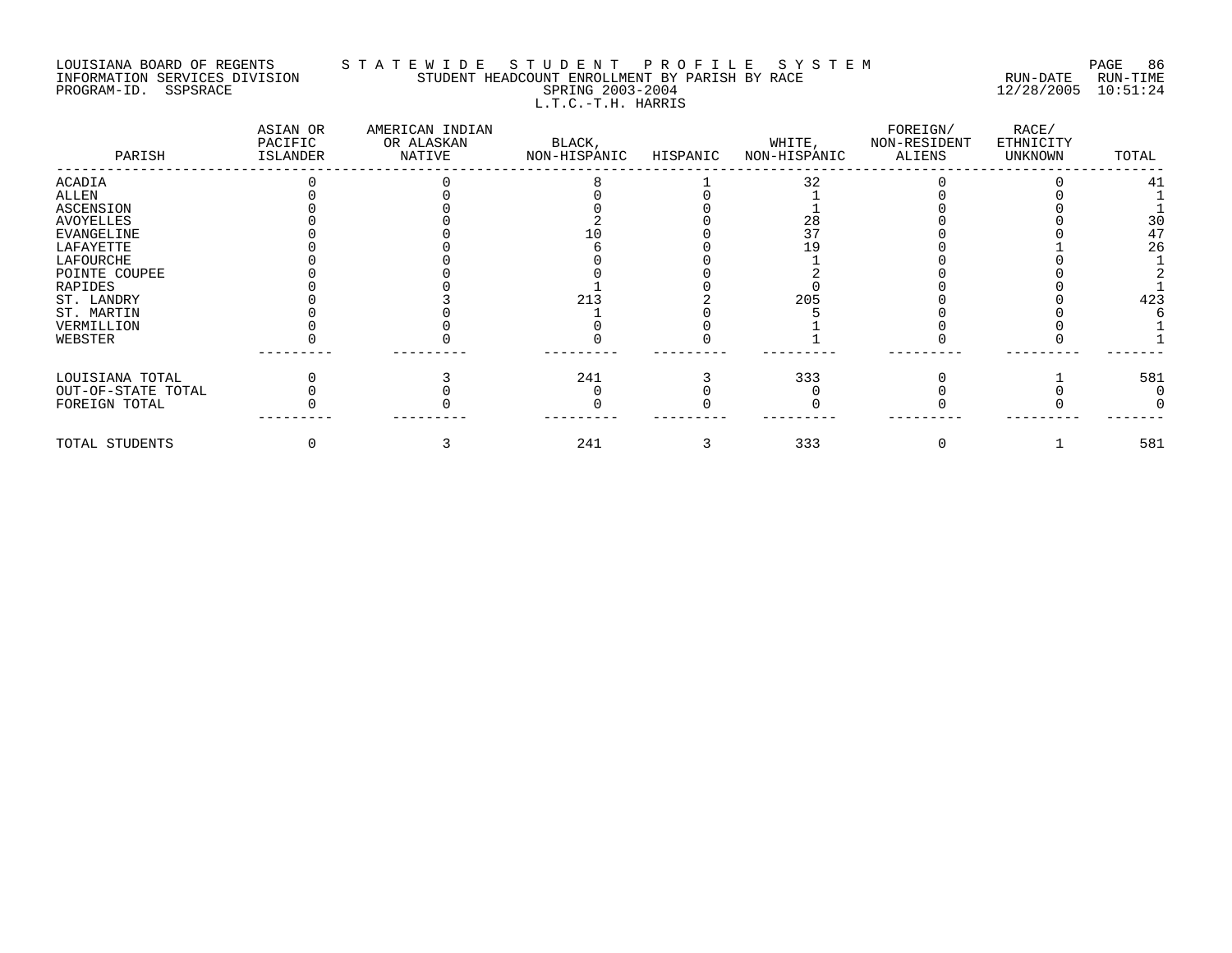### LOUISIANA BOARD OF REGENTS S T A T E W I D E S T U D E N T P R O F I L E S Y S T E M PAGE 87 INFORMATION SERVICES DIVISION STUDENT HEADCOUNT ENROLLMENT BY PARISH BY RACE RUN-DATE RUN-TIME PROGRAM-ID. SSPSRACE SPRING 2003-2004 12/28/2005 10:51:24 L.T.C.-TALLULAH/M. SURLES

| PARISH             | ASIAN OR<br>PACIFIC<br>ISLANDER | AMERICAN INDIAN<br>OR ALASKAN<br>NATIVE | BLACK,<br>NON-HISPANIC | HISPANIC | WHITE,<br>NON-HISPANIC | FOREIGN/<br>NON-RESIDENT<br>ALIENS | RACE/<br>ETHNICITY<br>UNKNOWN | TOTAL           |
|--------------------|---------------------------------|-----------------------------------------|------------------------|----------|------------------------|------------------------------------|-------------------------------|-----------------|
| EAST CARROLL       |                                 |                                         | 76                     |          |                        |                                    |                               | 93              |
| FRANKLIN           |                                 |                                         |                        |          |                        |                                    |                               |                 |
| LINCOLN            |                                 |                                         |                        |          |                        |                                    |                               |                 |
| MADISON            |                                 |                                         | 107                    |          |                        |                                    |                               | 15 <sup>g</sup> |
| MOREHOUSE          |                                 |                                         |                        |          |                        |                                    |                               |                 |
| OUACHITA           |                                 |                                         |                        |          |                        |                                    |                               |                 |
| RICHLAND           |                                 |                                         | 34                     |          |                        |                                    |                               | 46              |
| TENSAS             |                                 |                                         | 25                     |          |                        |                                    |                               | 2 <sup>o</sup>  |
| WEST BATON ROUGE   |                                 |                                         | 15                     |          |                        |                                    |                               | 71              |
| LOUISIANA TOTAL    |                                 |                                         | 265                    |          | 135                    |                                    |                               | 407             |
| OUT-OF-STATE TOTAL |                                 |                                         |                        |          |                        |                                    |                               |                 |
| FOREIGN TOTAL      |                                 |                                         |                        |          |                        |                                    |                               |                 |
| TOTAL STUDENTS     |                                 |                                         | 267                    |          | 136                    |                                    |                               | 412             |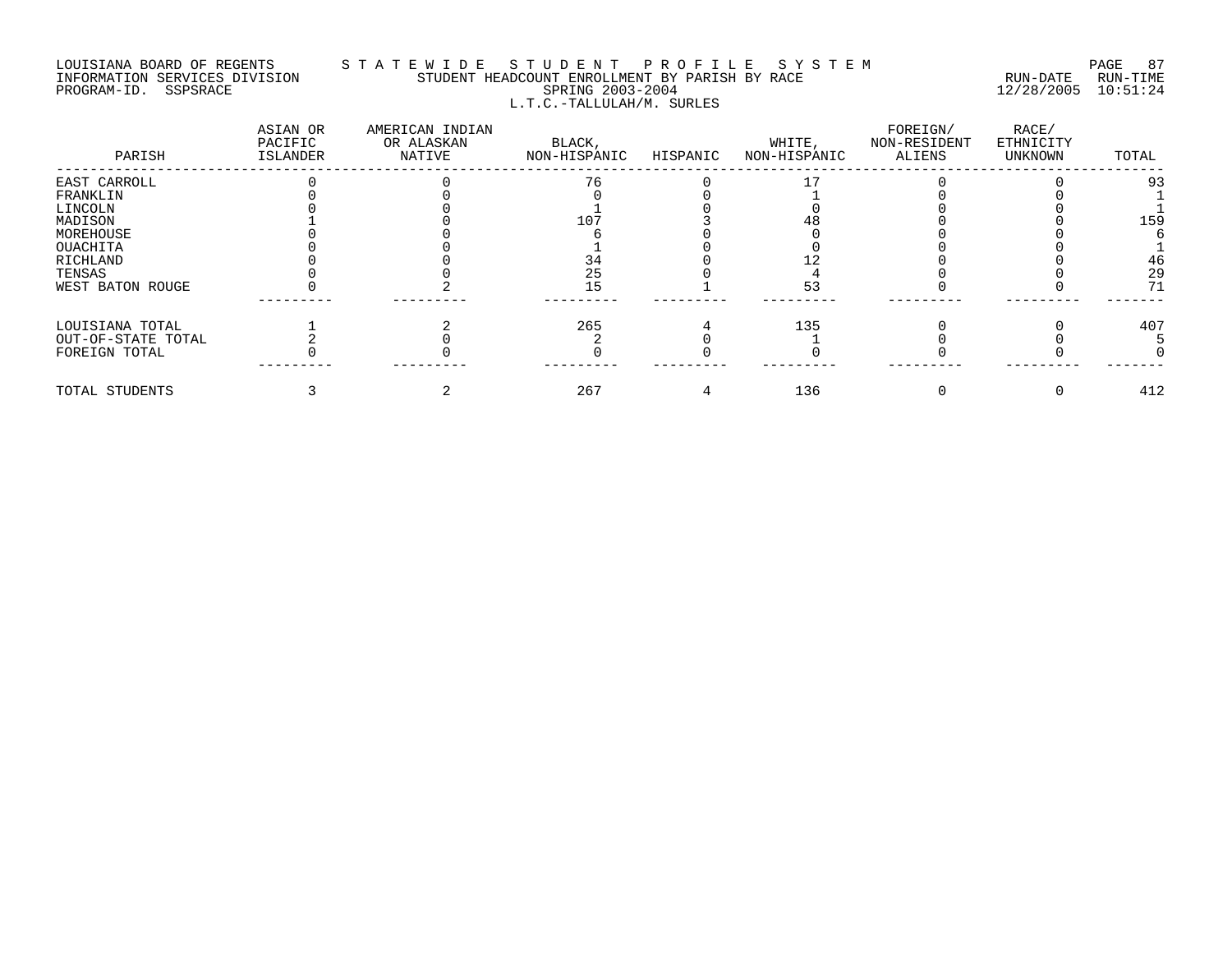# LOUISIANA BOARD OF REGENTS S T A T E W I D E S T U D E N T P R O F I L E S Y S T E M PAGE 88 INFORMATION SERVICES DIVISION STUDENT HEADCOUNT ENROLLMENT BY PARISH BY RACE RUN-DATE RUN-TIME PROGRAM-ID. SSPSRACE SPRING 2003-2004 12/28/2005 10:51:24 L.T.C.-TECHE AREA

| PARISH             | ASIAN OR<br>PACIFIC<br>ISLANDER | AMERICAN INDIAN<br>OR ALASKAN<br>NATIVE | BLACK,<br>NON-HISPANIC | HISPANIC | WHITE,<br>NON-HISPANIC | FOREIGN/<br>NON-RESIDENT<br>ALIENS | RACE/<br>ETHNICITY<br>UNKNOWN | TOTAL |
|--------------------|---------------------------------|-----------------------------------------|------------------------|----------|------------------------|------------------------------------|-------------------------------|-------|
| EVANGELINE         |                                 |                                         |                        |          |                        |                                    |                               |       |
| IBERIA             |                                 |                                         |                        |          | 21"                    |                                    |                               | 303   |
| LAFAYETTE          |                                 |                                         |                        |          |                        |                                    |                               | 13    |
| ST. LANDRY         |                                 |                                         |                        |          |                        |                                    |                               | 37    |
| ST. MARTIN         |                                 |                                         |                        |          | 28                     |                                    |                               | 31    |
| ST. MARY           |                                 |                                         |                        |          |                        |                                    |                               | 25    |
| VERMILLION         |                                 |                                         |                        |          |                        |                                    |                               | 14    |
| LOUISIANA TOTAL    |                                 |                                         | 120                    |          | 293                    |                                    |                               | 425   |
| OUT-OF-STATE TOTAL |                                 |                                         |                        |          |                        |                                    |                               |       |
| FOREIGN TOTAL      |                                 |                                         |                        |          |                        |                                    |                               |       |
| TOTAL STUDENTS     |                                 |                                         | 120                    |          | 293                    |                                    |                               | 425   |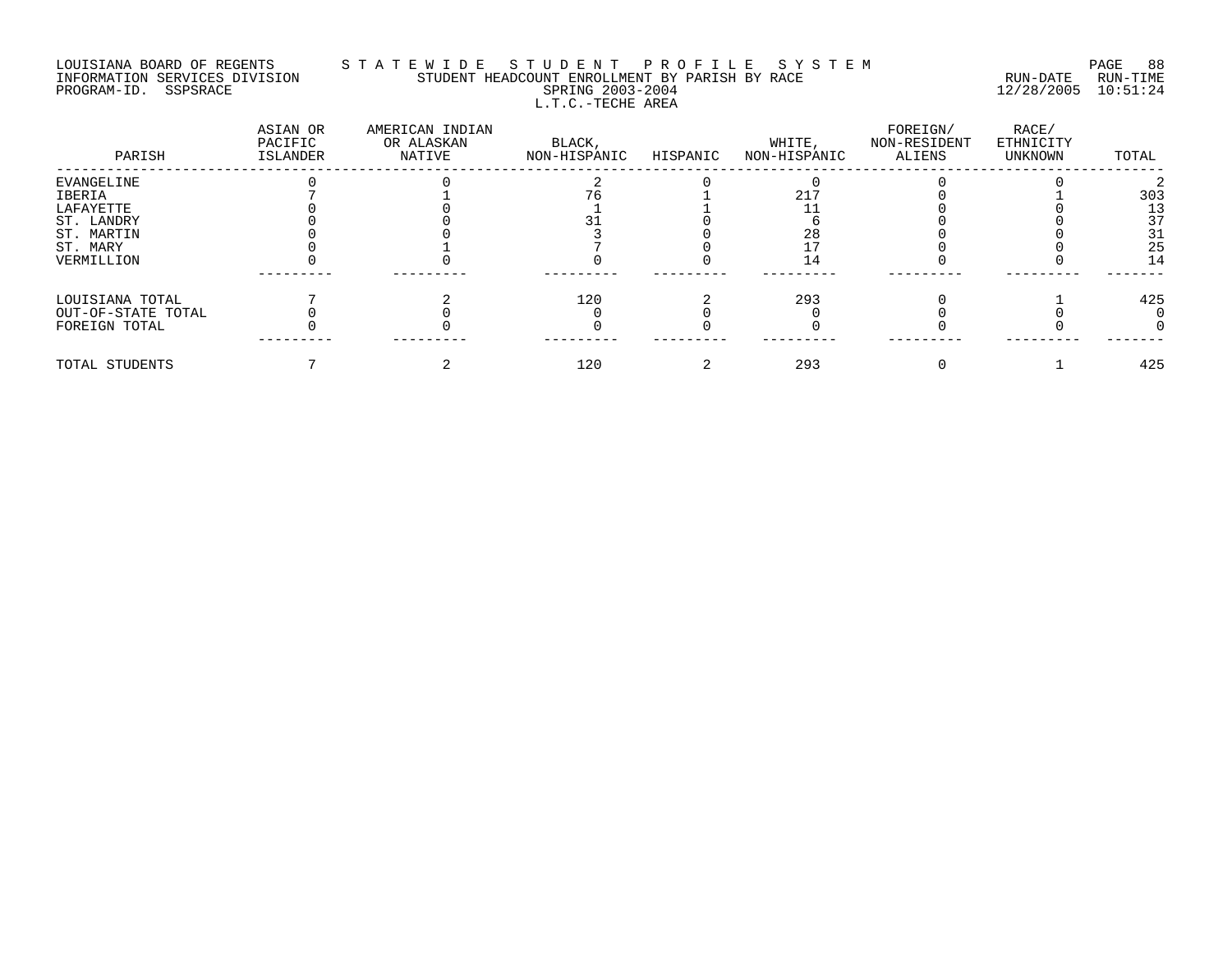#### LOUISIANA BOARD OF REGENTS S T A T E W I D E S T U D E N T P R O F I L E S Y S T E M PAGE 89 INFORMATION SERVICES DIVISION STUDENT HEADCOUNT ENROLLMENT BY PARISH BY RACE RUN-DATE RUN-TIME PROGRAM-ID. SSPSRACE SPRING 2003-2004 12/28/2005 10:51:24 PUBLIC INSTITUTION SUMMARY

| PARISH                         | ASIAN OR<br>PACIFIC<br>ISLANDER | AMERICAN INDIAN<br>OR ALASKAN<br>NATIVE | BLACK,<br>NON-HISPANIC | HISPANIC                | WHITE,<br>NON-HISPANIC | FOREIGN/<br>NON-RESIDENT<br>ALIENS   | RACE/<br>ETHNICITY<br>UNKNOWN | TOTAL  |
|--------------------------------|---------------------------------|-----------------------------------------|------------------------|-------------------------|------------------------|--------------------------------------|-------------------------------|--------|
| ACADIA                         | 5                               | 7                                       | 381                    | 13                      | 1,673                  | $\mathbf 0$                          | 23                            | 2,102  |
| <b>ALLEN</b>                   | 3                               | 20                                      | 215                    | 5                       | 608                    | $\mathbf 0$                          | 21                            | 872    |
| <b>ASCENSION</b>               | 26                              | 16                                      | 541                    | 26                      | 2,267                  | $\mathbf 0$                          | 48                            | 2,924  |
| ASSUMPTION                     | $\overline{a}$                  | 1                                       | 185                    | 2                       | 422                    | $\mathbf 0$                          | 9                             | 621    |
| <b>AVOYELLES</b>               | 2                               | 12                                      | 331                    | 8                       | 931                    |                                      | 12                            | 1,300  |
| <b>BEAUREGARD</b>              | 9                               | 10                                      | 154                    | 28                      | 867                    |                                      | 25                            | 1,093  |
| <b>BIENVILLE</b>               | 2                               | 2                                       | 267                    | 2                       | 282                    | $\begin{matrix} 0 \\ 0 \end{matrix}$ | 20                            | 575    |
| <b>BOSSIER</b>                 | 77                              | 20                                      | 895                    | 104                     | 3,213                  |                                      | 264                           | 4,574  |
| CADDO                          | 78                              | 52                                      | 4,882                  | 121                     | 5,038                  | 3                                    | 441                           | 10,615 |
| CALCASIEU                      | 78                              | 40                                      | 1,652                  | 84                      | 5,240                  | $\overline{c}$                       | 102                           | 7,198  |
| CALDWELL                       | $\overline{a}$                  |                                         | 57                     | 3                       | 246                    | $\Omega$                             | $\mathbf 1$                   | 310    |
| CAMERON                        | 2                               |                                         | 11                     | 6                       | 291                    | $\Omega$                             | 3                             | 313    |
| CATAHOULA                      |                                 |                                         | 140                    | 3                       | 243                    |                                      | 5                             | 394    |
| CLAIBORNE                      | $\mathbf 0$                     |                                         | 349                    | 3                       | 318                    |                                      | 19                            | 693    |
| CONCORDIA                      |                                 |                                         | 289                    | $\Omega$                | 327                    |                                      | 12                            | 633    |
| DE SOTO                        | 2                               |                                         | 365                    | 7                       | 459                    | $\overline{0}$                       | 33                            | 873    |
| EAST BATON ROUGE               | 521                             | 52                                      | 6,816                  | 281                     | 10,973                 | 17                                   | 405                           | 19,065 |
|                                | 2                               |                                         | 257                    | $\Omega$                | 84                     | $\overline{0}$                       | $\overline{3}$                | 347    |
| EAST CARROLL<br>EAST FELICIANA | 4                               |                                         | 443                    | 3                       | 308                    | $\mathbf{1}$                         | 30                            | 793    |
|                                |                                 |                                         |                        | 5                       |                        |                                      | 9                             | 1,426  |
| <b>EVANGELINE</b>              |                                 |                                         | 311                    |                         | 1,095                  |                                      |                               |        |
| FRANKLIN                       |                                 |                                         | 232                    | $\mathbf{1}$            | 516                    | $\mathbf 0$                          | 7                             | 761    |
| GRANT                          | $\overline{a}$                  | 13                                      | 61                     | 10                      | 491                    | $\overline{0}$                       | 15                            | 592    |
| IBERIA                         | 98                              | 14                                      | 972                    | 23                      | 2,020                  |                                      | 54                            | 3,186  |
| <b>IBERVILLE</b>               | 6                               | 3                                       | 836                    | 8                       | 590                    |                                      | 53                            | 1,497  |
| <b>JACKSON</b>                 | 2                               |                                         | 177                    | 5                       | 374                    | $\overline{0}$                       | 15                            | 574    |
| <b>JEFFERSON</b>               | 754                             | 87                                      | 3,777                  | 1,150                   | 8,744                  | $\overline{2}$                       | 999                           | 15,513 |
| <b>JEFFERSON DAVIS</b>         | 1                               | 20                                      | 209                    | 9                       | 874                    | $\mathbf 0$                          | 13                            | 1,126  |
| LAFAYETTE                      | 150                             | 34                                      | 1,658                  | 137                     | 6,641                  | 6                                    | 177                           | 8,803  |
| LAFOURCHE                      | 43                              | 47                                      | 382                    | 35                      | 2,921                  | $\mathbf{1}$                         | 77                            | 3,506  |
| LA SALLE                       | 2                               | 3                                       | 53                     | $\overline{\mathbf{3}}$ | 452                    | $\Omega$                             | 10                            | 523    |
| LINCOLN                        | 16                              | 4                                       | 1,333                  | 17                      | 1,347                  | 19                                   | 93                            | 2,829  |
| LIVINGSTON                     | 14                              | 24                                      | 148                    | 36                      | 3,053                  | $\overline{0}$                       | 41                            | 3,316  |
| MADISON                        | 3                               | $\Omega$                                | 287                    | 6                       | 180                    | $\mathbf 0$                          | 1                             | 477    |
| MOREHOUSE                      | 4                               |                                         | 479                    | 5                       | 563                    |                                      | 7                             | 1,060  |
| NATCHITOCHES                   | 39                              | 30                                      | 786                    | 29                      | 1,280                  | $\overline{0}$                       | 96                            | 2,260  |
| ORLEANS                        | 620                             | 67                                      | 12,255                 | 562                     | 6,216                  | $\overline{2}$                       | 960                           | 20,682 |
| OUACHITA                       | 49                              | 21                                      | 1,807                  | 49                      | 4,152                  | 8                                    | 59                            | 6,145  |
| PLAQUEMINES                    | 23                              | 15                                      | 304                    | 17                      | 548                    |                                      | 67                            | 975    |
| POINTE COUPEE                  | $\overline{3}$                  | $\mathbf{1}$                            | 308                    | -5                      | 533                    | $\mathbf{1}$                         | 9                             | 860    |
| RAPIDES                        | 49                              | 56                                      | 1,647                  | 49                      | 3,272                  | 21                                   | 102                           | 5,196  |
| RED RIVER                      | 2                               | $\mathbf{1}$                            | 149                    | 2                       | 181                    | $\mathbf 0$                          | 13                            | 348    |
| RICHLAND                       | 5                               | $\overline{2}$                          | 248                    | 5                       | 444                    | $\overline{0}$                       | 5                             | 709    |
| SABINE                         | 3                               | 104                                     | 158                    | 9                       | 491                    | $\overline{0}$                       | 25                            | 790    |
| ST. BERNARD                    | 59                              | 29                                      | 231                    | 114                     | 2,124                  | $\mathbf 0$                          | 101                           | 2,658  |
| ST. CHARLES                    | 19                              |                                         | 469                    | 54                      | 1,352                  | $\mathbf{1}$                         | 92                            | 1,994  |
| ST. HELENA                     |                                 |                                         | 187                    | $\Omega$                | 110                    | $\Omega$                             | 2                             | 300    |
| ST. JAMES                      | 0                               |                                         | 432                    | -1                      | 459                    | $\Omega$                             | 11                            | 905    |
| ST. JOHN                       | 15                              |                                         | 681                    | 46                      | 948                    |                                      | 73                            | 1,772  |
| ST. LANDRY                     | 11                              | 14                                      | 1,311                  | 15                      | 2,107                  | $\Omega$                             | 45                            | 3,503  |
| ST. MARTIN                     | 18                              | 11                                      | 688                    | $\mathsf{R}$            | 1,108                  | $\Omega$                             | 39                            | 1,872  |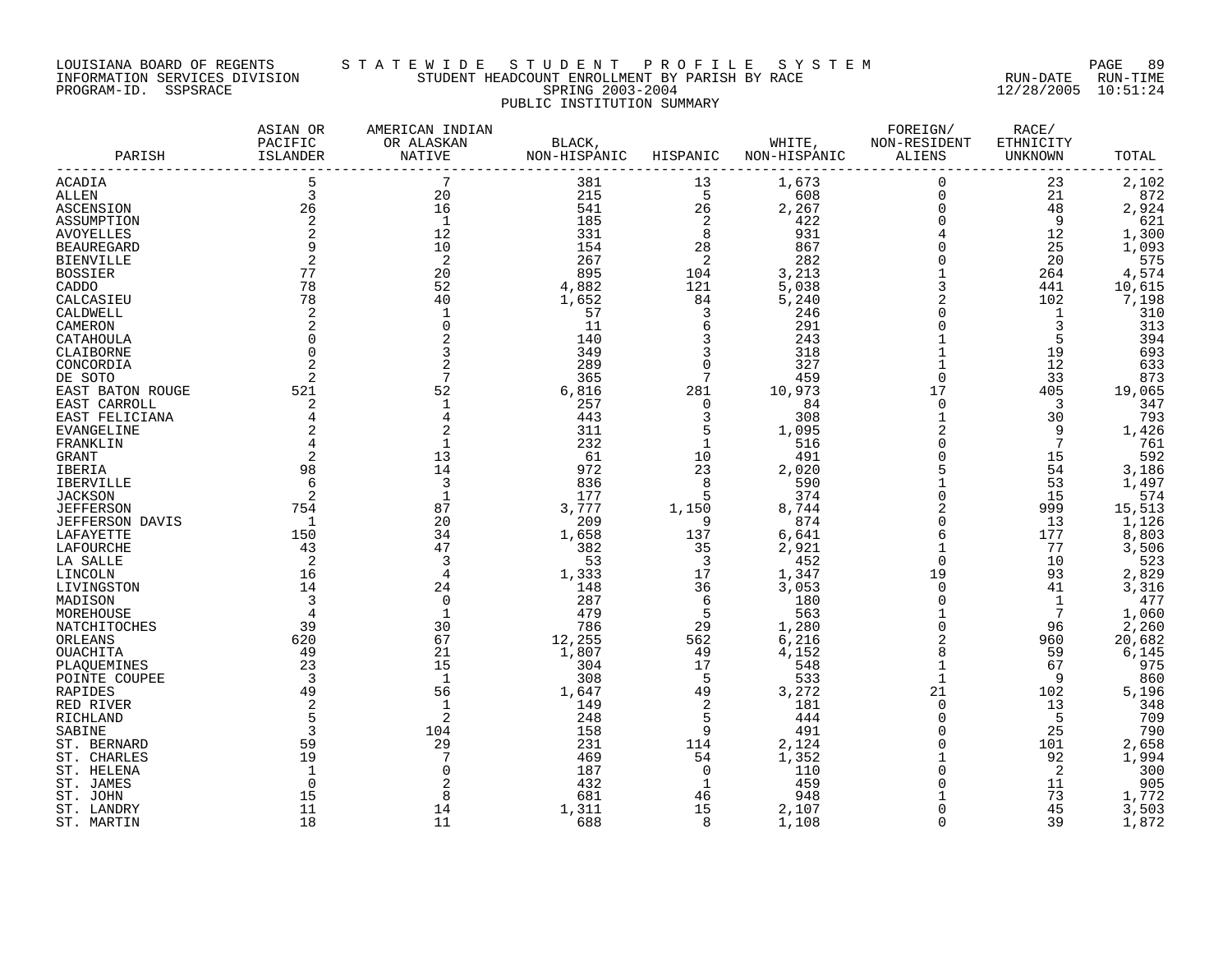## LOUISIANA BOARD OF REGENTS S T A T E W I D E S T U D E N T P R O F I L E S Y S T E M PAGE 90 INFORMATION SERVICES DIVISION STUDENT HEADCOUNT ENROLLMENT BY PARISH BY RACE RUN-DATE RUN-TIME PROGRAM-ID. SSPSRACE SPRING 2003-2004 12/28/2005 10:51:24 PUBLIC INSTITUTION SUMMARY

| PARISH             | ASIAN OR<br>PACIFIC<br>ISLANDER | AMERICAN INDIAN<br>OR ALASKAN<br>NATIVE | BLACK,<br>NON-HISPANIC | HISPANIC | WHITE,<br>NON-HISPANIC | FOREIGN/<br>NON-RESIDENT<br>ALIENS | RACE/<br>ETHNICITY<br>UNKNOWN | TOTAL   |
|--------------------|---------------------------------|-----------------------------------------|------------------------|----------|------------------------|------------------------------------|-------------------------------|---------|
| ST. MARY           | 74                              | 53                                      | 671                    | 41       | 1,290                  |                                    | 38                            | 2,167   |
| ST. TAMMANY        | 93                              | 48                                      | 730                    | 226      | 7,527                  |                                    | 477                           | 9,102   |
| TANGIPAHOA         | 36                              | 12                                      | 1,182                  | 48       | 3,318                  |                                    | 92                            | 4,688   |
| TENSAS             |                                 |                                         | 106                    |          | 91                     |                                    |                               | 203     |
| TERREBONNE         | 54                              | 132                                     | 621                    | 52       | 2,835                  |                                    | 83                            | 3,777   |
| UNION              |                                 |                                         | 196                    |          | 502                    |                                    | 15                            | 720     |
| VERMILLION         | 79                              | 10                                      | 245                    | 19       | 1,688                  |                                    | 22                            | 2,063   |
| <b>VERNON</b>      | 57                              | 59                                      | 279                    | 63       | 1,185                  |                                    | 72                            | 1,716   |
| WASHINGTON         |                                 |                                         | 546                    | 15       | 963                    |                                    | 44                            | 1,571   |
| WEBSTER            |                                 |                                         | 443                    |          | 891                    |                                    | 56                            | 1,402   |
| WEST BATON ROUGE   |                                 |                                         | 271                    |          | 503                    |                                    |                               | 797     |
| WEST CARROLL       |                                 |                                         | 210                    |          | 528                    |                                    | 13                            | 762     |
| WEST FELICIANA     |                                 |                                         | 417                    |          | 303                    |                                    | 35                            | 766     |
| WINN               |                                 |                                         | 199                    |          | 426                    |                                    | 15                            | 646     |
| UNKNOWN PARISH     |                                 |                                         |                        |          | 14                     |                                    |                               | 22      |
| LOUISIANA TOTAL    | 3,247                           | 1,208                                   | 56,928                 | 3,604    | 111,040                | 108                                | 5,720                         | 181,855 |
| OUT-OF-STATE TOTAL | 197                             | 58                                      | 4,032                  | 371      | 6,590                  | 757                                | 481                           | 12,486  |
| FOREIGN TOTAL      | 89                              |                                         | 204                    | 39       | 108                    | 4,135                              | 24                            | 4,599   |
| TOTAL STUDENTS     | 3,533                           | 1,266                                   | 61,164                 | 4,014    | 117,738                | 5,000                              | 6,225                         | 198,940 |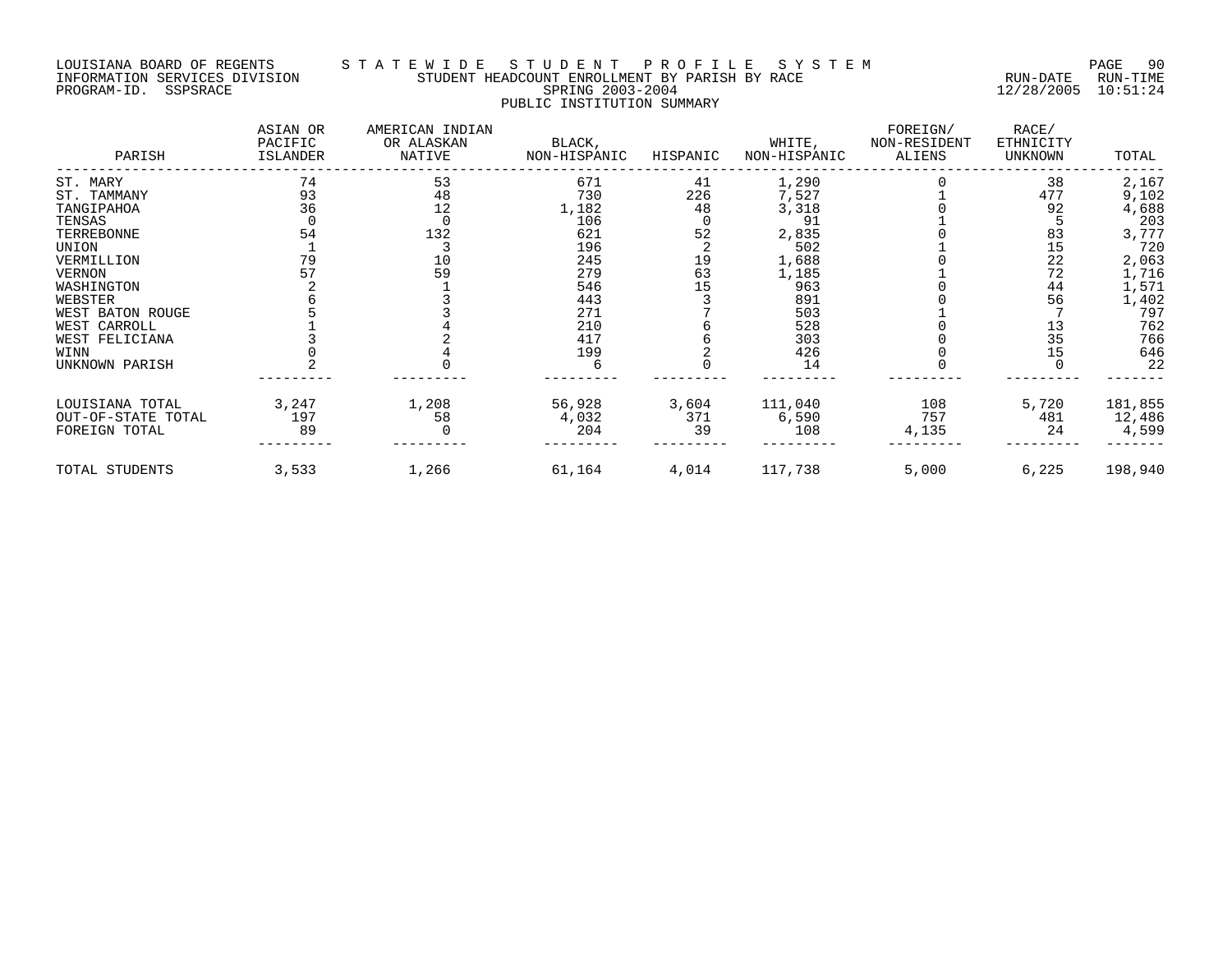#### LOUISIANA BOARD OF REGENTS S T A T E W I D E S T U D E N T P R O F I L E S Y S T E M PAGE 91 INFORMATION SERVICES DIVISION STUDENT HEADCOUNT ENROLLMENT BY PARISH BY RACE RUN-DATE RUN-TIME PROGRAM-ID. SSPSRACE SPRING 2003-2004 12/28/2005 10:51:24 PRIVATE INSTITUTION SUMMARY

| PARISH             | ASIAN OR<br>PACIFIC<br><b>ISLANDER</b> | AMERICAN INDIAN<br>OR ALASKAN<br>NATIVE | BLACK,<br>NON-HISPANIC | HISPANIC | WHITE,<br>NON-HISPANIC | FOREIGN/<br>NON-RESIDENT<br>ALIENS | RACE/<br>ETHNICITY<br>UNKNOWN | TOTAL |
|--------------------|----------------------------------------|-----------------------------------------|------------------------|----------|------------------------|------------------------------------|-------------------------------|-------|
|                    |                                        |                                         |                        |          |                        |                                    |                               |       |
| LOUISIANA TOTAL    |                                        |                                         |                        |          |                        |                                    |                               |       |
| OUT-OF-STATE TOTAL |                                        |                                         |                        |          |                        |                                    |                               |       |
| FOREIGN TOTAL      |                                        |                                         |                        |          |                        |                                    |                               |       |
|                    |                                        |                                         |                        |          |                        |                                    |                               |       |
| TOTAL STUDENTS     |                                        |                                         |                        |          |                        |                                    |                               |       |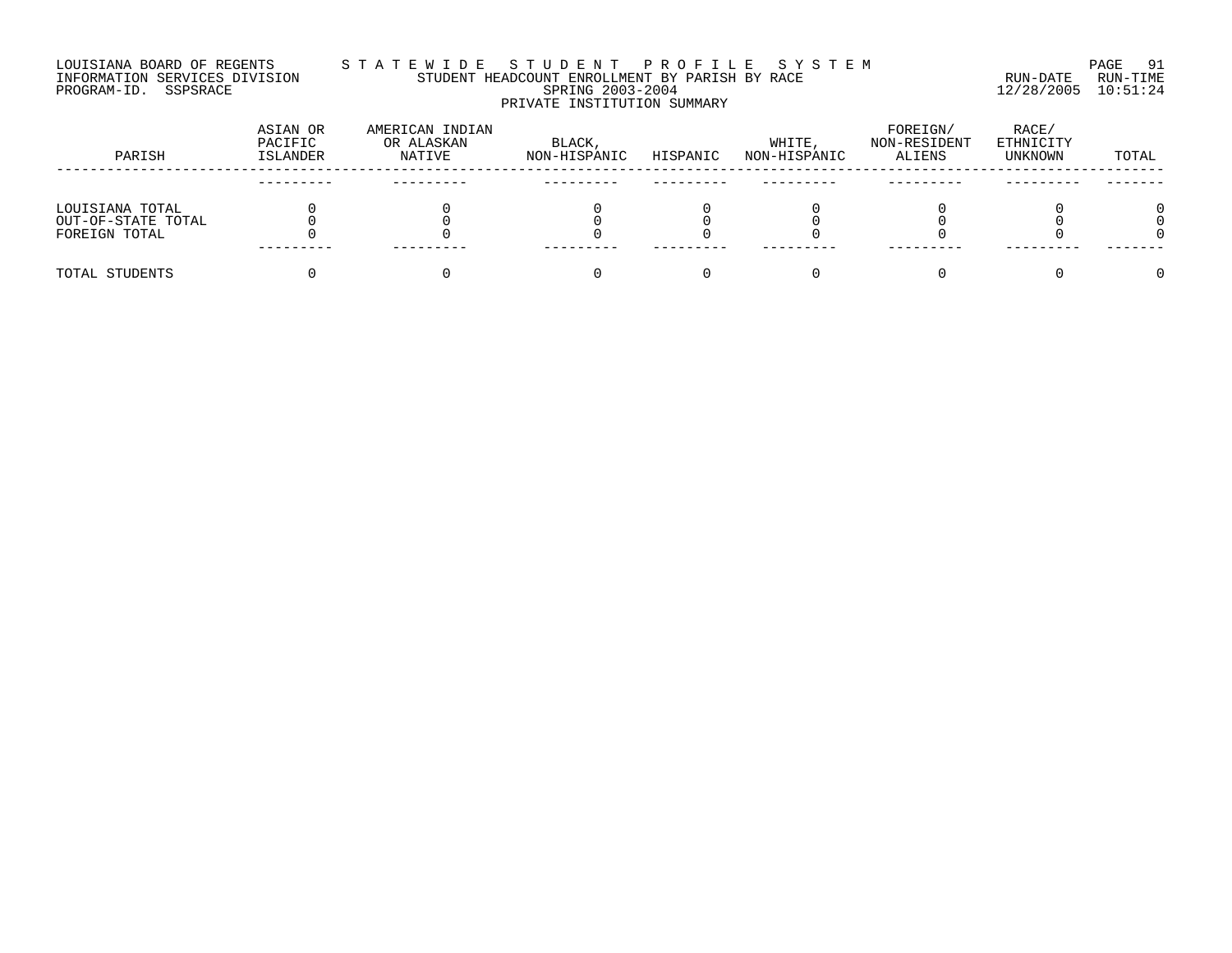#### LOUISIANA BOARD OF REGENTS S T A T E W I D E S T U D E N T P R O F I L E S Y S T E M PAGE 92 INFORMATION SERVICES DIVISION STUDENT HEADCOUNT ENROLLMENT BY PARISH BY RACE RUN-DATE RUN-TIME PROGRAM-ID. SSPSRACE SPRING 2003-2004 12/28/2005 10:51:24 STATE SUMMARY

| PARISH                         | ASIAN OR<br>PACIFIC<br>ISLANDER | AMERICAN INDIAN<br>OR ALASKAN<br>NATIVE | NON-HISPANIC HISPANIC                    |                                                                 | BLACK, WHITE, NON-RESIDENT<br>NON-HISPANIC | FOREIGN/<br>ALIENS                         | RACE/<br>ETHNICITY<br>UNKNOWN | TOTAL  |
|--------------------------------|---------------------------------|-----------------------------------------|------------------------------------------|-----------------------------------------------------------------|--------------------------------------------|--------------------------------------------|-------------------------------|--------|
| ACADIA                         |                                 |                                         | 381                                      | 13                                                              | 1,673                                      | $\mathbf 0$                                | 23                            | 2,102  |
| ALLEN                          | $\overline{\mathbf{3}}$         | 20                                      | 215                                      | $5^{\circ}$                                                     | 608                                        | $\mathbf 0$                                | 21                            | 872    |
| ASCENSION                      | 26                              | 16                                      | 541                                      | 26                                                              | 2,267                                      |                                            | 48                            | 2,924  |
| ASSUMPTION                     | 2                               | $\overline{1}$                          | 185                                      | $\begin{array}{c}\n 2 \\ 28 \\ 28\n \end{array}$                | 422                                        | $\begin{smallmatrix}0\\0\end{smallmatrix}$ | $\overline{9}$                | 621    |
| <b>AVOYELLES</b>               | 2                               | 12                                      | $331$<br>$154$                           |                                                                 | 931<br>867<br>282                          | $^4_{\rm 0}$                               | 12                            | 1,300  |
| <b>BEAUREGARD</b>              |                                 | 10                                      |                                          |                                                                 |                                            |                                            | 25                            | 1,093  |
| <b>BIENVILLE</b>               | 2                               | 2                                       | 267                                      | $\overline{a}$                                                  |                                            |                                            | 20                            | 575    |
| <b>BOSSIER</b>                 | 77                              | 20                                      | $895$<br>4,882                           | $\begin{array}{r} 24 \\ 104 \\ 121 \\ 84 \\ 3 \\ 6 \end{array}$ | $\frac{3}{5}, \frac{213}{038}$             | $\begin{array}{c} 0 \\ 1 \\ 3 \end{array}$ | 264                           | 4,574  |
| CADDO                          | 78                              | 52                                      |                                          |                                                                 |                                            |                                            | 441                           | 10,615 |
| CALCASIEU                      | 78                              | 40                                      | 1,652                                    |                                                                 | 5,240                                      | $\overline{c}$                             | 102                           | 7,198  |
| CALDWELL                       | 2                               |                                         | 57                                       |                                                                 | 246                                        | $\mathbf 0$                                | $\overline{1}$                | 310    |
| CAMERON                        | 2                               |                                         | 11                                       |                                                                 | 291                                        | $\mathsf 0$                                | 3                             | 313    |
| CATAHOULA                      | $\mathbf 0$                     |                                         | 140                                      | $\overline{3}$                                                  | 243                                        | $\mathbf{1}$                               | 5                             | 394    |
| CLAIBORNE                      | $\overline{0}$                  |                                         | 349                                      | $\overline{\mathbf{3}}$                                         | 318                                        | $\mathbf{1}$                               | 19                            | 693    |
| CONCORDIA                      |                                 |                                         | 289                                      | $\overline{0}$                                                  | 327                                        | $\mathbf{1}$                               | 12                            | 633    |
| DE SOTO                        | 2                               |                                         | 365                                      | $7\overline{ }$                                                 | 459                                        | $\Omega$                                   | 33                            | 873    |
| EAST BATON ROUGE               | 521                             | 52                                      | 6,816                                    | 281                                                             | 10,973                                     | 17                                         | 405                           | 19,065 |
|                                | 2                               |                                         | 257                                      | $\overline{0}$                                                  |                                            | $\mathbf 0$                                | $\overline{\mathbf{3}}$       | 347    |
| EAST CARROLL<br>EAST FELICIANA |                                 |                                         | 443                                      | $\overline{\mathbf{3}}$                                         | $\frac{84}{308}$                           | 1                                          | 30                            | 793    |
|                                |                                 |                                         | 311                                      | $-5$                                                            |                                            |                                            | 9                             |        |
| EVANGELINE                     | $\overline{a}$                  |                                         |                                          |                                                                 | 1,095                                      | $\overline{\mathbf{c}}$<br>$\overline{0}$  | $\overline{7}$                | 1,426  |
| FRANKLIN                       |                                 |                                         | 232                                      | $\begin{array}{c} \bar{1} \\ 10 \end{array}$                    | $\frac{516}{491}$                          |                                            | 15                            | 761    |
| GRANT                          |                                 | 13                                      | 61                                       |                                                                 |                                            | $\mathbf 0$                                |                               | 592    |
| IBERIA                         | 98                              | 14                                      | 972                                      | 23                                                              | 2,020                                      | $\frac{5}{1}$                              | 54                            | 3,186  |
| <b>IBERVILLE</b>               | -6                              | 3                                       | 836                                      | $\overline{8}$                                                  | $\frac{590}{374}$                          |                                            | 53                            | 1,497  |
| <b>JACKSON</b>                 | $\overline{2}$                  | 1                                       | 177                                      | $5^{\circ}$                                                     |                                            | $\overline{0}$                             | 15                            | 574    |
| <b>JEFFERSON</b>               | $75\frac{2}{1}$                 | 87                                      | 3,777                                    | 1,150                                                           | $8,744$<br>$874$                           | $\overline{c}$                             | 999                           | 15,513 |
| <b>JEFFERSON DAVIS</b>         |                                 | 20                                      | 209                                      | $\overline{9}$                                                  |                                            | $\mathbf 0$                                | 13                            | 1,126  |
| LAFAYETTE                      | 150                             | 34                                      | 1,658                                    | 137                                                             | 6,641                                      | $\epsilon$                                 | 177                           | 8,803  |
| LAFOURCHE                      | 43                              | 47                                      | $\begin{array}{r} 382 \\ 53 \end{array}$ | $\begin{array}{c} 35 \\ 3 \end{array}$                          | 2,921                                      | $\mathbf{1}$                               | 77                            | 3,506  |
| LA SALLE                       | $\overline{\phantom{a}}^2$      | 3                                       |                                          |                                                                 | 452                                        | $\overline{0}$                             | 10                            | 523    |
| LINCOLN                        | 16                              |                                         | 1,333                                    | $\frac{17}{36}$                                                 | 1,347                                      | 19                                         | 93                            | 2,829  |
| LIVINGSTON                     | 14                              | 24                                      | 148                                      |                                                                 | $\frac{1}{3}, \frac{5}{1053}$              | $\mathbf 0$                                | 41                            | 3,316  |
| MADISON                        | $\overline{\phantom{a}}$        | $\Omega$                                | 287                                      | $6\overline{6}$                                                 | 180                                        | $\mathbf 0$                                | $\overline{1}$                | 477    |
| MOREHOUSE                      |                                 |                                         | 479                                      | $5^{\circ}$                                                     | 563                                        | $\mathbf{1}$                               | $7\phantom{.0}\phantom{.0}7$  | 1,060  |
| NATCHITOCHES                   | 39                              | 30                                      | 786                                      | 29                                                              | 1,280                                      | $\mathbf 0$                                | 96                            | 2,260  |
| ORLEANS                        | 620                             | 67                                      | 12,255                                   | 562                                                             | 6,216                                      | $\begin{array}{c} 2 \\ 8 \end{array}$      | 960                           | 20,682 |
| OUACHITA                       | 49                              | 21                                      | 1,807                                    | 49                                                              | 4,152                                      |                                            | 59                            | 6,145  |
| PLAQUEMINES                    | 23                              | 15                                      | 304                                      | 17                                                              | 548                                        | $\mathbf{1}$                               | 67                            | 975    |
| POINTE COUPEE                  | $\overline{\phantom{a}}$        | $\overline{1}$                          | 308                                      | $5^{\circ}$                                                     | 533                                        | $\mathbf{1}$                               | - 9                           | 860    |
| RAPIDES                        | 49                              | 56                                      | 1,647                                    | 49                                                              | 3,272                                      | 21                                         | 102                           | 5,196  |
| RED RIVER                      | 2                               | 1                                       | 149                                      | $\overline{\phantom{a}}$ 2                                      | 181                                        | $\mathbf 0$                                | 13                            | 348    |
| RICHLAND                       | 5                               |                                         | 248                                      | $5\overline{5}$                                                 | $444$<br>$491$                             | $\mathbf 0$                                | $5^{\circ}$                   | 709    |
| SABINE                         | 3                               | 104                                     | 158                                      | $\overline{9}$                                                  |                                            | $\mathbf 0$                                | 25                            | 790    |
| ST. BERNARD                    | 59                              | 29                                      | 231                                      | 114                                                             |                                            | $\mathbf 0$                                | 101                           | 2,658  |
| ST. CHARLES                    | 19                              |                                         | 469                                      | 54                                                              | 2,124<br>1,352                             | $\mathbf{1}$                               | 92                            | 1,994  |
| ST. HELENA                     | <sup>1</sup>                    |                                         | 187                                      | $\overline{\phantom{0}}$                                        | 110                                        | $\mathbf 0$                                | 2                             | 300    |
| ST. JAMES                      | $\Omega$                        |                                         | 432                                      | $\overline{\phantom{1}}$                                        | 459                                        | $\mathbf 0$                                | 11                            | 905    |
| ST. JOHN                       | 15                              |                                         | 681                                      | 46                                                              | 948                                        |                                            | 73                            | 1,772  |
| ST. LANDRY                     | 11                              | 14                                      | 1,311                                    | 15                                                              | 2,107                                      | $\begin{matrix} 1 \\ 0 \end{matrix}$       | 45                            | 3,503  |
| ST. MARTIN                     | 18                              | 11                                      | 688                                      | $\overline{\mathbf{8}}$                                         | 1,108                                      | $\Omega$                                   | 39                            | 1,872  |